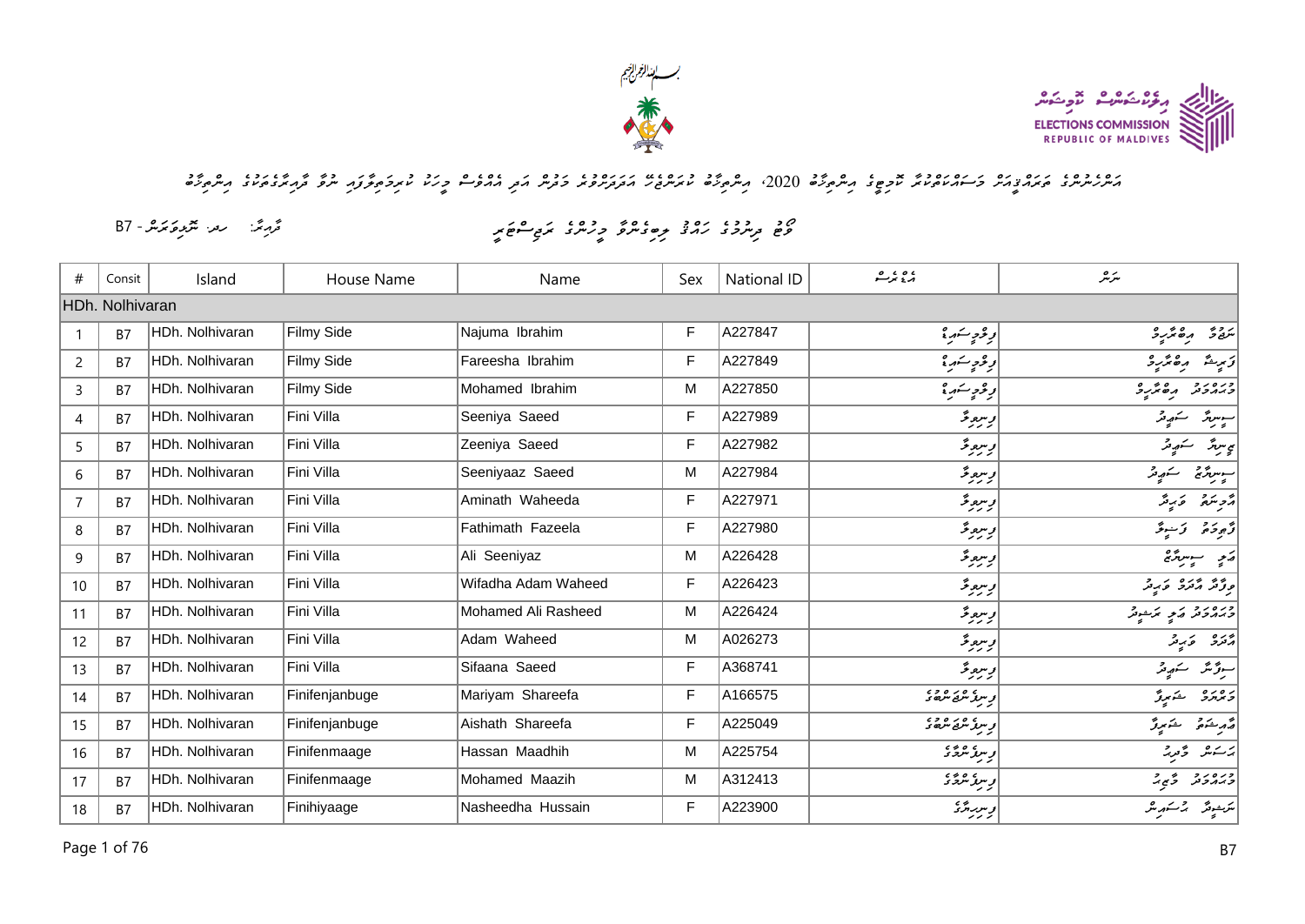



| 19 | <b>B7</b> | HDh. Nolhivaran | Finihiyaage         | Ahmed Siraj           | М | A148234 | و سربر پر <sup>ی</sup><br>تر بر بر     | پروتر سوترقی                                       |
|----|-----------|-----------------|---------------------|-----------------------|---|---------|----------------------------------------|----------------------------------------------------|
| 20 | B7        | HDh. Nolhivaran | Finimaage           | Faheema Hussain       | F | A033950 | وسرده<br>زیر                           | تزیای پارچه چیکسرینل                               |
| 21 | B7        | HDh. Nolhivaran | Finiroalhi          | Mariyam Yoosuf        | F | A148546 | و سر پژو                               | دد بره<br>در سور<br>ر ه ر ه<br><del>د</del> بر د ژ |
| 22 | <b>B7</b> | HDh. Nolhivaran | Finiroalhi          | Khairunnisa Usman     | F | A155698 | و سر پژو                               | تەرىر چەسرىگ<br>و و بو مر<br>مرغ د ش               |
| 23 | B7        | HDh. Nolhivaran | Finiroalhi          | Yoosuf Ahmed          | M | A228825 | و سر پژو                               | מ כם גם גב<br>ת—נצ                                 |
| 24 | B7        | HDh. Nolhivaran | Finiroalhi          | Fathimath Yoosuf      | F | A228828 | و سر پژو                               | تو پر چو پی دو وو                                  |
| 25 | B7        | HDh. Nolhivaran | Finiroalhi          | Aminath Yoosuf        | F | A228831 | و سرچر <sub>مو</sub>                   | رمز پر د<br>دد حرو                                 |
| 26 | B7        | HDh. Nolhivaran | Finiroalhi          | Adam Yoosuf           | Μ | A228832 | و سر ټر د                              | پره دو ده<br>مرکز مرسو                             |
| 27 | B7        | HDh. Nolhivaran | Finiroalhi          | Sameera Yoosuf        | F | A228833 | و سر پژو                               | دد حرو<br>مرت<br>سكوپتر                            |
| 28 | B7        | HDh. Nolhivaran | Finiroalhi          | Mohamed Yoosuf        | М | A228834 | وسرچر <sub>ىر</sub>                    | כנסנכ ככם<br>כגונכה וק                             |
| 29 | B7        | HDh. Nolhivaran | Finiroalhi          | Ahmed Yoosuf          | М | A228835 | و سر پژو<br>تر سر                      | دد حيدو<br>برە يە تە                               |
| 30 | B7        | HDh. Nolhivaran | Finiroalhi          | Ali Yazdhan           | М | A226562 | و سر پژو<br>تر سر                      | دَمِي مَرَج مَرَّسْ                                |
| 31 | B7        | HDh. Nolhivaran | Finivaage           | Khadeeja Moosa        | F | A155987 | و سرچ <sup>ي</sup>                     | زَمِرِةٌ رَّ"ــَّ                                  |
| 32 | B7        | HDh. Nolhivaran | Fiyaathoshige       | Sanfa Mohamed         | F | A152902 | وپڑ پر ،                               | سەھەر بەربەر بەر                                   |
| 33 | <b>B7</b> | HDh. Nolhivaran | Fiyaathoshige       | Maisa Abdul Sattar    | F | A148009 | و پژ <sub>یخ مری</sub>                 | ره وه ره د و<br>پره ترو سوړنو پر<br>ر پر گ         |
| 34 | <b>B7</b> | HDh. Nolhivaran | Fiyaathoshige       | Abdul Sattar Moosa    | M | A120498 | و پیو په<br>په تره مړي                 | נים כם ניסובים וחדשי<br>הסינה היה מונים ב          |
| 35 | B7        | HDh. Nolhivaran | Fiyaathoshige       | Fahumaan Abdul Sattar | М | A227207 | و پژنیو ر <sup>ی</sup><br>تر پژنیو سرچ | ر ٥ ۶ ٥ ٥ ٠ ٥ ٠<br>پرې توپر شهرې تر<br>ۇ ئر ئە ش   |
| 36 | B7        | HDh. Nolhivaran | Fiyaathoshige       | Faahim Abdul Sattar   | М | A226287 | و پژنیو ر <sup>ی</sup>                 | و ده ده ده ده د و                                  |
| 37 | B7        | HDh. Nolhivaran | Fizaa               | Ali Khaleel           | М | A225726 | وِجٌ                                   | ړی زیږ                                             |
| 38 | B7        | HDh. Nolhivaran | Fizaa               | Faiza Ali             | F | A225708 | وتج                                    | قرمرچ   سَمِج                                      |
| 39 | B7        | HDh. Nolhivaran | Fizaa               | Mohamed Khaleel       | М | A282620 | ويح                                    | ورەرو زىرو                                         |
| 40 | B7        | HDh. Nolhivaran | <b>Flower House</b> | Ahmed Mohamed         | M | A223893 | ە ئەر بەر بەر<br>ئوغرى <i>بىرىدا</i> پ | גפניק כנסניק<br>הגבה כגהכה                         |
| 41 | B7        | HDh. Nolhivaran | Foniluboage         | Madheeha Abdul Raheem | F | A225614 | پر بروه و.<br>ژمېرپوړه                 | دَبِرِيَّة مەھىرمەترىپەد                           |
| 42 | <b>B7</b> | HDh. Nolhivaran | Foniluboage         | Khalid Abdul Raheem   | М | A225616 | پو <sub>سرچ</sub> ې<br> زسرچر <i>ه</i> | تحوفر مەھىرمىر                                     |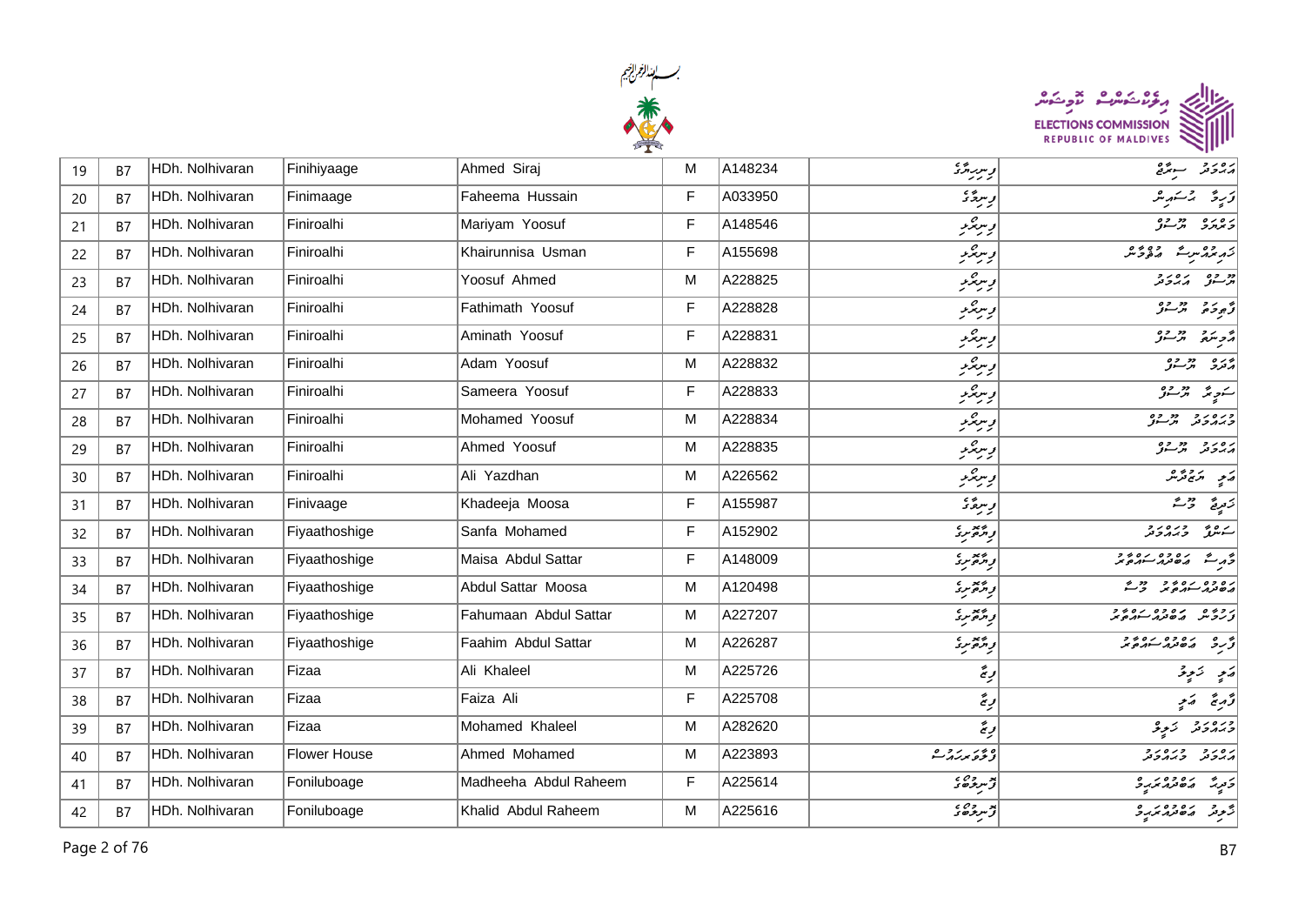



| 43 | B7        | HDh. Nolhivaran | Foniluboage   | Fathimath Ali          | $\mathsf F$ | A225600 | پر بروم ،<br>ژمړنژه د            | توجوحتم الأمج                                                                                                                                                                                                                                                                                                       |
|----|-----------|-----------------|---------------|------------------------|-------------|---------|----------------------------------|---------------------------------------------------------------------------------------------------------------------------------------------------------------------------------------------------------------------------------------------------------------------------------------------------------------------|
| 44 | <b>B7</b> | HDh. Nolhivaran | Foniluboage   | Abdul Raheem Hussain   | М           | A119778 | ېو په ده <sup>ي</sup>            | رەدە ئەبرو برىكىرىش                                                                                                                                                                                                                                                                                                 |
| 45 | B7        | HDh. Nolhivaran | Foniluboage   | Mariyam Zaeena         | F           | A157753 | تژسرچرچ ء                        | د ۱۳ په مخم په مگر                                                                                                                                                                                                                                                                                                  |
| 46 | <b>B7</b> | HDh. Nolhivaran | Foniluboage   | Mohamed Ziyad          | М           | A076769 | پر سرچ ۽<br>تر سرچ <i>ھ</i> ئ    | ورور و پروژ                                                                                                                                                                                                                                                                                                         |
| 47 | B7        | HDh. Nolhivaran | Fonimaage     | Ali Mohamed            | М           | A066651 | بر<br>تر سرچ <sub>ک</sub>        | أقسم وبره رو                                                                                                                                                                                                                                                                                                        |
| 48 | B7        | HDh. Nolhivaran | Fonimaage     | Fathimath Mohamed      | F           | A150031 | پر سرچ <sub>ک</sub>              | وحدة وبرورد                                                                                                                                                                                                                                                                                                         |
| 49 | B7        | HDh. Nolhivaran | Fonimaage     | Maimoona Shareef       | F           | A146893 | ترسرچ <sup>ی</sup>               | دَبرِ دَمِيرُ مَسَيِّرٍ                                                                                                                                                                                                                                                                                             |
| 50 | <b>B7</b> | HDh. Nolhivaran | Fonimaage     | Aishath Mohamed        | F           | A226188 | ترسر پرې<br> ترسرچنۍ             | أشهر شده دره در                                                                                                                                                                                                                                                                                                     |
| 51 | B7        | HDh. Nolhivaran | Fonimaage     | Hassan Mohamed         | М           | A226204 | زمېردى                           | يز شهر المحدد ورو                                                                                                                                                                                                                                                                                                   |
| 52 | B7        | HDh. Nolhivaran | Fonimaage     | Hawwa Mohamed          | F           | A226193 | بد<br>ترسرچری                    | ره وره دو                                                                                                                                                                                                                                                                                                           |
| 53 | B7        | HDh. Nolhivaran | Fonimaage     | Ahmed Rasheed          | М           | A226209 | بېر په په<br>تر سرچ <sub>ک</sub> | ره رو بر منور<br>دبرونر بر من                                                                                                                                                                                                                                                                                       |
| 54 | B7        | HDh. Nolhivaran | Fonimaage     | Simraah Ali            | М           | A312424 | ېو سرچ <sup>ي</sup>              | $\frac{1}{2}$ $\frac{1}{2}$ $\frac{1}{2}$ $\frac{1}{2}$ $\frac{1}{2}$ $\frac{1}{2}$ $\frac{1}{2}$ $\frac{1}{2}$ $\frac{1}{2}$ $\frac{1}{2}$ $\frac{1}{2}$ $\frac{1}{2}$ $\frac{1}{2}$ $\frac{1}{2}$ $\frac{1}{2}$ $\frac{1}{2}$ $\frac{1}{2}$ $\frac{1}{2}$ $\frac{1}{2}$ $\frac{1}{2}$ $\frac{1}{2}$ $\frac{1}{2}$ |
| 55 | B7        | HDh. Nolhivaran | Full Moon     | Ahmed Vishal           | М           | A226816 | د ه دد ه<br>نو پر ش              | أرور ويقو                                                                                                                                                                                                                                                                                                           |
| 56 | <b>B7</b> | HDh. Nolhivaran | Full Moon     | Mohamed Mabrook        | М           | A226819 | د ه دد ه<br>نو پر ش              | כנסנכ נסמם<br>כגובנו כסמט                                                                                                                                                                                                                                                                                           |
| 57 | B7        | HDh. Nolhivaran | Full Moon     | Fathimath Abdul Rahman | F           | A228976 | د ه دد ه<br>نو مرد مګ            | انج د د ده ده ده م                                                                                                                                                                                                                                                                                                  |
| 58 | <b>B7</b> | HDh. Nolhivaran | Full Moon     | Aishath Shifana        | F           | A228979 | د ه دد ه<br>ز مرد س              | مەر ھەتقى ئىسىر قىسىگە                                                                                                                                                                                                                                                                                              |
| 59 | <b>B7</b> | HDh. Nolhivaran | Full Moon     | Aminath Inaya          | F           | A228980 | د ه دد ه<br>نو پر ش              | أأزجر سقرة                                                                                                                                                                                                                                                                                                          |
| 60 | B7        | HDh. Nolhivaran | Full Moon     | Mariyam Shiuna         | F           | A228982 | د ه دوم<br>نو پر شر              | شەرگە ئىگر<br>  ئە ئەرە                                                                                                                                                                                                                                                                                             |
| 61 | <b>B7</b> | HDh. Nolhivaran | Full Moon     | Adam Mohamed           | М           | A069724 | و و دو ه                         | أثروه ورورو                                                                                                                                                                                                                                                                                                         |
| 62 | B7        | HDh. Nolhivaran | Funamaa Villa | Hussain Ibrahim        | М           | A125654 | ۇ ئىرگە ئو گ                     | برسمر شهره بره تزبرد                                                                                                                                                                                                                                                                                                |
| 63 | <b>B7</b> | HDh. Nolhivaran | Funamaa Villa | Fathimath Dawood       | F           | A228792 | ۇ ئىرقە بۇ                       | أوَّجِ وَحَمَّدَ الرَّحْمَدُ لَهِ ا                                                                                                                                                                                                                                                                                 |
| 64 | B7        | HDh. Nolhivaran | Funamaa Villa | Aishath Shareef        | F           | A228793 | ۇ ئىرگە ئوگ                      | ە ئەيدىكە ھەمدىر                                                                                                                                                                                                                                                                                                    |
| 65 | <b>B7</b> | HDh. Nolhivaran | Funamaa Villa | Ali Waheed             | М           | A228794 | ۇ ئىرگە ئوق                      | أرشح أترسمه                                                                                                                                                                                                                                                                                                         |
| 66 | <b>B7</b> | HDh. Nolhivaran | Funamaa Villa | Musthafa Hussain       | M           | A228796 | ۇ ئىرگە ئوق                      | د ورو پر شهر ش                                                                                                                                                                                                                                                                                                      |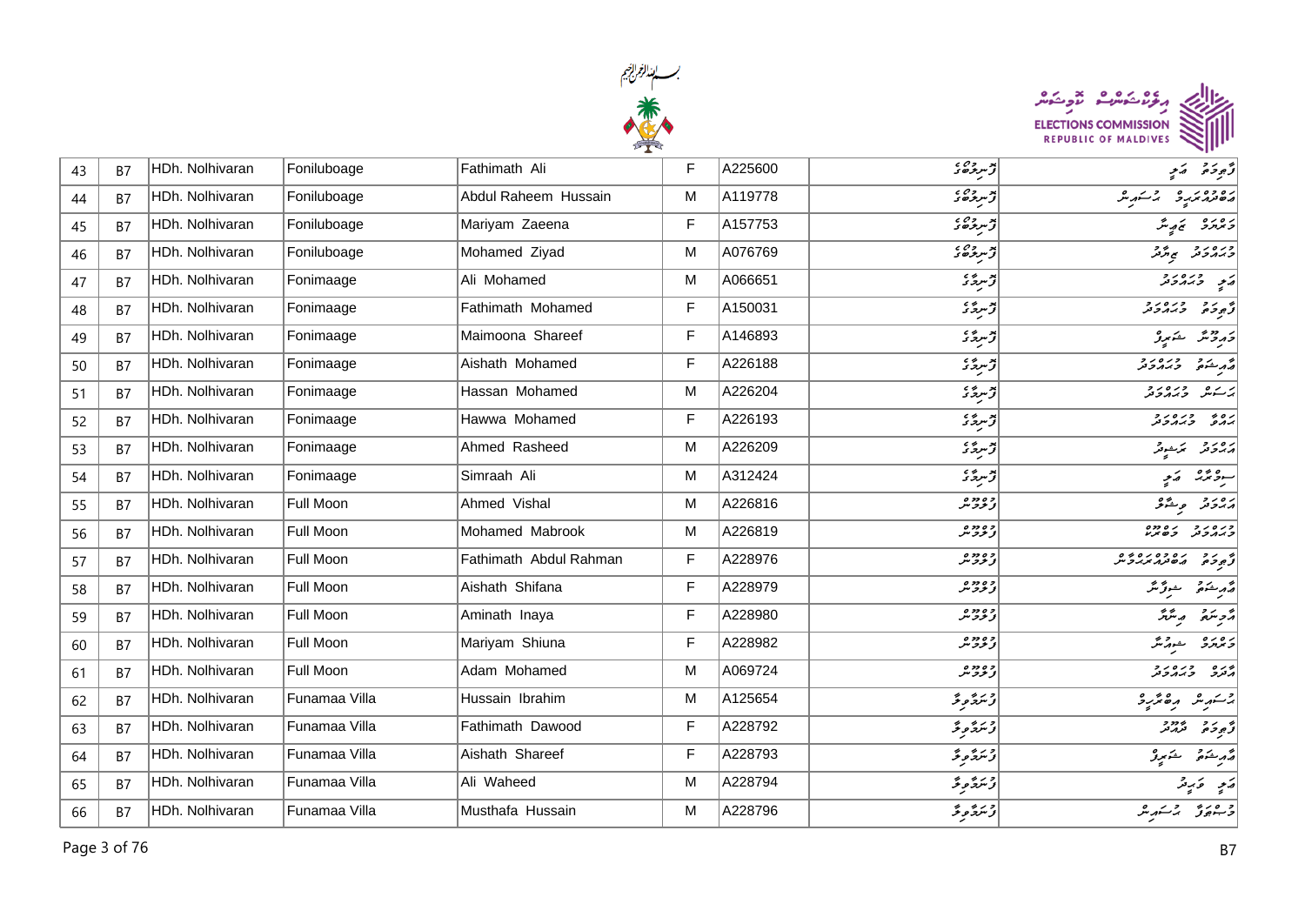



| 67 | <b>B7</b> | HDh. Nolhivaran | Funamaa Villa    | Ibrahim Rasheed       | м  | A226559 | ۇ ئىرقە بۇ                                | رە ئرىر ئىن ئىشى                                        |
|----|-----------|-----------------|------------------|-----------------------|----|---------|-------------------------------------------|---------------------------------------------------------|
| 68 | <b>B7</b> | HDh. Nolhivaran | Funamaage        | Mariyam Saadhuna Ali  | F. | A226643 | د ره ،<br>توسرچ د                         | . 2010 פינית הב                                         |
| 69 | <b>B7</b> | HDh. Nolhivaran | Funamaage        | Aishath Easa          | F. | A226641 | د برو ،<br>نو مرگز <sub>ک</sub>           | قرم شكرة المحمد المحمد                                  |
| 70 | <b>B7</b> | HDh. Nolhivaran | Furuhmaage       | Aminath Hussain       | F. | A225755 | و وه پو ،<br>تو بوړو د                    | مەر ئىكتى بار ئىكتىرىش                                  |
| 71 | <b>B7</b> | HDh. Nolhivaran | Furuhmaage       | Mohamed Hussain       | М  | A225752 | د ده و د<br>ز مرد ژ د                     | ورەرو ئەسكەش                                            |
| 72 | <b>B7</b> | HDh. Nolhivaran | Furuhmaage       | Jaufaru Hussain       | М  | A225753 | و وه پر پر<br>تو <i>بو پر</i> پر پ        | قەرىر بەسىرىد                                           |
| 73 | <b>B7</b> | HDh. Nolhivaran | Furuhmaage       | Hussain Easa          | м  | A225747 | و وه پر پر<br>تو <i>بو پر څ</i> ی         | يزڪريش پاڪ                                              |
| 74 | <b>B7</b> | HDh. Nolhivaran | Furuhmaage       | Ahmed Hussain         | М  | A356155 | و وه پو ،<br>تو <i>پور</i> و <sub>ک</sub> | رەرو ئەسىرىگ                                            |
| 75 | <b>B7</b> | HDh. Nolhivaran | Gadhakoalhimaage | Hassan Rafhaan        | M  | A225939 | ر رە رە بە ئ<br>ئەقرىم بورى               | ىز سەش ئىرۇ ئەنگە                                       |
| 76 | <b>B7</b> | HDh. Nolhivaran | Gadhakoalhimaage | Hussain Ziyan         | М  | A225935 | ئەنزىر ئەچ ئە                             | برستنز عن برائد                                         |
| 77 | <b>B7</b> | HDh. Nolhivaran | Gadhakoalhimaage | Saamath Ahmed         | F. | A226014 | ئەنزىر ئەيج                               | شوره پرور و                                             |
| 78 | <b>B7</b> | HDh. Nolhivaran | Gadhakoalhimaage | Khadheeja Ahmed       | F. | A226011 | ر ره رو و<br>د تدر د څ                    | زَمْرِيحٌ     دُبرڅتر                                   |
| 79 | <b>B7</b> | HDh. Nolhivaran | Gadhakoalhimaage | Nasih Naeem           | M  | A226034 | ئەنزىر ئەچ ئى                             | لترجير التركي                                           |
| 80 | <b>B7</b> | HDh. Nolhivaran | Gadhakoalhimaage | Asiyath Naeem         | F. | A140653 | ر رە رە دې<br>ئىقرىم بروگى                | ويستركم التمديد                                         |
| 81 | <b>B7</b> | HDh. Nolhivaran | Gadhakoalhimaage | Aminath Ahmed         | F. | A149490 | ئەنزىر ئەچ ئە                             | وويترة والمدوفر                                         |
| 82 | <b>B7</b> | HDh. Nolhivaran | Gahaa            | Ansoodha Abdul Fathah | F. | A155733 | ىرچ                                       | ر ٥ <i>٥ ٥ ٥ ٥ ٥</i><br>پر ۰ ۵ تر <del>۶</del> رقم و بر |
| 83 | <b>B7</b> | HDh. Nolhivaran | Gahaa            | Mohamed Mausoom       | М  | A113678 | ىرمى                                      | כנסנכ נכסים                                             |
| 84 | <b>B7</b> | HDh. Nolhivaran | Gahaa            | Ahmed Mausoom         | M  | A228177 | ىرمى                                      | بر ه بر د<br>م <i>ر</i> بر <del>د</del> تر              |
| 85 | <b>B7</b> | HDh. Nolhivaran | Gahaa            | Adam Mausoom          | М  | A228178 | ىرمى                                      | כנים נדפים<br>הבנים בה-ייכ                              |
| 86 | <b>B7</b> | HDh. Nolhivaran | Gahaa            | Seemiya Abdul Fathah  | F  | A228173 | ىرمى                                      | - 1010701<br>- 10137001                                 |
| 87 | <b>B7</b> | HDh. Nolhivaran | Gardenia Villa   | Ibrahim Adam          | М  | A226961 | ومع سرمز <sub> حر</sub> محه               | دە ئۆر ئەندە                                            |
| 88 | <b>B7</b> | HDh. Nolhivaran | Gardenia Villa   | Khadeeja Abdul Rahman | F. | A226963 | و و سرمر موته<br>د ۱                      | زَمْرِيحَ رەدەرەپرە                                     |
| 89 | <b>B7</b> | HDh. Nolhivaran | Gardenia Villa   | Aishath Rasheeda      | F. | A226965 | ڈ؟ سرمزّعر قر                             | لأربحكم الكرجوند                                        |
| 90 | <b>B7</b> | HDh. Nolhivaran | Gardenia Villa   | Iliyas Ibrahim        | м  | A226966 | و و سرمر موته<br>مسرمر موت                | ړ د پر ه پر پر د                                        |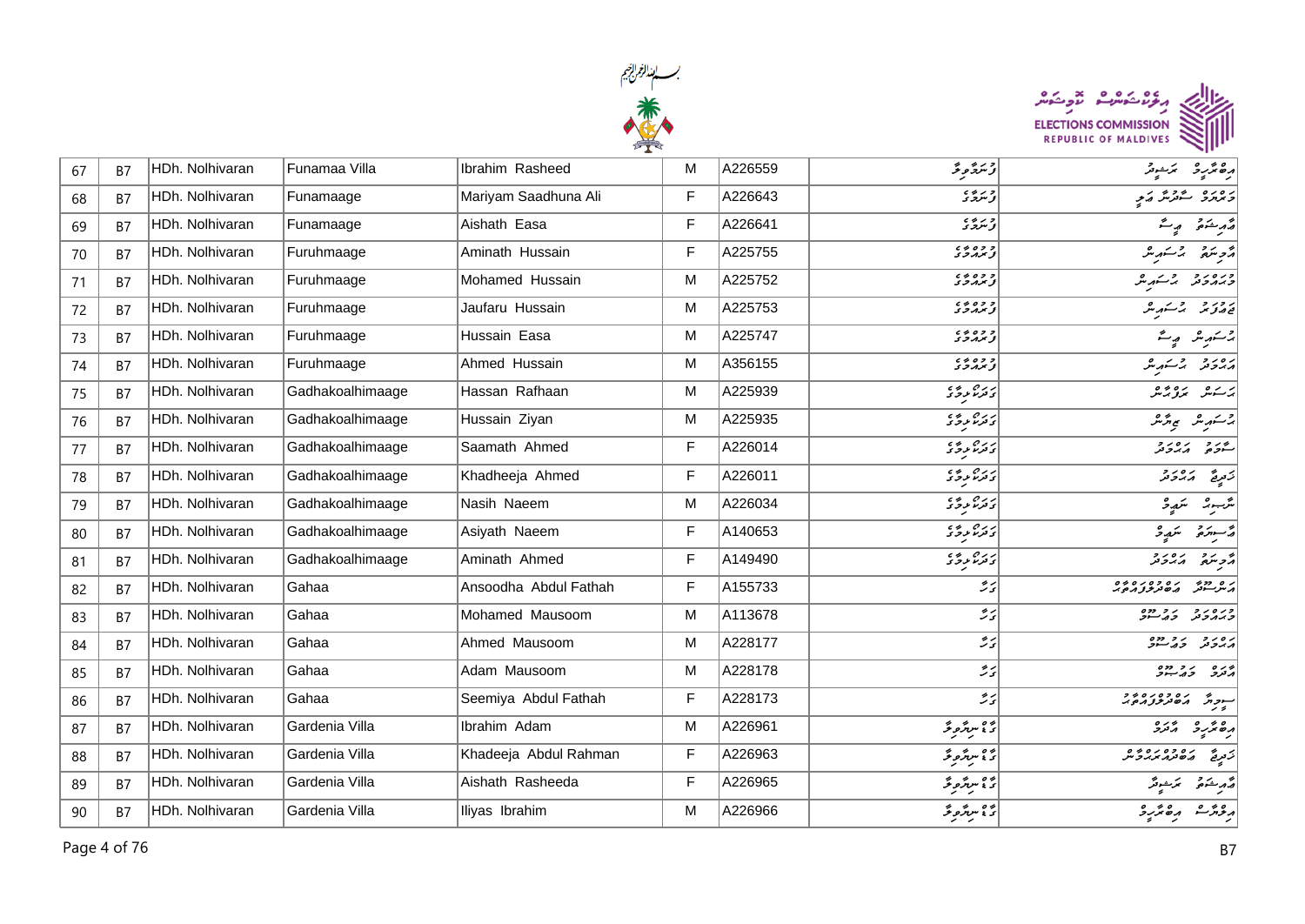



| 91  | B7        | HDh. Nolhivaran | Gardenia Villa | Abdul Rahman Ibrahim | M | A153833 | و و سرمر موته<br>مسرمر موت                                     | رەدەرەپرى رەپرە                                         |
|-----|-----------|-----------------|----------------|----------------------|---|---------|----------------------------------------------------------------|---------------------------------------------------------|
| 92  | B7        | HDh. Nolhivaran | Gaskara        | Sahula Hussain       | F | A128588 | ر 2 مئ <b>ر</b><br>ئەسىمىيە ئىر                                | سترفى برستهرش                                           |
| 93  | B7        | HDh. Nolhivaran | Gaskara        | Hussain Ali          | М | A046792 | ىر <u>م</u> ىمىدىكە                                            | چرىسى كەبچ                                              |
| 94  | B7        | HDh. Nolhivaran | Gaskara        | Fathimath Saeeda     | F | A226794 | ى سەئەتىر                                                      | ژُهِ دَمَ دَمَ سَمَ مِرْ مَرْ                           |
| 95  | B7        | HDh. Nolhivaran | Gaskara        | Sajuhaa Hussain      | F | A226496 | ر <u>م</u> ریز بر                                              | سكافي في المركبير مثل                                   |
| 96  | <b>B7</b> | HDh. Nolhivaran | Gaskara        | Azim Hussain         | М | A226497 | ر 2،2 ئە                                                       | أوتبي فالمتستريش                                        |
| 97  | B7        | HDh. Nolhivaran | Goabilimaage   | Shehenaz Ali         | F | A226112 | ه<br>د حوڅ د                                                   | لیمرینی کمی                                             |
| 98  | B7        | HDh. Nolhivaran | Green House    | Ruhusha Rasheed      | F | A226218 | <sub>می می</sub> ر پر چرم<br>  <sub>می</sub> میر <i>سر چرم</i> |                                                         |
| 99  | B7        | HDh. Nolhivaran | Green House    | Zaidan Ahmed         | м | A226225 | ە بەي <i>رىر بى</i> ر                                          | בֹתְבֹּת הַמְכִב                                        |
| 100 | B7        | HDh. Nolhivaran | Green House    | Ahmed Nazim          | М | A131074 | ە بەي <i>رىر بەر</i> م                                         | رەرد ئىرو                                               |
| 101 | B7        | HDh. Nolhivaran | Green House    | Aishath Rasheeda     | F | A149662 | ە بەيەر <i>جە</i> ر                                            | رومشكاتها المتركب وتكر                                  |
| 102 | B7        | HDh. Nolhivaran | Green House    | Ali Rasheed          | М | A149663 | ە <sub>مو</sub> يۇرى <sub>م</sub> مە                           | رَمِي سَمَسْمِعْرُ                                      |
| 103 | B7        | HDh. Nolhivaran | Green House    | Zahidha Adam         | F | A086740 | ە بىر بىر <i>بەر 2</i>                                         | يحرقه ومحرو                                             |
| 104 | B7        | HDh. Nolhivaran | Green House    | Jameela Hussain      | F | A086737 | ە بەيەر <i>جە</i> ر                                            | فأولج المرشر للمرش                                      |
| 105 | <b>B7</b> | HDh. Nolhivaran | Green House    | Ibrahim Rasheed      | M | A086734 | ە بېرى <i>رىر قى</i> ش                                         | رەنزىر ترىنوتر                                          |
| 106 | B7        | HDh. Nolhivaran | Green House    | Raeefa Rasheed       | F | A338621 | اء بی <sub>ر</sub> شرکته شد.<br>ا <sub>ندیب</sub> شرکته ر      | يَدَيرِ وَ" - يَدَشِيشُ                                 |
| 107 | B7        | HDh. Nolhivaran | Green Light    | Firaasha Mohamed     | F | A226137 | ۇ <sub>مو</sub> شرىخەر ق <sub>ا</sub>                          | و رە ر د<br><i>د بە</i> پەر<br> وِ بَدَّثَہُ            |
| 108 | B7        | HDh. Nolhivaran | Green Light    | Mohamed Rasheed      | М | A226793 | <i>و بېرىترىخور</i> غ                                          | <br> وبرود برشوتر                                       |
| 109 | B7        | HDh. Nolhivaran | Green Light    | Ashraf Mohamed       | М | A226791 | ۇ <sub>مو</sub> شرىخەر ق <mark>و</mark>                        | ر وره در وردد<br>پرشوبرو وبرپروتر                       |
| 110 | B7        | HDh. Nolhivaran | Green Light    | Hussain Mohamed      | M | A226781 | <i>و <sub>مر</sub> بر بر کر</i> یج                             | جر شهر سر جر جر در د                                    |
| 111 | <b>B7</b> | HDh. Nolhivaran | Green Light    | Imaaza Mohamed       | F | A226778 | ۇ <sub>مو</sub> شرىخەر ق <mark>ە</mark>                        | د ده دره د د                                            |
| 112 | B7        | HDh. Nolhivaran | Green Light    | Ali Mohamed          | М | A226771 | <i>و بېرىترىخو</i> رغ                                          | د دره د د                                               |
| 113 | B7        | HDh. Nolhivaran | Gulalaage      | Zulaikha Mohamed     | F | A224546 | و ه بر پر پر<br>پر بحري                                        | و ره ر د<br><i>د ب</i> رگرفر<br>چ ئخرەر <sup>ى</sup> تە |
| 114 | <b>B7</b> | HDh. Nolhivaran | Gulalaage      | Nasfa Ali            | F | A224547 | و ه بر پر پر<br>پر بحري                                        | برّر معمّر الأمر                                        |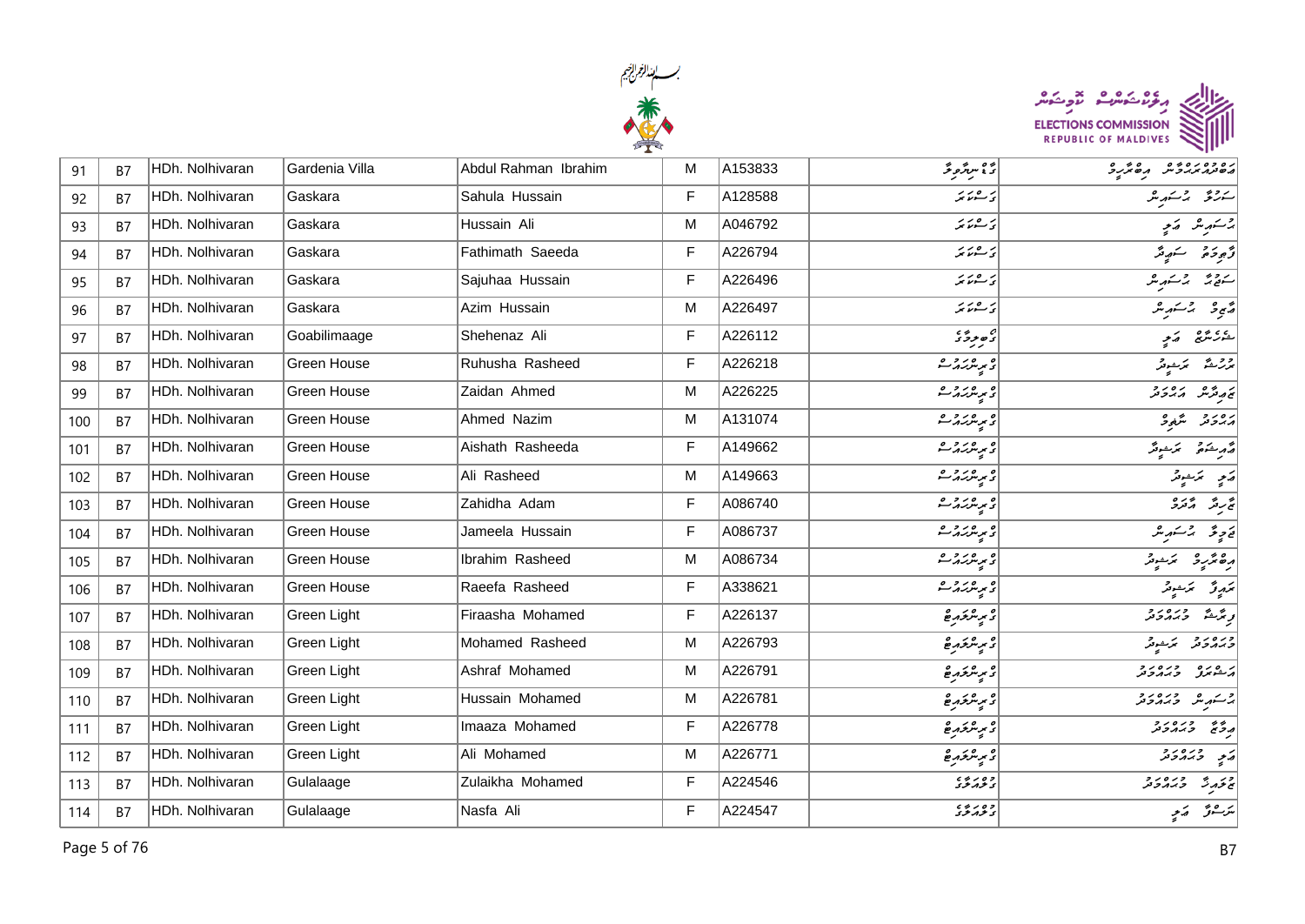



| 115 | <b>B7</b> | HDh. Nolhivaran | Gulalaage     | Saira Ali           | F | A224548 | و ه بر پر پر<br>پر بحري                    | شمرش كمنع                                    |
|-----|-----------|-----------------|---------------|---------------------|---|---------|--------------------------------------------|----------------------------------------------|
| 116 | B7        | HDh. Nolhivaran | Gulalaage     | Ashfaaq Ali         | М | A224549 | و ه بر پر پر<br>بر محرکو بر                | پر ۵۰۰۰ تو تو<br>رزمو                        |
| 117 | B7        | HDh. Nolhivaran | Gulalaage     | Nishaana Ali        | F | A342412 | و ه بر پر پر<br>بر محرکو بر                | سرڪ سگر ۾ کرمي                               |
| 118 | <b>B7</b> | HDh. Nolhivaran | Gulbakaage    | Hussain Rasheed     | М | A226422 | و ه ر پر پر<br>د نوځه تر د                 | برسكريش الكرشوش                              |
| 119 | <b>B7</b> | HDh. Nolhivaran | Gulbakaage    | Abdulla Rasheed     | М | A226440 | و ه ر پر پر<br>د نژه نو د                  | أرة فكرالله تمرشونر                          |
| 120 | B7        | HDh. Nolhivaran | Gulbakaage    | Ahmed Ziran         | М | A226444 | و ه ر پر پر<br>د نژه نو د                  | دەر دېم ئىستىر                               |
| 121 | <b>B7</b> | HDh. Nolhivaran | Gulbakaage    | Sheereena Yoosuf    | F | A226395 | و ه ر پر پر<br>د نژه نو د                  | شومرینگر در دوره<br>  در پیش در مرکز         |
| 122 | <b>B7</b> | HDh. Nolhivaran | Gulbakaage    | Samiyya Yoosuf      | F | A226388 | د ه د پر پر<br>د نره تر د                  | دو حرو<br>مرکسه تو<br>سكردة                  |
| 123 | B7        | HDh. Nolhivaran | Gulbakaage    | Fathimath Rasheeda  | F | A144223 | و ه ر پر پر<br>د نژه نو د                  | ىمەسىيەتىر<br>وٌجوحَ ح                       |
| 124 | <b>B7</b> | HDh. Nolhivaran | Guldhasthaage | Ali Waheed          | М | A050877 | و ه بر _ه پ <sub>ر</sub> »<br>د نوتر سعو د | پَسِي عَ پِيٽر                               |
| 125 | B7        | HDh. Nolhivaran | Guldhasthaage | Ramiza Abdul Rahman | F | A055574 | و ه بر _ه پ <sub>ر</sub> »<br>د نوتر سعيږ  | ر ده ده ده ده ورود و                         |
| 126 | B7        | HDh. Nolhivaran | Guldhasthaage | Hassan Waheed       | М | A225161 | و ه بر _ ه پر بر<br>بر موتور سود بر        | پرسته علیقہ                                  |
| 127 | B7        | HDh. Nolhivaran | Guldhasthaage | Adam Waheed         | М | A225163 | و ه بر _ ه پر بر<br>بر موتور سود بر        | ا دره در د<br>ارترو کاربر                    |
| 128 | B7        | HDh. Nolhivaran | Guldhasthaage | Hussain Waheed      | М | A225147 | و ه بر _ه پ <sub>ر</sub> »<br>د نوتر سعو د | 2سكەرىش كۆپەتتى                              |
| 129 | <b>B7</b> | HDh. Nolhivaran | Gulfaamuge    | Mariyam Rasha       | F | A227812 | و ه بر و ،<br>د نوتو تر د                  | رەرە پرڭ                                     |
| 130 | <b>B7</b> | HDh. Nolhivaran | Gulfaamuge    | Fathimath Mohamed   | F | A227808 | و ه پر و ،<br>د نوگر تر د                  | و پر ۵ پر و<br><i>د بر</i> ډگر<br>  د څوخه و |
| 131 | <b>B7</b> | HDh. Nolhivaran | Gulfaamuge    | Aminath Reena       | F | A316786 | د ه و و ،<br>د نرو د د                     | مزهر سمع میںگر                               |
| 132 | B7        | HDh. Nolhivaran | Gulhazaaruge  | Aminath Hussain     | F | A227047 | و ه بر بر و ،<br>د نورنج بو د              | أأزجر متعجز سنكر بثر                         |
| 133 | B7        | HDh. Nolhivaran | Gulhazaaruge  | Haseena Hussain     | F | A227028 | و ه بر بر و ،<br>د نورنج بو د              | پرسپنگ پرسکویٹر                              |
| 134 | B7        | HDh. Nolhivaran | Gulhazaaruge  | Mohamed Hussain     | M | A227030 | و ه ر پر و ،<br>د نورنځ برو                | ورەرو ورىم                                   |
| 135 | <b>B7</b> | HDh. Nolhivaran | Gulhazaaruge  | Hafeeza Ali         | F | A227025 | و ه ر بر و ،<br>د <del>گر</del> رنج بود    | پرَ پِی کَ پِ                                |
| 136 | B7        | HDh. Nolhivaran | Gulhazaaruge  | Ali Hussain         | М | A068990 | و ه بر بر و ،<br>د نژبر پنجری              | أەيج الاسكىرىنلە                             |
| 137 | B7        | HDh. Nolhivaran | Gulhazaaruge  | Hussain Mohamed     | М | A068587 | و ه ر به و ،<br>د <del>گر</del> رنج بود    | أير سكر مشروع والمحمد المحمد                 |
| 138 | <b>B7</b> | HDh. Nolhivaran | Gulisthaanuge | Ibrahim Naseer      | М | A223894 | د په مشروع<br>د مور شوه متر                | رەنۇر ئىسىر                                  |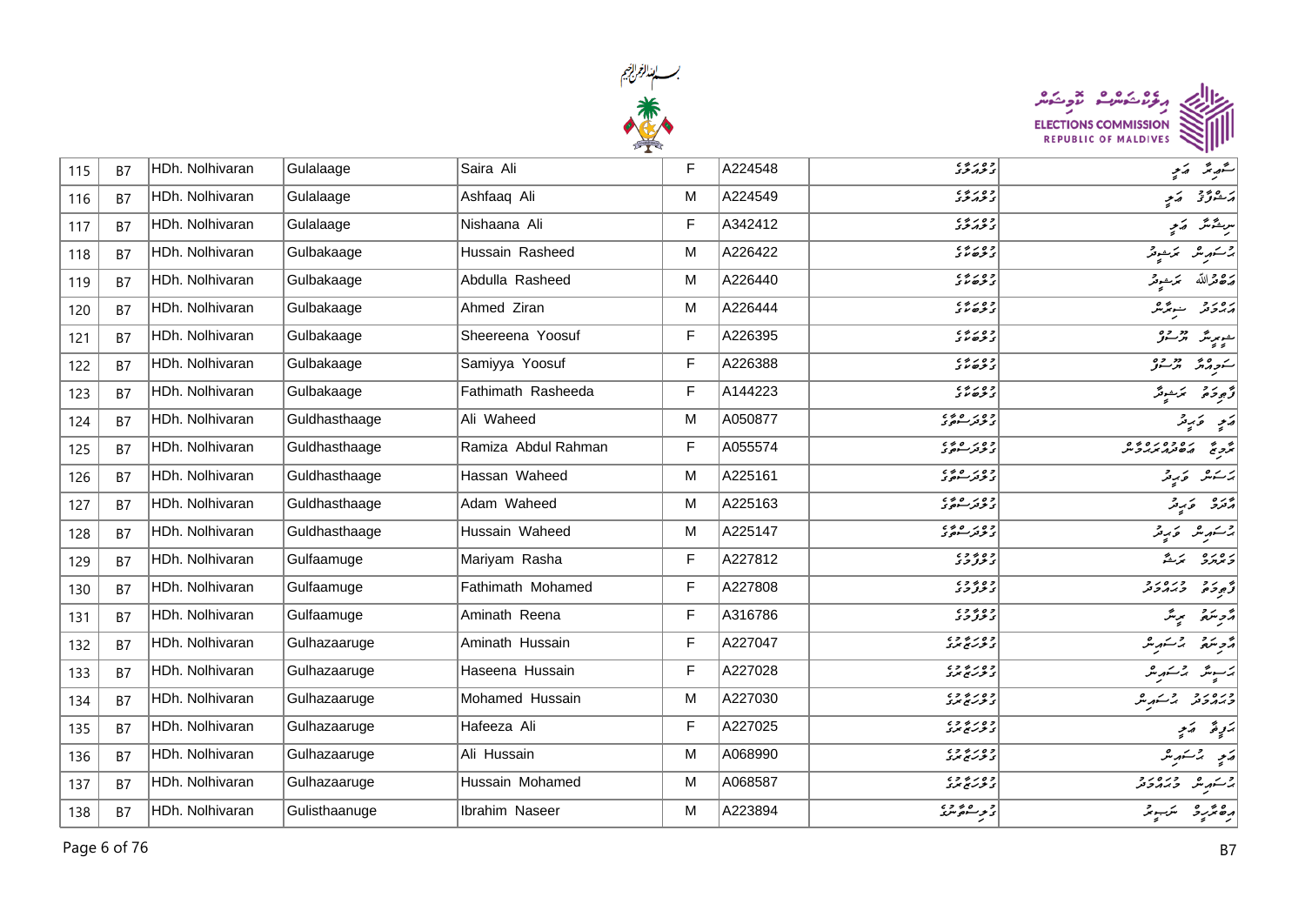



| 139 | B7        | HDh. Nolhivaran | Gulzaaruge | Ali Mohamed            | М  | A060463 | و ه پر و ء<br>د نومځ مرد | ړ دره در                                                                                                           |
|-----|-----------|-----------------|------------|------------------------|----|---------|--------------------------|--------------------------------------------------------------------------------------------------------------------|
| 140 | <b>B7</b> | HDh. Nolhivaran | Gumreege   | Adam Hassan            | M  | A077105 | و ه<br>د و مړن           | د تره - بر سکاهر                                                                                                   |
| 141 | <b>B7</b> | HDh. Nolhivaran | Gumreege   | Shameema Adam          | F. | A104767 | د ه<br>د څو پېړۍ         | شَرَوِرَة الرَّمْرَةِ                                                                                              |
| 142 | <b>B7</b> | HDh. Nolhivaran | Gumreege   | Mohamed Huzam Adam     | М  | A226419 | د ه مړنه<br>  د ح مړنه   | ورەر د دەھ دىرە                                                                                                    |
| 143 | B7        | HDh. Nolhivaran | Gumreege   | Aminath Sulaimaan      | F. | A227963 | و ه<br>د و مړن           | أأرجع المتفرقين                                                                                                    |
| 144 | B7        | HDh. Nolhivaran | Gumreege   | Ali Rasheed Adam       | M  | A227965 | د ه مړنه<br>  د ح مړنه   | پَرِ پَنْ پِر الْمُ تَرَدُّ                                                                                        |
| 145 | <b>B7</b> | HDh. Nolhivaran | Gumreege   | Zimna Adam             | F  | A227968 | و ه<br>  د حرموری        | ے محمد محمد محمد اللہ محمد اللہ محمد اللہ محمد اللہ محمد اللہ محمد اللہ محمد اللہ محمد اللہ محمد اللہ<br>محمد اللہ |
| 146 | B7        | HDh. Nolhivaran | Gumreege   | Qaish Adam             | М  | A321722 | د ه<br>د د مړن           | كخار مشاهرهم وكالمرد                                                                                               |
| 147 | B7        | HDh. Nolhivaran | Haama      | Mariyam Ibrahim        | F  | A228813 | رژ                       | د ه ده مه مرضور                                                                                                    |
| 148 | B7        | HDh. Nolhivaran | Haama      | Adam Anees             | М  | A228817 | رژ                       | أرترو كالمرب                                                                                                       |
| 149 | <b>B7</b> | HDh. Nolhivaran | Haama      | Ahmed Anees            | М  | A228815 | رژ                       | أرور والمسرب                                                                                                       |
| 150 | <b>B7</b> | HDh. Nolhivaran | Haama      | Hussain Anees          | М  | A226560 | رژ                       | چرستمبر شرکت میں ترجہ                                                                                              |
| 151 | B7        | HDh. Nolhivaran | Haama      | Ali Anees Hassan       | Μ  | A393205 | ژڅ                       | ړې ډېرے ډرعه                                                                                                       |
| 152 | B7        | HDh. Nolhivaran | Haasil     | Azuleena Ali           | F  | A227624 | ترسوقه                   | أرجم يرش أركمني                                                                                                    |
| 153 | <b>B7</b> | HDh. Nolhivaran | Haasil     | Ashraf Mohamed         | М  | A227021 | ترسوعه                   | برورد ورورد                                                                                                        |
| 154 | <b>B7</b> | HDh. Nolhivaran | Haavilla   | Assadh Ibrahim Rasheed | М  | A228419 | رَّحْمِ مَحَّ            | أراعتمانك وكالمرباع المساور                                                                                        |
| 155 | B7        | HDh. Nolhivaran | Haavilla   | Isham Ibrahim Rasheed  | Μ  | A226535 | رَّحْ وَ وَ              | أرجوه أوه ترجع ترجيع                                                                                               |
| 156 | <b>B7</b> | HDh. Nolhivaran | Haavilla   | Aishath Ali            | F  | A087762 | رٌو ِ وَ                 | فمرشكة المتع                                                                                                       |
| 157 | B7        | HDh. Nolhivaran | Haavilla   | Ibrahim Rasheed        | Μ  | A059396 | رٌو ِ وَ                 | أرەنزىر ئىنونز                                                                                                     |
| 158 | <b>B7</b> | HDh. Nolhivaran | Hamnaa     | Hashim Mohamed         | М  | A057224 | رە پۇ                    | گشوی ویرورو                                                                                                        |
| 159 | B7        | HDh. Nolhivaran | Hamnaa     | Fathimath Zuhura       | F  | A228348 | رە پۇ                    | د موځ د مخ څر تنگ                                                                                                  |
| 160 | B7        | HDh. Nolhivaran | Hamnaa     | Ahmed Shahubaan        | Μ  | A228357 | ره پژ                    | پر ۱۹ پر د<br>ىش <i>ەر ھ</i> ەش                                                                                    |
| 161 | <b>B7</b> | HDh. Nolhivaran | Hamnaa     | Ali Hashim             | М  | A226852 | ره پژ                    | پر په محمد شور ک                                                                                                   |
| 162 | <b>B7</b> | HDh. Nolhivaran | Hamnaa     | Adam Hashim            | M  | A226854 | ره پژ                    | أرترو كرسو                                                                                                         |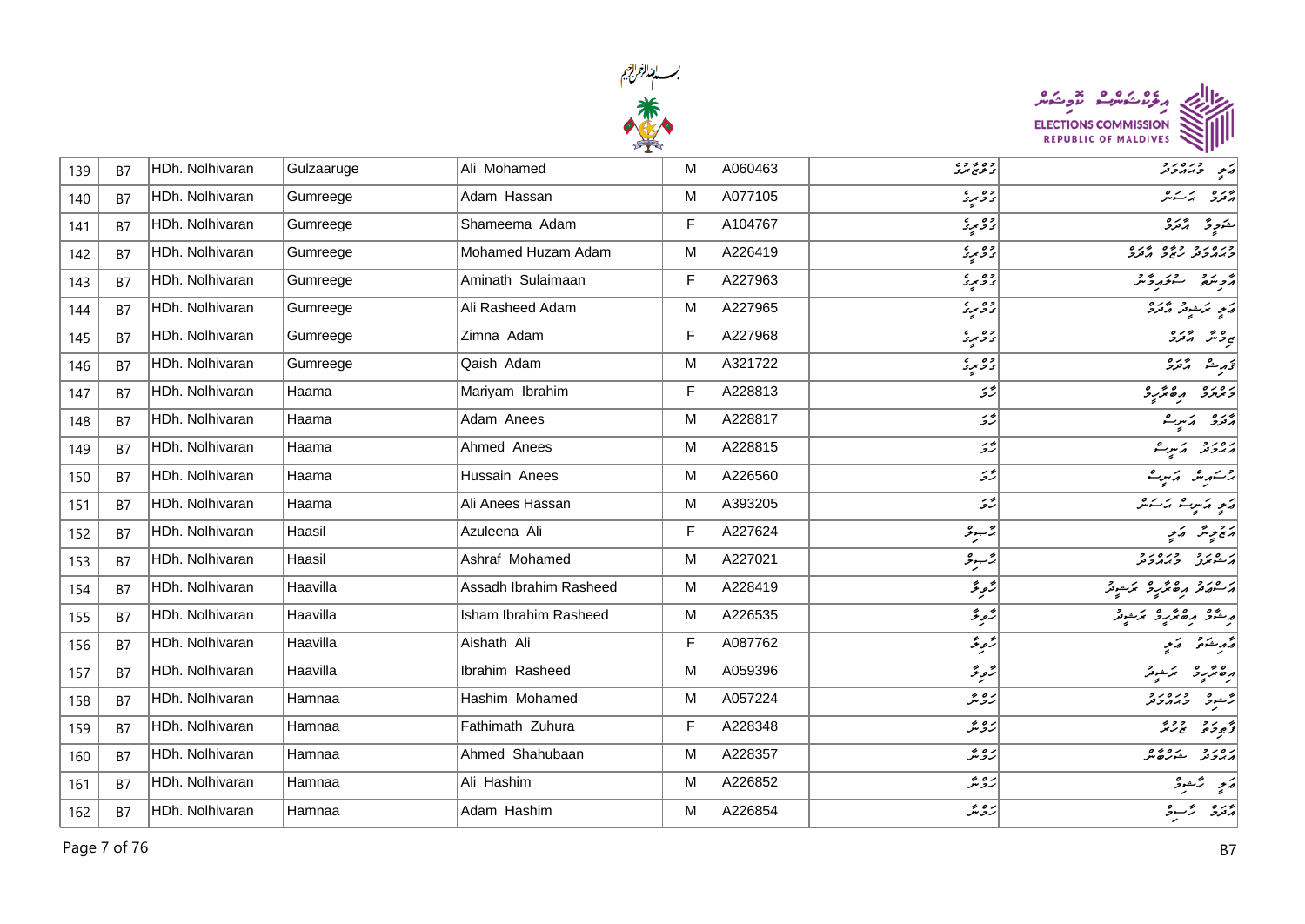



| 163 | <b>B7</b> | HDh. Nolhivaran | Hamnaa             | Khashia Hashim        | F. | A226856 | ىرە پۇ                            | مجمعيه محمد محمد المحمد المحمد المحمد المحمد المحمد المحمد المحمد المحمد المحمد المحمد المحمد المحمد<br>المحمد المحمد المحمد المحمد المحمد المحمد المحمد المحمد المحمد المحمد المحمد المحمد المحمد المحمد المحمد المحم |
|-----|-----------|-----------------|--------------------|-----------------------|----|---------|-----------------------------------|------------------------------------------------------------------------------------------------------------------------------------------------------------------------------------------------------------------------|
| 164 | <b>B7</b> | HDh. Nolhivaran | Hamnaa             | Hussain Hashim        | M  | A312449 | ر ه پژ                            | جەسىمە ھەم ئەھمىي                                                                                                                                                                                                      |
| 165 | <b>B7</b> | HDh. Nolhivaran | Handhuvaree Manzil | Hussain Rasheed       | м  | A227636 | ئەسترەَ بېرەَ نىرىج ۋ             | چەسىر مىر مۇسىر                                                                                                                                                                                                        |
| 166 | <b>B7</b> | HDh. Nolhivaran | Handhuvaree Manzil | Mariyam Ahmed         | F  | A227633 | ئەسەر ئەسىر ئەنگىي ئى             | נפנס נפנד                                                                                                                                                                                                              |
| 167 | <b>B7</b> | HDh. Nolhivaran | Handhuvaree Manzil | Aminath Waheeda       | F  | A227638 | ئەسەر ئەسىر ئەنگىرى ئى            | أأدوبتكم وكالميقر                                                                                                                                                                                                      |
| 168 | <b>B7</b> | HDh. Nolhivaran | Handhuvaree Manzil | Asiyath Umar          | F  | A227639 | ئەسەرى ئىرى ئىرىمى ئى             | ה ליות ביב                                                                                                                                                                                                             |
| 169 | <b>B7</b> | HDh. Nolhivaran | Handhuvaree Manzil | Mohamed Rasheed       | M  | A227640 | ئەسترۇ ئېرۇ ئىرىج ۋ               | ورەرو بەيدۇر                                                                                                                                                                                                           |
| 170 | <b>B7</b> | HDh. Nolhivaran | Handhuvaree Manzil | Ibrahim Rasheed       | M  | A227643 | ئەسەر ئەسىر ئەشرىر قە             | رە ئرىر ئىن ئىشى                                                                                                                                                                                                       |
| 171 | <b>B7</b> | HDh. Nolhivaran | Handhuvaree Manzil | Umar Hussain          | M  | A227631 | كەرەڭرىم ئەشرىر ق                 | ەر ئەسكىر ئىر                                                                                                                                                                                                          |
| 172 | <b>B7</b> | HDh. Nolhivaran | Handhuvaree Manzil | Ifaasha Umar          | F  | A226331 | كەرەزۇ بېرۇ ئىرىج                 | ړونه درو                                                                                                                                                                                                               |
| 173 | <b>B7</b> | HDh. Nolhivaran | Handhuvaree Manzil | Fathimath Seeza       | F  | A226321 | ئەسترۇمرۇشبو ۋ                    | ۇجۇچۇ سېتى                                                                                                                                                                                                             |
| 174 | <b>B7</b> | HDh. Nolhivaran | Handhuvaree Manzil | Abdul Rasheed Umaru   | м  | A226324 | ئەسەزەَ بېرىز شىبى قە             | גם כם <i>ג'יליינק</i><br>ג' <i>ים נקח א</i> ליינק                                                                                                                                                                      |
| 175 | <b>B7</b> | HDh. Nolhivaran | Handhuvareege      | Aminath Mohamed       | F  | A226728 | ئەسەقرەر ئىرى                     | ومستعج ومنادر                                                                                                                                                                                                          |
| 176 | <b>B7</b> | HDh. Nolhivaran | Handhuvareege      | Ali Rasheed           | M  | A159848 | ئەس <i>قرىرى</i><br>سىر قرىم مېرى | كالمح المخرجون                                                                                                                                                                                                         |
| 177 | <b>B7</b> | HDh. Nolhivaran | Handhuvarudheyge   | Ahmed Shakir          | M  | A048899 | ر سرور وړ، ،<br>رسربرو بربری      | رەرو شەر                                                                                                                                                                                                               |
| 178 | <b>B7</b> | HDh. Nolhivaran | Handhuvarudheyge   | Mareena Mohamed       | F  | A224218 | ر سرور وړ، ،<br>رسربرو بربری      | وَ پِرِیڈ ویرورو                                                                                                                                                                                                       |
| 179 | <b>B7</b> | HDh. Nolhivaran | Hanhaara           | Mohamed Ali           | м  | A111273 | ئە ھە <i>رى</i> گە                | دره رو په ک                                                                                                                                                                                                            |
| 180 | <b>B7</b> | HDh. Nolhivaran | Happy Home         | Mohamed Ali           | M  | A011813 | <sup>ي</sup> پورے<br>سرچ          | دره رو په کړې                                                                                                                                                                                                          |
| 181 | <b>B7</b> | HDh. Nolhivaran | Happy Home         | Aanis Mohamed         | м  | A228914 | ء پر ص <u>ح</u>                   | أرسر ورورو                                                                                                                                                                                                             |
| 182 | <b>B7</b> | HDh. Nolhivaran | Happy Home         | Ali Mohamed           | M  | A228912 | ې پر <sub>2</sub> 0               | أتمني وبره برو                                                                                                                                                                                                         |
| 183 | <b>B7</b> | HDh. Nolhivaran | Happy Home         | Shafiu Mohamed        | м  | A228910 | <sup>ي</sup> پور <sup>0</sup> و   | شور ورەرد                                                                                                                                                                                                              |
| 184 | <b>B7</b> | HDh. Nolhivaran | Happy Home         | Wadheefa Abdul Rahman | F  | A228908 | <sup>ي</sup> پورے<br>سي           | د در مورد و در در در اند.<br>در در مورد برگر ش                                                                                                                                                                         |
| 185 | <b>B7</b> | HDh. Nolhivaran | Happy Night        | Haseena Yoosuf        | F  | A225309 | ر بو سَر <sub>ە</sub> ھ           | ىز سېنىش تېزىستۇ<br>ئ                                                                                                                                                                                                  |
| 186 | <b>B7</b> | HDh. Nolhivaran | Happy Night        | Hussain Yoosuf        | M  | A225310 | <sup>ع</sup> بو يترمر هج          | جر شہر شہر اور حوالے وہ<br>پر سکھ سر اور اور اور اور اور ک                                                                                                                                                             |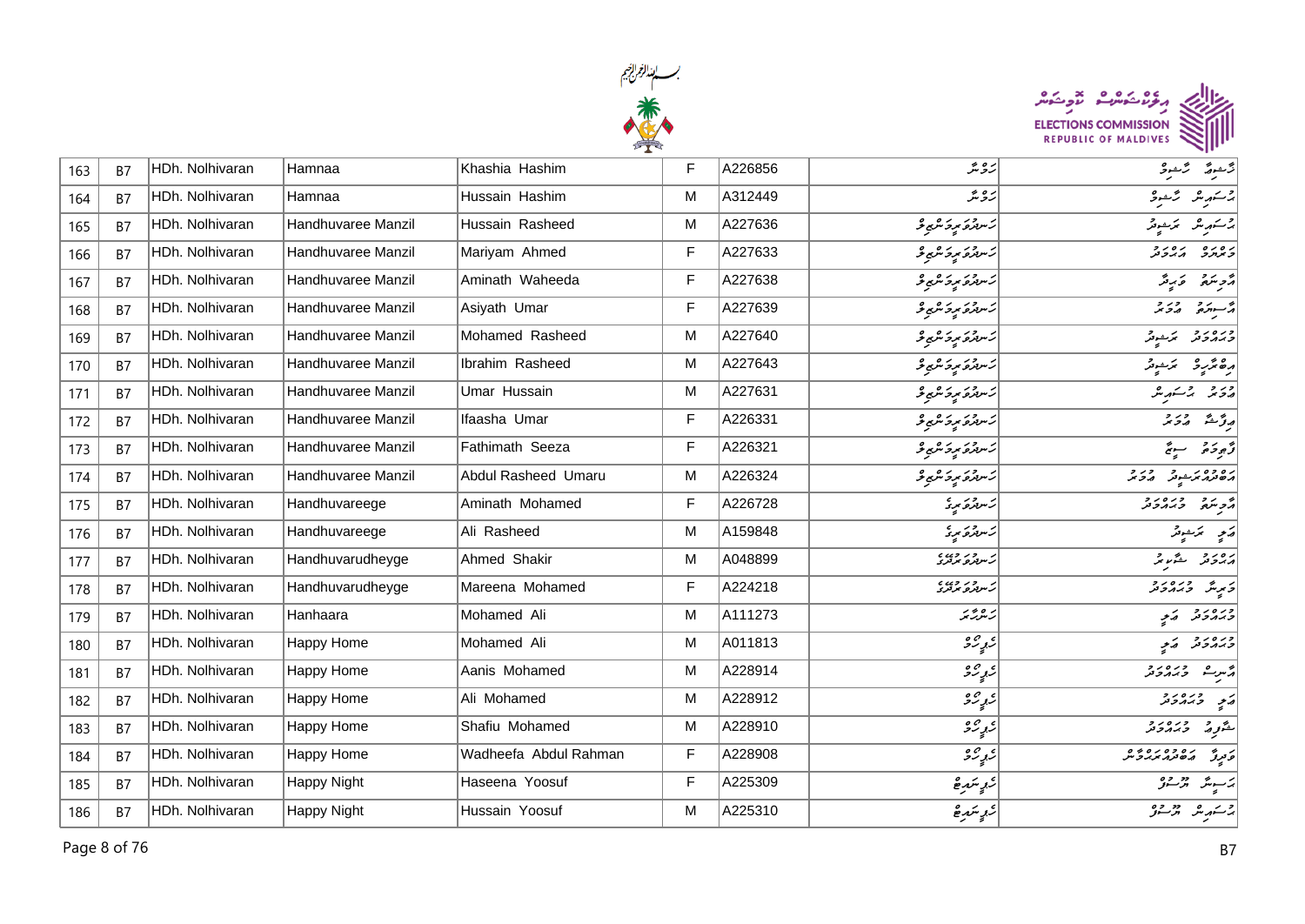



| 187 | B7        | HDh. Nolhivaran | Happy Night   | Aishath Abdul Rahman        | F  | A225302 | <sup>ج</sup> بو سَرْر ھ                | ه مشور ده وه ره وه و                                        |
|-----|-----------|-----------------|---------------|-----------------------------|----|---------|----------------------------------------|-------------------------------------------------------------|
| 188 | <b>B7</b> | HDh. Nolhivaran | Happy Star    | Ali Ahmed                   | М  | A226098 | ئەبوسشۇ ئىر                            | پښتو پر د د                                                 |
| 189 | B7        | HDh. Nolhivaran | Happy Star    | Nasfaa Ahmed                | F. | A226091 | ئەبوسشۇ ئىر                            | أيترجوش أرورو                                               |
| 190 | <b>B7</b> | HDh. Nolhivaran | Happy Star    | Ahmed Dawood                | М  | A095740 | ر <sub>گو</sub> ر ش <sub>اھ</sub> َ بر | ره رو دووو<br><mark>درونر ترونر</mark>                      |
| 191 | <b>B7</b> | HDh. Nolhivaran | Hasthee       | Sanoon Ahmed                | м  | A225680 | ئرشىمچ                                 | شهر مدر در د                                                |
| 192 | <b>B7</b> | HDh. Nolhivaran | Hasthee       | Sheeza Ahmed Rasheed        | F  | A225685 | ئرشىمچ                                 | شوځ اوړونو او کرشونو                                        |
| 193 | <b>B7</b> | HDh. Nolhivaran | Hasthee       | Reema Ahmed                 | F  | A225689 | ئر ش <sub>ھ</sub>                      | پرځ د پرور د                                                |
| 194 | <b>B7</b> | HDh. Nolhivaran | Hasthee       | Safwaan Shaheem             | М  | A224453 | ئرشىمچ                                 | پەرەم ھەرو                                                  |
| 195 | <b>B7</b> | HDh. Nolhivaran | Hasthee       | Shiyama Mohamed             | F  | A224443 | ئر ڪيمھج                               | أشوارة ورورد                                                |
| 196 | <b>B7</b> | HDh. Nolhivaran | Hasthee       | Seema Ahmed                 | F  | A331788 | ئرشىمچ                                 | سوځ پرېږوند                                                 |
| 197 | <b>B7</b> | HDh. Nolhivaran | Havasa        | Hawwa Adam                  | F  | A225421 | تەڭ شە                                 | رەپ پەرە                                                    |
| 198 | <b>B7</b> | HDh. Nolhivaran | Havasa        | Irufaan Ahmed               | М  | A226502 | ر پۇسىگە                               | أرجع مده مدورد                                              |
| 199 | B7        | HDh. Nolhivaran | Havasa        | Nashfa Ahmed                | F  | A226503 | تەڭ شە                                 | يترڪو تر پر مرد و                                           |
| 200 | <b>B7</b> | HDh. Nolhivaran | Havasa        | Fathmath Neeza              | F  | A226451 | تەڭ شە                                 | ا توجو څخه د<br>سرچ                                         |
| 201 | <b>B7</b> | HDh. Nolhivaran | Havasa        | Ahmed Rameez                | М  | A132598 | ر پی شه                                | أرور ترديج                                                  |
| 202 | <b>B7</b> | HDh. Nolhivaran | Haveyli       | Ismail Mohamed              | М  | A226610 | ريمو                                   | و ره ر و<br>تر پر ژمر<br>ا پر س <sup>ع</sup> تر پر تر<br>مر |
| 203 | <b>B7</b> | HDh. Nolhivaran | Haveyli       | Nafeesa Ali                 | F. | A226990 | ريمو                                   | سَموٍ — شَمسٍ                                               |
| 204 | <b>B7</b> | HDh. Nolhivaran | Hazaaru Villa | Fahudulla Khaleel           | М  | A224425 | ئەنچ ئىزىرىگە                          | تزعرهالله تزميرته                                           |
| 205 | B7        | HDh. Nolhivaran | Hazaaru Villa | Ibaadulla Khaleel           | М  | A224426 | ئەنچ ئېڭىموقى                          | مِرَةَ مَرَاللّه ۖ زَمِرٍ قَرْ                              |
| 206 | <b>B7</b> | HDh. Nolhivaran | Hazaaru Villa | Areesha Khaleela            | F  | A224422 | ئەنچ ئۆرۈمىتى                          | أريا بالمحمد أنادي                                          |
| 207 | <b>B7</b> | HDh. Nolhivaran | Hazaaru Villa | Khadeeja Ibrahim            | F. | A106140 | ئەنچ ئېرەپە قە                         | كتبيعًا رەھتەپە                                             |
| 208 | <b>B7</b> | HDh. Nolhivaran | Hazaarumaage  | Abdul Jaleel Hussain        | М  | A121170 | ر پر و پر ی<br>تریخ مرتز <sub>ک</sub>  | دەۋە دەۋر برىسىر ش                                          |
| 209 | <b>B7</b> | HDh. Nolhivaran | Hazaarumaage  | Abdulla Nashid              | M  | A104852 | ر پر و پر ی<br>تریخ بور <del></del> و  | ر <i>مح</i> دالله متن در                                    |
| 210 | <b>B7</b> | HDh. Nolhivaran | Hazaarumaage  | Aishath Shimla Abdul Jaleel | F  | A148589 | ر پر و پر ی<br>تریخ مرتز <sub>ک</sub>  |                                                             |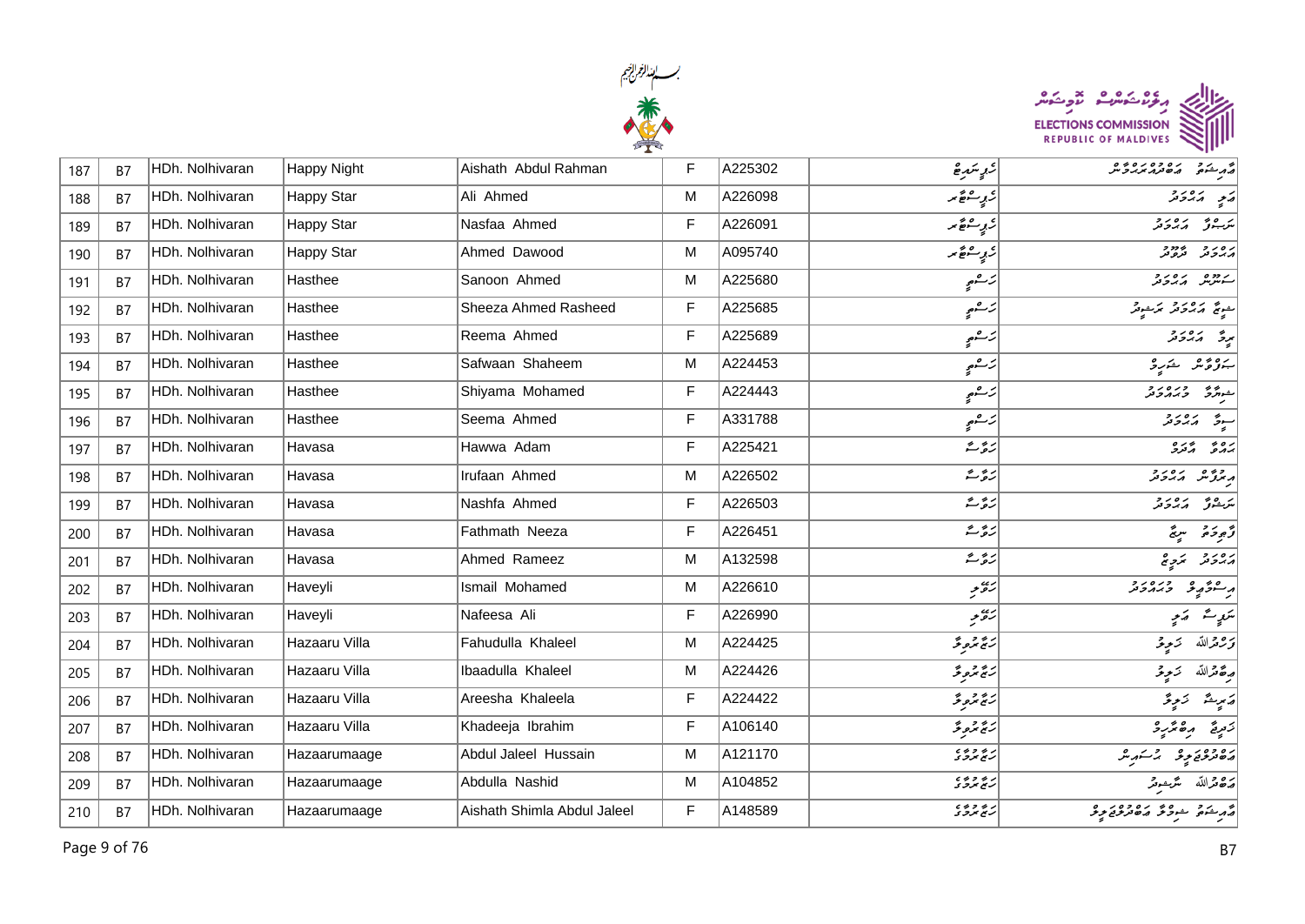



| 211 | <b>B7</b> | HDh. Nolhivaran | Hazaarumaage   | Shamikh Ibrahim          | M | A224764 | ر پر و پر ی<br>تریخ مرتز <sub>ک</sub>   | شورج وكالمردو                              |
|-----|-----------|-----------------|----------------|--------------------------|---|---------|-----------------------------------------|--------------------------------------------|
| 212 | <b>B7</b> | HDh. Nolhivaran | Hazaarumaage   | Shameema Aboobakuru      | F | A224746 | ر ۶ و ۶ ه<br>رسخ بورو د                 | 77/27/<br>شکو و گر                         |
| 213 | <b>B7</b> | HDh. Nolhivaran | Hazaarumaage   | Shimla Abdul Jaleel      | F | A224747 | ر پر و پر ي<br>ر <mark>ي</mark> ح مرو ي | شروع مره وومر و<br>  شروع ما ما ما موجوع م |
| 214 | <b>B7</b> | HDh. Nolhivaran | Heera          | Khadheeja Abdul Kareem   | F | A226799 | ىرىتىر<br>ئى                            | زَمِرِيَّ مەھىرى برو                       |
| 215 | <b>B7</b> | HDh. Nolhivaran | Heera          | Hussain Moosa            | М | A082478 | ريتر                                    | چرىكىر بىر مەسىر                           |
| 216 | <b>B7</b> | HDh. Nolhivaran | Heerosee Villa | Ahmed Firaz              | М | A138118 | <br>  پەنگەسوپە                         | برورير ويرتج                               |
| 217 | <b>B7</b> | HDh. Nolhivaran | Heerosee Villa | Fazna Ibrahim            | F | A322797 | -<br>  پەنگەسوپە                        | زءيئر برەتمەر                              |
| 218 | <b>B7</b> | HDh. Nolhivaran | Helebelimaage  | Mariyam Abdul Kareem     | F | A225656 | <sup>ى</sup> ئەھەمەدى                   | ג פגם גם כפג פ                             |
| 219 | <b>B7</b> | HDh. Nolhivaran | Helebelimaage  | Yoosuf Abdul Kareem      | M | A225657 | ئەن ئەن ئەن                             | מ כם גם כסג <sub>ו</sub> ת ס               |
| 220 | <b>B7</b> | HDh. Nolhivaran | Helebelimaage  | Fathmath Ibrahim         | F | A225647 | ا ئەۋە بەر ئ <sup>ەس</sup>              | توجوختم وكالمرج                            |
| 221 | <b>B7</b> | HDh. Nolhivaran | Helebelimaage  | Fareedha Abdul Kareem    | F | A225649 | ئەقەھ <i>بەق</i> ئ                      | زَ پِرِ مَدَّ دِ وَ وَ پِرِ وَ             |
| 222 | <b>B7</b> | HDh. Nolhivaran | Helebelimaage  | Fathuhiyya Abdul Kareem  | F | A225652 | روء پوءُ                                | زورور رەدەرىرو                             |
| 223 | <b>B7</b> | HDh. Nolhivaran | Heylhi         | Aminath Ibrahim          | F | A226269 | دے<br>مرکز                              | ومحر المتوسط ومقاريح                       |
| 224 | <b>B7</b> | HDh. Nolhivaran | Heylhi         | Adam Siraj               | М | A226140 | دے<br>مرکز                              | وره سوء و<br>مرتزر سوءر                    |
| 225 | <b>B7</b> | HDh. Nolhivaran | Heylhi         | Yoosuf Gasim             | M | A226762 | اتزعر                                   | دو ده په سره                               |
| 226 | <b>B7</b> | HDh. Nolhivaran | Heylhi         | Mohamed Shahid           | M | A363476 | يحيحر                                   | ورەر دەر ئەر                               |
| 227 | <b>B7</b> | HDh. Nolhivaran | Hilihilaage    | Naseema Ali              | F | A226173 | ىر بور ئۇ ؟<br>ترىر ئە                  | لترسيع كالمي                               |
| 228 | <b>B7</b> | HDh. Nolhivaran | Himeyn         | Yazeeda Ali              | F | A226859 | ریچ مگر                                 | أرجا فالمحمج أأتراح                        |
| 229 | <b>B7</b> | HDh. Nolhivaran | Himeyn         | Yaeesh Saifulla Shaheed  | M | A282613 | ر پی ه                                  | تزريفه كروترالله خريدته                    |
| 230 | <b>B7</b> | HDh. Nolhivaran | Himeyn         | Saifulla Shaheed         | M | A113302 | ر دی مگر                                | ستمبر ق <sup>اللّه</sup> شكر مرقر          |
| 231 | <b>B7</b> | HDh. Nolhivaran | Hirikuhlhage   | Adam Shareef             | М | A226092 | ر بر ۵ ۵ ر ۲<br>ر بو <i>ما</i> ۸ ر ی    | پژره شمیرژ                                 |
| 232 | <b>B7</b> | HDh. Nolhivaran | Hirikuhlhage   | Shaheema Ali             | F | A226083 | ر بر ره در ه<br>ر                       | لمشرق الكامي                               |
| 233 | <b>B7</b> | HDh. Nolhivaran | Hirikuhlhage   | Ali Shareef Abdul Sattar | M | A226087 | ار بر روه ر ۽<br>پر پيدائري             | د و شومرو ده ده د ده و                     |
| 234 | <b>B7</b> | HDh. Nolhivaran | Hirikuhlhage   | Aminath Inasha           | F | A226088 | ر بر رور ،<br>ر                         | أمزجتمع مبتثثة                             |
|     |           |                 |                |                          |   |         |                                         |                                            |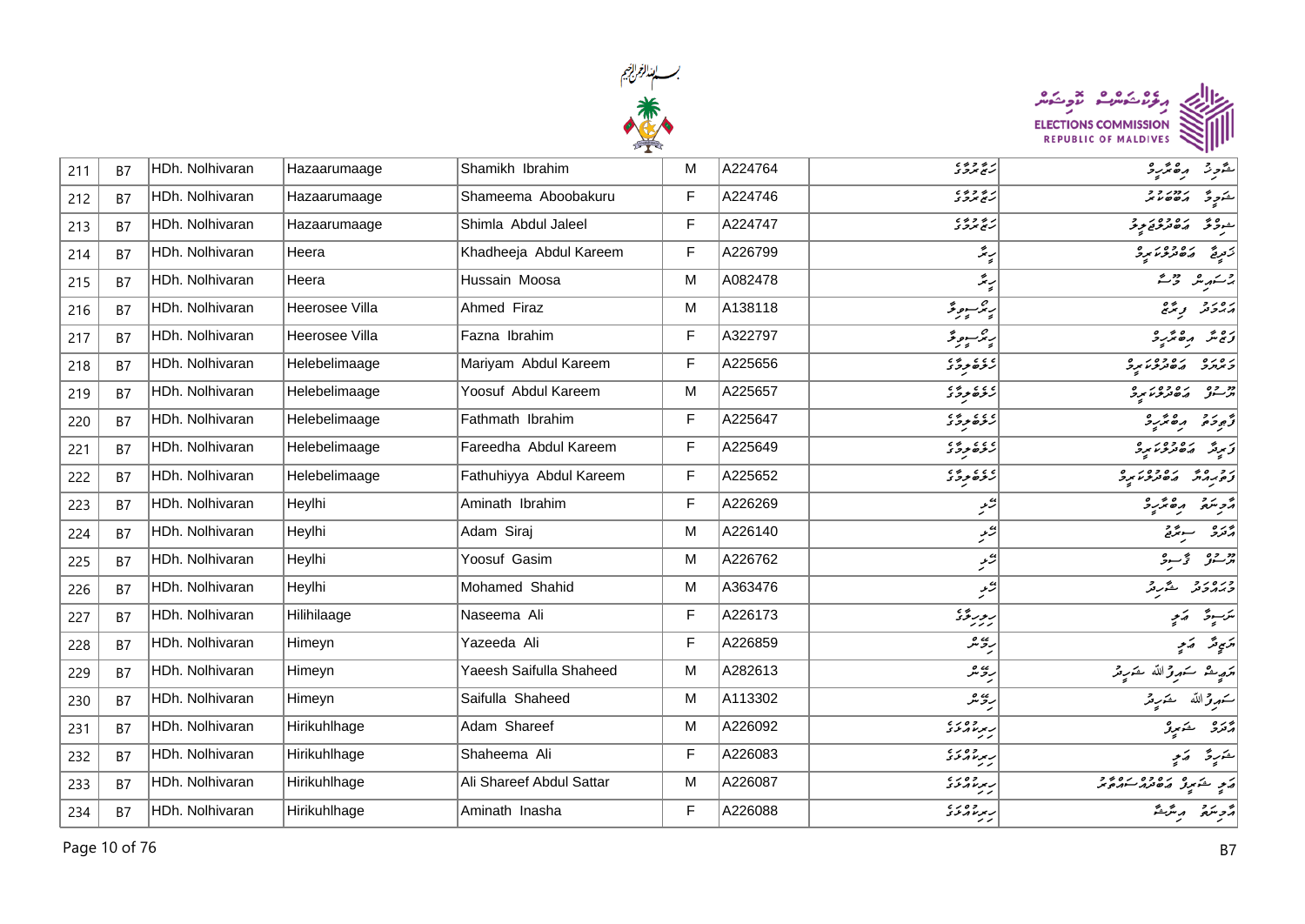



| <b>B7</b> | HDh. Nolhivaran | Hirikuhlhage     | Hussain Shareef       | M           | A226089 |                                                                | چەسىر شەھرىتى ئىشلىر                                                                                                                                                                                                                                                                           |
|-----------|-----------------|------------------|-----------------------|-------------|---------|----------------------------------------------------------------|------------------------------------------------------------------------------------------------------------------------------------------------------------------------------------------------------------------------------------------------------------------------------------------------|
| <b>B7</b> | HDh. Nolhivaran | Hirikuhlhage     | Shaaniya Abdul Sattar | F           | A363225 | ر بر ره د ر ،<br>ر                                             | 220102020 2002                                                                                                                                                                                                                                                                                 |
| <b>B7</b> | HDh. Nolhivaran | Hirikuhlhage     | Imaadh Shareef        | M           | A312414 |                                                                | ىردە ئىسىمى<br>ر                                                                                                                                                                                                                                                                               |
| <b>B7</b> | HDh. Nolhivaran | Hiriyaa          | Hassan Adam           | М           | A227794 | ىر بىرەڭر                                                      | برستانش المزورة                                                                                                                                                                                                                                                                                |
| <b>B7</b> | HDh. Nolhivaran | Hiriyaa          | Aishath Nahula        | F           | A149816 | رىرىژ                                                          | أقرم يشكره فلتركث                                                                                                                                                                                                                                                                              |
| <b>B7</b> | HDh. Nolhivaran | Hithahfinivaage  | Nishama Mohamed       | F           | A225789 | ىرغە ئىرىپىدىگە ئە                                             | و ره ر و<br>تر پر ژور<br>سرىشترگر                                                                                                                                                                                                                                                              |
| <b>B7</b> | HDh. Nolhivaran | Hithahfinivaage  | Ali Mohamed           | М           | A225786 | رىر ئىرى <sub>رىدى</sub> ئى                                    | په دره دره                                                                                                                                                                                                                                                                                     |
| <b>B7</b> | HDh. Nolhivaran | Hithahfinivaage  | Hussain Mohamed       | М           | A225215 | ىر <i>ئە</i> ئىرىپە ئىقى<br>ب                                  | جر شهر سر محدد جر حدود                                                                                                                                                                                                                                                                         |
| <b>B7</b> | HDh. Nolhivaran | Hithahfinivaage  | Inaya Mohamed         | F           | A225212 | رى <sub>م</sub> ۇروپىر <i>ۇ</i> ؟                              | ويتمتز وبرودير                                                                                                                                                                                                                                                                                 |
| <b>B7</b> | HDh. Nolhivaran | Hithahfinivaage  | Siyana Aboobakuru     | F           | A225209 | رەڭروپىرىدۇ                                                    |                                                                                                                                                                                                                                                                                                |
| <b>B7</b> | HDh. Nolhivaran | Hithahfinivaage  | Muna Mohamed          | F           | A332273 | رىر ئ <sub>ىر ئ</sub> وپىرىدى.<br>ب                            | و شهر وره رو<br>د <i>شگر</i> د برگرونر                                                                                                                                                                                                                                                         |
| <b>B7</b> | HDh. Nolhivaran | Hithahfinivaage  | Shauna Mohamed        | F           | A358568 | رى <sub>م</sub> ۇروپىر <i>ۇ</i> ؟                              | و ره ر و<br>تر <i>پر</i> و تر<br>شەرقە ئىگر                                                                                                                                                                                                                                                    |
| <b>B7</b> | HDh. Nolhivaran | Hithigasdhoshuge | Hassan Nimaal         | M           | A225561 | ار مر ۲۵ ویو و <sup>ج</sup><br>گرمز کمی مستقر مر <sub>کب</sub> | ىزىسەش سەۋىۋ                                                                                                                                                                                                                                                                                   |
| <b>B7</b> | HDh. Nolhivaran | Hithigasdhoshuge | Afeefa Aboobakuru     | $\mathsf F$ | A223829 | ر <sub>حو</sub> ی سندری<br>  ر <sub>حو</sub> ی سندریری         | בְנָל גם סיב                                                                                                                                                                                                                                                                                   |
| <b>B7</b> | HDh. Nolhivaran | Hithigasdhoshuge | Abdulla Nimal         | M           | A223831 |                                                                | ەھقراللە<br>سردگر                                                                                                                                                                                                                                                                              |
| <b>B7</b> | HDh. Nolhivaran | Hithigasdhoshuge | Mizna Abdul Raheem    | F           | A223834 |                                                                | دع شهر مقدم مربر و                                                                                                                                                                                                                                                                             |
| <b>B7</b> | HDh. Nolhivaran | Hithigasdhoshuge | Ali Nimaal            | М           | A223835 |                                                                | پَه پِه پرچ                                                                                                                                                                                                                                                                                    |
| <b>B7</b> | HDh. Nolhivaran | Hithigasdhoshuge | Aminath Mizna         | F           | A223838 |                                                                | حریح مثر<br>ومحر يتمدهم                                                                                                                                                                                                                                                                        |
| <b>B7</b> | HDh. Nolhivaran | Hithigasdhoshuge | Mohamed Nimal         | М           | A153643 |                                                                | و ر ه ر و<br>تر پر ژ تر<br>سرۋىۋ                                                                                                                                                                                                                                                               |
| <b>B7</b> | HDh. Nolhivaran | Hithigasdhoshuge | Ahmed Nimal           | М           | A102334 |                                                                | ړه د سرگر                                                                                                                                                                                                                                                                                      |
| <b>B7</b> | HDh. Nolhivaran | Hithigasdhoshuge | Abdul Raheem Gasim    | м           | A099537 | ر جو <sub>ک</sub> ے حدو ہ<br>رجو ک <sup>ے</sup> فرمری          | גם כם גבי הבייכ                                                                                                                                                                                                                                                                                |
| <b>B7</b> | HDh. Nolhivaran | Hivvaru          | Hussain Shareef       | М           | A148987 | رە ئەر                                                         | چەسىر شەھرىتى ئىشلىر                                                                                                                                                                                                                                                                           |
| <b>B7</b> | HDh. Nolhivaran | Hivvaru          | Mohamed Adam          | M           | A226291 | رە دىر                                                         | ورەر دىرە                                                                                                                                                                                                                                                                                      |
| <b>B7</b> | HDh. Nolhivaran | Hivvaru          | Fathimath Rishwaan    | F           | A227218 | ره د د                                                         | أزًوجو الريثور                                                                                                                                                                                                                                                                                 |
|           |                 |                  |                       |             |         |                                                                | ارىر بەھ ئەي<br>سەر<br>ارېږه دي<br>  ر <sub>حو</sub> ی مصور ہے<br>  رحوی مستقر مربر<br> <br> رەپچە سىتىرىرى<br> <br> رەپرىسىۋىرىرى<br>  رېز<br>اره د ص <del>ود د</del><br>اره د سوربرد<br>  ر <sub>ەب</sub> ە رەبىر دې<br>  رىبە ئەسەتىرىرى<br> <br> ر <sub>حو</sub> ی سور روید و <sup>ج</sup> |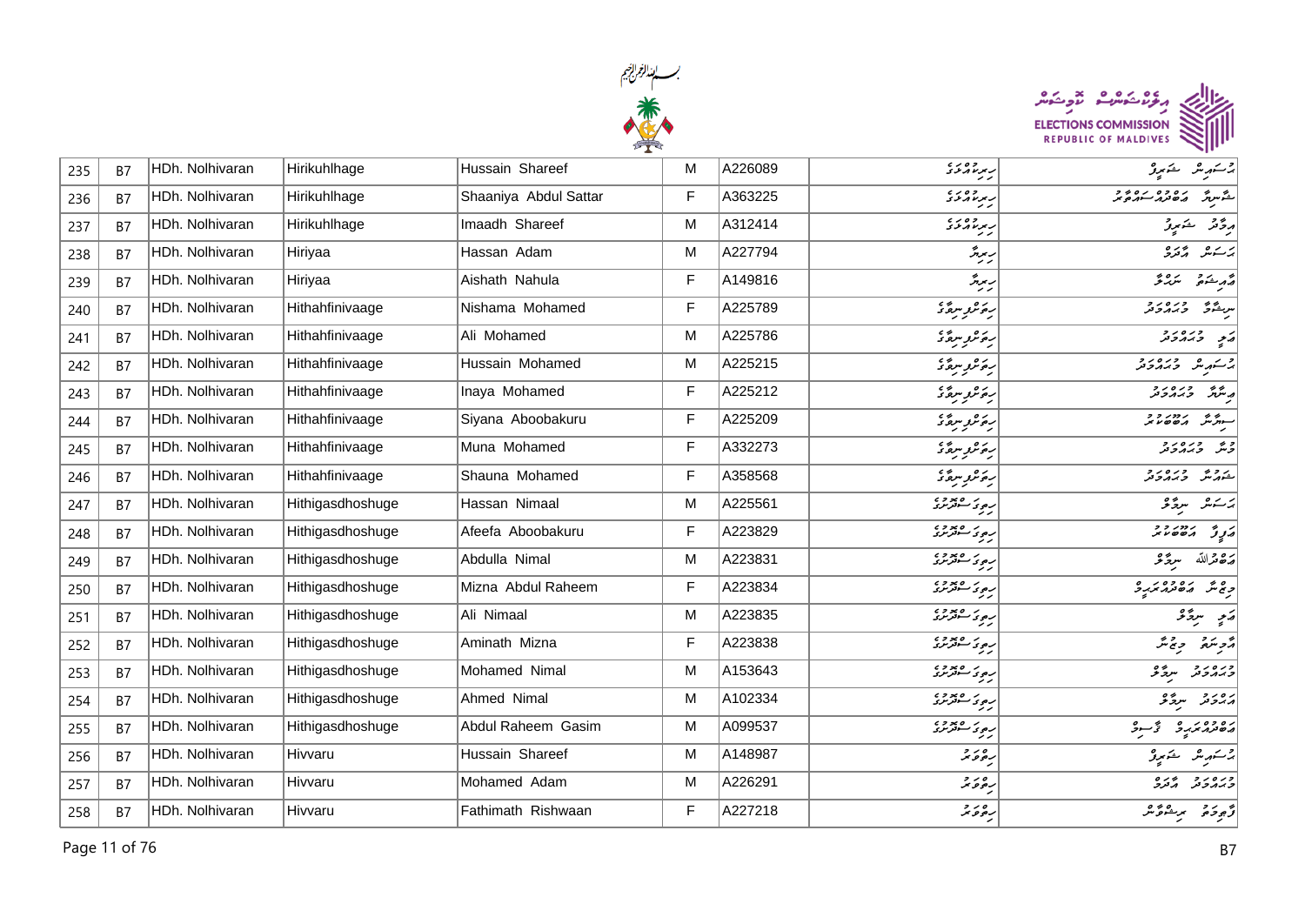



| <b>B7</b> | HDh. Nolhivaran | Hivvaru               | Aishath Adam          | F  | A227219 | ە دىر<br>بەھ <i>ق</i> ىر                | أرمر يسكونه المترد                                               |
|-----------|-----------------|-----------------------|-----------------------|----|---------|-----------------------------------------|------------------------------------------------------------------|
| <b>B7</b> | HDh. Nolhivaran | Hivvaru               | Adam Ahmed            | М  | A227211 | رە دىر                                  | وره ره رو<br>د مرکز                                              |
| B7        | HDh. Nolhivaran | Hivvaru               | Jameela               | F  | A227213 | رە ئەتر                                 | تح ترٍ تَحْرِ                                                    |
| <b>B7</b> | HDh. Nolhivaran | Hiyaa                 | Mohamed Abdul Sattar  | М  | A228320 | رپڙ                                     | ر ٥ ۶ ٥ ٥ ٠ ٥ ٠<br>د ځ تر د سن د ه تر<br>و ر ه ر و<br>تر پر ژ تر |
| B7        | HDh. Nolhivaran | Hiyaa                 | Athika Abdul Sattar   | F  | A228321 | رچ<br>╭                                 | ه و مره ده مره د و<br>مرس مقدم سه                                |
| B7        | HDh. Nolhivaran | Hiyaa                 | Amjadhu Abdul Sathaar | М  | A228327 | رچ                                      | גם גם הם גם גם ביביק<br>הכביב הם בנה להם בי                      |
| <b>B7</b> | HDh. Nolhivaran | Hiyaa                 | Liushad Abdul Sattar  | М  | A159266 | ريژ                                     | و د د د ده ده ده د و د                                           |
| <b>B7</b> | HDh. Nolhivaran | Hiyaa                 | Abdul Sattar Hussain  | М  | A038370 | رپڙ                                     | ره ده ره د د میکند ش                                             |
| B7        | HDh. Nolhivaran | Hiyaalaage            | Abdulla Fahmy         | М  | A055513 | ر پور د<br>ر در تو د                    | رەقراللە ئ <i>ۆر</i> تو                                          |
| <b>B7</b> | HDh. Nolhivaran | Hiyaalaage            | Razeena Abdul Azeez   | F  | A150682 | ر بر بر بر<br>ر دگرمی                   | بري پر مصر ده در پر                                              |
| <b>B7</b> | HDh. Nolhivaran | Hiyaalaage            | Fazeela Abdul Azeez   | F  | A144197 | ر بر بر بر<br>ر دگرمی                   | ژښو ده ده ده د چ                                                 |
| <b>B7</b> | HDh. Nolhivaran | Hiyaalaage            | Shakeela Abdul Azeez  | F  | A120594 | ر بر بر بر<br>ر دگرمی                   | شر مصر ده ده ده کمونو                                            |
| B7        | HDh. Nolhivaran | Hiyaalaage            | Abdul Azeez Hussain   | М  | A123852 | ر پور ہ<br>ر پڑ <del>و</del> ی          | رە دورى ئىسكىر                                                   |
| <b>B7</b> | HDh. Nolhivaran | Hiyaalaage            | Aishath Seeniya       | F  | A226835 | ر پوځ ی                                 | قەرشكى سوسرىد                                                    |
| <b>B7</b> | HDh. Nolhivaran | Hiyaalaage            | Nashwa Abdul Azeez    | F  | A226176 | ر بر بر بر<br>ر دگرمی                   | برعشر معروم و                                                    |
| <b>B7</b> | HDh. Nolhivaran | Hiyaalaage            | Sharaa Mohamed        | F  | A226181 | ر پور د<br>ر در تو د                    | أشكر ورەرو                                                       |
| <b>B7</b> | HDh. Nolhivaran | Hiyaalaage            | Fathimath Seeniya     | F  | A226163 | ر پور ہ<br>ر پڑ <del>و</del> ی          | ژُهِ دَهُ مَنْ سِيرِ رَبَّ                                       |
| <b>B7</b> | HDh. Nolhivaran | Hiyaalaage            | Ashiyath Abdul Azeez  | F  | A337876 | ر پور ،<br>ر پوڅو ي                     |                                                                  |
| B7        | HDh. Nolhivaran | Hiyaavahi             | Mariyam Shareefa      | F  | A225695 | ىرەدى بە                                | د ۱۵ د ۱۵ سته پروگر                                              |
| <b>B7</b> | HDh. Nolhivaran | Hiyaavahi             | Abdul Raheem Adam     | М  | A081353 | رېژۀ ر                                  | גם כם גם הינים                                                   |
| <b>B7</b> | HDh. Nolhivaran | Hiyalee Manzil        | Abdulla Abdul Rahman  | М  | A154635 | ى <sub>رى</sub> رَ پەير ئىر ئىلىر ئىلىر | ر ه د ه د ه د ه<br>پره تر پر بر بر بر<br>  پر ۱۵ قرالله          |
| <b>B7</b> | HDh. Nolhivaran | Hiyalee Manzil        | Saara Adam            | F  | A227384 | ى <sub>رى</sub> رَ پەير ئىر ئىلىر ئىلىر | ئەنز پە ئەرە                                                     |
| <b>B7</b> | HDh. Nolhivaran | <b>Hiyalee Manzil</b> | Areesha Abdul Rahman  | F  | A227398 | رېز په د شمېر و                         | كم مريد من من حدد مرد و من حدد حسن                               |
| <b>B7</b> | HDh. Nolhivaran | Hiyalee Manzil        | Mariyam Rasheeda      | F. | A227393 | ارېز په پېژند په په                     | ويحمده بمنشعق                                                    |
|           |                 |                       |                       |    |         |                                         |                                                                  |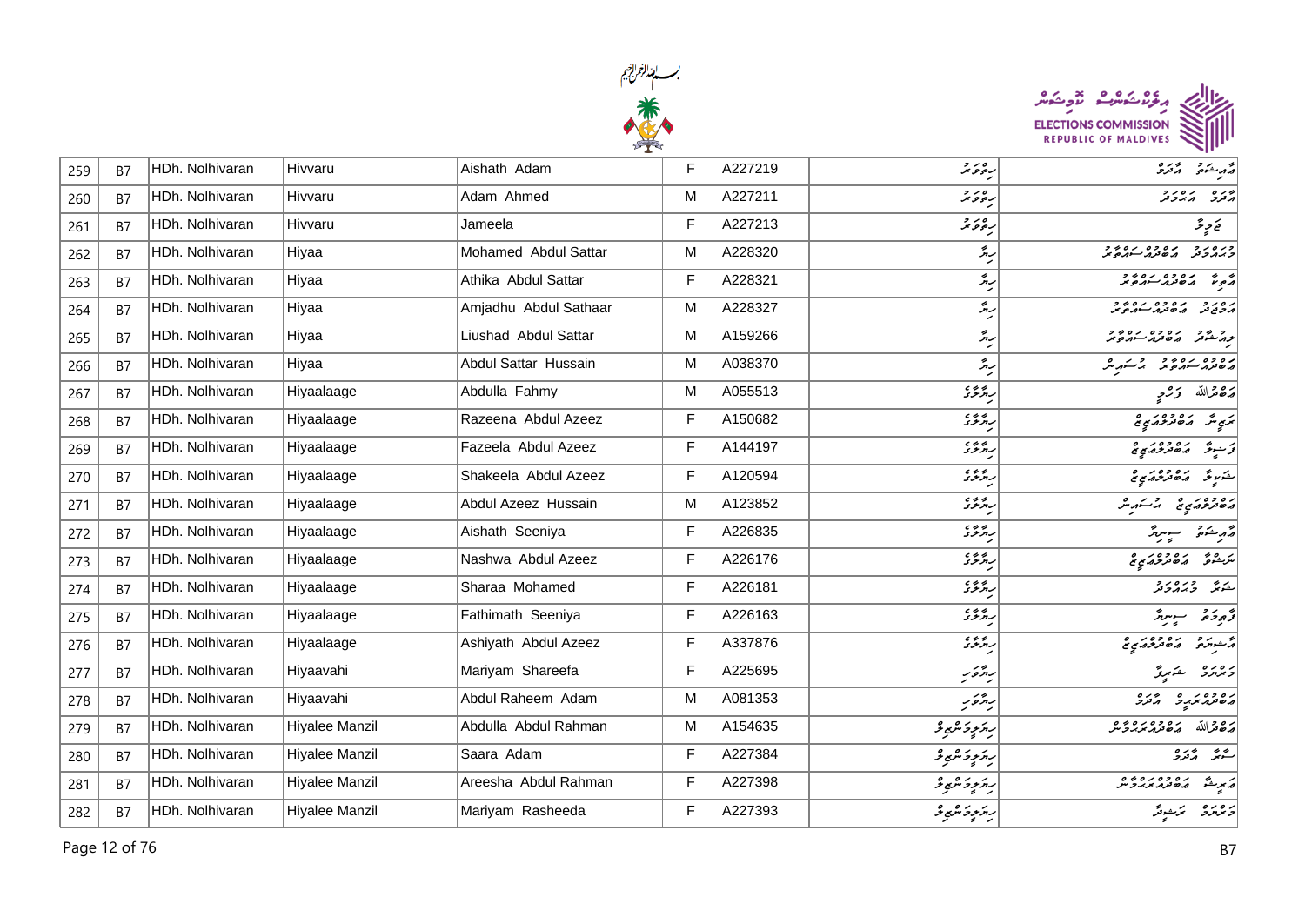



| 283 | B7        | HDh. Nolhivaran | <b>Hiyalee Manzil</b> | Ahmed Rasheed          | М  | A227395 | ارېزموچه شمېر څه     | پروژو کردوگر                                    |
|-----|-----------|-----------------|-----------------------|------------------------|----|---------|----------------------|-------------------------------------------------|
| 284 | <b>B7</b> | HDh. Nolhivaran | Hiyalee Manzil        | Haseena Abdul Rahman   | F. | A227401 | ر ټر پر ځاندې څر     | ر موسر ده وه ره وه و<br>پرسوسر به مصر مربر و سر |
| 285 | B7        | HDh. Nolhivaran | Hiyalee Manzil        | Jameela Abdul Rahman   | F  | A227402 | رېزىپە ئەھمىر قە     | د و ده ده ده ده وه                              |
| 286 | <b>B7</b> | HDh. Nolhivaran | Hiyaleege             | Saffiyya Ali           | F. | A223977 | رېزىي                | ښوږوړ په په                                     |
| 287 | B7        | HDh. Nolhivaran | Hiyaleege             | Zameera Ahmed          | F. | A223992 | رېزىپە               | شوپر مهدد                                       |
| 288 | <b>B7</b> | HDh. Nolhivaran | Hiyaleege             | Azra Ahmed             | F. | A223999 | رېزىي                | رەپر كەردى<br>مەنزىر كەردىر                     |
| 289 | B7        | HDh. Nolhivaran | Hiyaleege             | Shiura Ahmed           | F. | A224001 | رېزىپە               | شور پر کرد در د                                 |
| 290 | <b>B7</b> | HDh. Nolhivaran | Hiyaleege             | Hamid Rameez           | М  | A123378 | رېزىپە<br>بە         | ړٌونه نرَدٍ وُ                                  |
| 291 | B7        | HDh. Nolhivaran | Hiyaleege             | Mohamed Rameez         | М  | A069702 | رېزونه               | ورور و پرچ                                      |
| 292 | <b>B7</b> | HDh. Nolhivaran | Hoali                 | Mohamed Ali            | М  | A120647 | اتحجر                | ورەرو كەير                                      |
| 293 | B7        | HDh. Nolhivaran | Hoali                 | Samhath Mohamed        | F. | A228440 | ە<br>ئىس             | سەۋىر ۋ<br>و رە ر و<br>تر پروتر                 |
| 294 | <b>B7</b> | HDh. Nolhivaran | Hoali                 | Shabana Mohamed        | F. | A228435 | احجو                 | و ره ر و<br>تر <i>پر</i> و تر<br>شەڭ ئىر        |
| 295 | <b>B7</b> | HDh. Nolhivaran | Hoali                 | Sharoona Mohamed       | F. | A363229 | اجمع                 | شەھر ھەم دەر                                    |
| 296 | <b>B7</b> | HDh. Nolhivaran | Honey Moon            | Fathimath Aboobakuru   | F  | A227655 | ئە بىر <i>دە</i> بىر |                                                 |
| 297 | B7        | HDh. Nolhivaran | Honey Moon            | Siuna Mohamed          | F. | A227662 | ئە پىرچە تىر         | سرمانگر از در در د                              |
| 298 | <b>B7</b> | HDh. Nolhivaran | Honey Moon            | Su'udha Mohamed        | F  | A227663 | ئەبىردىقە            | כמי כנסני                                       |
| 299 | B7        | HDh. Nolhivaran | Honey Moon            | Shiuma Mohamed         | F. | A114917 | ئەبىردىقە            | د ده دره در در د                                |
| 300 | <b>B7</b> | HDh. Nolhivaran | Honey Moon            | Shafiu Mohamed         | М  | A092196 | ئەبىردىق             | شروح ورەرو                                      |
| 301 | B7        | HDh. Nolhivaran | Hudhuveli             | Abdul Rasheed Adam     | м  | A048581 | و و ،<br>رندگرمو     | ן פרס קיבודה וקברה<br>הפינוק היבודה וקברה       |
| 302 | <b>B7</b> | HDh. Nolhivaran | Hudhuveli             | Raihaana Abdul Rasheed | F. | A226566 | روء پر               | بمريكش مقادر بمشور                              |
| 303 | <b>B7</b> | HDh. Nolhivaran | Hudhuveli             | Siruhaan Abdul Rasheed | м  | A226568 | و و ،<br>رندگرمو     | ر و ده ده ده در ده د                            |
| 304 | <b>B7</b> | HDh. Nolhivaran | Hudhuveli             | Ameena Ali             | F. | A228840 | روء پر               | ړې په کام                                       |
| 305 | <b>B7</b> | HDh. Nolhivaran | Hudhuveli             | Ihsaana Abdul Rasheed  | F  | A228843 | روءير                |                                                 |
| 306 | <b>B7</b> | HDh. Nolhivaran | Hudhuveli             | Saruhaan Abdul Rasheed | M  | A228852 | أرفره و              | بەر ئەرەر بەر بەر                               |
|     |           |                 |                       |                        |    |         |                      |                                                 |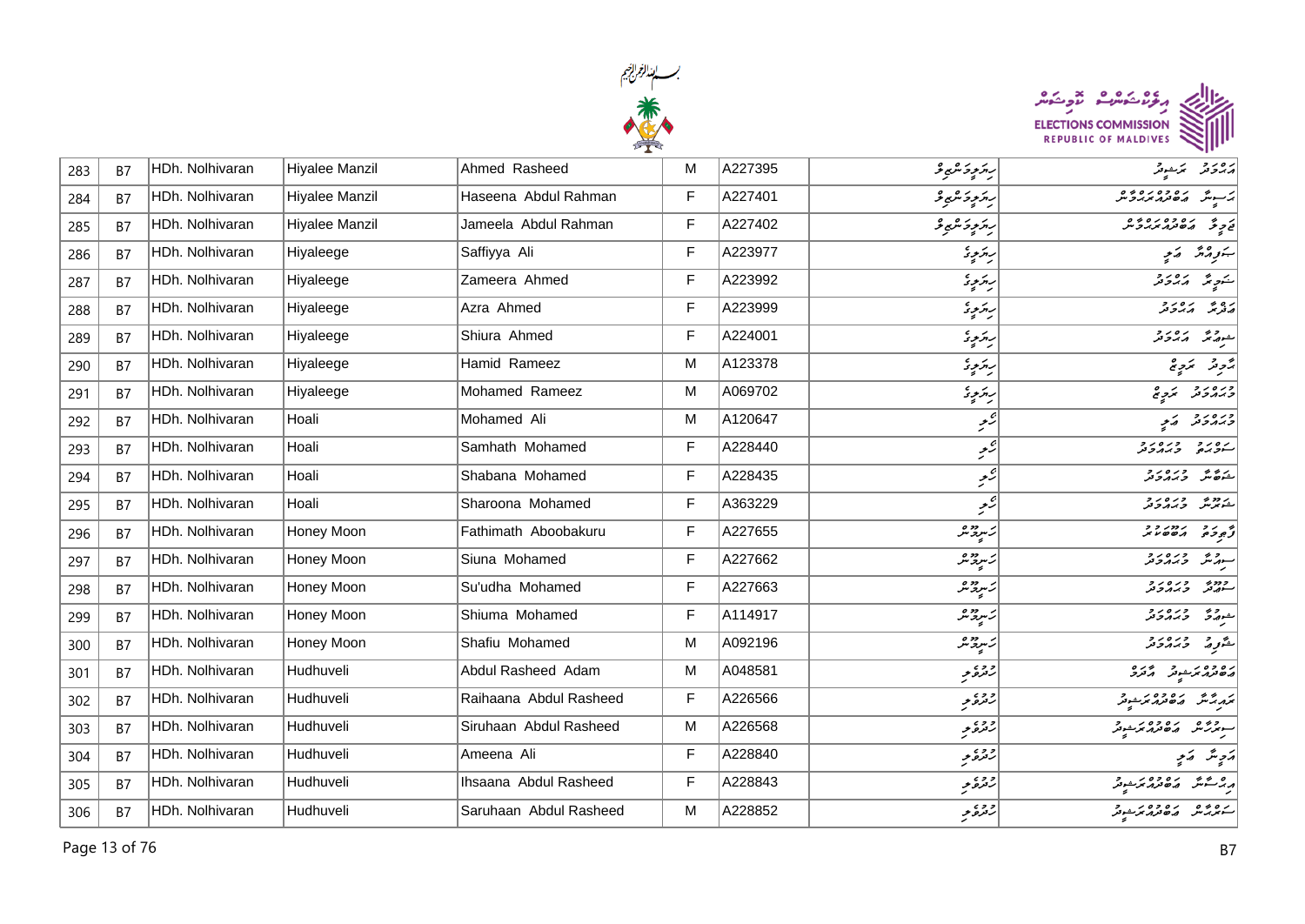



| 307 | <b>B7</b> | HDh. Nolhivaran | Hudhuveli     | Faruhaan Abdul Rasheed  | М | A228853 | و و ،<br>رتو <sub>ن</sub> و و | ر و ده و ره وه در شونتر<br>و بربر شر از ماندر بر شونتر                                                                                                                                                                           |
|-----|-----------|-----------------|---------------|-------------------------|---|---------|-------------------------------|----------------------------------------------------------------------------------------------------------------------------------------------------------------------------------------------------------------------------------|
| 308 | <b>B7</b> | HDh. Nolhivaran | Hudhuveli     | Liusaana Abdul Rasheed  | F | A228849 | ژوي و                         | و هم شور از مان ده در مرکب در در این در این در این در این در این در این در این در این در این در این در این دست<br>مرکب در این دست در این دست در این دست در این دست در این دست در این دست در این دست در این دست در این دست در این |
| 309 | <b>B7</b> | HDh. Nolhivaran | Hudhuveli     | Faruzaana Abdul Rasheed | F | A228850 | و و ،<br>رتو <sub>ن</sub> و و | ر و د عر<br>و بری سر په ماه مرد بر شومر                                                                                                                                                                                          |
| 310 | <b>B7</b> | HDh. Nolhivaran | Husnumaage    | Ali Nasih               | М | A225950 | د ره د د ،                    | كالمحي التكريب                                                                                                                                                                                                                   |
| 311 | <b>B7</b> | HDh. Nolhivaran | Husnumaage    | Aishath Nasiha          | F | A225952 | و په وو،<br>ر                 | فمرشوش لترجيد                                                                                                                                                                                                                    |
| 312 | <b>B7</b> | HDh. Nolhivaran | Husnumaage    | Fathimath Hassan        | F | A225966 | و ره و و <sup>ي</sup>         | ۋە ئەسەر                                                                                                                                                                                                                         |
| 313 | <b>B7</b> | HDh. Nolhivaran | Husnumaage    | Ibrahim Rasheed Adam    | M | A152199 | د ره د د ،                    | أرەنگرىرى ترەمىر مەمرى                                                                                                                                                                                                           |
| 314 | <b>B7</b> | HDh. Nolhivaran | Huvandhumaage | Mohamed Shareef         | М | A087755 | و ر به و د پ<br>ره سربرو د    | ورەرو ئەرو                                                                                                                                                                                                                       |
| 315 | <b>B7</b> | HDh. Nolhivaran | Huvandhumaage | Hussain Shareef         | M | A038888 | و ر برونو د<br>ره سربرو د     | چەسىر شەھىرى                                                                                                                                                                                                                     |
| 316 | B7        | HDh. Nolhivaran | Huvandhumaage | Adam Shareef            | М | A038825 | و ر به و د پ<br>ره سربرو د    | پر و شمېر و<br>مرکز د شمېر د                                                                                                                                                                                                     |
| 317 | <b>B7</b> | HDh. Nolhivaran | Huvandhumaage | Ali Kaleyfaan           | M | A027300 | و ر به و د پ<br>ره سربرو د    | ە ئەچە ئەمخۇر ئىتر                                                                                                                                                                                                               |
| 318 | <b>B7</b> | HDh. Nolhivaran | Huvandhumaage | Adam Amaan              | М | A225710 | و ر به ده و د<br>ره سربرو د   | وره پرځيږ                                                                                                                                                                                                                        |
| 319 | <b>B7</b> | HDh. Nolhivaran | Huvandhumaage | Anoof Shareef           | M | A225719 | و ر په ده د<br>ر و سربرو د    | ىر «ە شەيرۇ                                                                                                                                                                                                                      |
| 320 | B7        | HDh. Nolhivaran | Huvandhumaage | Sazna Shareef           | F | A224671 | و ر په و په و<br>رو سربرو و   | سەھ شەھرىرى                                                                                                                                                                                                                      |
| 321 | <b>B7</b> | HDh. Nolhivaran | Huvandhumaage | Abdulla Shareef         | M | A224665 | و ر به و د پ<br>ره سربرو د    | رەت <sub>داللە خەم</sub> ر                                                                                                                                                                                                       |
| 322 | B7        | HDh. Nolhivaran | Ihsaas        | Hawwa Zahira            | F | A225692 | مەرمەم                        | برەۋ ئې بۇ                                                                                                                                                                                                                       |
| 323 | <b>B7</b> | HDh. Nolhivaran | <b>Ihsaas</b> | Ibrahim Rasheed         | M | A093979 | بررمشة                        | رەڭرە كەشىھ                                                                                                                                                                                                                      |
| 324 | <b>B7</b> | HDh. Nolhivaran | Ilaa          | Abdul Hakeem Hussain    | М | A087365 | برتخه                         | رەدورىدۇ باشرىش                                                                                                                                                                                                                  |
| 325 | <b>B7</b> | HDh. Nolhivaran | Ilaa          | Fariyal Adam            | F | A228967 | برتخر                         | ۇ برېژنۇ گەندۇ                                                                                                                                                                                                                   |
| 326 | <b>B7</b> | HDh. Nolhivaran | Ilaa          | Siuza Abdul Hakeem      | F | A228968 | برتخه                         | - ده ده ده ده د                                                                                                                                                                                                                  |
| 327 | <b>B7</b> | HDh. Nolhivaran | <b>Ilaa</b>   | Sameer Abdul Hakeem     | М | A228970 | برتخه                         | شوپر ره ده بره                                                                                                                                                                                                                   |
| 328 | B7        | HDh. Nolhivaran | <b>Ilaa</b>   | Shiba Abdul Hakeem      | F | A226760 | برتخه                         | ر د د ده در ده د کار د کار د کار د کار د کار د کار د کار د کار د کار د کار د کار د کار د کار د کار د کار د کار<br>مرد کار کار د کار د کار د کار د کار د کار د کار د کار د کار د کار د کار د کار د کار د کار د کار د کار د کار د  |
| 329 | <b>B7</b> | HDh. Nolhivaran | <b>Ilaa</b>   | Suhail Abdulhakeem      | M | A226755 | برٿر                          | ر د ده ر ره<br>په هنرمربر د<br>سترتهر قر                                                                                                                                                                                         |
| 330 | <b>B7</b> | HDh. Nolhivaran | Iramaage      | Aminath Ibrahim         | F | A224703 | ە بىرى                        | ومحر يتمعى متعاقب والمحمد                                                                                                                                                                                                        |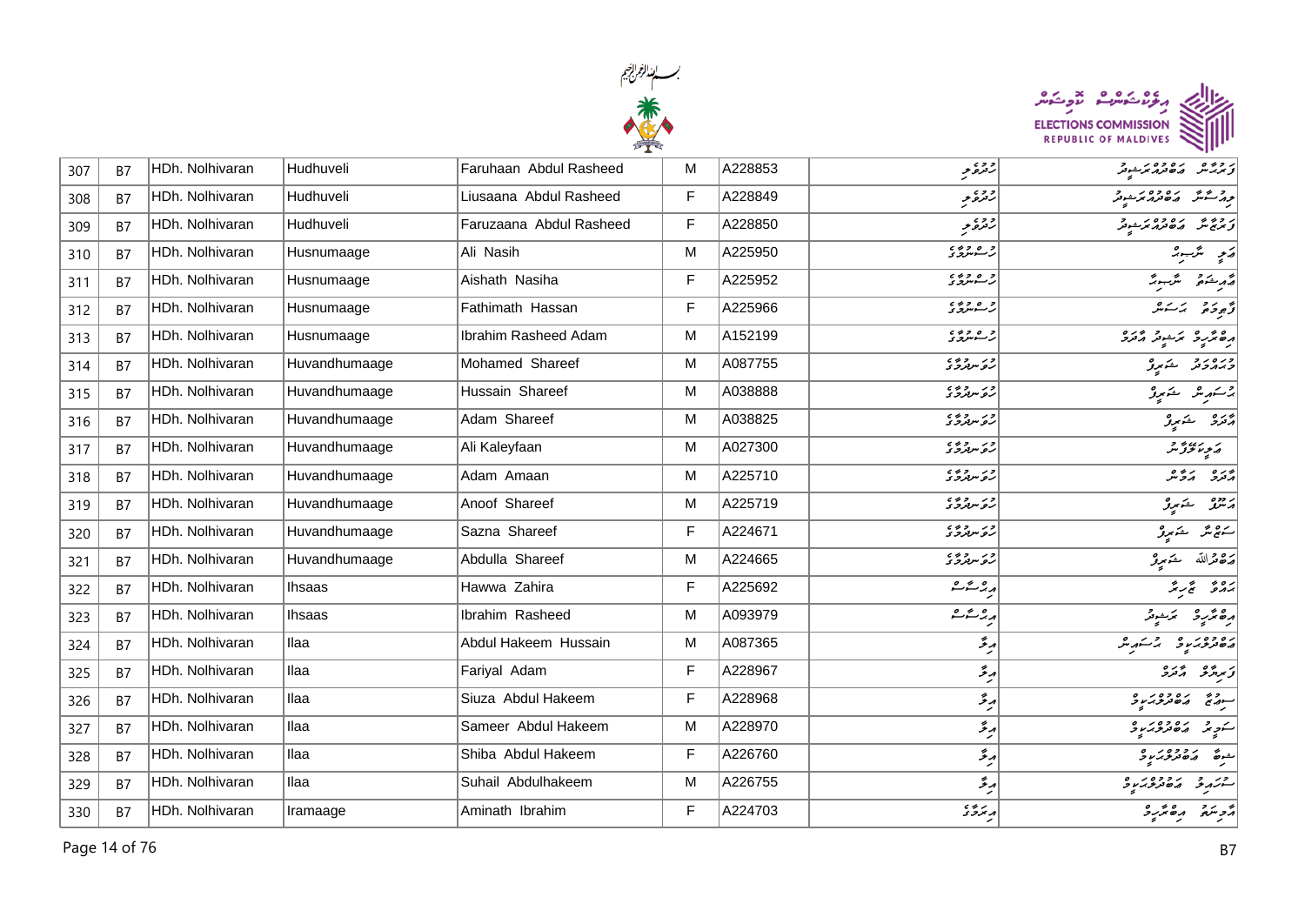



| 331 | <b>B7</b> | HDh. Nolhivaran | Iramaage       | Mazeedha Qasim        | F  | A224720 | ر بر بر د<br>در بوری                  | دَىمٍتَر تَرْسِرْدُ                                        |
|-----|-----------|-----------------|----------------|-----------------------|----|---------|---------------------------------------|------------------------------------------------------------|
| 332 | <b>B7</b> | HDh. Nolhivaran | Iramaage       | Asadulla Shaheed      | М  | A156677 | پر بو ۽<br>پر بوري                    | مَرْ سَمَعْرَاللّهُ شَمَرِ مِرْ                            |
| 333 | B7        | HDh. Nolhivaran | Iramaage       | Rahmathulla Shaheed   | м  | A156678 | ە بىرى                                | برەبرة الله خربرقر                                         |
| 334 | <b>B7</b> | HDh. Nolhivaran | Irudheymaage   | Ali Zareer            | М  | A152497 | و در د. د.<br>در موتور و ک            | رَجِب نَج سِيتَر                                           |
| 335 | <b>B7</b> | HDh. Nolhivaran | Irudheymaage   | Aishath Saeedha       | F. | A224823 | و در د.<br>در موتور و                 | أقرم شكوم المسكوفر                                         |
| 336 | <b>B7</b> | HDh. Nolhivaran | Irudheymaage   | Wafiyya Aboobakuru    | F  | A224917 | ا په دې ده د<br>ابر مرمرد د           | בנהיה הספידי                                               |
| 337 | <b>B7</b> | HDh. Nolhivaran | Irudheymaage   | Aishath Fazna         | F. | A224929 | و پره پر پر<br>در موفورس              | ۇرىشقى زېمىگە                                              |
| 338 | <b>B7</b> | HDh. Nolhivaran | Irudheymaage   | Ibrahim Zareer        | М  | A224924 | پر بر بر بر بر بر<br>  بر بر بر بر بر | رەشرە ئىر                                                  |
| 339 | <b>B7</b> | HDh. Nolhivaran | Irudheymaage   | Ahmed Firash          | М  | A224926 | و دره پر د<br>در جولور و              | برەرد پر ش                                                 |
| 340 | <b>B7</b> | HDh. Nolhivaran | Irudheymaage   | Aminath Maanaa        | F. | A225757 | د وړ، د ،<br>د مرمرد د                | أزويته ومحتر                                               |
| 341 | <b>B7</b> | HDh. Nolhivaran | Irudheymaage   | Hussain Saanee        | М  | A225741 | و ده و د و<br>در موتور و د            | برڪرمرنگر گڏسي                                             |
| 342 | <b>B7</b> | HDh. Nolhivaran | Irumatheege    | Mohamed Hassan        | м  | A091055 | <br>  په ټرخه مو <sup>ي</sup>         | ورەرو پرىكە                                                |
| 343 | <b>B7</b> | HDh. Nolhivaran | Iruzuvaage     | Abdul Shukoor Hussain | M  | A094432 | د ح ح ح ح<br>م                        | ره وه ودوو و مهرش                                          |
| 344 | <b>B7</b> | HDh. Nolhivaran | Iruzuvaage     | Habeeba Hussain       | F  | A153651 | د د د ه ،<br>د برج و د                | بَيْرِ فَي مُسْتَدِيرٌ                                     |
| 345 | <b>B7</b> | HDh. Nolhivaran | Iruzuvaage     | Abdulla Rasheed       | M  | A011918 | پر بر بر بر بر                        | مَدْهُ مَّرْسُومَّر                                        |
| 346 | <b>B7</b> | HDh. Nolhivaran | Iruzuvaage     | Iyaad Abdulla Rasheed | М  | A225633 | <br>  د برج څري                       | مرتزنتر ورصارالله بمرشونتر<br>مرتزنتر ورصانترالله بمرشونتر |
| 347 | <b>B7</b> | HDh. Nolhivaran | Iruzuvaage     | Aaidh Abdulla Rasheed | М  | A225628 | ە جەم ئەتە<br>مەسىر <i>ئە</i> ت       | مەمەتىر مەھەتراللە مەھەتىر                                 |
| 348 | <b>B7</b> | HDh. Nolhivaran | Ithaa          | Sam'aan Muaviyath     | М  | A226933 | برځ                                   | روومه ووردو                                                |
| 349 | B7        | HDh. Nolhivaran | Ithaa          | Mufeedha Abdul Rahman | F. | A227389 | مرځي                                  | و و ده ده ده ده و                                          |
| 350 | <b>B7</b> | HDh. Nolhivaran | Ithaa          | Muaaviyath Adnan      | м  | A066659 | برچ                                   | وړموره ړو شر                                               |
| 351 | <b>B7</b> | HDh. Nolhivaran | Janavareemaage | Mohamed Ali           | М  | A037881 | ئے ئىرى ئىر ئىگى                      | ورەر د كړ                                                  |
| 352 | <b>B7</b> | HDh. Nolhivaran | Janavareemaage | Ahmeema Mohamed       | F  | A147731 | ئے سَرَهَ سِرحَّ ئَ                   | و رە ر د<br>تر پروتر<br>تروچهٔ                             |
| 353 | B7        | HDh. Nolhivaran | Janavareemaage | Ahmed Aneel           | M  | A090159 | ئے ئىرىھ مریح ئى                      | رەر دىرو                                                   |
| 354 | <b>B7</b> | HDh. Nolhivaran | Janavareemaage | Nuzuhath Mohamed      | F. | A228758 | ئۇيترىم ئېرىڭ ئە                      | و رە ر د<br>تر پەر تەر<br>پر ج بر ج<br>سرچ سرچ             |
|     |           |                 |                |                       |    |         |                                       |                                                            |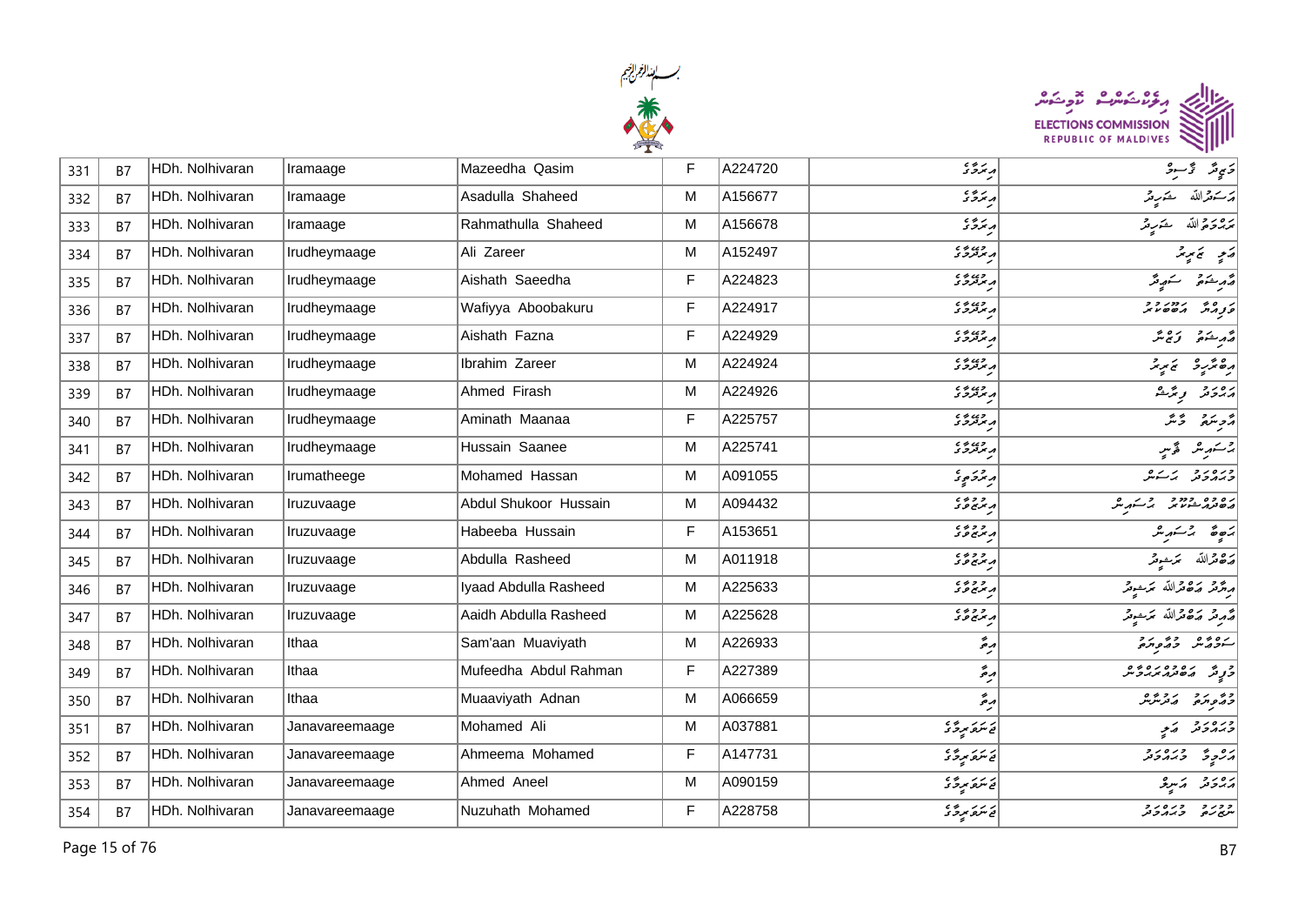



| 355 | <b>B7</b> | HDh. Nolhivaran | Janavareemaage    | Moomina Moosa        | F  | A228755 | <br>  نے مترکو تحری <sup>5</sup> ک          | 3 مرحد مقرر محمد م                          |
|-----|-----------|-----------------|-------------------|----------------------|----|---------|---------------------------------------------|---------------------------------------------|
| 356 | <b>B7</b> | HDh. Nolhivaran | Janavareemaage    | Mamdhooha Mohamed    | F  | A228762 | ئے سرچ سرچ ی                                | و رە ر د<br><i>د ب</i> رگەن<br>  پر ۱۵ دور  |
| 357 | <b>B7</b> | HDh. Nolhivaran | Janavareemaage    | Zamrath Mohamed      | М  | A228763 | ئے سرچ سرچ کی                               | شوڅ تره<br>و رە ر د<br>تر پروتر             |
| 358 | <b>B7</b> | HDh. Nolhivaran | Janavareemaage    | Lamath Mohamed       | F  | A228764 | ئے مترکھ سرچ کی                             | ره رو وره رو<br><mark>نروره وبرد</mark> وتر |
| 359 | <b>B7</b> | HDh. Nolhivaran | Janburoalumaage   | Mohamed Shaain       | М  | A226604 | ر روم و د ،<br>تح سره برنوگر                | ورەرو شەرش                                  |
| 360 | <b>B7</b> | HDh. Nolhivaran | Janburoalumaage   | Ali Shareef          | м  | A046222 | ر سره ۵۶ و د ،<br>د کاسره مرمونو د          | أرشح المشتميرو                              |
| 361 | <b>B7</b> | HDh. Nolhivaran | Javaahiru Vaadhee | Hassan Abdul Rahman  | м  | A066664 | ئے قریر ترقی میں                            | بر روم ده ده ده و د                         |
| 362 | <b>B7</b> | HDh. Nolhivaran | Javaahiru Vaadhee | Shaafiath Hassan     | F  | A226707 | <br>  ئ <sub>ە</sub> قرىرقۇم <sub>ۇ</sub>   | شورة   يركبش                                |
| 363 | <b>B7</b> | HDh. Nolhivaran | Javaahiru Vaadhee | Abdul Latheef Hassan | м  | A226692 | <br>  ئ <sub>ە</sub> قرىرقۇم <sub>ۇ</sub>   | رە دە دېرو تەسەر                            |
| 364 | <b>B7</b> | HDh. Nolhivaran | Javaahiru Vaadhee | Ibrahim Hassan       | м  | A228934 | <br>  ئ <sub>ە</sub> قرىر تىرقى تېر         | رەنزىر ئەسەر                                |
| 365 | <b>B7</b> | HDh. Nolhivaran | Javaahiru Vaadhee | Nausadhu Hassan      | М  | A228923 | <br>  ئ <sub>ە</sub> قرىر تىرقى تېر         | يروث ترك بركسكر                             |
| 366 | <b>B7</b> | HDh. Nolhivaran | Javaahiru Vaadhee | Thaufeeg Hassan      | м  | A228920 | ئے قریر ترقی میں                            | ع ۾ پي ته پر سند شر                         |
| 367 | <b>B7</b> | HDh. Nolhivaran | Javaahiru Vaadhee | Fathimath Ahmed      | F  | A228917 | ئەقەر برقەمە                                | قهوخهم متصحفر                               |
| 368 | <b>B7</b> | HDh. Nolhivaran | Javaahiru Vaadhee | Hussain Shareef      | М  | A228918 | ئے قریر ترقی میں                            | 2سەر شەھرىر                                 |
| 369 | <b>B7</b> | HDh. Nolhivaran | Javaahirumaage    | Mariyam Rasheedha    | F  | A225580 | پر ځر پر څر <sub>ک</sub>                    | أوجهروا أترجير                              |
| 370 | <b>B7</b> | HDh. Nolhivaran | Javaahirumaage    | Aminath Rasheedha    | F. | A225581 | ر پر پر پر پر پر<br>محمد سرچ <sub>ک</sub> ر | أأترجع التمشيقه                             |
| 371 | <b>B7</b> | HDh. Nolhivaran | Javaahirumaage    | Abdulla Rasheed      | м  | A225833 | ئە ئۇ پە ئەدى                               | رەقراللە ترىنوتر                            |
| 372 | <b>B7</b> | HDh. Nolhivaran | Javaahirumaage    | Abdul Rahmaan Easa   | м  | A225550 | پر څر پر څر <sub>ک</sub>                    | رە دەرەپەر پەگ                              |
| 373 | <b>B7</b> | HDh. Nolhivaran | Javaahirumaage    | Arifa Abdul Rahman   | F  | A225553 | پر څر پر څر <sub>ک</sub>                    | ه برو ده ده ده د و                          |
| 374 | <b>B7</b> | HDh. Nolhivaran | Javaahirumaage    | Hussain Rasheed      | м  | A282618 | پر څر پر څر <sub>ک</sub>                    | رجا شكر مكر مكر مكر من المحر وتر            |
| 375 | <b>B7</b> | HDh. Nolhivaran | Javaahirumaage    | Mohamed Abdul Rahman | м  | A130481 | ئە ئۇ پە ئەدى                               | دره د د ده ده ده ده و                       |
| 376 | <b>B7</b> | HDh. Nolhivaran | Javvu             | Hussain Mohamed      | м  | A095687 | ر ه و<br>قع ار و                            | جسكره وبرورو                                |
| 377 | <b>B7</b> | HDh. Nolhivaran | Javvu             | Fazeela Moosa        | F  | A115630 | ر ه و<br>ق پرو                              | أرَسْيِعٌ وَ"رَسَمُ                         |
| 378 | <b>B7</b> | HDh. Nolhivaran | Jazeeraa          | Aishath Ali          | F  | A144198 | تع نچ مگر                                   | أوار ينكونه أوالمحيا                        |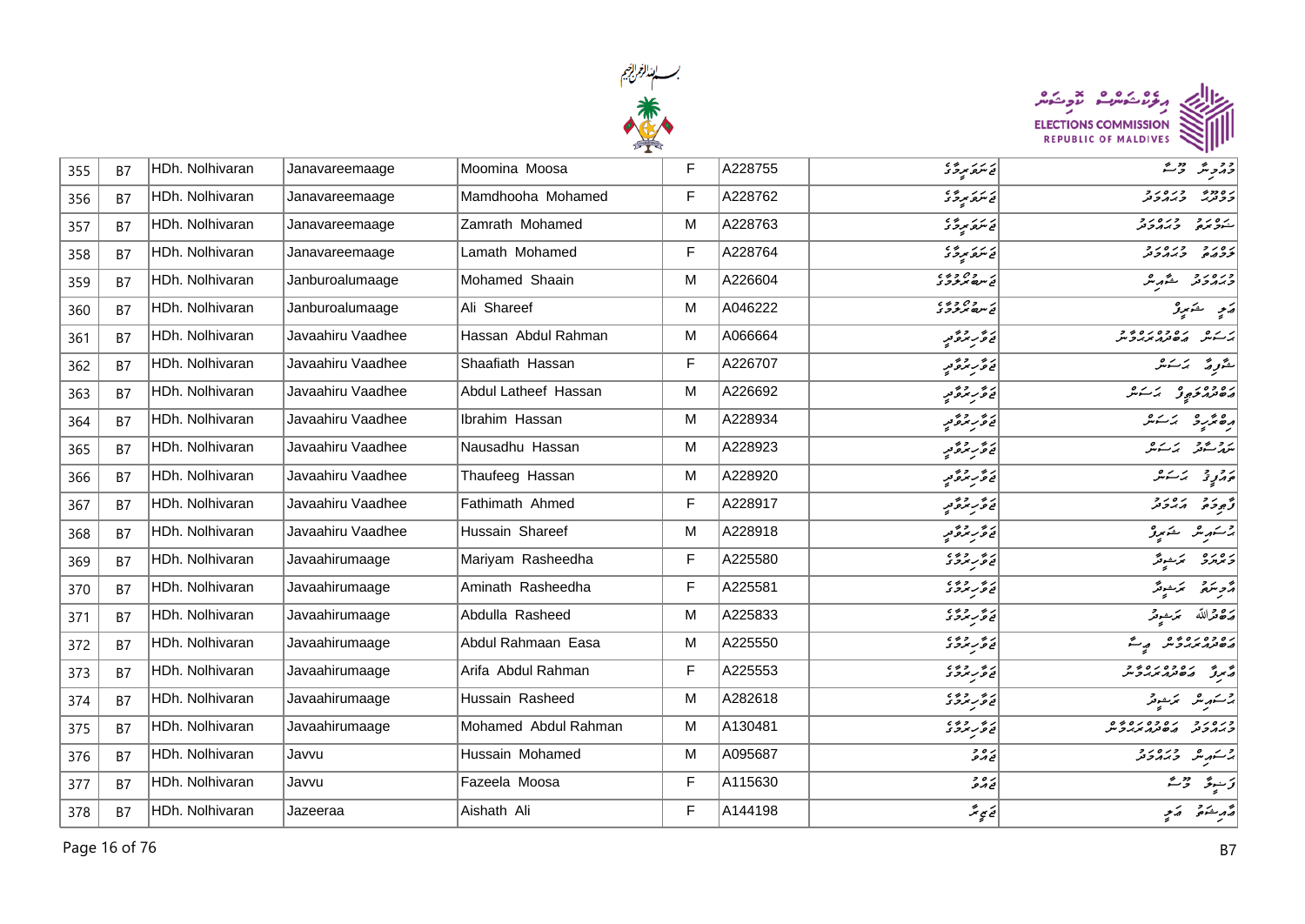



| 379 | <b>B7</b> | HDh. Nolhivaran | Jazeeraa    | Mohamed Jameel        | М  | A080170 | ئىي ئىر                         | دیرویز نے پی                           |
|-----|-----------|-----------------|-------------|-----------------------|----|---------|---------------------------------|----------------------------------------|
| 380 | <b>B7</b> | HDh. Nolhivaran | Jazeeraa    | Jaisham Jameel        | М  | A226837 | ئے بیچ میگر                     | قەرىشكى قەرچ                           |
| 381 | <b>B7</b> | HDh. Nolhivaran | Jazeeraa    | Najiyath Jameel       | F  | A394102 | ئىي ئىر                         | أشج يزة والمحاج فر                     |
| 382 | <b>B7</b> | HDh. Nolhivaran | Kaanimaage  | Aminath Hassan        | F. | A226880 | پ <sup>ه</sup> سرچ ی            | أزوبترة الاسكس                         |
| 383 | <b>B7</b> | HDh. Nolhivaran | Kaanimaage  | Asima Mohamed         | F. | A226884 | شور پر پر<br>مرس                | چېنو دره د د                           |
| 384 | <b>B7</b> | HDh. Nolhivaran | Kaanimaage  | Azura Mohamed         | F. | A226885 | م <sup>ہ</sup> سرچ <sup>ی</sup> | د و د وره ر و<br>  د نرس ا د بر د و تر |
| 385 | <b>B7</b> | HDh. Nolhivaran | Kaanimaage  | Imraan Mohamed        | М  | A226886 | تأسر تحرى                       | ورور ورورو                             |
| 386 | <b>B7</b> | HDh. Nolhivaran | Kaanimaage  | Hussain Shareef       | M  | A226882 | مذهبه ع                         | 2سىمبرىتىن ئىش <i>تىرى</i><br>         |
| 387 | <b>B7</b> | HDh. Nolhivaran | Kaanimaage  | Mohamed Ikram         | М  | A226214 | ش مریز ی<br>ما معرچه ی          | כממכת תשתכ                             |
| 388 | <b>B7</b> | HDh. Nolhivaran | Kaanimaage  | Ahmed Ikraam          | М  | A093353 | مذهبه ع                         | برەرو مەمۇر                            |
| 389 | <b>B7</b> | HDh. Nolhivaran | Kaaviyaa    | Abdul Ghani Umar      | М  | A140756 | لتمعر ممر                       | גפנקלית הכת                            |
| 390 | <b>B7</b> | HDh. Nolhivaran | Kaaviyaa    | Waheeda Ali           | F  | A225261 | لتنمورمثر                       | ءَ پڻ ڏي                               |
| 391 | <b>B7</b> | HDh. Nolhivaran | Kaaviyaa    | Hamdha Abdul Ghanee   | F. | A225734 | تؤجرهم                          | رە بەدەپرىد                            |
| 392 | <b>B7</b> | HDh. Nolhivaran | Kamalhi     | Saraa Mohamed         | F. | A225762 | تذكر عيه                        | پر محمد در د<br>  پی محمد حرمد         |
| 393 | <b>B7</b> | HDh. Nolhivaran | Kamalhi     | Thahuseen Mohamed     | M  | A224892 | ئەخەمە                          | پرجمند میں مقدمت                       |
| 394 | <b>B7</b> | HDh. Nolhivaran | Kamalhi     | Sabeeha Mohamed       | F. | A224886 | مَا حَرْمِ                      | بنور ورورو                             |
| 395 | <b>B7</b> | HDh. Nolhivaran | Kamalhi     | Mohamed Usman         | M  | A061672 | مأخرمه                          | ورەر دەپرە<br>دىرمەتر مۇرىر            |
| 396 | <b>B7</b> | HDh. Nolhivaran | Kanmatheege | Mariyam Ali           | F  | A224877 | ئەنگە ئەمرىمى                   | د ۱٫۵ ق.م.                             |
| 397 | <b>B7</b> | HDh. Nolhivaran | Kanmatheege | Abdul Muhsin Mohamed  | М  | A224195 | ئەنگە ئەمرى                     | ן פרפר פרי פרסקר<br>הסתכבר פיי         |
| 398 | <b>B7</b> | HDh. Nolhivaran | Kanmatheege | Suhaila Abdul Muhusin | F  | A224203 | ئەنگە ئەمو ئە                   | شركرى كەن دەرەب بىر                    |
| 399 | <b>B7</b> | HDh. Nolhivaran | Kanmatheege | Simaanaa Abdul Muhsin | F. | A224197 | ئەنگە ئەمرى                     | سرگر مره ده ده می د                    |
| 400 | <b>B7</b> | HDh. Nolhivaran | Kanmatheege | Sana Abdul Muhusin    | F. | A225595 | لأمثر كحريمى                    | شهر ازه وه و و سرهر                    |
| 401 | <b>B7</b> | HDh. Nolhivaran | Aaila       | Mohamed Abdul Raheem  | М  | A062556 | اتزمر محمه                      | CLOSE LOSOLO                           |
| 402 | <b>B7</b> | HDh. Nolhivaran | Aaila       | Ahmed Shammaah        | M  | A226317 | رمجمعر محمد                     | أرور ومدووج                            |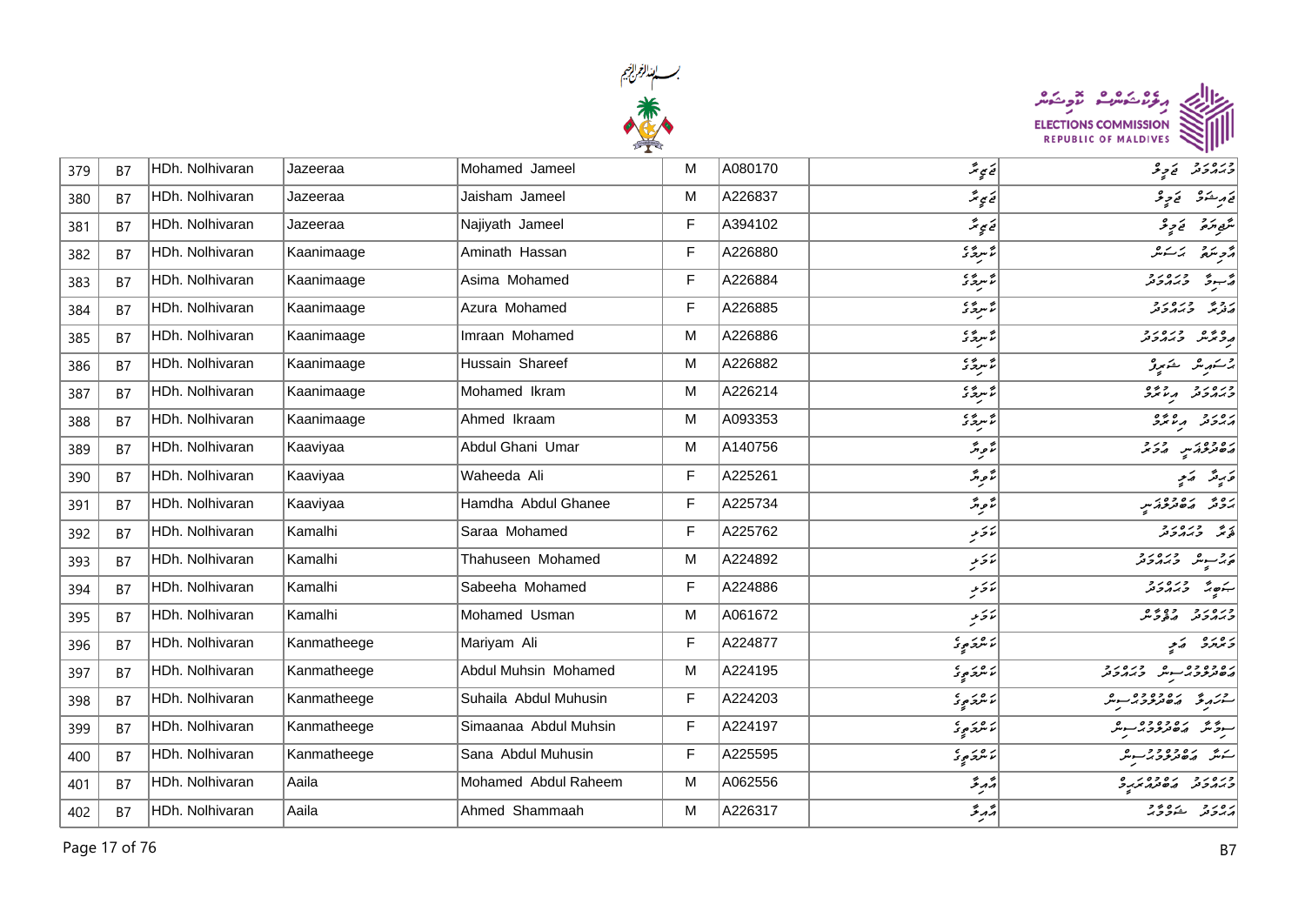



| 403 | <b>B7</b> | HDh. Nolhivaran | Aaila          | Khadeeja Saeed     | F  | A227615 | ترمرځ                         | كرموقح التكنم وقر                               |
|-----|-----------|-----------------|----------------|--------------------|----|---------|-------------------------------|-------------------------------------------------|
| 404 | <b>B7</b> | HDh. Nolhivaran | Aaina          | Ali Adam           | М  | A033935 | ومحمر يتمه                    | ر<br>موسم محمدة                                 |
| 405 | B7        | HDh. Nolhivaran | Aalam          | Adam Hussain       | М  | A095784 | پر ہ<br>مرمر                  | دره جسکه شر                                     |
| 406 | <b>B7</b> | HDh. Nolhivaran | Aalam          | Fathmath Shareefa  | F  | A227088 | پر و<br>مرمو                  | تۇپوچۇ شېرىژ                                    |
| 407 | B7        | HDh. Nolhivaran | Aavehi         | Wisaam Ahmed       | Μ  | A225778 | ومحمر                         | وشرو برەر د                                     |
| 408 | <b>B7</b> | HDh. Nolhivaran | Aavehi         | Hishaam Ahmed      | М  | A225779 | رحمح سبة                      | رشی در در د                                     |
| 409 | <b>B7</b> | HDh. Nolhivaran | Aavehi         | Ahmed Ibrahim      | М  | A225027 | لمرشحة سيه                    | برە ئۇر ۋ<br>  پر ژوئر                          |
| 410 | <b>B7</b> | HDh. Nolhivaran | Aazaadhu Villa | Ali Adam           | М  | A226341 | پژنځو تره په تر               | پَه په په پره                                   |
| 411 | B7        | HDh. Nolhivaran | Aazaadhu Villa | Rilwaan Shareef    | Μ  | A226345 | پر مج قرح گر                  | برڪوگر شريرو                                    |
| 412 | <b>B7</b> | HDh. Nolhivaran | Aazaadhu Villa | Fathimath Mohamed  | F. | A227648 | پر مج قرح گر                  | و رە ر د<br>تر پر تر تر<br>  قرَّ ہو چرچ        |
| 413 | B7        | HDh. Nolhivaran | Aazaadhu Villa | Naeema Adam        | F  | A227649 | پر مج قرح گر                  | يتهايج المجمرة                                  |
| 414 | B7        | HDh. Nolhivaran | Aazaadhu Villa | Najuma Adam        | F  | A227650 | پژنځ قرع څر                   | ر و به پره<br>سرچار گرفرو                       |
| 415 | B7        | HDh. Nolhivaran | Aazaadhu Villa | Aishath Adam       | F  | A227651 | ە ئىچ قرىر قر                 | پژ <sub>گر</sub> ه<br>مرکزو<br>وژمر <u>شوه.</u> |
| 416 | <b>B7</b> | HDh. Nolhivaran | Aazaadhu Villa | Aminath Adam       | F  | A227652 | پژنځ قرع څر                   | أزويته أردره                                    |
| 417 | B7        | HDh. Nolhivaran | Aazaadhu Villa | Adam Naseer Yoosuf | М  | A227645 | ۇ ئىچ قر <sub>ى</sub> مىتى ئى |                                                 |
| 418 | <b>B7</b> | HDh. Nolhivaran | Aazaadhuge     | Khadheeja Usman    | F  | A226721 | ږ د د ،<br>د ځ تر و           | زَمِرِيَّ مَنْ وَمَنْ                           |
| 419 | B7        | HDh. Nolhivaran | Aazaadhuge     | Hussain Rasheed    | Μ  | A226719 | ږ د د ،<br>د پخ تر پ          | 2سكىرىش مۇھەم<br>                               |
| 420 | <b>B7</b> | HDh. Nolhivaran | Aazaadhuge     | Fathimath Yoosuf   | F  | A226708 | پر پر و ،<br>در سخ تعری       | دد حسور<br>ا تو <sub>جو</sub> ر د               |
| 421 | B7        | HDh. Nolhivaran | Aazaadhuge     | Aminath Yoosuf     | F  | A226711 | ږ د د ،<br>د پخ تر پ          | دو به ده<br>در سور<br>أومحر بخرو                |
| 422 | <b>B7</b> | HDh. Nolhivaran | Aazaadhuge     | Aishath Shifa      | F  | A226108 | پر بر و ،<br>در سخ تعری       | لمحمر يئمقهم<br>مشبوش                           |
| 423 | <b>B7</b> | HDh. Nolhivaran | Aazaadhuge     | Aminath Shifa      | F  | A226133 | ږ د د د<br>د پخ نور           | أومحر يتمدهم<br>سفوتش                           |
| 424 | B7        | HDh. Nolhivaran | Aazaadhuge     | Usman Yoosuf       | М  | A096187 | پر بر و ،<br>در سخ تعری       | دو و ه<br>در سور<br>و و و مه<br>مرغ مګر         |
| 425 | <b>B7</b> | HDh. Nolhivaran | Aazaadhuge     | Rasheeda Yoosuf    | F  | A150117 | ږ د د د<br>د پخ نور           | دد حرو<br>  مَرْسُوتَرُ                         |
| 426 | <b>B7</b> | HDh. Nolhivaran | Aazaadhuge     | Mohamed Shathiu    | M  | A319904 | ږ د د ،<br>د ځ تر و           | ورەرو ئەچ                                       |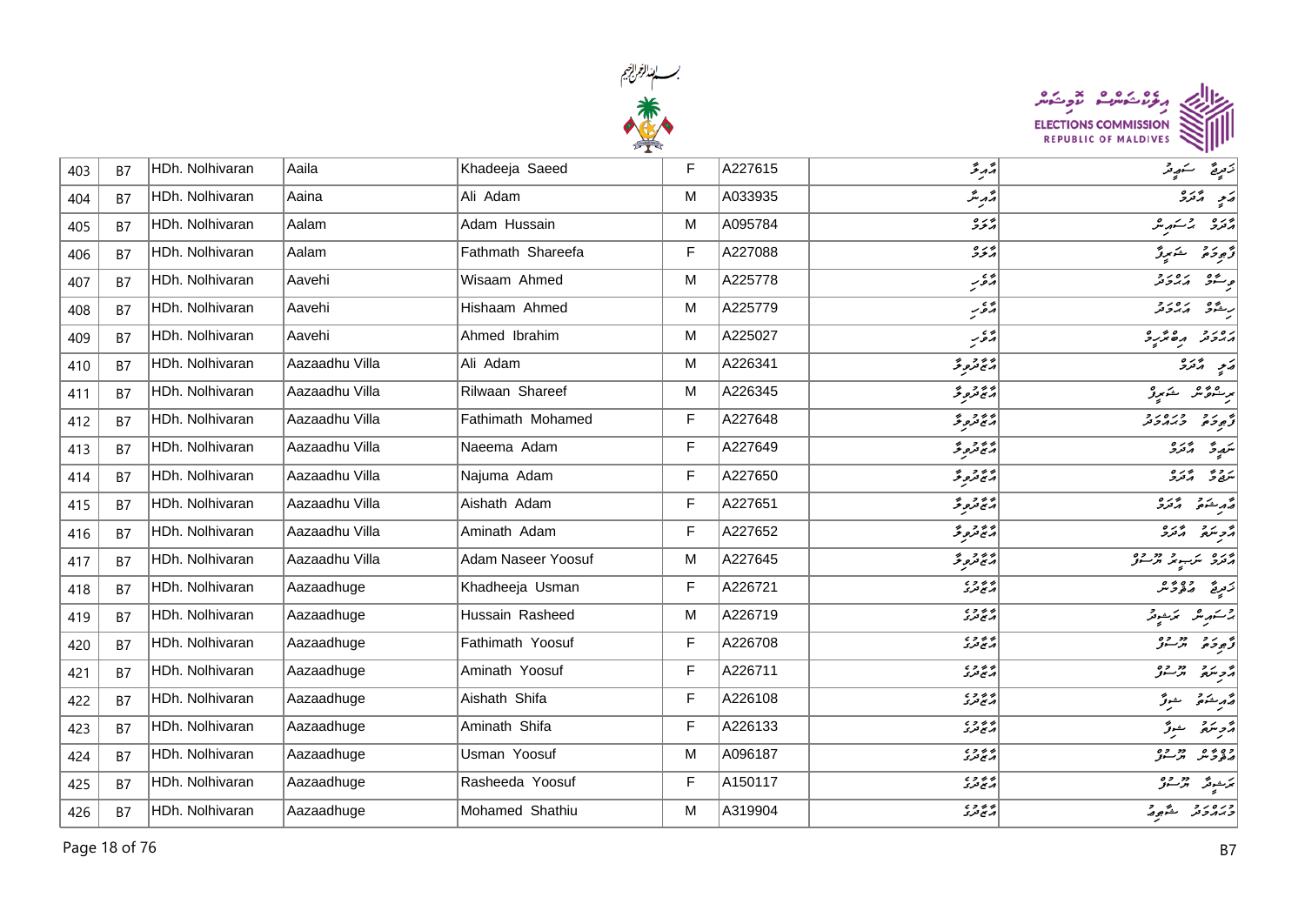



| 427 | <b>B7</b> | HDh. Nolhivaran | Abeeru Gulshan | Moosa Usman              | М           | A106580 | پەھ برتى قويىتى بىر<br>                 | دور دەۋر                                |
|-----|-----------|-----------------|----------------|--------------------------|-------------|---------|-----------------------------------------|-----------------------------------------|
| 428 | <b>B7</b> | HDh. Nolhivaran | Abeeru Gulshan | Khadheeja Moosa          | F           | A226661 | ىر بەج بۇ شەھر                          | زَمِرِةٌ حَ"ــدٌ                        |
| 429 | <b>B7</b> | HDh. Nolhivaran | Abeeru Gulshan | Hassan Moosa             | М           | A226662 | ئەھ برۆلۈشەر<br>                        | دومشر<br>برسەيىتە                       |
| 430 | <b>B7</b> | HDh. Nolhivaran | Abeeru Gulshan | Yoosuf Moosa             | М           | A226664 | ە ئەم تەج ئەھ ئەسىر<br>ئەس ئەر ئەكتىرىش | در ده در م                              |
| 431 | <b>B7</b> | HDh. Nolhivaran | Ahimaage       | Ibrahim Adam             | М           | A227908 | وسرشى                                   | ىر <i>ھىتى ب</i> ۇ<br>ەرگەرى            |
| 432 | <b>B7</b> | HDh. Nolhivaran | Akeylaage      | Fathimath Ziyaada        | F           | A226869 | ر یں بر ی<br>پر ما مو ی                 | وَّجِوحَةً مِنْ مِرَّمَّدٌ              |
| 433 | <b>B7</b> | HDh. Nolhivaran | Akeylaage      | Mariyam Ziyadha          | F           | A226870 | ر یں بر ی<br>پر ما مو ی                 | د ۱۵ د ص پروگر                          |
| 434 | <b>B7</b> | HDh. Nolhivaran | Akeylaage      | Aminath Zeeniya          | F           | A226872 | ر ۵ <i>۵ پو</i> ۵<br>در ما مو د         | أُرْحِر سَمَعَ لَمْ سِرْدً              |
| 435 | <b>B7</b> | HDh. Nolhivaran | Akeylaage      | Ali Shameem              | М           | A105776 | ر ۵ <i>۵ پو</i> ۵<br>در ما مو د         | ړَ په شَوَدٌ                            |
| 436 | <b>B7</b> | HDh. Nolhivaran | Alaka          | Abdul Azeez Abdul Kareem | М           | A065053 | برىز                                    | קס כסק ב קס כסק<br>הסטק בה הסטק הב      |
| 437 | <b>B7</b> | HDh. Nolhivaran | Alanaasige     | Aishath Idrees           | F           | A073925 | ىر ئەنگەسى <sup>ي</sup><br>م            | أقهر منشقهم والمرموث                    |
| 438 | <b>B7</b> | HDh. Nolhivaran | Alanaasige     | Aminath Shafana          | F           | A323986 | ىر ئەنگەسى <sup>ي</sup><br>م            | قەجەسىھ سىنۇ ئىگر                       |
| 439 | <b>B7</b> | HDh. Nolhivaran | Alhivillage    | Mohamed Rasheed          | М           | A095778 | ړ ره وگ <sup>ي</sup>                    | وبره د و مر مر موفر<br>  وبر بر عر موفر |
| 440 | <b>B7</b> | HDh. Nolhivaran | Alhivillage    | Shafath Mohamed          | F           | A226114 | ړ ره وگ <sup>ي</sup>                    | شۇرە دىرەرد                             |
| 441 | <b>B7</b> | HDh. Nolhivaran | Alhivillage    | Mariyam Ali              | F           | A225669 | ړ <sub>په ب</sub> و وگړي<br>ر           | د ۱٫۵ ق.م.                              |
| 442 | <b>B7</b> | HDh. Nolhivaran | Ali Aabadhu    | Asiyath Ali              | $\mathsf F$ | A226242 | ەَ بِرەڭ قر                             | أرمسور ترويبهم                          |
| 443 | <b>B7</b> | HDh. Nolhivaran | Ali Aabadhu    | Ali Waheed               | М           | A051673 | ړ په ژوگور                              | پر پور تر تر                            |
| 444 | <b>B7</b> | HDh. Nolhivaran | Ali Aabadhu    | Ibrahim Nizam            | М           | A312409 | ړ په ژهٔ تر                             | وەتمەر ئىرقى                            |
| 445 | <b>B7</b> | HDh. Nolhivaran | Aligaa         | Ali Hussain              | М           | A049680 | برَجرَ                                  | أەيج الاستهرىش                          |
| 446 | <b>B7</b> | HDh. Nolhivaran | Aligaa         | Adam Haleem Ali          | М           | A226494 | برَمرِدٌ                                | پروه ټروه ټر                            |
| 447 | <b>B7</b> | HDh. Nolhivaran | Aligaa         | Hassan Haleem Ali        | М           | A226495 | بزوج                                    | پرستمبر برج و المع                      |
| 448 | <b>B7</b> | HDh. Nolhivaran | Aligaa         | Ahmed Haleem Ali         | М           | A228152 | بزېږ                                    | رەر تەر ئېچى كې                         |
| 449 | <b>B7</b> | HDh. Nolhivaran | Aligaa         | Hussain Haleem Ali       | М           | A228150 | برَمرِدٌ                                | چستنزینگ ټرموی ټرمو                     |
| 450 | <b>B7</b> | HDh. Nolhivaran | Aligaa         | Mohamed Haleem Ali       | М           | A228154 | وكمعرة                                  | ورەر د ټرو كړ                           |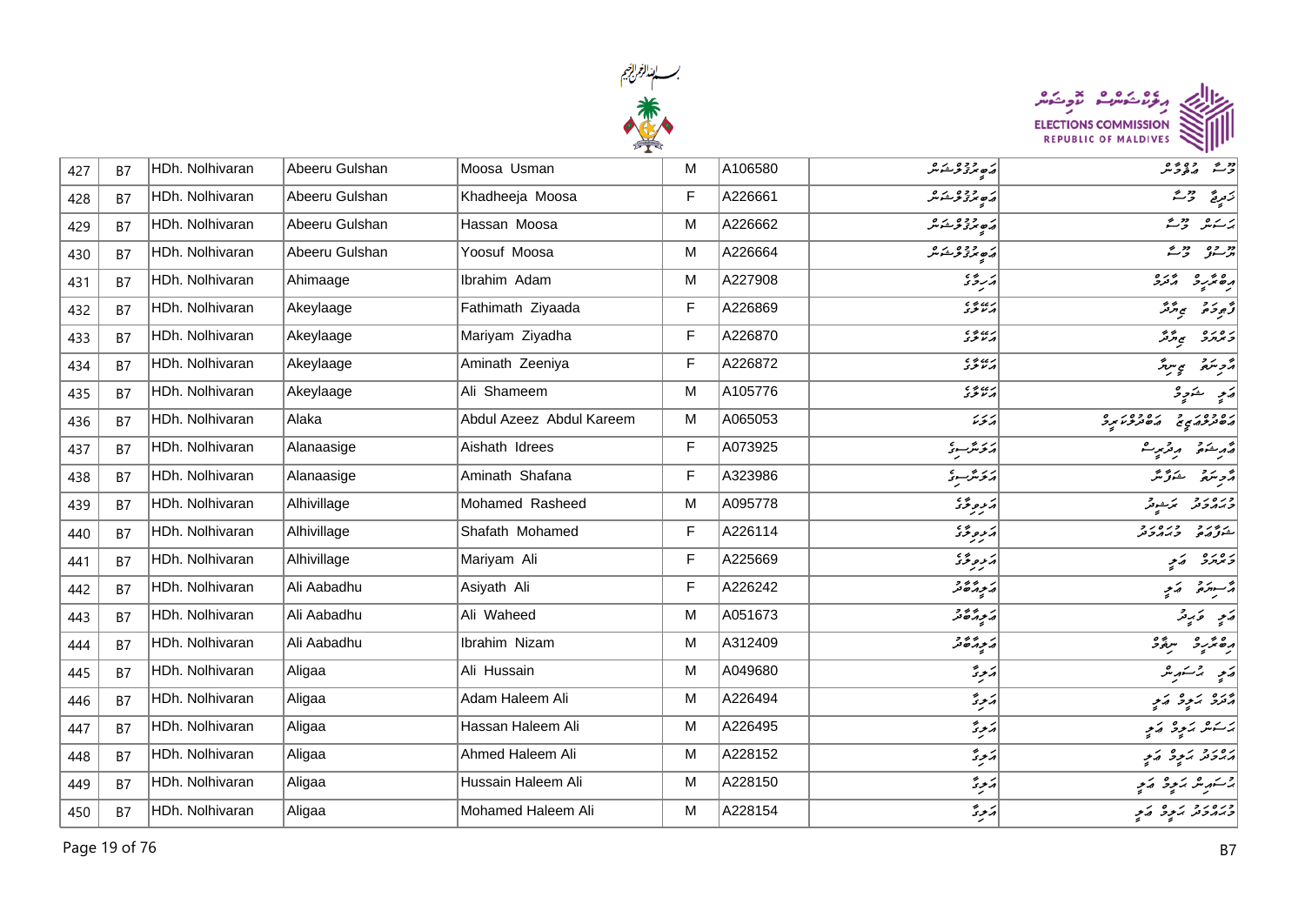



| <b>B7</b> | HDh. Nolhivaran | Alinooru    | Fathmath Nazima       | F | A072144 | ړ په دو د             | سَّرْمُورَّ<br>اقرموخرم                   |
|-----------|-----------------|-------------|-----------------------|---|---------|-----------------------|-------------------------------------------|
| <b>B7</b> | HDh. Nolhivaran | Alinooru    | Ahmed Aslam           | М | A147858 | بروجرجر               | رەرد پرەرە                                |
| <b>B7</b> | HDh. Nolhivaran | Alinooru    | Fathmath Moosa        | F | A331751 | بروجير                | توجوجو المحر مع                           |
| <b>B7</b> | HDh. Nolhivaran | Alithila    | Fathuhiyya Hassan     | F | A227996 | وكمعرجو               | زەرەپۇر برسەش                             |
| <b>B7</b> | HDh. Nolhivaran | Alithila    | Mohamed Gasim         | М | A227994 | وكمعرجر               | ورەرو سى تى                               |
| B7        | HDh. Nolhivaran | Alivaage    | Hassan Aslam          | М | A226547 | پر پر پر              | يزكتش المرتبوقر                           |
| B7        | HDh. Nolhivaran | Alivaage    | Nahida Adam           | F | A224550 | پر پر پر              | شریعهٔ مرتزره                             |
| <b>B7</b> | HDh. Nolhivaran | Alivaage    | Hussain Aslam         | М | A224541 | ە ئورۇ ئ              | يرتشر شرائد ورائده                        |
| B7        | HDh. Nolhivaran | Alivaage    | Ahmed Aslam           | М | A143012 | بزيزة فالمحم          | پروتر پرے پرو                             |
| B7        | HDh. Nolhivaran | Alivaage    | Adam Naseer Ibrahim   | М | A057015 | پر وي                 | أرمزد ترجيعه رەمزېرد                      |
| B7        | HDh. Nolhivaran | Alivaage    | Najudhaa Adam         | F | A312419 | پر پر پر              | روی پی دو                                 |
| B7        | HDh. Nolhivaran | Alivaage    | Nahudha Adam Naseer   | F | A377258 | پر وي                 | يَرْدَقُرْ أَرْتَدَى الرَّسِيدِيرُ        |
| B7        | HDh. Nolhivaran | Alivaage    | Ali Aslam             | M | A366524 | پر وي                 | أة بمستخر                                 |
| <b>B7</b> | HDh. Nolhivaran | Alividhaage | Abdulla Ibrahim       | M | A053923 | تزووقرى               | أرة قرالله مرة مربرة                      |
| B7        | HDh. Nolhivaran | Alividhaage | Shafiu Abdulla        | М | A143013 | تزووقرى               | يُحْمَ <i>وه ض</i> ڤعرالله                |
| <b>B7</b> | HDh. Nolhivaran | Alividhaage | Sameehu Abdulla       | М | A224544 | ړو وقری               | كويەتر كەھەتراللە                         |
| B7        | HDh. Nolhivaran | Alividhaage | Mohamed Abdulla       | М | A224545 | ړوه پژه               | وبره برو بروترالله                        |
| B7        | HDh. Nolhivaran | Alividhaage | Zaahidha Easa         | F | A224539 | ړوه وگړی              | تجريتْر پيستْه                            |
| B7        | HDh. Nolhivaran | Alividhaage | Zaeema Abdulla        | F | A224540 | ړ وه وگر <sup>ي</sup> | ت <sub>َص</sub> وتَت كَ مُحَامَّدُ اللَّه |
| B7        | HDh. Nolhivaran | Alividhaage | Nasma Abdulla         | F | A225664 | ړوه ورځ               | ىترىشىتخ<br>ەھىراللە                      |
| B7        | HDh. Nolhivaran | Alividhaage | Nihaama Abdulla       | F | A347938 | تزوه قرة              | سرجح صكاة الله                            |
| B7        | HDh. Nolhivaran | Aluvimaage  | Mohamed Abdulla       | М | A224630 | ر د په ،<br>مرمورۍ    | وبرەرو رەھراللە                           |
| <b>B7</b> | HDh. Nolhivaran | Aluvimaage  | Abdul Matheen Abdulla | М | A224628 | برقرمرتز              | ره وور په پروترالله                       |
| <b>B7</b> | HDh. Nolhivaran | Aluvimaage  | Abdul Salaam Abdulla  | М | A224638 | ر د په ،<br>مرمورۍ    | رە دە بەدە بەھەللە                        |
|           |                 |             |                       |   |         |                       |                                           |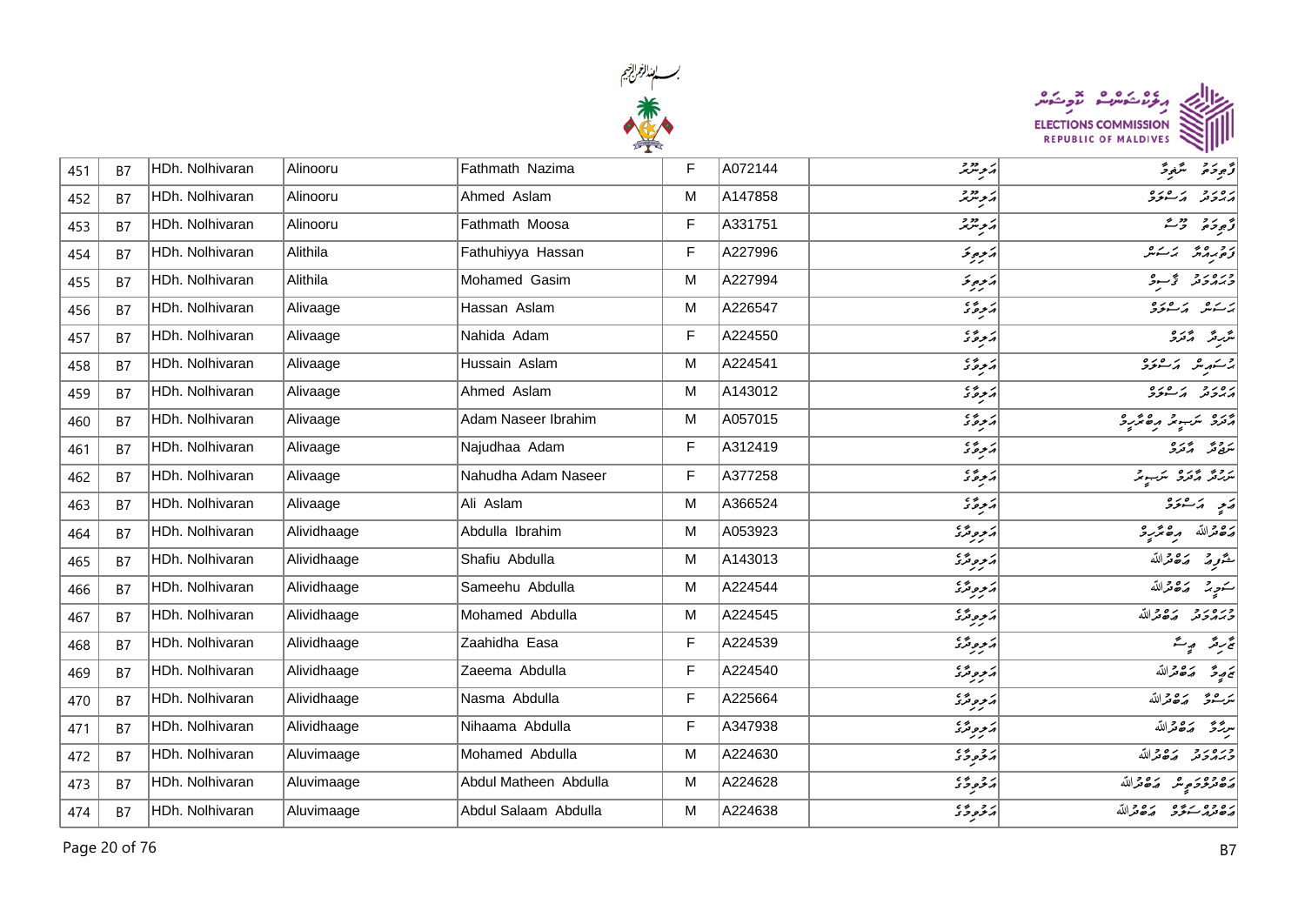



| <b>B7</b> | HDh. Nolhivaran | Amaazu      | Fathimath Saeedha      | F  | A225501 | ر و د<br>در م               | قرم و ترقيد تركيب من المريتر                                                       |
|-----------|-----------------|-------------|------------------------|----|---------|-----------------------------|------------------------------------------------------------------------------------|
| <b>B7</b> | HDh. Nolhivaran | Amaazu      | Azmeela Ali            | F  | A226949 | ر و د<br>در م               | ړ د په کام                                                                         |
| B7        | HDh. Nolhivaran | Amaazu      | Ali Abdul Rahman       | М  | A085945 | ر و د<br>در م               | رو ده وه ده وه                                                                     |
| <b>B7</b> | HDh. Nolhivaran | Amaazu      | Azuneema Ali           | F  | A312423 | ەردىنى                      | كەنجىرىگە كەمچ                                                                     |
| B7        | HDh. Nolhivaran | Aman        | Ahmed Afrah            | М  | A155498 | برىر ھ                      | رەرد رەپرە                                                                         |
| <b>B7</b> | HDh. Nolhivaran | Aman        | Mariyam Usmaan         | F  | A226373 | برىر ھ                      | د وره دووره                                                                        |
| <b>B7</b> | HDh. Nolhivaran | Amshaa      | Azzam Ali Zaeem        | М  | A225796 | رەپى                        |                                                                                    |
| <b>B7</b> | HDh. Nolhivaran | Amshaa      | Shaheema Mohamed       | F. | A223885 | رزويته                      | شَرِرَة = 2012م                                                                    |
| B7        | HDh. Nolhivaran | Amshaa      | Ali Zaeem              | М  | A102004 | رەپى                        | ړې په ده                                                                           |
| <b>B7</b> | HDh. Nolhivaran | Anbareege   | Majeedha Abdul Azeez   | F. | A224853 | پر نثر تھ سریحہ             | د پونګر پره ده د کام                                                               |
| B7        | HDh. Nolhivaran | Anbareege   | Shirumeena Abdul Azeez | F  | A224846 | پر نثر په سريز              | شوپرو شهر دوور د د<br>شوپرو شهر ماه تر ترم مي مي                                   |
| B7        | HDh. Nolhivaran | Anbareege   | Ali Nafiu              | M  | A224856 | ەكەشھە ئىرى                 | أرزمي التمرير                                                                      |
| B7        | HDh. Nolhivaran | Anbareege   | Rameeza Abdul Azeez    | F  | A224849 | پر شرکھ سر <sup>پر</sup>    | پر په په موه ده د په چ                                                             |
| <b>B7</b> | HDh. Nolhivaran | Andaapoolge | Abdul Gafoor Umar      | М  | A224792 | ر ۵ ۶۶۶ و ،<br>د سره بو مرد | ره ده دود د در د<br>مصر در در مر                                                   |
| B7        | HDh. Nolhivaran | Andaapoolge | Haleema Ali            | F  | A224788 | ر ۵ ۶۶۶ و ،<br>د سره بر مرد | ر پر پار کرد کرد کرد.<br>مردم اور مردم کرد کرد کرد کرد کرد کرد و استان کردن برخ می |
| <b>B7</b> | HDh. Nolhivaran | Andaapoolge | Aishath Moosa          | F  | A115559 | ر ۵ ۶۶ وه ۷<br>د سرو بو موړ | و ديده ورو<br>م                                                                    |
| B7        | HDh. Nolhivaran | Andaapoolge | Moosa Hussain          | М  | A159772 | ر ۵ ۶۵ وه ۵<br>د سره بر مرد | دوسته برسته <i>ه م</i> ثر                                                          |
| <b>B7</b> | HDh. Nolhivaran | Anoanaage   | Ali Abdul Rahman       | М  | A155850 | ىر جو يۇ ي                  | ر ده وه ده ده م                                                                    |
| B7        | HDh. Nolhivaran | Anoanaage   | Ahmed Ali              | М  | A226104 | ر ۾ ءِ ۽<br>مرس             | پروژ تر پر                                                                         |
| <b>B7</b> | HDh. Nolhivaran | Anoanaage   | Adam Ali               | М  | A226100 | ر ۾ ءِ ۽<br>مرس             | پرو کرم پر                                                                         |
| B7        | HDh. Nolhivaran | Anoanaage   | Hafsa Ali              | F  | A226102 | ر ۾ ءِ ۽<br>مرس             | رَوْبُہٗ   اَرِ یہِ                                                                |
| B7        | HDh. Nolhivaran | Anoanaage   | Mariyam Ali            | F  | A226681 | ىر جو يۇ ي                  | تەمەر 2<br>ەئىر                                                                    |
| B7        | HDh. Nolhivaran | Anoanaage   | Fathimath Ali          | F  | A226683 | ىر ج <sub>ەشمى</sub>        | وً و د د کام په                                                                    |
| <b>B7</b> | HDh. Nolhivaran | Aris        | Ranau Faiz Ahmed       | F. | A225799 | اړسه                        | پرسمه ژمره مدونه                                                                   |
|           |                 |             |                        |    |         |                             |                                                                                    |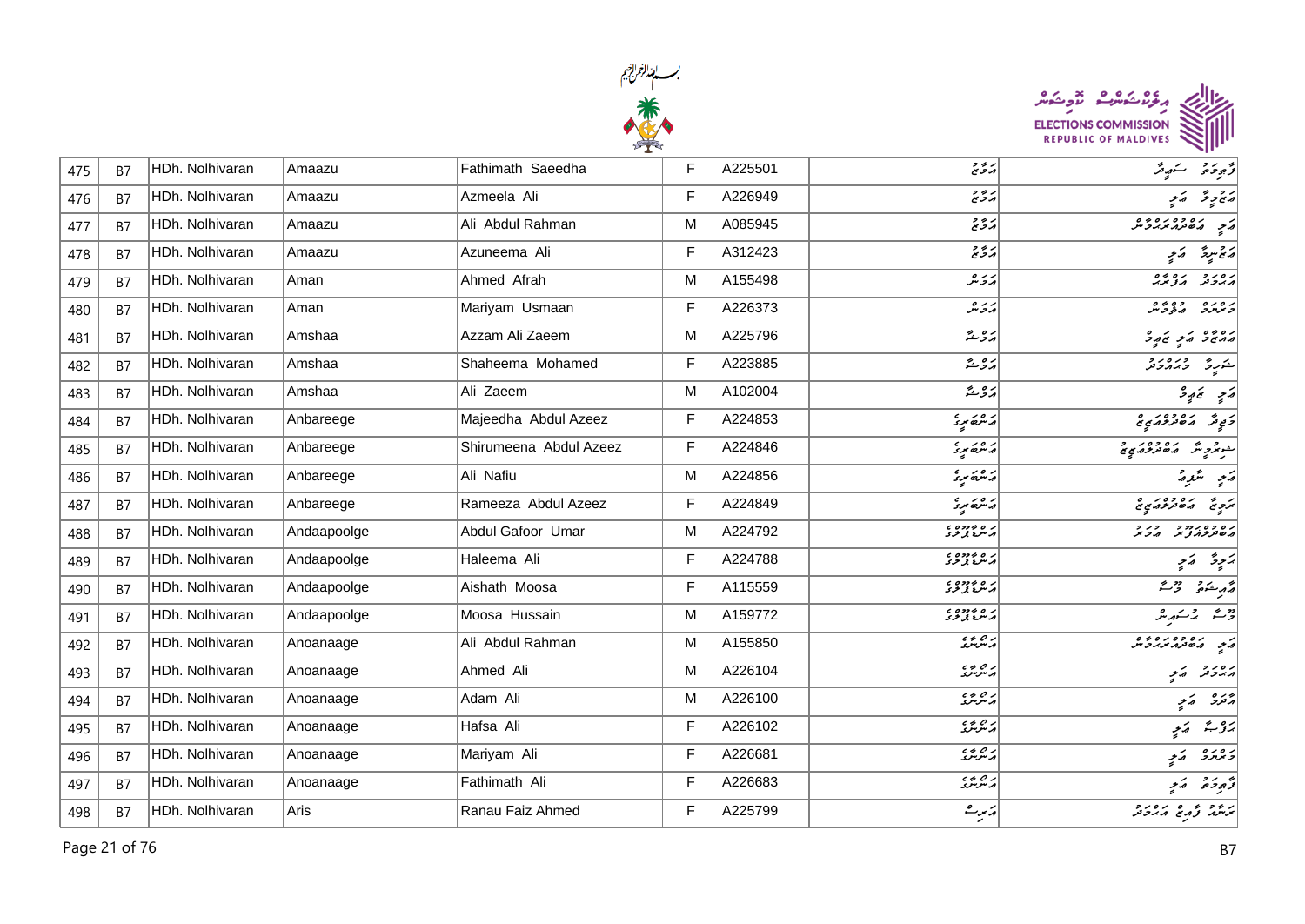



| 499 | B7        | HDh. Nolhivaran | Aris         | Rasheeda Adam           | F | A225425 | رئىرىشە                                | يَرۡشِينَرُ لِهُ يَرۡوُ                  |
|-----|-----------|-----------------|--------------|-------------------------|---|---------|----------------------------------------|------------------------------------------|
| 500 | B7        | HDh. Nolhivaran | Aris         | Ahmed Faiz              | М | A224086 | ترسيه مشر                              | پرور و و په                              |
| 501 | B7        | HDh. Nolhivaran | Aris         | Ahuzaam Safeeh          | М | A363709 | رئىرىشە                                | درووه درو                                |
| 502 | <b>B7</b> | HDh. Nolhivaran | Aris         | Ahzam Faiz              | М | A363701 | ەئىرىشە                                | پر جرج و<br>تر مرج                       |
| 503 | B7        | HDh. Nolhivaran | Arutha       | Yumna Ali               | F | A225876 | ەر بەر                                 | دوير مجمو                                |
| 504 | B7        | HDh. Nolhivaran | Arutha       | Haseena Ali             | F | A225852 | ەر بىرە                                | پرَ پِ پَس کے پی                         |
| 505 | B7        | HDh. Nolhivaran | Arutha       | Ali Hassan              | М | A123087 | ەر بەر                                 | پر پر پر پر پر                           |
| 506 | <b>B7</b> | HDh. Nolhivaran | Asaree Villa | Aboobakuru Ibrahim      | м | A155988 | ە سەمدە ئە                             | CORA VOON                                |
| 507 | B7        | HDh. Nolhivaran | Asaree Villa | Abdul Raheem Aboobakuru | М | A225801 | ە سەمبەء قە                            | 77777<br>ره وه د بر ه<br>مان فرم تر بر د |
| 508 | B7        | HDh. Nolhivaran | Asaree Villa | Hassan Rasheed          | м | A225434 | ە سەمدە ئە                             | <br>  يرسكس مرسومر                       |
| 509 | B7        | HDh. Nolhivaran | Asaree Villa | Ali Rasheed             | М | A225436 | ە سەمبەء قە                            | أة محر محر يحر محمد                      |
| 510 | B7        | HDh. Nolhivaran | Asaree Villa | Aishath Aboobakuru      | F | A225438 | ە سەمدە قە                             |                                          |
| 511 | B7        | HDh. Nolhivaran | Asaree Villa | Hamza Abobakuru         | M | A225439 | ړ <sub>سک</sub> ېږ <sub>ون</sub> و     |                                          |
| 512 | <b>B7</b> | HDh. Nolhivaran | Asareege     | Valeedul Hamdhoon       | М | A224192 | ېز سه پېړۍ<br>په                       | ءَ ويروبره وده.                          |
| 513 | B7        | HDh. Nolhivaran | Asareege     | Rahma Abdul Raheem      | F | A123143 | ېز سه پېړۍ<br>په                       | ג פי הפרס בריבה פ                        |
| 514 | B7        | HDh. Nolhivaran | Asareege     | Hussain Habeeb          | M | A111742 | ېز سه پېړۍ<br>په                       | جسكور محركة كالمحافة                     |
| 515 | B7        | HDh. Nolhivaran | Asaru        | Abdul Raheem Mohamed    | M | A150396 | ەسەيىتە                                | גם כם גם כגם בבירים                      |
| 516 | B7        | HDh. Nolhivaran | Aslu         | Hussain Ali             | м | A226679 | رمەيز                                  | 2سىرىتىن كەيچ                            |
| 517 | B7        | HDh. Nolhivaran | Asrafeege    | Guraish Ahmed           | M | A224324 | ىز س <sup>9</sup> ىخرى <sub>م</sub> ى  | تحترم مصرور                              |
| 518 | B7        | HDh. Nolhivaran | Asrafeege    | Shamira Ibrahim         | F | A224318 | ىز س <sup>9</sup> ىخرى <sub>م</sub> ى  | شوپر رومزرد                              |
| 519 | B7        | HDh. Nolhivaran | Asrafeege    | Abdul Muhaimin Ahmed    | М | A224321 | ىز س <sup>9</sup> ىخرى <sub>ي</sub> ئى | ره وه ور<br>هام مرود کرد مرد مربرد مر    |
| 520 | B7        | HDh. Nolhivaran | Asseyri      | Mohamed Aboobakuru      | М | A228996 | بره مس<br>مرکز مسلم                    | כנסנכ נמנכב<br>כגתכת תםסטית              |
| 521 | B7        | HDh. Nolhivaran | Asseyri      | Qaseema Hussain         | F | A228998 | اړه مئيمبر                             | قىسوق ئەستىرىنى                          |
| 522 | <b>B7</b> | HDh. Nolhivaran | Asseyri      | Aminath Leeza           | F | A229000 | اړه مئيمر                              | ړو سره په ځ                              |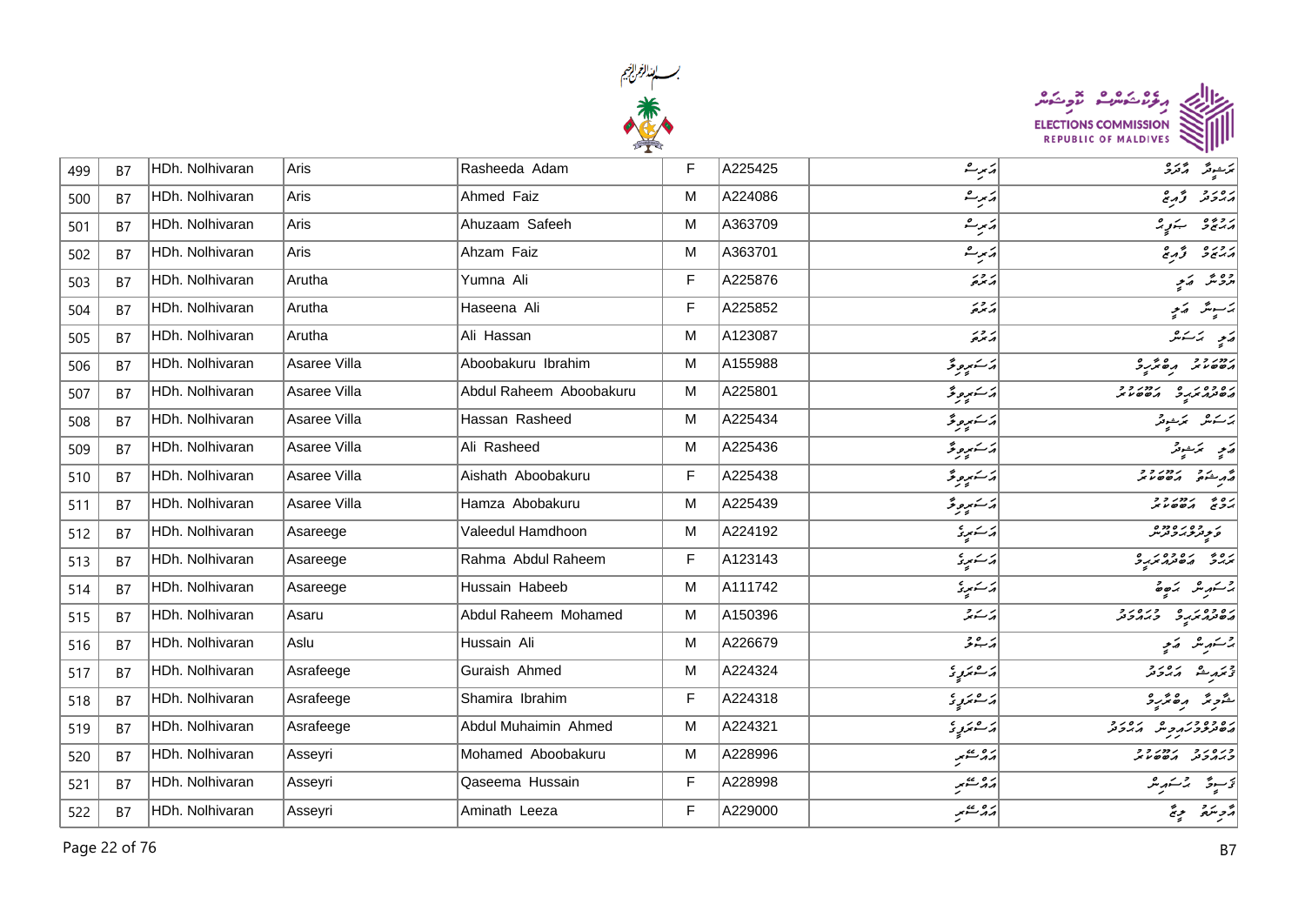



| 523 | B7        | HDh. Nolhivaran | Asseyri       | Shaaniya Mohamed       | F  | A229002 | لهزه يميمر                            | أشوسر ورورو                                                                                                   |
|-----|-----------|-----------------|---------------|------------------------|----|---------|---------------------------------------|---------------------------------------------------------------------------------------------------------------|
| 524 | <b>B7</b> | HDh. Nolhivaran | Asseyri       | Suaadh Mohamed         | М  | A229003 | لئەرىئىمىر                            | رورو ورەرو                                                                                                    |
| 525 | B7        | HDh. Nolhivaran | Athamaa Villa | Ali Adam               | м  | A228120 | ىر ئە ئەرگە<br>مەمۇرىقى               | پَسِ پَر پُرو                                                                                                 |
| 526 | <b>B7</b> | HDh. Nolhivaran | Athamaa Villa | Aminath Moosa          | F. | A072145 | پر ئۆچە ئىچ                           | أزوينهم وحمش                                                                                                  |
| 527 | B7        | HDh. Nolhivaran | Athamaa Villa | Ibrahim Rasheed Adam   | M  | A072146 | ىر ئە ئەرگە<br>مەمۇ <sup>5</sup> موڭر | ړە ئرېرو نرجونر مەنزو                                                                                         |
| 528 | B7        | HDh. Nolhivaran | Athamaa Villa | Hussain Adam           | М  | A067344 | پرنځ عربحه                            | جر سکھر شہر محمد ترکیب کے محمد کر کر کر کر ان کے محمد کر ان کے محمد کے محمد کے محمد کے محمد کے محمد کے ساتھ ا |
| 529 | <b>B7</b> | HDh. Nolhivaran | Athamaage     | Ahmed Rasheed          | М  | A228121 | بر بر بر پر<br>مرکوبر ک               | برەرو بەجوىل                                                                                                  |
| 530 | <b>B7</b> | HDh. Nolhivaran | Athens        | Haulath Abdul Raheem   | F. | A228124 | ، <i>په ه</i><br>مرحومتر ک            | נ סני כנסיכם ניים.<br>הפיצים נה סיבנו הבניים                                                                  |
| 531 | <b>B7</b> | HDh. Nolhivaran | Athens        | Mohamed Abdul Raheem   | М  | A228132 | ى يە ھ <sub>ە</sub> ر ھ               | כנסגב גם כסגם<br>כגתכת הסתת <i>ג</i> וב                                                                       |
| 532 | B7        | HDh. Nolhivaran | Athens        | Ahmed Shareef          | м  | A228133 | ، <i>په ه</i><br>مرحومتر ک            | پرەر ئىشتىرى                                                                                                  |
| 533 | <b>B7</b> | HDh. Nolhivaran | Athens        | Abdul Raheem Hussain   | М  | A036579 | ، <i>، ه ه ره</i>                     | رەدەبرە جىسكىر                                                                                                |
| 534 | B7        | HDh. Nolhivaran | Athens        | Abdulla Shareef        | м  | A151406 | ې په ه ره<br>مرحومتر ک                | رە تەللە خەمپىر                                                                                               |
| 535 | B7        | HDh. Nolhivaran | Athens        | Fathimath Abdul Raheem | F. | A363475 | ، <i>پره</i> هر ه<br>مرحومتر ک        | و دو ده ده در کرد                                                                                             |
| 536 | B7        | HDh. Nolhivaran | Avaaz         | Aishath Seema          | F. | A128475 | پر په ه<br>د څخه                      | په مشمو کسوچ                                                                                                  |
| 537 | <b>B7</b> | HDh. Nolhivaran | Avaaz         | Mohamed Moosa          | М  | A133096 | په ده<br>دره ی                        | ورەرو دوغ                                                                                                     |
| 538 | <b>B7</b> | HDh. Nolhivaran | Avaaz         | Fathimath Neeza        | F. | A225473 | پر په ه<br>در ون                      | تزهوخو سبيح                                                                                                   |
| 539 | <b>B7</b> | HDh. Nolhivaran | Avaaz         | Irushadh Mohamed       | м  | A225475 | پر پر ہ<br>مرغ م                      | ە ئەشكى ئەرەر ئەرەر ئە                                                                                        |
| 540 | <b>B7</b> | HDh. Nolhivaran | Avaaz         | Ali Shareef            | М  | A225735 | په ده<br>دره ی                        | پر په سندسپر ژ                                                                                                |
| 541 | B7        | HDh. Nolhivaran | Avaaz         | Mausooma Mohamed       | F. | A225730 | پر په ه<br>د څخه                      | و ره ر و<br>تر پروتر<br>ىر دەپر                                                                               |
| 542 | <b>B7</b> | HDh. Nolhivaran | Avaaz         | Athif Mohamed          | м  | A360961 | پر په ه<br>د څخه                      | أشهوفر التجاريح وراد                                                                                          |
| 543 | <b>B7</b> | HDh. Nolhivaran | Azum          | Ibrahim Rasheedh       | м  | A226498 | ەبى ۋ                                 | رە ئرىر ئىسىر                                                                                                 |
| 544 | B7        | HDh. Nolhivaran | Azum          | Fathimath Rasheeda     | F. | A226499 | ەبى ۋ                                 | تزود كمن المستوقر                                                                                             |
| 545 | B7        | HDh. Nolhivaran | Azum          | Aishath Rasheeda       | F. | A228158 | ەبىرە                                 | أقهر مشكاة المتحرمة                                                                                           |
| 546 | <b>B7</b> | HDh. Nolhivaran | Azum          | Faugiyya Ibrahim       | F. | A226603 | ەبىرە                                 | زرومة مقتررة                                                                                                  |
|     |           |                 |               |                        |    |         |                                       |                                                                                                               |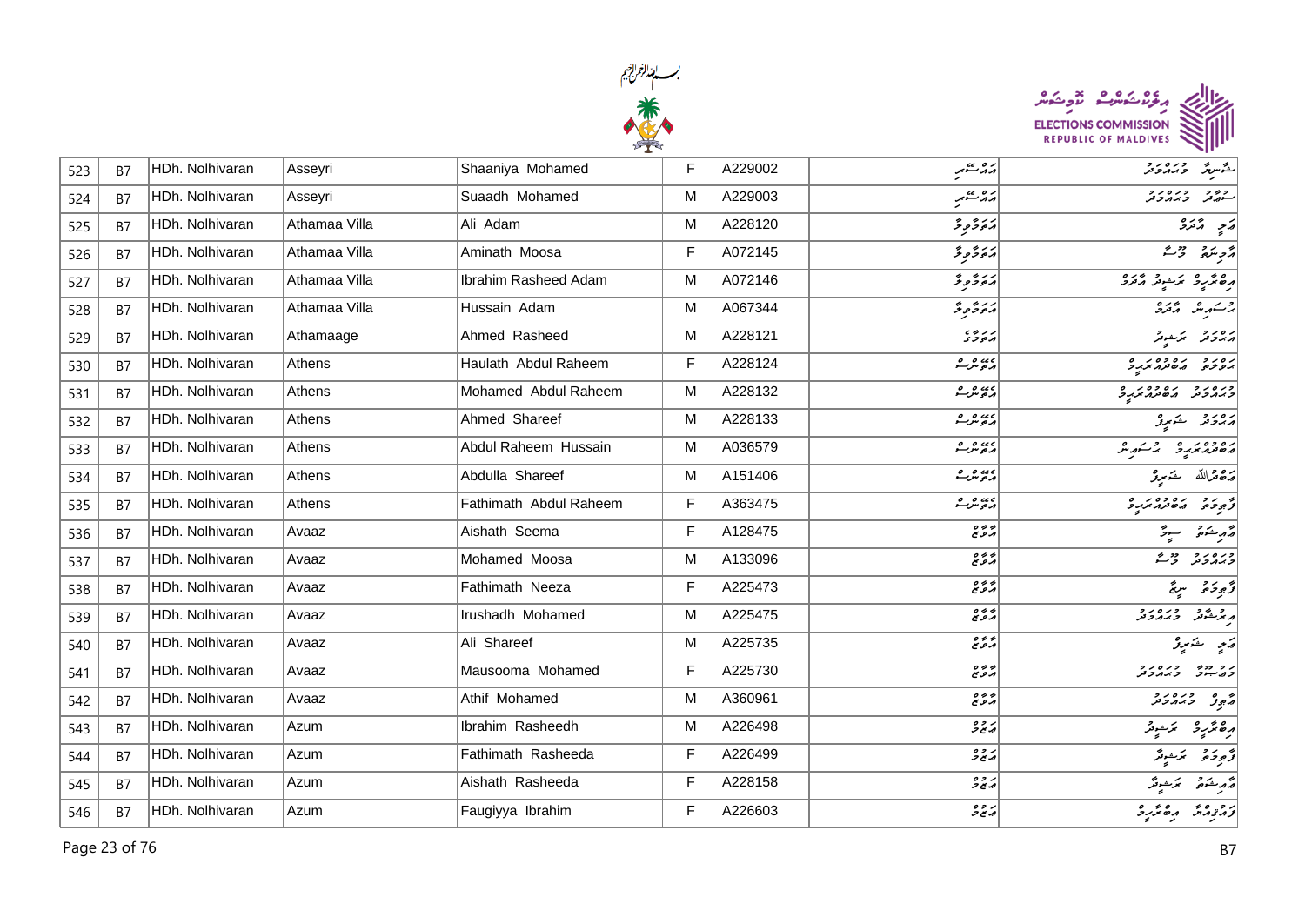



| 547 | <b>B7</b> | HDh. Nolhivaran | Azum               | Ali Mohamed       | М  | A148644 | ەبى ۋ                      | ړې دره در                                        |
|-----|-----------|-----------------|--------------------|-------------------|----|---------|----------------------------|--------------------------------------------------|
| 548 | <b>B7</b> | HDh. Nolhivaran | Azum               | Hussain Rasheed   | М  | A166572 | ر وه<br>در                 | رحم المرشر المراشوقر                             |
| 549 | B7        | HDh. Nolhivaran | Azum               | Mariyam Rasheedha | F. | A363700 | ەسىمى                      | رەرە بەيدۇر                                      |
| 550 | <b>B7</b> | HDh. Nolhivaran | Bahaaruge          | Mohamed Shareef   | м  | A224309 | ر پر و ،<br>ن <i>خ</i> سرد | وبروبرو شهرو                                     |
| 551 | B7        | HDh. Nolhivaran | Banaanaavilla      | Aishath Rasheeda  | F. | A226402 | ە ئەرتىرىدۇ.               | محمر شوم محر شومگر                               |
| 552 | <b>B7</b> | HDh. Nolhivaran | Banaanaavilla      | Ali Rasheed       | М  | A227803 | ئەنترىئرىدۇ                | كالمح المخرجون                                   |
| 553 | B7        | HDh. Nolhivaran | Banaanaavilla      | Mohamed Rasheed   | M  | A227804 | ئەنگەرىگە                  | ورەرو كەنبەتر                                    |
| 554 | <b>B7</b> | HDh. Nolhivaran | Banaanaavilla      | Maryam Rasheedha  | F  | A227799 | ئەنترىئرىدۇ                | وحرو بمشيعه                                      |
| 555 | B7        | HDh. Nolhivaran | Banaanaavilla      | Hussain Adam      | М  | A227795 | ئەنئرىتىرىدۇ               | پەر ە<br>مەنزۈ<br>جرستهريش                       |
| 556 | <b>B7</b> | HDh. Nolhivaran | Banaanaavilla      | Adam Ali          | M  | A227790 | ئەنگە ئىگرىدىگە            | پژنرو کرم په                                     |
| 557 | B7        | HDh. Nolhivaran | Banaanaavilla      | Khadeeja Adam     | F  | A227793 | ئەنترىئرىدۇ                | رَسٍ گَرَمَرُ و                                  |
| 558 | B7        | HDh. Nolhivaran | Banaanaavilla      | Fareedhoon Adam   | М  | A363710 | ئەنترىترىدۇ                | ىر دو ە<br>ئومېرىترىش<br>ەرگەرى                  |
| 559 | <b>B7</b> | HDh. Nolhivaran | Banafsaage         | Aminath Waheeda   | F  | A226782 | ە ئىروپىيى                 | ومحر يتمريح وأريقه                               |
| 560 | <b>B7</b> | HDh. Nolhivaran | Banafsaage         | Ahmeema Mohamed   | F. | A226788 | ە ئىرە مەي                 | ړ ده د ده ده.                                    |
| 561 | B7        | HDh. Nolhivaran | Banafsaage         | Hussain Shareef   | М  | A226784 | ە ئىرە مەي                 | چەسىر شەھىرى                                     |
| 562 | <b>B7</b> | HDh. Nolhivaran | Banafsaage         | Ahmed Shareef     | M  | A226785 | ە ئىرە مەي                 | برەر دىمبرو                                      |
| 563 | <b>B7</b> | HDh. Nolhivaran | Banafsaage         | Fathimath Ibrahim | F  | A226780 | ە ئىرە مەي                 | توجوختم مصتر و                                   |
| 564 | <b>B7</b> | HDh. Nolhivaran | Banafsaage         | Ali Mohamed       | M  | A282619 | ە ئىروپىيى                 | أتهجي وبره برو                                   |
| 565 | <b>B7</b> | HDh. Nolhivaran | Banafsaage         | Ibrahim Shareef   | M  | A363702 | ە ئىروپىيى                 | رە ئەر ئىسىر                                     |
| 566 | B7        | HDh. Nolhivaran | <b>Beach House</b> | Mohamed Waseem    | М  | A228034 | ھەممەر 2                   | دره در و دره                                     |
| 567 | <b>B7</b> | HDh. Nolhivaran | Beach House        | Ali Waseem        | М  | A228036 | ھەممەر 2                   | أريمو أتأريح                                     |
| 568 | B7        | HDh. Nolhivaran | <b>Beach House</b> | Aishath Waseema   | F. | A228038 | ھەممەر يە                  | ۇرىشكۇ قاسېۋ                                     |
| 569 | B7        | HDh. Nolhivaran | <b>Beach House</b> | Ibrahim Mohamed   | М  | A124623 | پەنزىر مە                  | و رە ر د<br>تر پروتر<br>ىر ھەتئە پە <sup>9</sup> |
| 570 | <b>B7</b> | HDh. Nolhivaran | <b>Beach House</b> | Hussain Waseem    | M  | A363228 | ھەممەر م                   | يزخير يثور وسوفر                                 |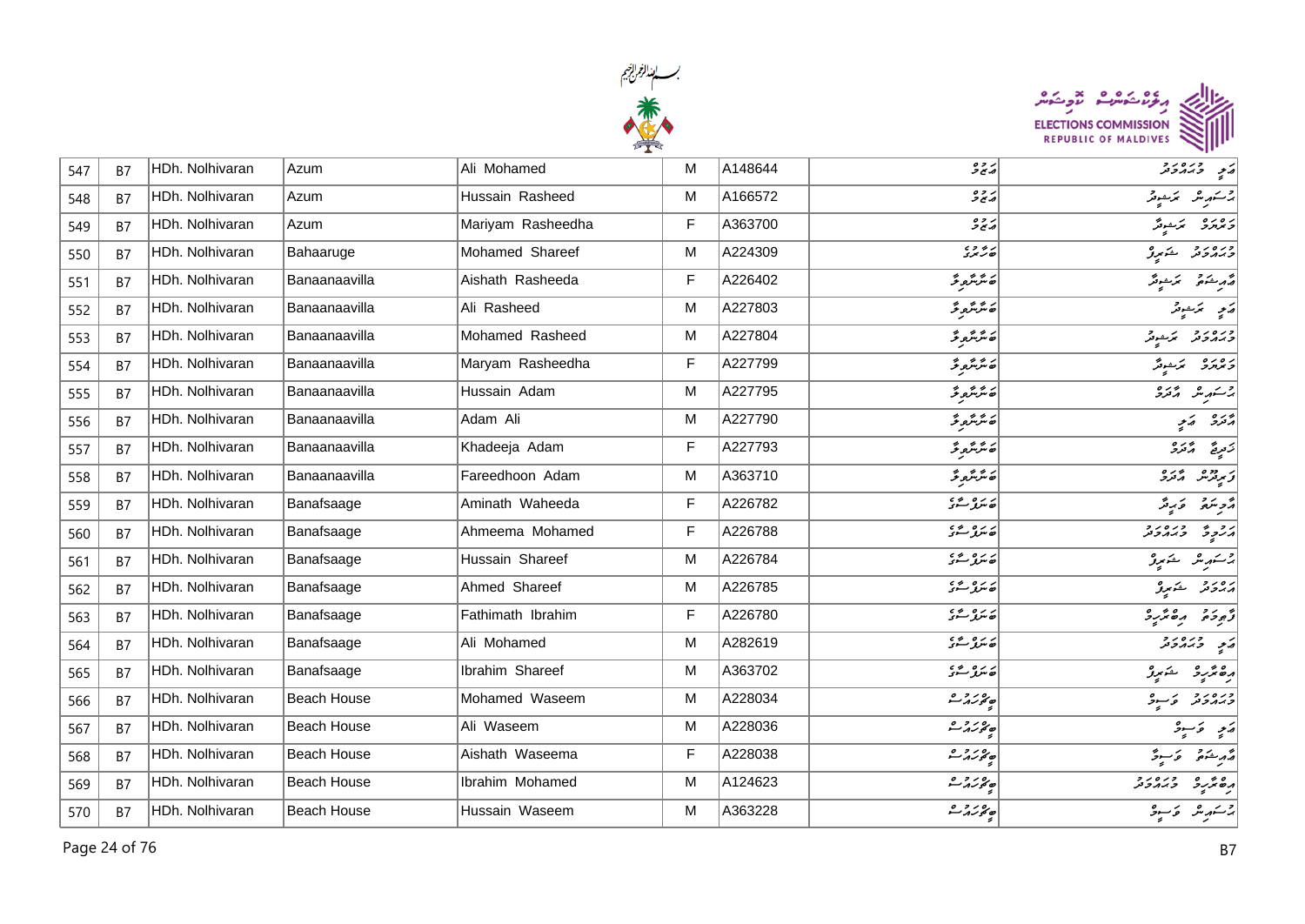



| 571 | <b>B7</b> | HDh. Nolhivaran | Blue ge         | Aishath Ibrahim        | F | A225936 | و دو ،<br>ن مو د                       | أقهر ينكفى وكالتربر                                    |
|-----|-----------|-----------------|-----------------|------------------------|---|---------|----------------------------------------|--------------------------------------------------------|
| 572 | <b>B7</b> | HDh. Nolhivaran | Bonthi          | Ali Shameem            | M | A225941 | ەشھ                                    | ړې شود و                                               |
| 573 | <b>B7</b> | HDh. Nolhivaran | <b>Bonthi</b>   | Jameela Mohamed        | F | A226279 | لقسمبر                                 | ړ د دره دره<br>د کاره                                  |
| 574 | <b>B7</b> | HDh. Nolhivaran | <b>Bonthi</b>   | Adam Shameem           | М | A226956 | یو ه<br>خه سر <sub>جو</sub>            | پر پر عند کے مذہب کا ا                                 |
| 575 | <b>B7</b> | HDh. Nolhivaran | Bonthi          | Abdulla Rasheed        | м | A226954 | لقستقبح                                | مَدْ هُمْ اللّه مَرْسْدِمْرْ                           |
| 576 | <b>B7</b> | HDh. Nolhivaran | Bonthi          | Mohamed Shameem        | M | A312416 | لقسطبر                                 | وبرەبر د سكوپۇ                                         |
| 577 | <b>B7</b> | HDh. Nolhivaran | <b>Buchaage</b> | Razeena Mohamed        | F | A226303 | صمخر                                   | ىمى ئىس ئەممەر ئ                                       |
| 578 | <b>B7</b> | HDh. Nolhivaran | <b>Buchaage</b> | Hussain Rasheed        | М | A226307 | حرم ء<br>ح <i>م</i> د                  | چەسىر ئىر ئىر ئىر ئىر ئىر                              |
| 579 | <b>B7</b> | HDh. Nolhivaran | Buchaage        | Azeema Mohamed         | F | A226301 | و دي.<br>ه گار                         | ړ په دره د د                                           |
| 580 | <b>B7</b> | HDh. Nolhivaran | Buchaage        | Muneera Mohamed        | F | A226298 | و دي.<br>ه گار                         | د سرپر در در د                                         |
| 581 | <b>B7</b> | HDh. Nolhivaran | <b>Buchaage</b> | Junainath Mohamed      | F | A226025 | چ دي.<br>حڪم                           | في سكر سكرة المحركة والمحركة المحركة                   |
| 582 | <b>B7</b> | HDh. Nolhivaran | <b>Buchaage</b> | Janaa Mohamed          | F | A282622 | چ دي.<br>حص                            | ر شده از در در در در این کشور<br>این شد از ایران کردند |
| 583 | <b>B7</b> | HDh. Nolhivaran | Carnationmaage  | Rifaau Hussain Rasheed | М | A282611 | ۇ برىئۇيىنە مەرىپى<br>ماسمەتىزىسىزىر ئ | ىرۇچ جاسكىرىكى ئىشوقى                                  |
| 584 | <b>B7</b> | HDh. Nolhivaran | Carnationmaage  | Ghaneema Abdul Rahman  | F | A106694 | ر<br>ئاپرىتىشەملەر ئ                   | أزسره ره ده ده ده م                                    |
| 585 | <b>B7</b> | HDh. Nolhivaran | Carnationmaage  | Azuhana Abdul Ganee    | F | A092292 | رم پر پیوند می شود د                   | ر دو په ره دور سر                                      |
| 586 | <b>B7</b> | HDh. Nolhivaran | Carnationmaage  | Faisal Ameen           | M | A076156 | رم پر پیوند می شود د                   | تەرىبىق كەچ ش                                          |
| 587 | <b>B7</b> | HDh. Nolhivaran | Chaandhaneege   | Aminath Saeeda         | F | A224825 | ىجە ئىرتى <i>ر س<sub>ى</sub></i> كە    | أزويتم كتميتر                                          |
| 588 | <b>B7</b> | HDh. Nolhivaran | Chaandhaneege   | Ahmed Shurag           | М | A224819 | ىچە ئىرتىرىن <sub>ى</sub> ئ            | رەر د دوم<br>مەردىر شەمرى                              |
| 589 | <b>B7</b> | HDh. Nolhivaran | Chaandhaneege   | Haleema Moosa          | F | A224802 | ىچە ئىرتى <i>ر س</i> ويۇ               | يرپوژ اور ش                                            |
| 590 | <b>B7</b> | HDh. Nolhivaran | Chaandhaneege   | Mariyam Rasheedha      | F | A224811 | ىچە ئىرتى <i>ر س</i> ويۇ               | رەرە برَشوتر                                           |
| 591 | <b>B7</b> | HDh. Nolhivaran | Chaandhaneege   | Ahmed Rasheed          | М | A224828 | ىجە ئىرتىرىن <sub>ى</sub> ئ            | برەر ئەشىر                                             |
| 592 | <b>B7</b> | HDh. Nolhivaran | Daarul Salaam   | Leena Riza             | F | A225783 | پر وه پر پره<br>تربر پر سکوگر          | وٍنڈ برِتٌہ                                            |
| 593 | <b>B7</b> | HDh. Nolhivaran | Daarul Salaam   | Fazeela Ibrahim        | F | A225387 | پر وه به مربو ه<br>تر <i>پر ډ</i>      | ۇ ئەق رەقترىرى                                         |
| 594 | <b>B7</b> | HDh. Nolhivaran | Daarul Salaam   | Ahmed Riza Hussain     | М | A063646 | پر وه ریده<br>تربر پر سکوگر            | أرەر تەربىگە بۇسكەبلا                                  |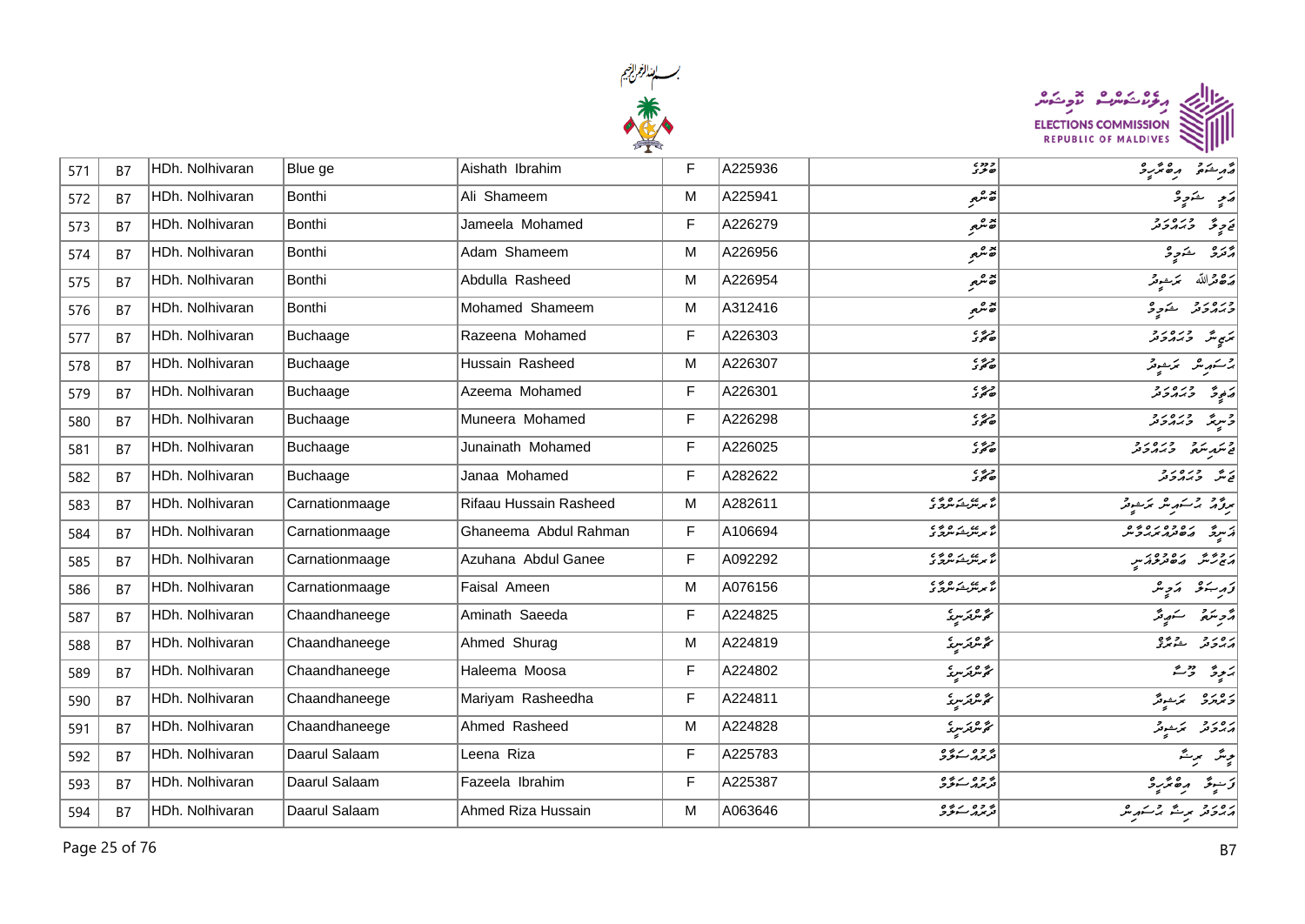



| 595 | <b>B7</b> | HDh. Nolhivaran | Daisy Maage    | Majida Hussain    | F  | A092478 | يە<br>ئاسچ قرى              | ۇيوقە جەسىرىتى                                          |
|-----|-----------|-----------------|----------------|-------------------|----|---------|-----------------------------|---------------------------------------------------------|
| 596 | <b>B7</b> | HDh. Nolhivaran | Daisy Maage    | Nimal Mausoom     | M  | A094465 | پم پرځونو<br>  نامني پرځونو | برڈ د دوہ                                               |
| 597 | <b>B7</b> | HDh. Nolhivaran | Daisy Maage    | Aishath Ali       | F. | A121275 | پم پیچ دی<br>  نام پیچ ژ د  | أقرم شنقى أترمح                                         |
| 598 | <b>B7</b> | HDh. Nolhivaran | Daisy Maage    | Asham Nimal       | М  | A225797 | پم پیچ دی<br>  نام پیچ ژ د  | پرےبرو<br>سردٌ ٿر                                       |
| 599 | <b>B7</b> | HDh. Nolhivaran | Dhabumaa Villa | Farhaadh Mohamed  | Μ  | A226548 | تەسھۇم ئۇ                   | و رە ر د<br>تر پروتر<br>  تۇ بىر شەر                    |
| 600 | B7        | HDh. Nolhivaran | Dhabumaa Villa | Jaudha Mohamed    | F  | A226545 | ترسرة وُّحْرِ وَّ           | د ه په دره د د<br>  ني وګر د جر پر د تر                 |
| 601 | <b>B7</b> | HDh. Nolhivaran | Dhabumaa Villa | Fathimath Mohamed | F  | A226550 | تەرسىھ ئۇ بو ئۇ             | و ر ه ر د<br>تر پروتر<br>  تؤجر خرجر                    |
| 602 | <b>B7</b> | HDh. Nolhivaran | Dhabumaa Villa | Hamdhoon Mohamed  | Μ  | A226552 | ترسرة وُّحْرِ تَرَّ         | و ره ر و<br>تر پر ژ تر<br>  پر ۱۵ وو ۱۵<br>  پر د تعریش |
| 603 | <b>B7</b> | HDh. Nolhivaran | Dhabumaa Villa | Hassaan Mohamed   | М  | A226554 | ترس ژگر تُر                 | ئەۋرىشىتىر<br>و ره ر و<br><i>و پر</i> و تر              |
| 604 | B7        | HDh. Nolhivaran | Dhabumaa Villa | Farooq Mohamed    | М  | A228746 | ترسرة وُّحْرِ تَرُّ         | ودده وره دو                                             |
| 605 | <b>B7</b> | HDh. Nolhivaran | Dhabumaa Villa | Sareema Mohamed   | F  | A228740 | مَدْسِرة حَرَّ عرَّ حَر     | و رە ر د<br><i>د بە</i> گەر<br> سەبىرۇ                  |
| 606 | <b>B7</b> | HDh. Nolhivaran | Dhabumaa Villa | Ali Amir          | М  | A228741 | تەرسىھ ئۇ مۇ ئىگە           | پَه په په په په په                                      |
| 607 | <b>B7</b> | HDh. Nolhivaran | Dhabumaa Villa | Ahmed Sameer      | Μ  | A228742 | مَدْسِرة حَرَّ عرتَر        | پر بر بر پر<br>سكوپر                                    |
| 608 | B7        | HDh. Nolhivaran | Dhabumaa Villa | Aminath Mohamed   | F  | A228743 | ترسرة تۇ بەگە               | و رە ر د<br><i>د بە</i> گەر<br>أثر حريحو                |
| 609 | <b>B7</b> | HDh. Nolhivaran | Dhabumaa Villa | Aishath Moosa     | F  | A228736 | ترسرة وٌ و وَّ              | په مرشور دوسته                                          |
| 610 | <b>B7</b> | HDh. Nolhivaran | Dhabumaa Villa | Mohamed Gasim     | М  | A228719 | تەسھۇم ئۇ                   | ورەرو ۋىدۇ                                              |
| 611 | <b>B7</b> | HDh. Nolhivaran | Dhanbumaage    | Fathimath Adam    | F. | A225533 | ر<br>ترسرچ و ی              | پور ہ<br>مرکزو<br>ا توج <sub>ه</sub> بر حر              |
| 612 | <b>B7</b> | HDh. Nolhivaran | Dhanbumaage    | Jamsheed Alim     | М  | A149445 | ر د و » ،<br>ترسره و د      | فكالحاشي والمحر ومحر ومحر                               |
| 613 | B7        | HDh. Nolhivaran | Dhandumatheege | Zulaikha Ali      | F  | A067630 | ترسرة ترَمج تر              | ة دَرِرْ - رَمِ                                         |
| 614 | B7        | HDh. Nolhivaran | Dhandumatheege | Rasheeda Usman    | F  | A226974 | تەسرق ئەمرىمى               | مَدْڪونَدُ<br>و ه و و.<br>مرغو څرنگر                    |
| 615 | B7        | HDh. Nolhivaran | Dhandumatheege | Aminath Liusha    | F  | A226975 | ترسره ترَمٍ تَر             | أأزجر المتمر والمحمد                                    |
| 616 | B7        | HDh. Nolhivaran | Dhandumatheege | Aishath Easa      | F  | A226972 | ترسر و څرم و د              | أشريشتم ويث                                             |
| 617 | <b>B7</b> | HDh. Nolhivaran | Dhandumatheege | Adam Mohamed      | М  | A226980 | تەرسى ئەھمچە ئە             | برره وره رو<br><mark>پرتر</mark> و وبرپروتر             |
| 618 | <b>B7</b> | HDh. Nolhivaran | Dhandumatheege | Mariyam Mohamed   | F. | A226982 | ترسرة ترَمج تر              | ן פים ניסיבי                                            |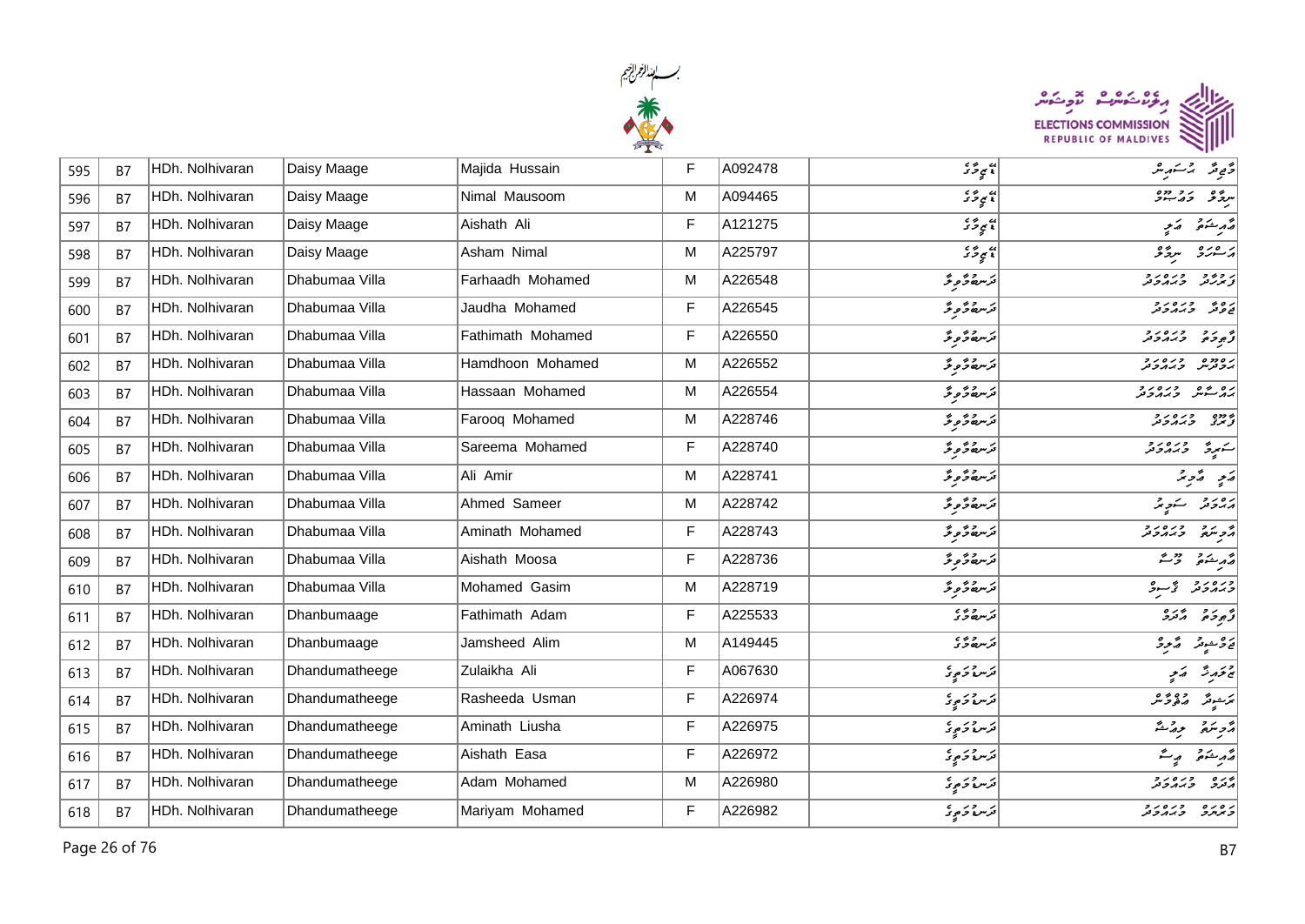



| 619 | <b>B7</b> | HDh. Nolhivaran | Dhandumatheege     | Rishfa Mohamed       | F  | A377253 | ترسرة ترَمٍ بِح                             | برسموس وبرورو                                     |
|-----|-----------|-----------------|--------------------|----------------------|----|---------|---------------------------------------------|---------------------------------------------------|
| 620 | <b>B7</b> | HDh. Nolhivaran | Dhandumatheege     | Rishma Mohamed       | F  | A377254 | ترسره ترَمو ژ                               | كرشوش ورەرد                                       |
| 621 | <b>B7</b> | HDh. Nolhivaran | <b>Dharus</b>      | Mariyam Shareefa     | F. | A227086 | ترتزعه                                      | رەرە خىرگە                                        |
| 622 | <b>B7</b> | HDh. Nolhivaran | <b>Dharus</b>      | Abdul Rauf Abdulla   | м  | A092035 | ىر تر ھ                                     | ره وه روده ده والله<br>مصعد <i>محمد م</i> صغرالله |
| 623 | <b>B7</b> | HDh. Nolhivaran | Dheyha             | Liusha Abdul Khaliq  | F  | A159261 | یر<br>تور                                   | ورمش رەدەر ئور                                    |
| 624 | <b>B7</b> | HDh. Nolhivaran | Dheyha             | Abdul Khaliq Mohamed | M  | A128964 | تترتر                                       | גפרפריקי כגובני<br>גפנקליקי כגובני                |
| 625 | <b>B7</b> | HDh. Nolhivaran | Dheyha             | Nausa Abdul Khalig   | F  | A225004 | تتزرَ                                       | ىرە ئەھەر ئەرەپىر                                 |
| 626 | <b>B7</b> | HDh. Nolhivaran | Dheyha             | Nafeesa Abdul Rahman | F  | A224995 | قررً                                        | بتريد مصر مصر مصر                                 |
| 627 | <b>B7</b> | HDh. Nolhivaran | Dheyliyaage        | Aminath Zuhura       | F  | A228350 | ں<br>تونوبوری                               | أأرمز المتحرجة                                    |
| 628 | <b>B7</b> | HDh. Nolhivaran | Dheyliyaage        | Abdulla Ziyad        | M  | A094431 | ى<br>ترىپەترى                               | رەقەللە م <sub>و</sub> مزىر                       |
| 629 | <b>B7</b> | HDh. Nolhivaran | Dhiggaagasdhoshuge | Easa Adam            | М  | A024518 | ہ پھر رہے جو و ۽<br>توجر کا تحریری          | پرسته پر پژوژ                                     |
| 630 | <b>B7</b> | HDh. Nolhivaran | <b>Dhihaara</b>    | Asma Abdul Raheem    | F  | A040117 | مرِرَّىدَ                                   | ر وه ده در و                                      |
| 631 | <b>B7</b> | HDh. Nolhivaran | Dhihaara           | Adam Saeed           | М  | A224441 | د رگ پر                                     | ړ ترو کرور                                        |
| 632 | <b>B7</b> | HDh. Nolhivaran | Dhihaara           | Rishma Adam Saeed    | F  | A225587 | مرِرَّىمَہ                                  | ىرىشى ئەرە سەرەر                                  |
| 633 | <b>B7</b> | HDh. Nolhivaran | Dhihaara           | Raisham Adam Saeed   | М  | A312404 | مرتزئز                                      | بمركو ومحرو كمتهام                                |
| 634 | <b>B7</b> | HDh. Nolhivaran | Dhilaavaruge       | Asima Mohamed        | F  | A223892 | و بور و ،<br>درمزه بور                      | أشبونج ورورد                                      |
| 635 | <b>B7</b> | HDh. Nolhivaran | Dhilaavaruge       | Mohamed Moosa        | М  | A156137 | و پخون و <sup>2</sup><br>تونژ <i>ه بو</i> ر | ورەرو دوغ                                         |
| 636 | <b>B7</b> | HDh. Nolhivaran | Dhilkash Villa     | Aneesa Mohamed       | F  | A225842 | مرىۋ كەشھەر ئۇ                              | و ر ه ر و<br>تر پروتر<br>ړ سريځه                  |
| 637 | <b>B7</b> | HDh. Nolhivaran | Dhilkash Villa     | Aishath Ali          | F  | A225847 | مرقرئا كمشوعر قحر                           | أقرمر يشتموا أترمح                                |
| 638 | <b>B7</b> | HDh. Nolhivaran | Dhilkash Villa     | Ali Gasim            | М  | A225835 | مرقرئا كمشوعر قحر                           | رَبِي تَرْسُرْدُ                                  |
| 639 | <b>B7</b> | HDh. Nolhivaran | Dhilkash Villa     | Surayya Ali          | F  | A225860 | مرقرئا كمشوعر قحر                           | فح مروش كرمي                                      |
| 640 | <b>B7</b> | HDh. Nolhivaran | Dhilkash Villa     | Amjad Ali            | м  | A225872 | مرمحهٔ مشمومحه                              | ړه پر په په                                       |
| 641 | <b>B7</b> | HDh. Nolhivaran | Dhilkash Villa     | Inasha Ali           | F  | A225874 | مرىز كەشقىم ئى                              | بریژند کمی                                        |
| 642 | <b>B7</b> | HDh. Nolhivaran | Dhilkash Villa     | Aminath Ali          | F  | A225869 | مرقرئم يشويرقر                              | ړې سرچه له کمبر                                   |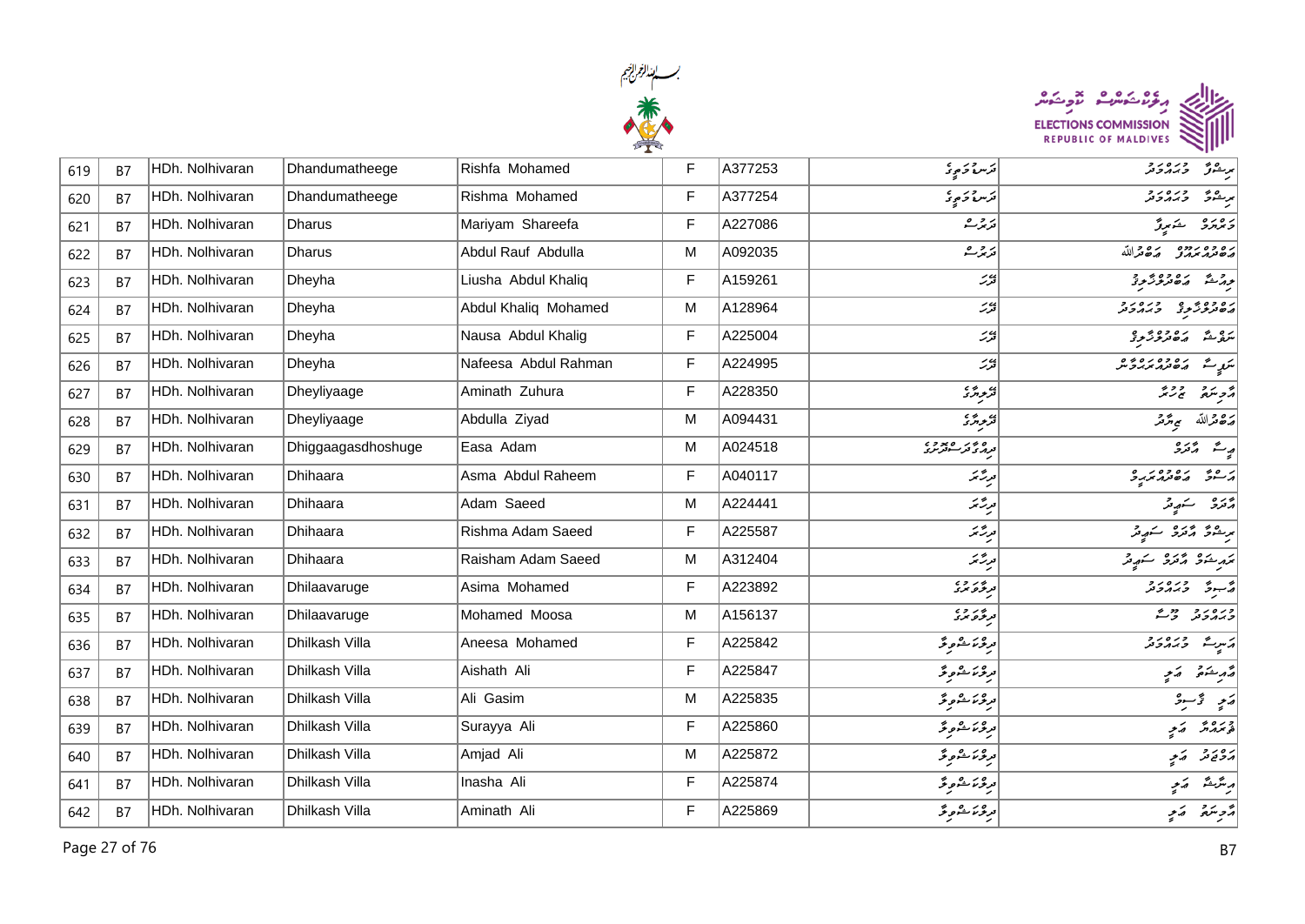



| 643 | <b>B7</b> | HDh. Nolhivaran | Dhinasha       | Samaan Adam           | М  | A226536 | ورىترتر    | شەھ بەرە                              |
|-----|-----------|-----------------|----------------|-----------------------|----|---------|------------|---------------------------------------|
| 644 | <b>B7</b> | HDh. Nolhivaran | Dhinasha       | Fazuhaan Adam         | М  | A228640 | ورسكر      | ىرە ئەشەر<br>كىمى ئىش<br>پر ہ<br>مرکز |
| 645 | <b>B7</b> | HDh. Nolhivaran | Dhinasha       | Nafeesa Ali           | F  | A228634 | امریزیز    | سَرِے کے ح                            |
| 646 | <b>B7</b> | HDh. Nolhivaran | Dhinasha       | Rimaaza Adam          | F  | A155735 | ورىترتر    | بردمج أزمره                           |
| 647 | <b>B7</b> | HDh. Nolhivaran | Dhinasha       | Imaza Adam            | F. | A155736 | ورىتزىتر   | أورده ورو                             |
| 648 | <b>B7</b> | HDh. Nolhivaran | Dhinasha       | Adam Moosa            | м  | A066062 | ورىترىتر   | وره دورو<br>مرکز و                    |
| 649 | <b>B7</b> | HDh. Nolhivaran | <b>Dhirun</b>  | Zahir Naseer          | М  | A065145 | امریزیگر   | انج ب <sub>ر</sub> یز گرسپویز         |
| 650 | <b>B7</b> | HDh. Nolhivaran | <b>Dhirun</b>  | Haifa Zahir           | F. | A225888 | مرىژىگر    | <i>لنهوق چې</i> رند                   |
| 651 | <b>B7</b> | HDh. Nolhivaran | <b>Dhirun</b>  | Hawwa Moosa           | F. | A225539 | مرىژىئر    | ره و دع                               |
| 652 | <b>B7</b> | HDh. Nolhivaran | Dhivaru        | Ali Shameem           | М  | A229005 | مریح تر    | ړَي شَوۡدُ                            |
| 653 | <b>B7</b> | HDh. Nolhivaran | <b>Dhivaru</b> | Azeema Moosa          | F. | A229006 | مریح تر    | أرزة وحمي                             |
| 654 | B7        | HDh. Nolhivaran | <b>Dhivaru</b> | Nashath Shameem       | F. | A229012 | قری تر     | سَرْجَةٍ حُرَوِدٌ                     |
| 655 | <b>B7</b> | HDh. Nolhivaran | Dhivaru        | Maisarath Shameem     | F. | A229013 | ور 2<br>ر  | أقار سننماه المشاورة                  |
| 656 | <b>B7</b> | HDh. Nolhivaran | Dhivaru        | Khaulath Shameem      | F. | A229008 | مریح تر    | د د د د عکوه د                        |
| 657 | <b>B7</b> | HDh. Nolhivaran | Dhivaru        | Mohamed Zirar Shameem | М  | A226828 | مریح تر    | ورەرو سېرىر خوچ                       |
| 658 | <b>B7</b> | HDh. Nolhivaran | Dhivehi        | Hussain Areef         | М  | A074667 | مرځ ر      | 2سىرىش كەيپىر                         |
| 659 | <b>B7</b> | HDh. Nolhivaran | Dhivehi        | Ahmed Ishan           | М  | A155072 | مرځ ر      | أرورو أريشكر                          |
| 660 | B7        | HDh. Nolhivaran | Dhivehi        | Aishath Shaheen       | F. | A155073 | مرځ ر      | ويرڪو ڪرير                            |
| 661 | B7        | HDh. Nolhivaran | Dhivehi        | Maimoona Shareef      | F. | A155036 | قرة ر      | د پروتئر الشمېرو                      |
| 662 | B7        | HDh. Nolhivaran | <b>Dhoadhi</b> | Naaiz Ibrahim         | М  | A155734 | م<br>مرمر  | شَدِع دِھتَر دِ                       |
| 663 | <b>B7</b> | HDh. Nolhivaran | Dhoadhi        | Ahmed Niyaz           | м  | A128601 | ە<br>تۈبىر | أرور والمعرج                          |
| 664 | <b>B7</b> | HDh. Nolhivaran | <b>Dhoadhi</b> | Ibrahim Naseer        | М  | A102886 | ە<br>تۈمر  | أرە ئەر ئەسىر ئە                      |
| 665 | <b>B7</b> | HDh. Nolhivaran | Dhoadhi        | Nafiz Ibrahim         | М  | A228248 | ە<br>تۈبر  | شريرة مرەشرىر                         |
| 666 | <b>B7</b> | HDh. Nolhivaran | Dhoadhi        | Ramziyya Hussain      | F. | A228242 | ە<br>تۈمر  | תפית היה בין ב                        |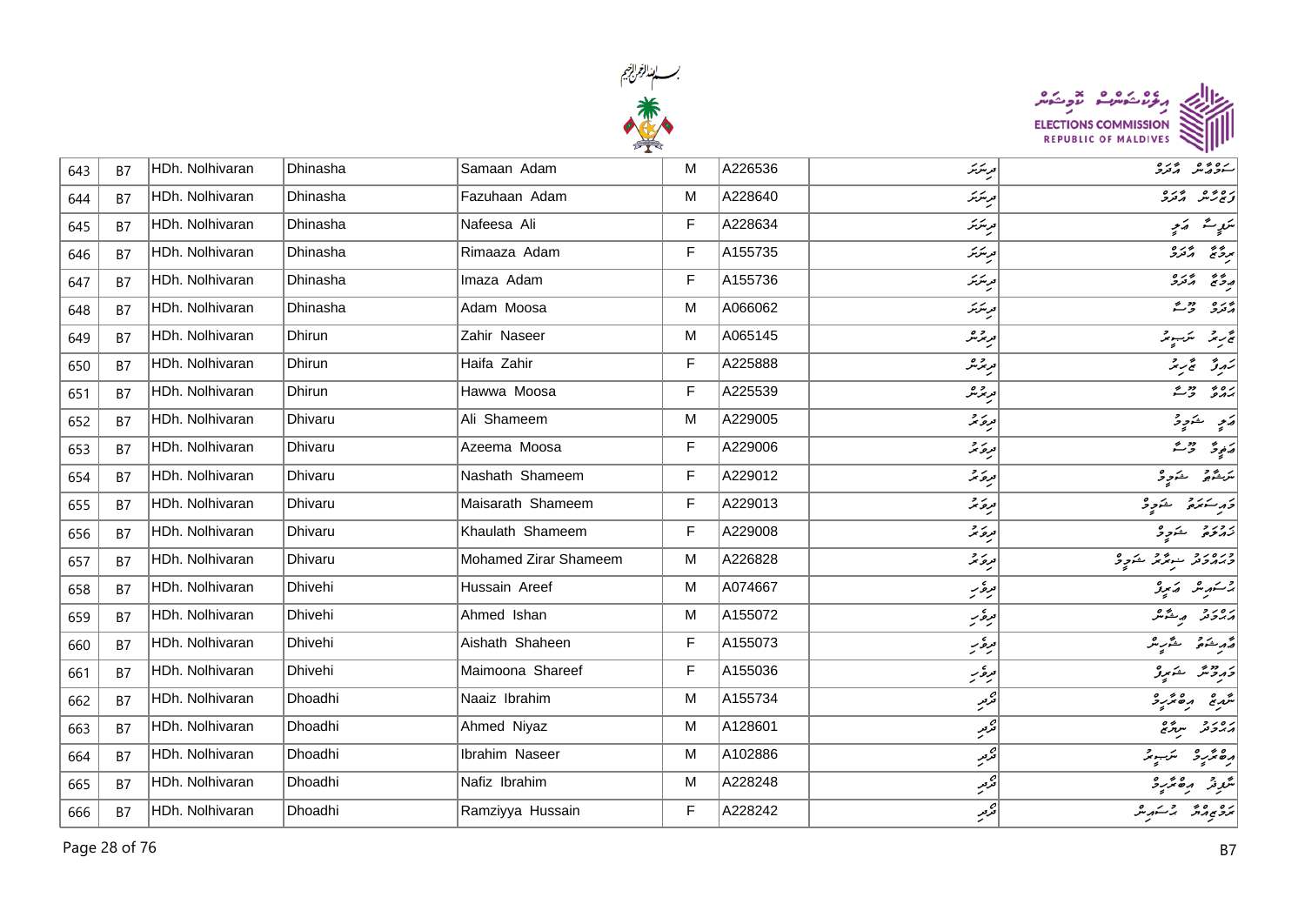



| 667 | <b>B7</b> | HDh. Nolhivaran | Dhondhuburige  | Shameema Moosa              | F | A225464 | پر ہ و و و<br>ترسرتر <i>ہ پر</i> ی    | وحيثه<br> شَدَرٍ رُّ                 |
|-----|-----------|-----------------|----------------|-----------------------------|---|---------|---------------------------------------|--------------------------------------|
| 668 | B7        | HDh. Nolhivaran | Dhondhuburige  | Nawaaz Ibrahim              | M | A225807 | پر ہ و و د<br>ترسرترے مر <sub>ک</sub> | پرځ مخ<br>ڔۛؗ۠۠ڡؠڒڔۮ                 |
| 669 | B7        | HDh. Nolhivaran | Dhondhuburige  | Vaaris Ibrahim              | М | A225808 | پر ہ و و د<br>ترسربرے مر <sub>ک</sub> | تۇ ئىرىۋ<br>برە ئۆرۈ                 |
| 670 | B7        | HDh. Nolhivaran | Dhondhuburige  | Ibrahim Moosa               | М | A032505 | پر و و و د پر<br>ترسرتر <i>ه بر</i> و | برە ئرىر ۋ<br>ويستشر                 |
| 671 | <b>B7</b> | HDh. Nolhivaran | Dhondhuburige  | Yoosuf Moosa                | М | A001290 | پر ہ و و د<br>ترسربرے مرد             | در ده در م                           |
| 672 | <b>B7</b> | HDh. Nolhivaran | Dhoogas        | Adnan Ali                   | М | A056053 | دد بر ح<br>تعری ک                     | أردو عره أركمو                       |
| 673 | <b>B7</b> | HDh. Nolhivaran | Dhoogas        | Ishaaq Adnan                | M | A225751 | ود پر ہے<br>تعریٰ ک                   | مەسىرىق ئەقرىئرىتر                   |
| 674 | B7        | HDh. Nolhivaran | Dhoogas        | Rasheedha Mohamed           | F | A223889 | ود بر ہے<br>تعری سسٹم                 | پرشونگر وبروبرد                      |
| 675 | <b>B7</b> | HDh. Nolhivaran | Dhoogas        | Hoodh Adhunaan              | М | A282612 | ود پر ہے                              | دو در دیگرینگر                       |
| 676 | B7        | HDh. Nolhivaran | Dhoogas        | Aishath Minhath Adnan       | F | A326759 | ود پر ہے<br>قری ک                     | أقهر مشوق والعربر والمحافظ والمحافظة |
| 677 | B7        | HDh. Nolhivaran | Dhoogas        | Fathimath Midhuhath Adhunan | F | A380969 | ود پر ہے                              | د څوخه د ور د مار شرید               |
| 678 | B7        | HDh. Nolhivaran | <b>Dhoores</b> | Aishath Aboobakuru          | F | A227897 | ود ۽ ه                                | 22/22/2                              |
| 679 | B7        | HDh. Nolhivaran | <b>Dhoores</b> | Niyaasha Ali                | F | A227903 | ود ۽ ه                                | سرمزَّمتْ 1 كمبرٍ                    |
| 680 | B7        | HDh. Nolhivaran | <b>Dhoores</b> | Huzaimath Ali               | F | A227904 | ود ۽ ه                                | رجم برخر وسمع                        |
| 681 | <b>B7</b> | HDh. Nolhivaran | <b>Dhoores</b> | Sharmeel Ali                | М | A227905 | دد ۽ ه                                | شەترەپەق كەم                         |
| 682 | <b>B7</b> | HDh. Nolhivaran | <b>Dhoores</b> | Fathimath Ali               | F | A227906 | ود ۽ ه                                | دڅوخه کمې                            |
| 683 | B7        | HDh. Nolhivaran | <b>Dhoores</b> | Ali Ibrahim                 | М | A022667 | دد ۽ ه                                | رَمِ په مِرْسِرْ د                   |
| 684 | <b>B7</b> | HDh. Nolhivaran | <b>Dhoores</b> | Shaahid Ali                 | М | A128548 | ود ۽ ه                                | شمريز - مَعٍ                         |
| 685 | B7        | HDh. Nolhivaran | Dhunfinige     | Ibrahim Rasheed             | М | A127930 | قرىثرىرىكە                            | أرە ئەرە ئەشىھ                       |
| 686 | B7        | HDh. Nolhivaran | Dhunfinige     | Ramiza Mohamed              | F | A033995 | قرىثرىرىكە                            | ترویج ویرورو                         |
| 687 | B7        | HDh. Nolhivaran | Dhunfinige     | Umar Adam                   | М | A226594 | قرىثرىرىكە                            | ور و پره<br>پرونډ پرترو              |
| 688 | B7        | HDh. Nolhivaran | Dhunfinige     | Ramla Mohamed               | F | A226597 | قرىثرىرىكە                            | و ره ر د<br>تر پر ژنر<br>ىزۋىچ       |
| 689 | B7        | HDh. Nolhivaran | Dhuni          | Nahidha Ali                 | F | A225062 | و<br>ترسر                             | شريقه الأمي                          |
| 690 | <b>B7</b> | HDh. Nolhivaran | Dhuveli        | Aminath Hussain             | F | A228432 | و ،<br>تروم                           | أأروسكم بالمستهد                     |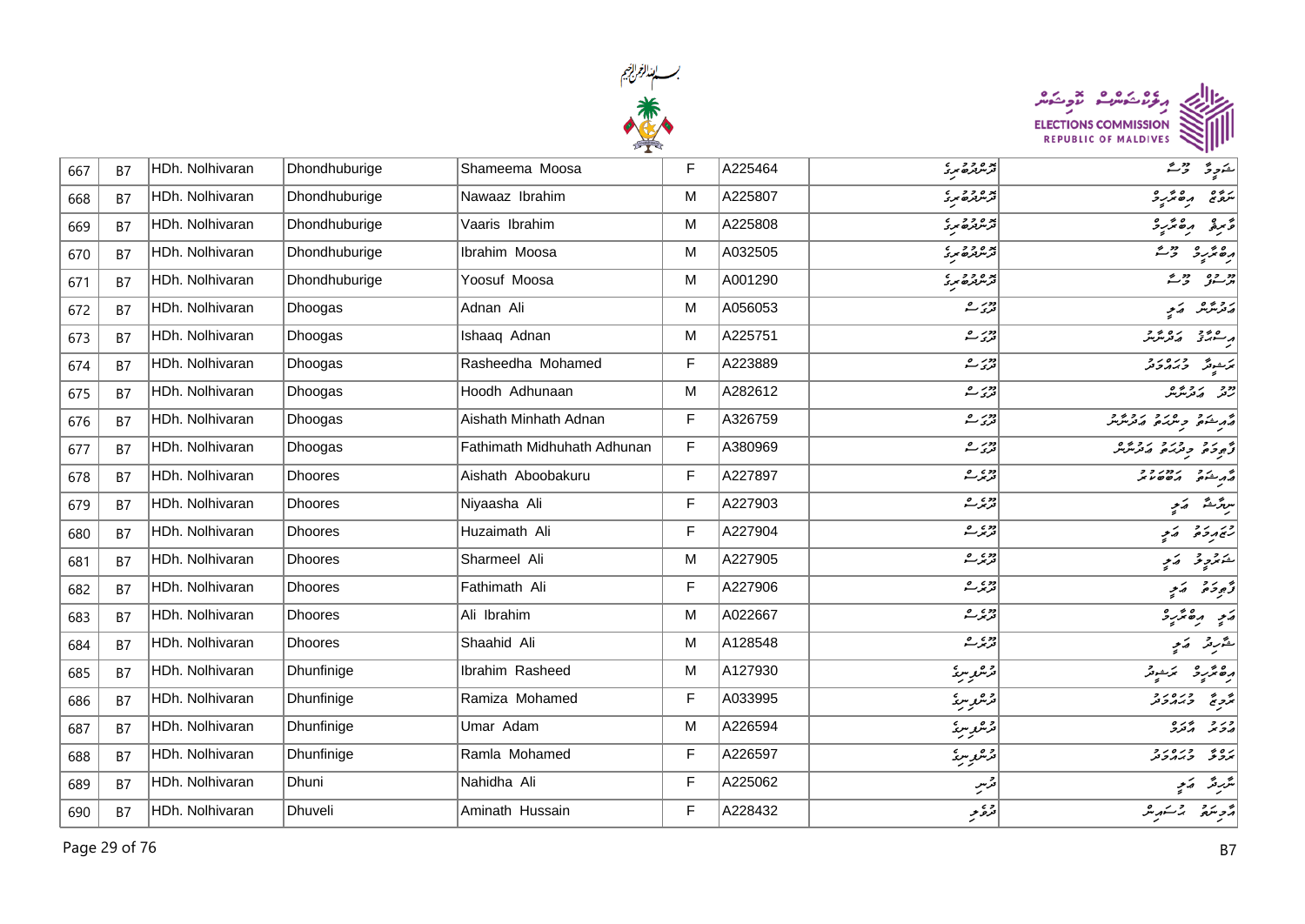



| <b>B7</b> | HDh. Nolhivaran | <b>Dhuveli</b> | Dheena Hussain        | F           | A228433 | قرة مج                     | ىرىگە كەسكىرىگە                                                                                      |
|-----------|-----------------|----------------|-----------------------|-------------|---------|----------------------------|------------------------------------------------------------------------------------------------------|
| <b>B7</b> | HDh. Nolhivaran | Dhuveli        | Hussain Ali           | М           | A037969 |                            | برسكريش كالمحي                                                                                       |
| <b>B7</b> | HDh. Nolhivaran | Dhuveli        | Saudhiyya Mohamed     | F           | A141289 |                            | הכנה כנסיב                                                                                           |
| <b>B7</b> | HDh. Nolhivaran | Dhuveli        | Haafiza Hussain       | F           | A141290 | فرة محر                    | چرچ چسمبر                                                                                            |
| <b>B7</b> | HDh. Nolhivaran | Dhuveli        | Nadha Hussain         | F           | A405508 | و ،<br>تر <sub>ح</sub> و م | للرقد الرحسكم بالكر                                                                                  |
| <b>B7</b> | HDh. Nolhivaran | Divega Light   | Ibrahim Rasheed       | M           | A067343 | وعدمتمره                   | رە ئەر ئىنىد                                                                                         |
| <b>B7</b> | HDh. Nolhivaran | Divega Light   | Asma Ali              | F           | A225715 | - پاڻ تو هي.<br>پاڻ تو هي  | أرَبْ فَيَ أَمَرِ إِلَيْهِ إِلَيْهِ إِلَيْهِ إِلَيْهِ إِلَيْهِ إِلَيْهِ إِلَيْهِ إِلَيْهِ إِلَيْهِ إ |
| <b>B7</b> | HDh. Nolhivaran | Divega Light   | Reehan Ibrahim        | М           | A225910 | وء تحرم ه                  | بریژنٹر برہ بڑر و                                                                                    |
| <b>B7</b> | HDh. Nolhivaran | Elpaso         | Samra Shafeeq         | F           | A225654 | ە ۋېۋىشە                   | سەۋىئە سەرپى                                                                                         |
| <b>B7</b> | HDh. Nolhivaran | Elpaso         | Reehan Faiz           | М           | A225658 | ەر ۋېچە م                  | ىر ئەشرا ئۇرغ                                                                                        |
| <b>B7</b> | HDh. Nolhivaran | Elpaso         | Suhaa Ali Naazim      | F           | A225640 | ەر ۋېچە م                  |                                                                                                      |
| <b>B7</b> | HDh. Nolhivaran | Elpaso         | Nafha Mohamed         | F           | A225646 | ووژي                       | برە بە دىرەرد                                                                                        |
| <b>B7</b> | HDh. Nolhivaran | Elpaso         | Safeena Abdul Rahman  | F           | A224386 | ەر ۋېچە م                  | ب مرد ده ده ده ده م                                                                                  |
| <b>B7</b> | HDh. Nolhivaran | Elpaso         | Shafeeq Abdul Rahman  | М           | A224400 | ووژي                       | شرور دە دەرەرەر                                                                                      |
| <b>B7</b> | HDh. Nolhivaran | Elpaso         | Shafeega Abdul Rahman | $\mathsf F$ | A224401 | ووژي                       | أشريق مەمەرەپە                                                                                       |
| <b>B7</b> | HDh. Nolhivaran | Elpaso         | Ahmed Fazeen          | M           | A224407 | ە ۋېژى                     | ړه پروتر کې تر                                                                                       |
| <b>B7</b> | HDh. Nolhivaran | Elpaso         | Mohamed Shafeeq       | М           | A224405 | ووژي                       | ورەرو شەرو                                                                                           |
| <b>B7</b> | HDh. Nolhivaran | Elpaso         | Ali Riza              | M           | A069019 | ەر ۋېچە م                  | ړی برگ                                                                                               |
| <b>B7</b> | HDh. Nolhivaran | Elpaso         | Abdul Rahman Hussain  | M           | A071461 | ەر ۋېچە م                  | גפרפגפרים רבית יל                                                                                    |
| <b>B7</b> | HDh. Nolhivaran | Elpaso         | Fareedha Ismail       | F           | A071462 | ەر ۋېچە م                  | زَىبِيرْ پرَ شَرَّمِيرْ                                                                              |
| <b>B7</b> | HDh. Nolhivaran | Ever Last      | Ahmed Shafeeg         | М           | A120096 | ى ئەرگە <u>ش ق</u>         | رەر ئىرې                                                                                             |
| <b>B7</b> | HDh. Nolhivaran | Ever Last      | Sammau Ahmed          | М           | A224411 | ى ئەرگە <u>ش ق</u>         | سره ده بره دو                                                                                        |
| <b>B7</b> | HDh. Nolhivaran | Ever Last      | Sheereena Hussain     | F           | A225135 | ى بە بەرگەت ھ              | خومرنگر الحرکمرنگر                                                                                   |
| <b>B7</b> | HDh. Nolhivaran | Ever Last      | Shahudha Ahmed        | F           | A225638 | ى بە بەرگەت ھ              | شروش كالارور                                                                                         |
|           |                 |                |                       |             |         |                            | إقرة محر<br>اقرءبو                                                                                   |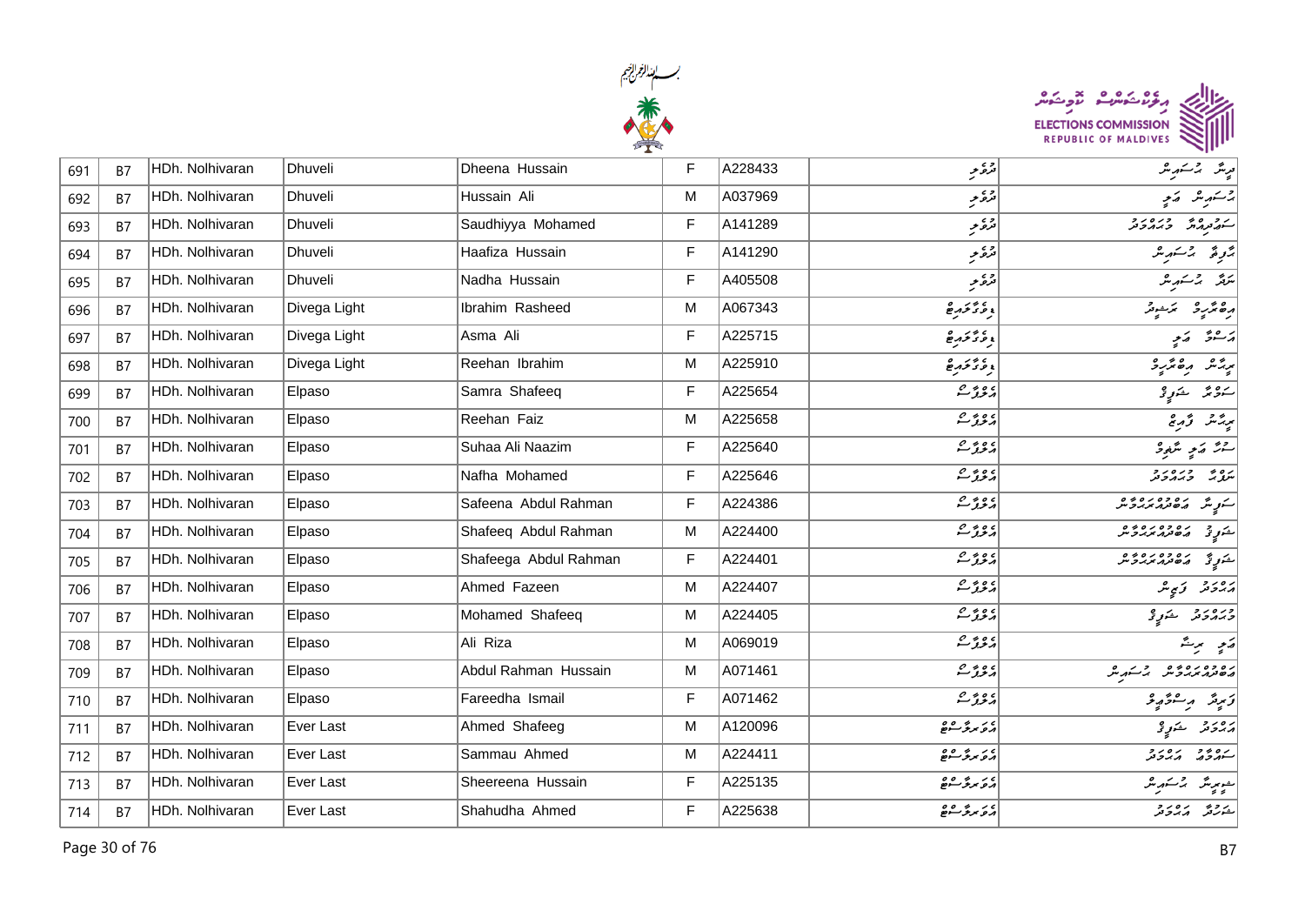



| 715 | <b>B7</b> | HDh. Nolhivaran | Faahi  | Mahil Ali Mahir       | M           | A225568 | وٌ سِ    | دُرِدْ رَبِّهِ دُرِيْر                    |
|-----|-----------|-----------------|--------|-----------------------|-------------|---------|----------|-------------------------------------------|
| 716 | <b>B7</b> | HDh. Nolhivaran | Faahi  | Ali Mahir             | M           | A224016 | و<br>ترس | ړې د څريز                                 |
| 717 | <b>B7</b> | HDh. Nolhivaran | Faahi  | Lubna Ali Mahir       | F           | A224019 | و<br>ترس | وه په ډې د کرېمه                          |
| 718 | <b>B7</b> | HDh. Nolhivaran | Faga   | Safiyya Ahmed         | F           | A225423 | ترتز     | بتورمه برەرد                              |
| 719 | <b>B7</b> | HDh. Nolhivaran | Faga   | Ali Nishaam           | м           | A226806 | ترتز     | كالمحمد المراكب المحمد                    |
| 720 | <b>B7</b> | HDh. Nolhivaran | Faga   | Ahmed Shafeeu Mohamed | М           | A226833 | تخرتى    | גפנת בצק בגםנב                            |
| 721 | <b>B7</b> | HDh. Nolhivaran | Faga   | Aminath Shifaa        | F           | A226836 | تخرتى    | و برد و به درگان به دیگر<br>مرد برد برگر  |
| 722 | <b>B7</b> | HDh. Nolhivaran | Faga   | Aishath Rasheedha     | F           | A226800 | أترتز    | ر<br>مەرخۇ ئىشپۇ                          |
| 723 | <b>B7</b> | HDh. Nolhivaran | Faga   | Yaameen Mohamed       | М           | A226848 | ترتز     | أثروه وبرودر                              |
| 724 | <b>B7</b> | HDh. Nolhivaran | Faga   | Yameen Mohamed        | M           | A226844 | ترتز     | ترىپ ئىق ئەم ئەر                          |
| 725 | <b>B7</b> | HDh. Nolhivaran | Faga   | Hassan Shafeeu        | М           | A226840 | ترتر     | يركبش المكرورة                            |
| 726 | <b>B7</b> | HDh. Nolhivaran | Faga   | Mohamed Abdul Kareem  | м           | A156384 | ترتر     | כנסג כ"ג בפניק ס"<br>כ"ג בכנק הסנק בעיק ב |
| 727 | <b>B7</b> | HDh. Nolhivaran | Fahala | Ahmed Rasheed         | м           | A060867 | قرثرى    | أرور و مرشوقر                             |
| 728 | <b>B7</b> | HDh. Nolhivaran | Fahala | Naahil Rasheed Ahmed  | M           | A226922 | ۇزۇ      | شركى مكشوش مائار و                        |
| 729 | <b>B7</b> | HDh. Nolhivaran | Fahala | Naaif Rasheed Ahmed   | М           | A224146 | قرترى    | م <i>تمرڈ</i> بمشینر مہرونر               |
| 730 | <b>B7</b> | HDh. Nolhivaran | Falak  | Eanas Abdulla         | F           | A225979 | تزئرج    | أُرٍ مَّرْتُ مَرْهُ مِّرَاللَّهُ          |
| 731 | <b>B7</b> | HDh. Nolhivaran | Falak  | Yumna Abdulla         | F           | A226154 | تزئرج    | مردش رەقمەللە                             |
| 732 | <b>B7</b> | HDh. Nolhivaran | Falak  | Aishath Hassan        | F           | A226734 | تزئزر    | مەر ھەتقى ئەسكەنلەر                       |
| 733 | <b>B7</b> | HDh. Nolhivaran | Falak  | Abdulla Abbas         | M           | A062081 | ۇ ئەر    | مَدْهَ مَدْ مَدْرَةً فَ                   |
| 734 | <b>B7</b> | HDh. Nolhivaran | Falas  | Nasrath Ibrahim       | F           | A225397 | ترىخرىشە | بترجعهم مقترع                             |
| 735 | <b>B7</b> | HDh. Nolhivaran | Falas  | Nazira Ibrahim        | F           | A225383 | ۇ ئۆرىشە | شَعِبةٌ مِنْ سَمَّيِّةٌ                   |
| 736 | <b>B7</b> | HDh. Nolhivaran | Falas  | Nuskha Ibrahim        | $\mathsf F$ | A225395 | ۇ ئۆر شە | لترسش رەتمرىۋ                             |
| 737 | <b>B7</b> | HDh. Nolhivaran | Falas  | Ibrahim Shakir        | M           | A224230 | ترتزعه   | ەر ھەترىر ۋ<br>مشور مر                    |
| 738 | <b>B7</b> | HDh. Nolhivaran | Fannu  | Khadheeja Adam        | F           | A227215 | ىر ھەجە  | زَمِرِةٌ    ارْتَرَرْ                     |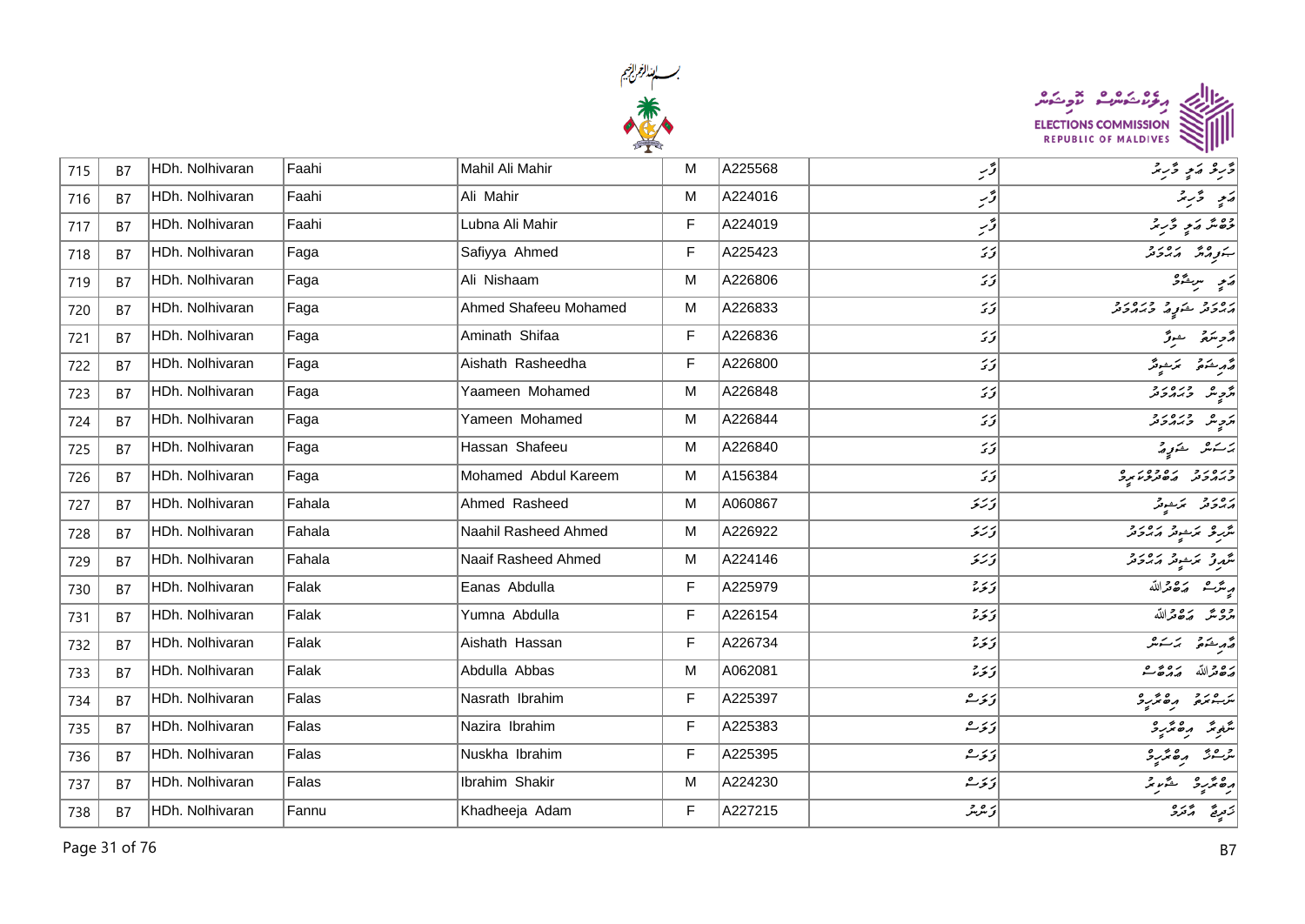



| 739 | <b>B7</b> | HDh. Nolhivaran | Fannu    | Hussain Abdul Kareem     | M  | A062075 | ر ه بر<br>نر مګرسر | ج شوره مەمدىر بور                                                                                                                                                                                                                                                                                                                                                                                                                                                                                                                                                         |
|-----|-----------|-----------------|----------|--------------------------|----|---------|--------------------|---------------------------------------------------------------------------------------------------------------------------------------------------------------------------------------------------------------------------------------------------------------------------------------------------------------------------------------------------------------------------------------------------------------------------------------------------------------------------------------------------------------------------------------------------------------------------|
| 740 | <b>B7</b> | HDh. Nolhivaran | Fares    | Abdul Hadee Abdul Rahman | М  | A037176 | ئە ئىر شە          | ر ۵ ۶ ۵ ۰ م ۵ ۶ ۵ ۰ م ۵ ۶<br>ג ۱ ه تر تر تر تر به ه تر بر بر تر س                                                                                                                                                                                                                                                                                                                                                                                                                                                                                                         |
| 741 | <b>B7</b> | HDh. Nolhivaran | Fares    | Muaaza Abdul Haadhee     | F. | A226953 | ئە ئىر م           | و په په پره و و و پر                                                                                                                                                                                                                                                                                                                                                                                                                                                                                                                                                      |
| 742 | <b>B7</b> | HDh. Nolhivaran | Fares    | Ahmed Muaaz              | м  | A228162 | ترتدعه             | أرور ووو                                                                                                                                                                                                                                                                                                                                                                                                                                                                                                                                                                  |
| 743 | <b>B7</b> | HDh. Nolhivaran | Fares    | Aishath Muha             | F  | A228163 | ئە ئىر م           | أوار يمنعوا الترجم                                                                                                                                                                                                                                                                                                                                                                                                                                                                                                                                                        |
| 744 | <b>B7</b> | HDh. Nolhivaran | Fares    | Nabeeha Abdul Haadhee    | F  | A228164 | ز ، ع              | بتهوش وەقىروشو                                                                                                                                                                                                                                                                                                                                                                                                                                                                                                                                                            |
| 745 | <b>B7</b> | HDh. Nolhivaran | Fares    | Aminath Abdul Haadhee    | F  | A226500 | ترتدعه             | הקייטה הסתיכלת                                                                                                                                                                                                                                                                                                                                                                                                                                                                                                                                                            |
| 746 | <b>B7</b> | HDh. Nolhivaran | Faru     | Shaugath Rameez          | м  | A226115 | تزيز               | $\begin{array}{cc} \overline{\phantom{0}} & \phantom{\overline{0}} & \phantom{\overline{0}} & \phantom{\overline{0}} & \phantom{\overline{0}} & \phantom{\overline{0}} & \phantom{\overline{0}} & \phantom{\overline{0}} & \phantom{\overline{0}} & \phantom{\overline{0}} & \phantom{\overline{0}} & \phantom{\overline{0}} & \phantom{\overline{0}} & \phantom{\overline{0}} & \phantom{\overline{0}} & \phantom{\overline{0}} & \phantom{\overline{0}} & \phantom{\overline{0}} & \phantom{\overline{0}} & \phantom{\overline{0}} & \phantom{\overline{0}} & \phantom$ |
| 747 | <b>B7</b> | HDh. Nolhivaran | Faru     | Janiyya Abdulla Jameel   | F  | A225960 | تخريجر             | ر<br>تم سره محمد محمد الله تم ديجر                                                                                                                                                                                                                                                                                                                                                                                                                                                                                                                                        |
| 748 | <b>B7</b> | HDh. Nolhivaran | Faru     | Ali Rameez               | м  | A226574 | قريمر              |                                                                                                                                                                                                                                                                                                                                                                                                                                                                                                                                                                           |
| 749 | <b>B7</b> | HDh. Nolhivaran | Faru     | Jameela Abdulla Jameel   | F  | A226572 | قريمر              | ق حريح وكافات فكار في المحرم وسي                                                                                                                                                                                                                                                                                                                                                                                                                                                                                                                                          |
| 750 | <b>B7</b> | HDh. Nolhivaran | Faru     | Rameeza Hussain          | F  | A226570 | تخريجر             | أتزوج الرسكريش                                                                                                                                                                                                                                                                                                                                                                                                                                                                                                                                                            |
| 751 | <b>B7</b> | HDh. Nolhivaran | Faru     | Shaugee Rameez           | М  | A282632 | قريمر              | شكوفتي التمرج فمح                                                                                                                                                                                                                                                                                                                                                                                                                                                                                                                                                         |
| 752 | <b>B7</b> | HDh. Nolhivaran | Faru     | Abdulla Jameel           | М  | A050536 | تزيز               | رەقراللە قەچە                                                                                                                                                                                                                                                                                                                                                                                                                                                                                                                                                             |
| 753 | <b>B7</b> | HDh. Nolhivaran | Fasaanaa | Abdul Ghani Abdul Rahman | М  | A032144 | ۇ ئەشر             | ן 201000 בסיפר בסיפר בית                                                                                                                                                                                                                                                                                                                                                                                                                                                                                                                                                  |
| 754 | <b>B7</b> | HDh. Nolhivaran | Fasaanaa | Ibrahim Waheed           | м  | A128823 | ۇ ئەشر             | رە ئەر ئەيە                                                                                                                                                                                                                                                                                                                                                                                                                                                                                                                                                               |
| 755 | <b>B7</b> | HDh. Nolhivaran | Fasaanaa | Afsana Abdul Ghani       | F  | A224890 | ۇ شەمىگە           | رە شەش مەمروزىس                                                                                                                                                                                                                                                                                                                                                                                                                                                                                                                                                           |
| 756 | <b>B7</b> | HDh. Nolhivaran | Fashuvi  | Mariyam Hussain          | F  | A227944 | تو تترحي           | دەرە برىكىر                                                                                                                                                                                                                                                                                                                                                                                                                                                                                                                                                               |
| 757 | <b>B7</b> | HDh. Nolhivaran | Faza     | Husna Mohamed            | F  | A228027 | ترتج               | و مشر وره دو                                                                                                                                                                                                                                                                                                                                                                                                                                                                                                                                                              |
| 758 | <b>B7</b> | HDh. Nolhivaran | Faza     | Zihuna Mohamed           | F  | A228024 | ترتج               | ىئ شەھرە ئەيدە ئە                                                                                                                                                                                                                                                                                                                                                                                                                                                                                                                                                         |
| 759 | <b>B7</b> | HDh. Nolhivaran | Faza     | Yumna Mohamed            | F  | A228022 | ترتج               | وه وره دو                                                                                                                                                                                                                                                                                                                                                                                                                                                                                                                                                                 |
| 760 | <b>B7</b> | HDh. Nolhivaran | Faza     | Zahira Ibrahim           | F  | A228017 | ترتج               | تجربته وكالتمريز                                                                                                                                                                                                                                                                                                                                                                                                                                                                                                                                                          |
| 761 | <b>B7</b> | HDh. Nolhivaran | Faza     | Ahmed Asim               | M  | A131364 | ترتج               | رژیبە ۋ<br>بر ٥ بر ۶<br>در بر <del>د</del> تر                                                                                                                                                                                                                                                                                                                                                                                                                                                                                                                             |
| 762 | <b>B7</b> | HDh. Nolhivaran | Faza     | Minna Mohamed            | F  | A151747 | ترتج               | وبثريثر ورورد                                                                                                                                                                                                                                                                                                                                                                                                                                                                                                                                                             |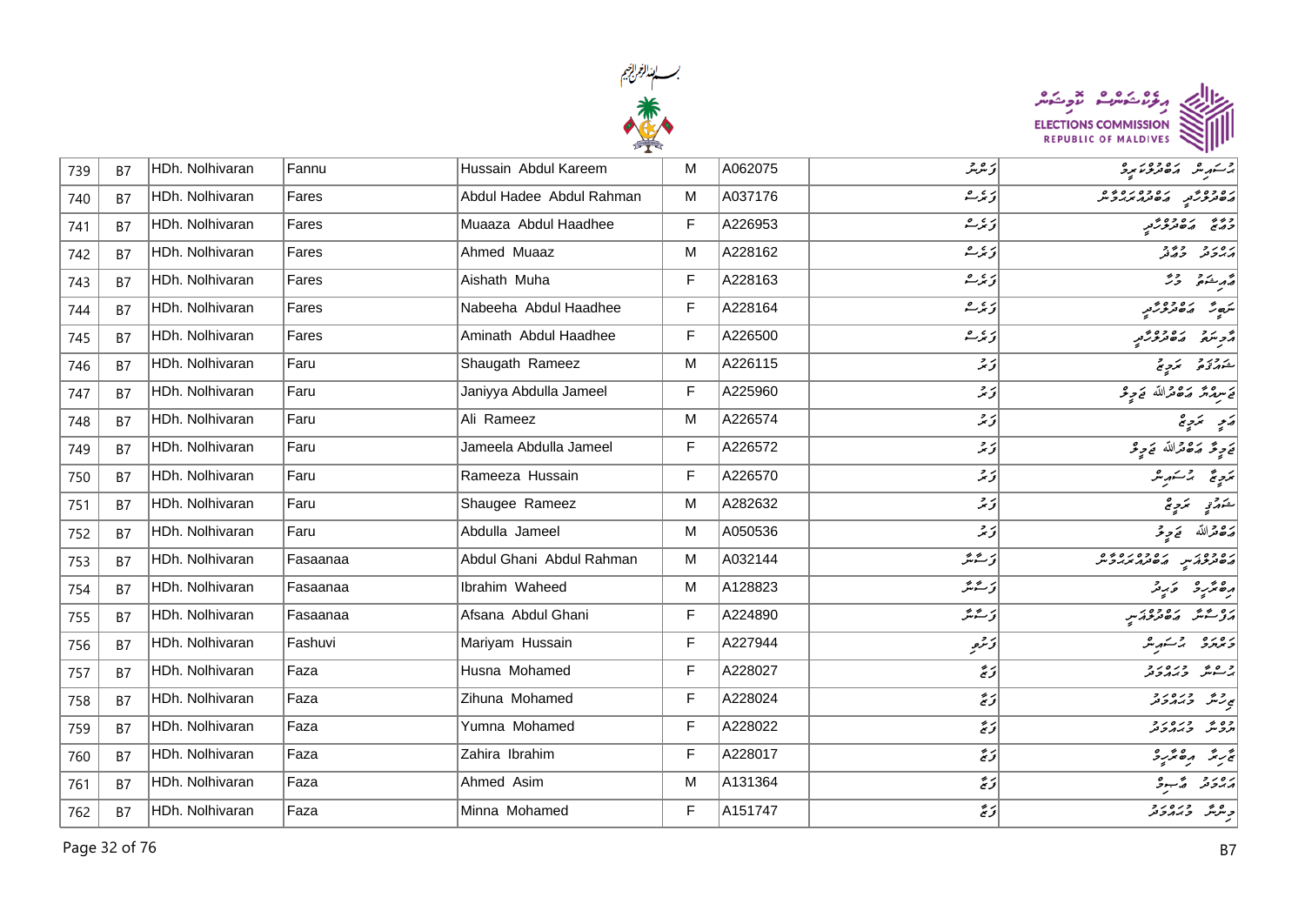



| 763 | <b>B7</b> | HDh. Nolhivaran | Faza           | Hussain Asim Mohamed    | М | A151803 | ترتج                                    | ير مسكر مكر المسرور و يرورو و ا        |
|-----|-----------|-----------------|----------------|-------------------------|---|---------|-----------------------------------------|----------------------------------------|
| 764 | <b>B7</b> | HDh. Nolhivaran | Faza           | Ali Asim                | M | A099928 | ترتج                                    | أوسمج وأسبوده                          |
| 765 | <b>B7</b> | HDh. Nolhivaran | Faza           | Mohamed Ibrahim         | М | A036180 | ترتج                                    | כנים ני הסתניב                         |
| 766 | <b>B7</b> | HDh. Nolhivaran | Feeroazge      | Hussain Latheef         | M | A078750 | و ۵ ۵ م<br>م <sub>و</sub> تریخ د        | ج ڪرچر تڪمو و                          |
| 767 | <b>B7</b> | HDh. Nolhivaran | Feeroazge      | Mariyam Hussain         | F | A225259 | ە دە دە<br>ئ <sub>و</sub> ئىرىج ئ       | دەرە بىسكەش                            |
| 768 | <b>B7</b> | HDh. Nolhivaran | Feeroazge      | Shaam Hussain Latheef   | M | A225790 | و ۵ ۵ م<br>م <sub>و</sub> تریخ د        | شود برسمرش تورو                        |
| 769 | <b>B7</b> | HDh. Nolhivaran | Feeroazu Villa | Mohamed Shaain          | M | A228141 | ړ چ <sub>رمخ</sub> و ځه                 | ورەرو شەرش                             |
| 770 | <b>B7</b> | HDh. Nolhivaran | Feeroazu Villa | Zahida Gasim            | F | A228144 | ر چې ځو ځه<br>په مرغو څ                 | چ <sub>ىرىقى</sub> ت <sub>ۆسى</sub> رو |
| 771 | <b>B7</b> | HDh. Nolhivaran | Feeroazu Villa | Aminath Moosa           | F | A100653 | ړ چ <sub>رمخ</sub> و ځه                 | أزوينهم وحمش                           |
| 772 | B7        | HDh. Nolhivaran | Fehivilaage    | Hussain Hassan          | М | A032506 | ۇروڭۇ                                   | برستهرش برستاش                         |
| 773 | <b>B7</b> | HDh. Nolhivaran | Fehivilaage    | Shuaib Hussain          | М | A225868 | ۇروپۇتى                                 | شمهده برسمه                            |
| 774 | <b>B7</b> | HDh. Nolhivaran | Fehivilaage    | Sana Hussain            | F | A225857 | ۇروڭۇ                                   | ستنثر الإستهاش                         |
| 775 | <b>B7</b> | HDh. Nolhivaran | Fehivilaage    | Mohamed Hussain         | M | A225848 | ۇ ر <sub>ەۋ</sub> ۇ؟                    | ورەرو ورىم                             |
| 776 | B7        | HDh. Nolhivaran | Fehivilaage    | Ahmed Hussain           | M | A225631 | ا ئۇر <sub>ى</sub> ر ئ <sup>ىرى</sup> ك | رەرو جەسىر                             |
| 777 | <b>B7</b> | HDh. Nolhivaran | Fehivilaage    | Fathimath Moosa         | F | A225621 | ۇر <sub>ىرىۋ</sub> ىتى<br>              | وٌمِ وَمَعْ وَمَسَّمَّ                 |
| 778 | <b>B7</b> | HDh. Nolhivaran | Fehivilaage    | Aminath                 | F | A225625 | ۇروڭۇ                                   | أأرمر سكرة                             |
| 779 | <b>B7</b> | HDh. Nolhivaran | Fehivilaage    | Mariyam Nazima          | F | A225627 | ۇروڭۇ                                   | بر 2 پر 2<br>5 بر بر 2<br>سَّنْجِرَدَّ |
| 780 | <b>B7</b> | HDh. Nolhivaran | Fehivilaage    | Ali Hussain             | M | A225629 | ۇروڭۇ                                   | أەي بر شكىر بىر                        |
| 781 | <b>B7</b> | HDh. Nolhivaran | Fehivina       | Aminath Ibrahim         | F | A228220 | ۇروپر                                   | ومحر المتعارج والمحارج                 |
| 782 | <b>B7</b> | HDh. Nolhivaran | Fehivina       | Mariyam Ibrahim         | F | A228222 | ۇروپىر                                  | ر ہ ر ہ<br>5 بربرگ<br>برە ئۆرۈ         |
| 783 | <b>B7</b> | HDh. Nolhivaran | Fehivina       | Saeeda Ali              | F | A228186 | ۇر <sub>چە</sub> بىر                    | سكەن كەيچ                              |
| 784 | B7        | HDh. Nolhivaran | Fehivina       | Ibrahim Rasheed Adam    | M | A047477 | ۇروپىر                                  | رەترىر ترىيەتە ئەترە                   |
| 785 | <b>B7</b> | HDh. Nolhivaran | Fehivina       | Aishath Ibrahim Rasheed | F | A147196 | ؤرء بئر                                 | مەر شەم مەھكرىدى كەشپەر                |
| 786 | <b>B7</b> | HDh. Nolhivaran | Fehivina       | Ahmed Nizam             | M | A147197 | ۇرەبئە                                  | رەرو سۆۋ                               |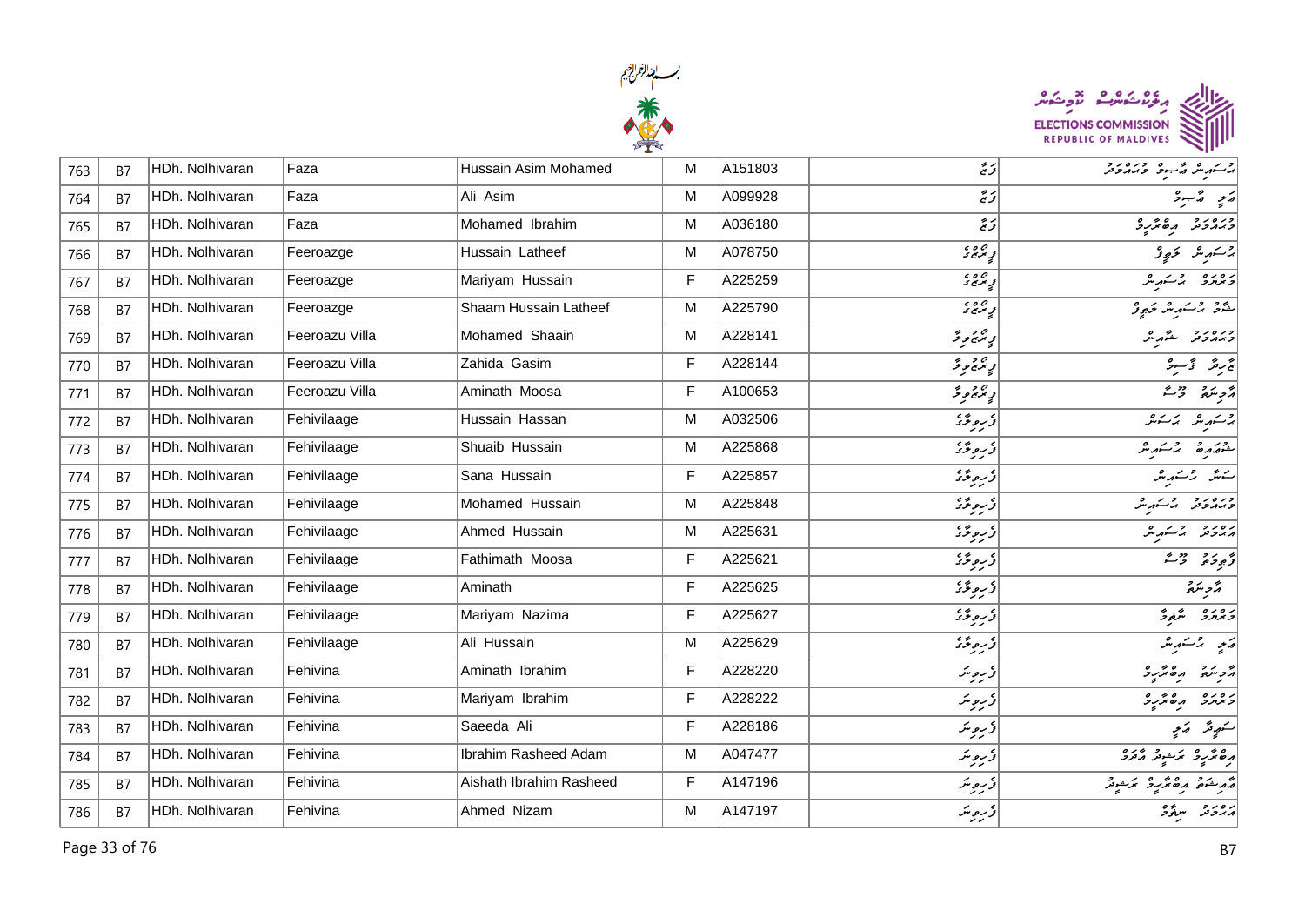



| 787 | <b>B7</b> | HDh. Nolhivaran | Femoaraage   | Hussain Niyaaz        | M           | A155731 | ه <i>۵ ه</i> ه<br>و <del>و</del> بوء              | برحمر شر سرگرمج                                         |
|-----|-----------|-----------------|--------------|-----------------------|-------------|---------|---------------------------------------------------|---------------------------------------------------------|
| 788 | <b>B7</b> | HDh. Nolhivaran | Femoaraage   | Laaiza Mohamed        | F           | A154587 | ه ۵ و ،<br>و <del>ر</del> برد                     | قرمة وبرورو                                             |
| 789 | <b>B7</b> | HDh. Nolhivaran | Femoaraage   | Ali Ziyaan            | M           | A225673 | ړ بر پر پر<br>تر د بنر پر                         | ارسم به استر می شد.<br>ا                                |
| 790 | <b>B7</b> | HDh. Nolhivaran | Femoaraage   | Mohamed Nizaar        | М           | A224461 | ه ۵ و ه<br>تو <del>و</del> بو و                   | ورەر ئەسكەر                                             |
| 791 | <b>B7</b> | HDh. Nolhivaran | Femoaraage   | Azeeza Ali            | F           | A224462 | ه ۵ و ه<br>تو <del>و</del> بو و                   | ړې په کړ                                                |
| 792 | <b>B7</b> | HDh. Nolhivaran | Femoaraage   | Ahmed Inaz            | M           | A224466 | ه ۵ و ه<br>و <del>و</del> بو و                    | بروترو<br>ەيەشقر                                        |
| 793 | <b>B7</b> | HDh. Nolhivaran | Femoaraage   | Ibrahim Izaam         | М           | A224467 | ه ۵ و ه<br>تو <del>و</del> بو و                   | وەترىر وۋە                                              |
| 794 | <b>B7</b> | HDh. Nolhivaran | Femoaraage   | Zahiyath Mohamed      | F           | A224474 | ړ بر پر پر<br>تر <del>ت</del> ر تر                | عرير ورورد                                              |
| 795 | <b>B7</b> | HDh. Nolhivaran | Femoaraage   | Juhaina Mohamed       | F           | A224478 | ه <i>۵ و</i> ه<br>تو <del>و</del> بتری            | و رە ر د<br><i>د ب</i> ەر تەر<br>ق <sub>ە</sub> ئەرىتىر |
| 796 | <b>B7</b> | HDh. Nolhivaran | Femoaraage   | Lamya Mohamed         | F           | A312428 | ړ بر پر پر<br>تر <del>ت</del> ر تر                | رەۋ درەرد                                               |
| 797 | <b>B7</b> | HDh. Nolhivaran | Fenfiyaazuge | Rasheeda Ali          | F           | A224156 | ې ش <sub>معر م</sub> تر پر د                      | لترجيش كالمح                                            |
| 798 | <b>B7</b> | HDh. Nolhivaran | Fenfiyaazuge | Abdulla Naeem Ali     | М           | A063101 | ې ش <sub>م</sub> و پژ <sub>م</sub> خ <sub>ک</sub> | رە قراللە سَمدٍ قرىسٍ                                   |
| 799 | <b>B7</b> | HDh. Nolhivaran | Feylige      | Ali Hussain           | M           | A089667 | ەي<br>كىمىزى                                      | أقنعي المحاسبة المحمد                                   |
| 800 | <b>B7</b> | HDh. Nolhivaran | Feylige      | Nabeel Ali            | М           | A226232 | د،<br>توموت                                       | شھۇ كەيپ                                                |
| 801 | <b>B7</b> | HDh. Nolhivaran | Feylige      | Aminath Abdul Rahman  | $\mathsf F$ | A227388 | ر<br> توموتو                                      | ر ه و ه ر ه و ه<br>پره تر بر پر تر س<br>أرمز وسره       |
| 802 | <b>B7</b> | HDh. Nolhivaran | Feyz         | Ajuwadh Adam          | M           | A225782 | ړه ه<br>گر <sup>م</sup> ح                         | د ور د په ده د                                          |
| 803 | <b>B7</b> | HDh. Nolhivaran | Feyz         | Adhuham Adam          | М           | A225780 | ړه ه<br>گر <sup>م</sup> ح                         | پور ہ<br>مرکز ژ<br>بروره                                |
| 804 | <b>B7</b> | HDh. Nolhivaran | Feyz         | Nasiha Adam           | F           | A225065 | ړه ه<br>گر <sup>م</sup> خ                         | شربانه المترده                                          |
| 805 | <b>B7</b> | HDh. Nolhivaran | Feyz         | Nashiya Adam          | F           | A225068 | ړه ه<br>گر <sup>م</sup> ح                         | شرشوش كرفرو                                             |
| 806 | <b>B7</b> | HDh. Nolhivaran | Niyaa        | Fathimath Hussain     | F           | A229016 | سرچر                                              | توجوختم برستهريش                                        |
| 807 | <b>B7</b> | HDh. Nolhivaran | Niyaa        | Abdulla Rasheed       | М           | A229017 | سرچر                                              | رە قراللە كمەشىرىمر                                     |
| 808 | <b>B7</b> | HDh. Nolhivaran | Niyaa        | Ali Rasheed Hussain   | М           | A229018 | سرچر                                              | كالمي الكرشوقر الركسكر بكر                              |
| 809 | <b>B7</b> | HDh. Nolhivaran | Niyaa        | Ahmed Rasheed Hussain | М           | A229019 | سرچر                                              | גיגלת וליית הרוויית                                     |
| 810 | <b>B7</b> | HDh. Nolhivaran | Niyaa        | Maryam Hussain        | F           | A226830 | سرچر                                              | - 2019 - 2019                                           |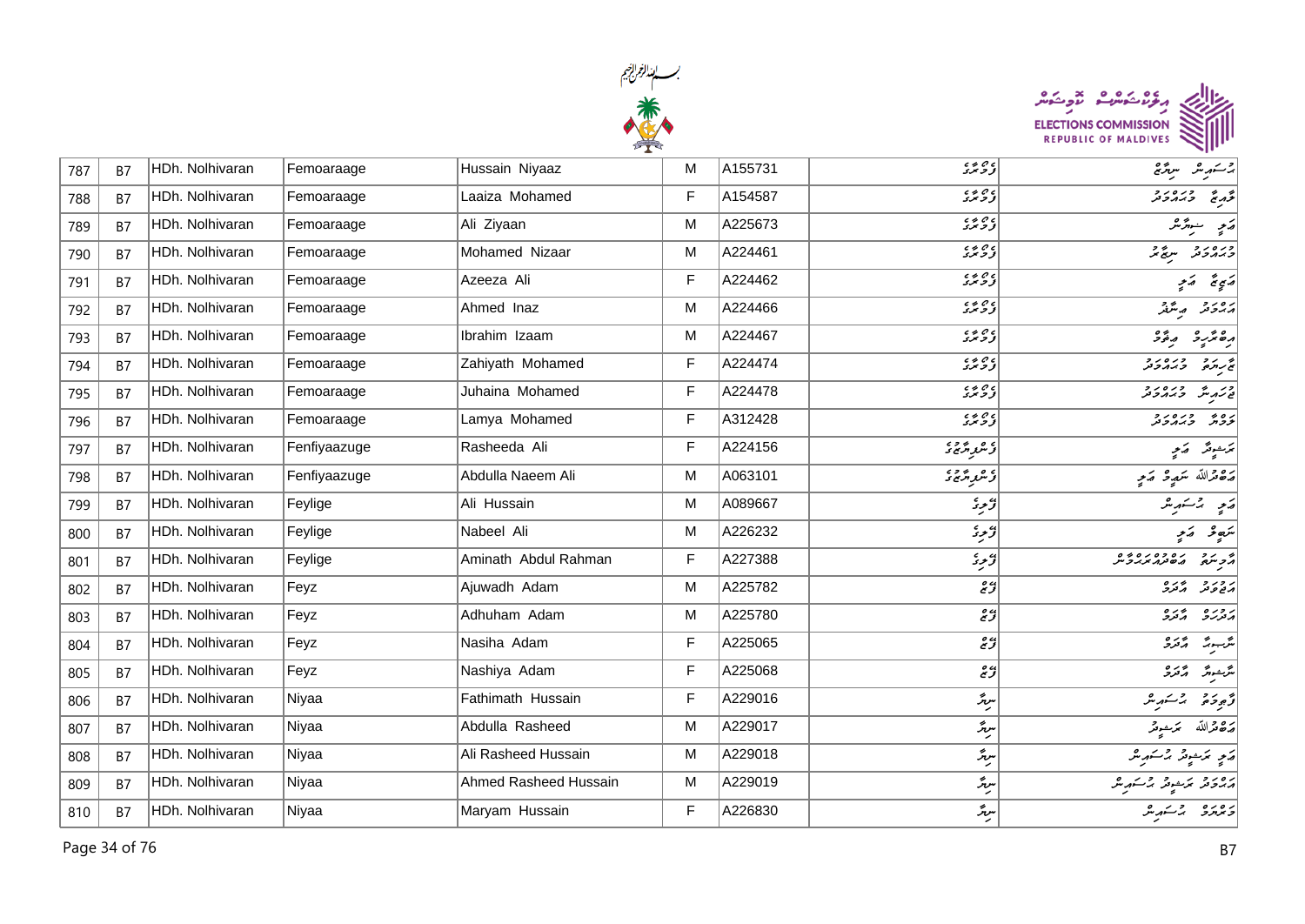



| 811 | <b>B7</b> | HDh. Nolhivaran | Niyaama      | Hareera Moosa          | F | A228986 | سروگر                             | برىيەتنى خەشتە                                                       |
|-----|-----------|-----------------|--------------|------------------------|---|---------|-----------------------------------|----------------------------------------------------------------------|
| 812 | <b>B7</b> | HDh. Nolhivaran | Niyaaz       | Ameena Easa            | F | A224439 | سرمرسمج                           | پَرچِیڈ (پِیٹ                                                        |
| 813 | <b>B7</b> | HDh. Nolhivaran | Niyaaz       | Nazeema Mohamed        | F | A127664 | اسوچھ                             | سَرَن <sub>جو</sub> تَرُ<br><i>و بره ب</i> ر و<br>ح <i>. بر</i> گرفر |
| 814 | <b>B7</b> | HDh. Nolhivaran | Niyaaz       | Nazuma Mohamed         | F | A127665 | سردمج                             | ر ده دره د ور<br>سرگار د بر د تر                                     |
| 815 | <b>B7</b> | HDh. Nolhivaran | Niyaaz       | Abdul Muhaimin Mohamed | М | A127658 | سرمرتنج                           | גם כם כל הפיט - כל הפיט בי                                           |
| 816 | <b>B7</b> | HDh. Nolhivaran | Niyaaz       | Ahmed Mohamed          | М | A131329 | سرمرسمج                           | גפגב בגפגב<br>גגבע בגגבע                                             |
| 817 | <b>B7</b> | HDh. Nolhivaran | Noobahaaruge | Mohamed Usman          | M | A071110 | وور بر و ،<br>سرچ رسمری           | כנסנכ כסמכ                                                           |
| 818 | <b>B7</b> | HDh. Nolhivaran | Noobahaaruge | Zareena Zakariyya      | F | A226363 | ددر بر و ،<br>سرچ رسمری           | تمېرىتى ئەتمىرو بىر                                                  |
| 819 | <b>B7</b> | HDh. Nolhivaran | Noobahaaruge | Fathimath Sheereena    | F | A226375 | وور بر و ،<br>سرچ رسمری           | ژَّجِرْحَمْ شِہِیدٌ                                                  |
| 820 | <b>B7</b> | HDh. Nolhivaran | Noobahaaruge | Hussain Usman          | Μ | A226382 | ددر بر د ،<br>سره ر سرد           | جستهر شهر الملحق الله                                                |
| 821 | <b>B7</b> | HDh. Nolhivaran | Noobahaaruge | Ahmed Saah             | М | A226036 | وور پر و ،<br>سرچ ر سری           | پرورو گرو                                                            |
| 822 | <b>B7</b> | HDh. Nolhivaran | Nookokaage   | Rasheeda Adam          | F | A225661 | وویو ہے ی<br>سربر رکھ ک           | يَرَ شَوِيرٌ = دَرَجْرٌ                                              |
| 823 | <b>B7</b> | HDh. Nolhivaran | Nookokaage   | Abdulla Shareef        | М | A225671 | وویو پر ہ<br>سربر ر               | أصام الله خوميدمي                                                    |
| 824 | <b>B7</b> | HDh. Nolhivaran | Nookokaage   | Aminath Ali            | F | A225675 | وویو پر د<br>سربر بر ی            | أزجر سترة أأأتمني                                                    |
| 825 | <b>B7</b> | HDh. Nolhivaran | Nookokaage   | Ahmed Rasheed          | M | A153242 | وویر ہے ی<br>سربر رکھ ک           | رەرد ئەيدى<br>مەردىر ئىيدى                                           |
| 826 | <b>B7</b> | HDh. Nolhivaran | Nookokaage   | Siduna Ali             | F | A149912 | وویر ہے ۔<br>سربر تر <sub>ک</sub> | سوقرىنتر - رَمِيهِ                                                   |
| 827 | <b>B7</b> | HDh. Nolhivaran | Nookokaage   | Khadheeja Ali          | F | A157242 | دد پر دی<br>سربر بر ی             | زَمِيعٌ ۖ مَرۡمٍ                                                     |
| 828 | <b>B7</b> | HDh. Nolhivaran | Nookuri      | Mahidh Ali             | М | A225812 | يودير                             | وحمية الأمج                                                          |
| 829 | <b>B7</b> | HDh. Nolhivaran | Nookuri      | Mariyam Hussain        | F | A225507 | دد د<br>سربر سر                   | جرسئەرىتىر<br>ر ه ر ه<br><del>و</del> بر د و                         |
| 830 | B7        | HDh. Nolhivaran | Nookuri      | Nazeeha Ali            | F | A225514 | دد د<br>سربر سر                   | سَمِيرٌ - سَمِي                                                      |
| 831 | <b>B7</b> | HDh. Nolhivaran | Nookuri      | Hussain Ali            | М | A225516 | دو د<br>سربر سر                   | چرىسى كەمچ                                                           |
| 832 | <b>B7</b> | HDh. Nolhivaran | Nookuri      | Wadheefa Ali           | F | A225517 | دوج<br>متر ما سمبر                | وَمِرِدٌ = دَمِي                                                     |
| 833 | <b>B7</b> | HDh. Nolhivaran | Nookuri      | Sofoora Ali            | F | A225521 | دو د<br>سربر سر                   | په دهېمته او ټوپه                                                    |
| 834 | <b>B7</b> | HDh. Nolhivaran | Nookuri      | Adam Ali               | M | A225523 | دوج<br>متر تا سر                  | أأتمرش أتكمح                                                         |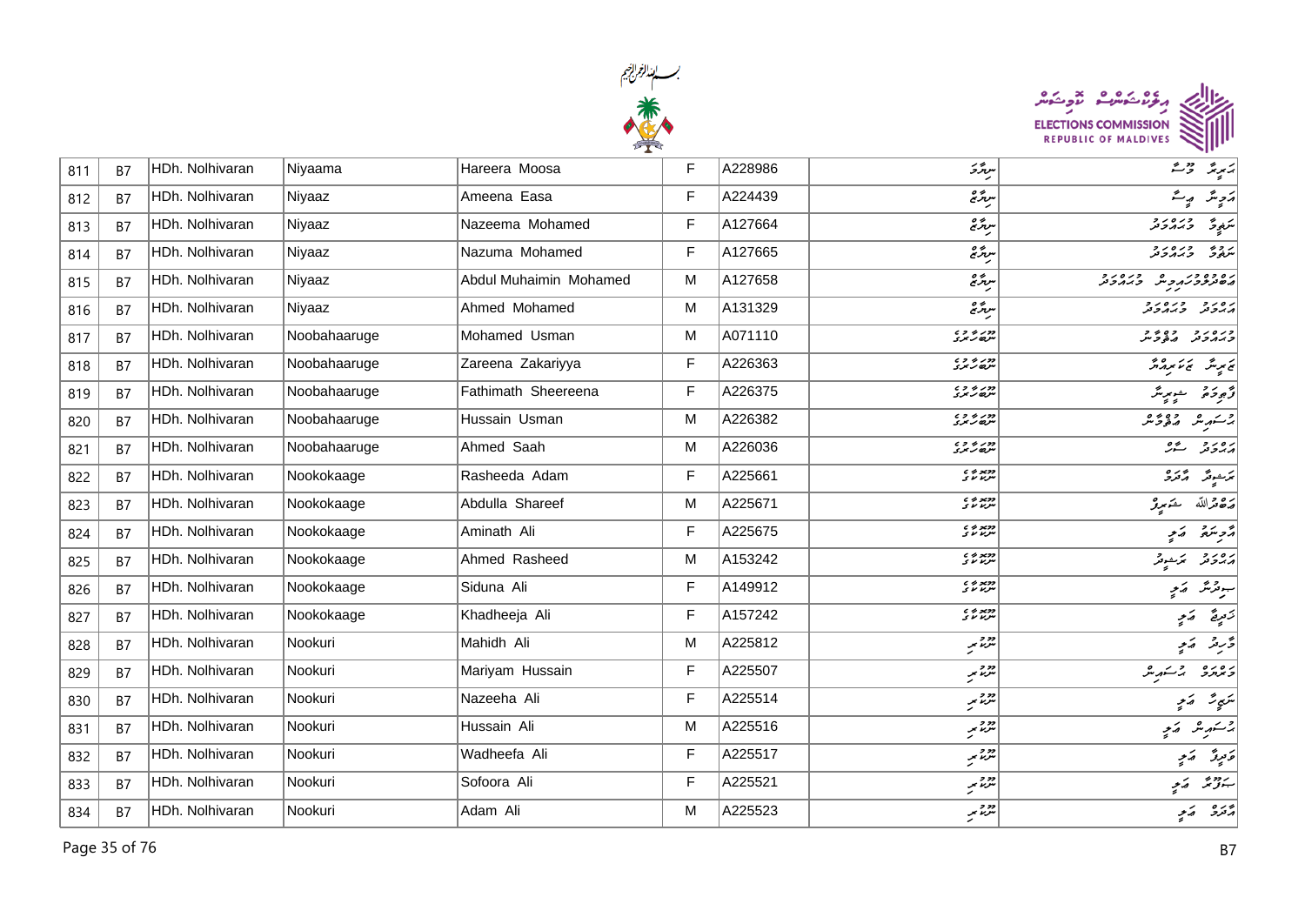



| 835 | <b>B7</b> | HDh. Nolhivaran | Noomaage        | Afraasheem Kamal   | М  | A225094 | وو پر ي<br>سرچ ي                               | پروټر شوو د برو و                   |
|-----|-----------|-----------------|-----------------|--------------------|----|---------|------------------------------------------------|-------------------------------------|
| 836 | <b>B7</b> | HDh. Nolhivaran | Noomaage        | Maushooqa Kamal    | F. | A225098 | وو پر ي<br>سرچ ي                               | أروجع الراوح                        |
| 837 | <b>B7</b> | HDh. Nolhivaran | Noomaage        | Khadeeja Hussain   | F. | A225074 | دوره بر<br>سرچ ی                               | كتعيق المرسكر مثر                   |
| 838 | <b>B7</b> | HDh. Nolhivaran | Noomaage        | Usaima Yaanee      | М  | A156221 | دوره بر<br>سرچ ی                               | لەسىئەرىخ<br>وگرسبر                 |
| 839 | <b>B7</b> | HDh. Nolhivaran | Noomaage        | Asiyath Siuza      | F. | A115436 | دوره بر<br>سرچ ی                               | أرسورة سورة                         |
| 840 | <b>B7</b> | HDh. Nolhivaran | Noomaage        | Mohamed Kamal Ali  | М  | A024015 | دد د د ،<br>سرچ ی                              | ورەرو روو كەي                       |
| 841 | <b>B7</b> | HDh. Nolhivaran | Nooraanee Villa | Aboobakuru Ali     | M  | A156119 | تر پر <sub>سر مو</sub> بر                      | 77 77001                            |
| 842 | <b>B7</b> | HDh. Nolhivaran | Noothari        | Ibrahim Rasheed    | М  | A061101 | ددر<br>سرچ سر                                  | رە ئ <sup>ۆ</sup> رۈ<br>ىمەسىيە قىر |
| 843 | <b>B7</b> | HDh. Nolhivaran | Noothari        | Janaah Ibrahim     | М  | A226042 | يتزهجو سور                                     | ءَ يُرْبُرُ مِنْ مُحَمَّدٍ وَ       |
| 844 | <b>B7</b> | HDh. Nolhivaran | Noothari        | Neenath Ibrahim    | F. | A226048 | يتزهج سر                                       | يرىترى مەھەر دە                     |
| 845 | <b>B7</b> | HDh. Nolhivaran | Noothari        | Leenath Ibrahim    | F. | A226052 | لترجو سر                                       | پیش بر محمّر دی                     |
| 846 | <b>B7</b> | HDh. Nolhivaran | Noothari        | Zuhuriyyaa Hussain | F  | A226447 | ددر<br>سرچ سر                                  | وويروش برسكريش                      |
| 847 | <b>B7</b> | HDh. Nolhivaran | Noovilla ge     | Aneesa Mohamed     | F. | A226580 | دو په په<br>سرعو تر                            | أرسيت وبرورو                        |
| 848 | <b>B7</b> | HDh. Nolhivaran | Noovilla ge     | Adam Mohamed       | М  | A226584 | دو په په<br>سر <sub>ج م</sub> رد               | دره دره دو<br>  دندو دبردوند        |
| 849 | <b>B7</b> | HDh. Nolhivaran | Noovilla ge     | Ali Mohamed        | M  | A226585 | دو په په<br>متر <sub>جو</sub> بخر <sub>ي</sub> | أەير دىرەرد                         |
| 850 | <b>B7</b> | HDh. Nolhivaran | Noovilla ge     | Mariyam Mohamed    | F. | A226587 | دو په په<br>سرچ د د                            | و رە ر د<br>تر پەر تەر<br>  ئە ئەرە |
| 851 | <b>B7</b> | HDh. Nolhivaran | Noovilla ge     | Hussain Mohamed    | М  | A226589 | دد په په<br>سرچ گرۍ                            | جرعهر شرک در در د                   |
| 852 | <b>B7</b> | HDh. Nolhivaran | Noovilla ge     | Ahmed Mohamed      | М  | A143857 | دد په په<br>سرچ گرۍ                            | د ۱۵ د ور د د و                     |
| 853 | <b>B7</b> | HDh. Nolhivaran | Noovilla ge     | Fathimath Mohamed  | F. | A143812 | دد په په<br>سرچ مخر                            | أوجدد وره دو                        |
| 854 | <b>B7</b> | HDh. Nolhivaran | Noovilu         | Ibrahim Naseem     | М  | A022608 | يترعر قحر                                      | أرە ئۆر ئىس ئىس ئ                   |
| 855 | <b>B7</b> | HDh. Nolhivaran | Noovilu         | Mohamed Ibrahim    | М  | A228470 | يتروجه                                         | ورورو رەئرى                         |
| 856 | <b>B7</b> | HDh. Nolhivaran | Noovilu         | Ahmed Ibrahim      | М  | A228471 | يتروخه                                         | د د د د ه مدّر د                    |
| 857 | <b>B7</b> | HDh. Nolhivaran | Ocean Lead      | Hussain Hassan     | M  | A225645 | لرسته عرموع                                    | 2سى <sub>م</sub> بىر - ئەسىر        |
| 858 | <b>B7</b> | HDh. Nolhivaran | Ocean Lead      | Mariyam Mohamed    | F  | A225634 | ە ئەيمە ئىرىپى                                 | ر ه ره در ور و                      |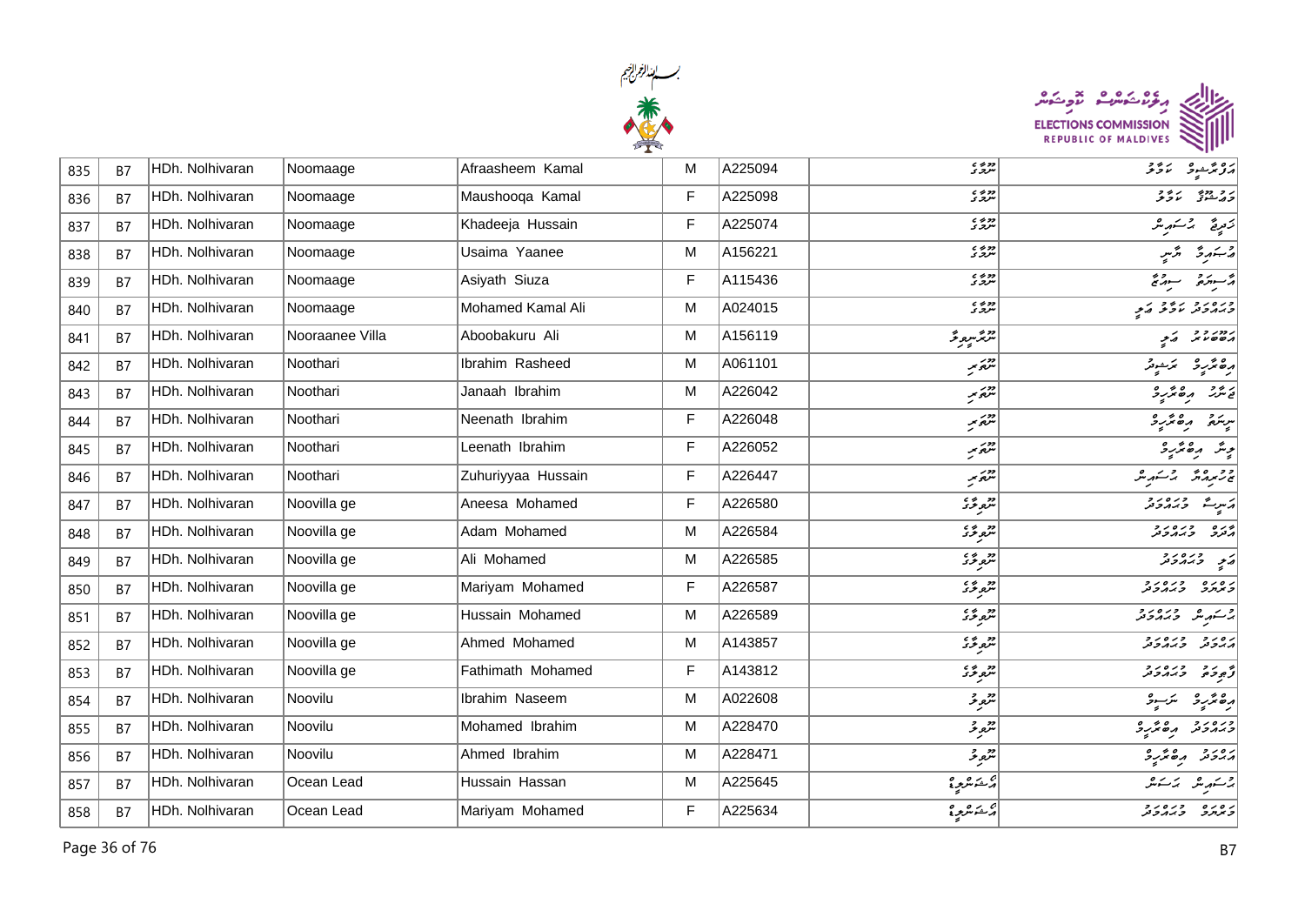



| 859 | <b>B7</b> | HDh. Nolhivaran | Ocean Lead  | Abdulla Shareef          | м  | A225641 | م شەمرىيو ؟<br>م                       | <mark>رەت</mark> راللە شەمر <i>ۇ</i>         |
|-----|-----------|-----------------|-------------|--------------------------|----|---------|----------------------------------------|----------------------------------------------|
| 860 | <b>B7</b> | HDh. Nolhivaran | Ocean Lead  | Fathimath Hassan         | F  | A225643 | لرمشة مرموع                            | توجدة برسك                                   |
| 861 | <b>B7</b> | HDh. Nolhivaran | Ocean Lead  | Ibrahim Rasheed          | м  | A141621 | ئەسىئە مىرىپى؟                         | رەترىر ترم                                   |
| 862 | <b>B7</b> | HDh. Nolhivaran | Ocean Lead  | Hassan Easa              | М  | A155648 | م شەمرىيو ؟<br>م                       | يرتدش رہائے                                  |
| 863 | <b>B7</b> | HDh. Nolhivaran | Ocean Lead  | Moosa Rasheed            | M  | A151580 | لرمشتر محيدهم                          | وقرئته المرتبوقر                             |
| 864 | <b>B7</b> | HDh. Nolhivaran | Ocean Mead  | Aishath Zakariyya        | F  | A225890 | لرمشه مرحيء                            | مەر ئىكى ئەسىر ئەر                           |
| 865 | <b>B7</b> | HDh. Nolhivaran | Ocean Villa | Abdul Mumeeth Mohamed    | М  | A224267 | مجمة متنظر محمد التي تحري <sup>9</sup> | נפכפכפ כנסנב<br>גפנגבקים כמגבע               |
| 866 | <b>B7</b> | HDh. Nolhivaran | Oivaru      | Suwaidha Ibrahim         | F  | A228276 | لترمره                                 | لتفهقر مفتردة                                |
| 867 | <b>B7</b> | HDh. Nolhivaran | Oivaru      | Inayath Ibrahim          | F  | A228277 | لترمرغه                                | أرشكتمو مصريد                                |
| 868 | <b>B7</b> | HDh. Nolhivaran | Oivaru      | Saneeza Ibrahim          | F  | A228268 | لترمره                                 | سَسِيعٌ رِهْ مُدْرِدْ                        |
| 869 | <b>B7</b> | HDh. Nolhivaran | Oivaru      | Shaaheena Ibrahim        | F. | A228269 | لترمر بحر                              | شَرِينَ رِهْنَرِ و                           |
| 870 | <b>B7</b> | HDh. Nolhivaran | Oivaru      | Mariyam Zakariyya        | F. | A228266 | بر مرکز سر<br>مرکز سر                  | במתכ ג'ומאת                                  |
| 871 | <b>B7</b> | HDh. Nolhivaran | Oivaru      | Ali Ibrahim              | M  | A228272 | لترمره                                 | ړې ره ټرو                                    |
| 872 | <b>B7</b> | HDh. Nolhivaran | Oivaru      | Ibrahim Ali              | M  | A228259 | لترمر بحر                              | رە ئرىۋە كەيپ                                |
| 873 | <b>B7</b> | HDh. Nolhivaran | Oivaru      | Mohamed Ibrahim          | M  | A228262 | لتربره                                 | برە ئۆر ۋ<br>و ره ر د<br><i>د ب</i> رگر تر   |
| 874 | <b>B7</b> | HDh. Nolhivaran | Oivaru      | Shafeega Ibrahim         | F  | A228264 | لترمره                                 | شَرَرٍ يَثَرُ الرِهْ بَرْرِدْ                |
| 875 | <b>B7</b> | HDh. Nolhivaran | Orchid      | Maariyath Shujau         | F  | A227200 | رموء                                   | وحرمركم المشوقات                             |
| 876 | <b>B7</b> | HDh. Nolhivaran | Orchid      | Aminath Shujau Abdulla   | F  | A227162 | لرموء                                  | أمحر معرضة والمقابلة                         |
| 877 | <b>B7</b> | HDh. Nolhivaran | Orchid      | Ahmed Shujau             | м  | A227153 | لأمره                                  | رەر دەرد<br>مەردىر شەق                       |
| 878 | <b>B7</b> | HDh. Nolhivaran | Orchid      | Fathimath Shujau Abdulla | F  | A227156 | لرموء                                  | وتجرح ومعطم وهدالله                          |
| 879 | <b>B7</b> | HDh. Nolhivaran | Orchid      | Mariyam Hussain          | F  | A227147 | لرمرء                                  | دەرە برىكىرىگ                                |
| 880 | <b>B7</b> | HDh. Nolhivaran | Orchid      | Abdulla Moosa            | м  | A227143 | لرموء                                  | أرجع فرالله وحرمح                            |
| 881 | <b>B7</b> | HDh. Nolhivaran | Orchid      | Samrath Shujau           | M  | A226282 | لرموء                                  | سره بر د<br>ے شہ تھے ہ <i>ے</i><br>مشترقے ہے |
| 882 | <b>B7</b> | HDh. Nolhivaran | Orchid      | Ali Shujau               | М  | A226277 | لرموء                                  | پر جو شقوق                                   |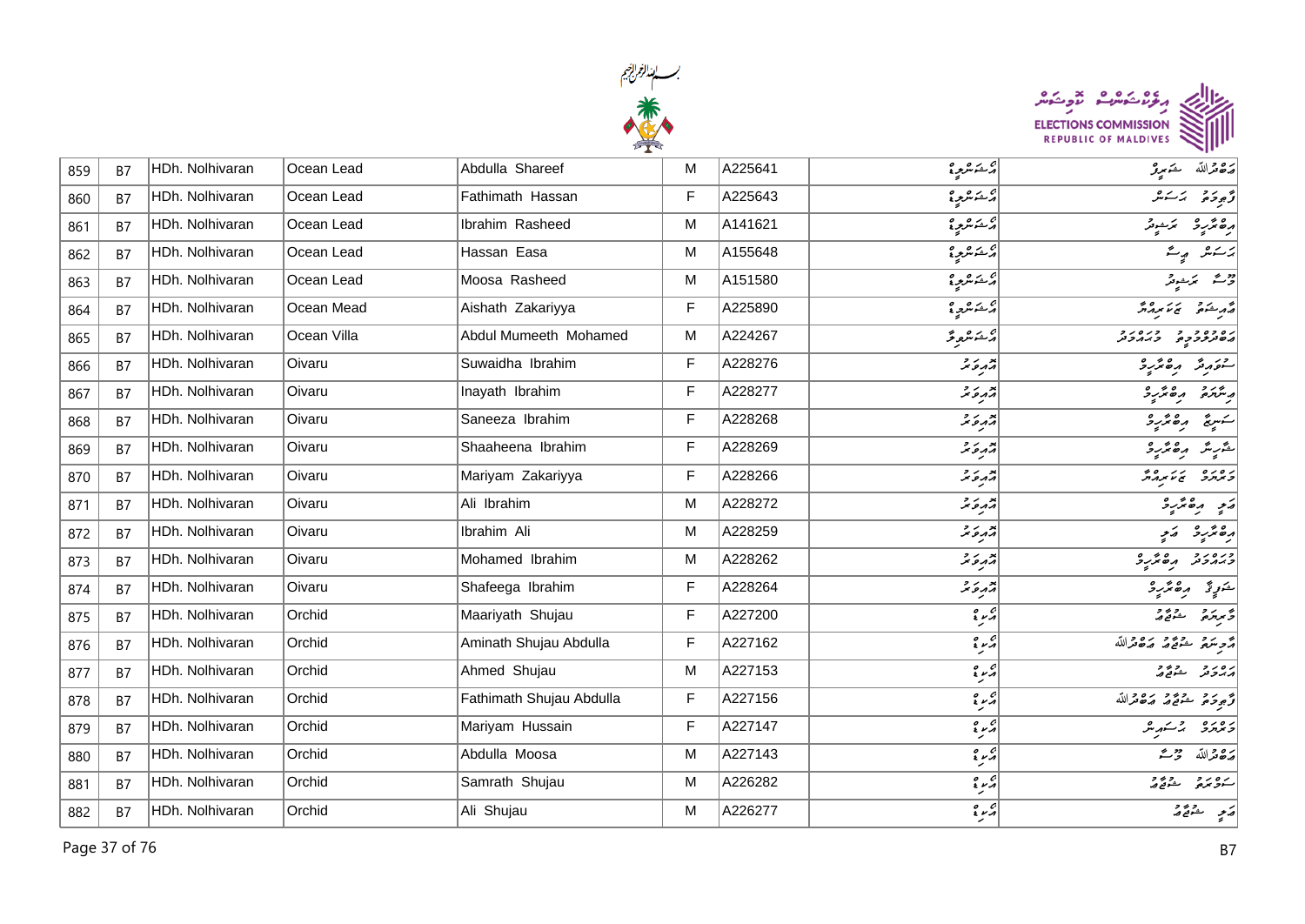



| 883 | B7        | HDh. Nolhivaran | Orchid       | Aishath Shujau     | F | A150027 | ومرہ                          | رح ۾ جو جو<br>مشترق ج <i>ي</i><br>وحمر يئسكونني |
|-----|-----------|-----------------|--------------|--------------------|---|---------|-------------------------------|-------------------------------------------------|
| 884 | B7        | HDh. Nolhivaran | Orchid       | Mohamed Shujau     | М | A063661 | ومرہ                          | و ر ه ر د<br>تر پروتر<br>ر ج ج ح<br>مشتوان ایر  |
| 885 | B7        | HDh. Nolhivaran | Orchid       | Ilyas Shujau       | М | A071310 | رموء<br>∽                     | بر عجر پشته<br>ے تھے اپر                        |
| 886 | B7        | HDh. Nolhivaran | Orchid House | Ahmed Ali          | М | A091032 | ە يە يەر مە                   | پروژ په په                                      |
| 887 | B7        | HDh. Nolhivaran | Orchid House | Ruhushath Ahmed    | F | A225793 | ەر بەر ئەرم<br>مەر            | وه برو بره برو<br>بررشومی که بروتر              |
| 888 | B7        | HDh. Nolhivaran | Orchid House | Ali Moosa          | М | A225290 | ە ئەنزىرى<br>مەنزىيە          | $\begin{bmatrix} 2 & 3 \\ 2 & 3 \end{bmatrix}$  |
| 889 | <b>B7</b> | HDh. Nolhivaran | Orchid House | Mohamed Ahmed      | М | A282610 | ە بە ئەيرىيە<br>مەر           | כנסנכ נסנכ<br>כגמכנ הגבנג                       |
| 890 | B7        | HDh. Nolhivaran | Orchid Villa | Maaish Idrees      | М | A282609 | م<br>مربوع <sub>حر</sub> محر  | ڈیرے پرتمبرے                                    |
| 891 | B7        | HDh. Nolhivaran | Orchid Villa | Maasha Idhrees     | F | A225725 | ەر بە ئ <sub>ە جە</sub> محە   | دَّےْ رِوْبِرِے                                 |
| 892 | B7        | HDh. Nolhivaran | Orchid Villa | Fathimath Khaleela | F | A224689 | ەر بە ئ <sub>ەر</sub> ئە      | د څو څه<br>تزموقر                               |
| 893 | B7        | HDh. Nolhivaran | Orchid Villa | Yoosuf Moosa       | M | A156507 | مر مو ۽ <sub>حو</sub> محه     | دد حره<br>در سرگو<br>دومشر                      |
| 894 | B7        | HDh. Nolhivaran | Orchid Villa | Mariyam Khaleela   | F | A132502 | م<br>مربوع <sub>حر</sub> محر  | ر ه بر ه<br><del>د</del> بر بر ژ<br>تزوٍوٌ      |
| 895 | B7        | HDh. Nolhivaran | Orchidmaage  | Adnan Moosa        | М | A131637 | ه و و و ،<br>مربع څنې         | ر دیگر وقت                                      |
| 896 | B7        | HDh. Nolhivaran | Orchidmaage  | Samooh Adnan       | М | A224611 | ه<br>د سوء څه                 | سەدە ھ<br>پر تر بٹر بٹر                         |
| 897 | <b>B7</b> | HDh. Nolhivaran | Orchidmaage  | Sazrath Adnan      | F | A224613 | ې ووي<br>مربو څ               | رے پر پروٹریں<br>سکی بھری اور فریٹریٹل          |
| 898 | B7        | HDh. Nolhivaran | Orchidmaage  | Azneena Adnan      | F | A224589 | ه و و و ،<br>مربع څنې         | 23 سرینگ   25 مگرینگریش                         |
| 899 | B7        | HDh. Nolhivaran | Orchidmaage  | Samaahath Adnan    | F | A224590 | ه موء څونه<br>مربو څونه       | سەۋىرە بەرگىر                                   |
| 900 | B7        | HDh. Nolhivaran | Orchidmaage  | Sazleen Adhnan     | F | A225696 | ه و و و ،<br>مربع څنې         | سەھ چىر كەرگەرگە                                |
| 901 | B7        | HDh. Nolhivaran | Ozone        | Fathimath Zameera  | F | A155624 | ەج پىر                        | وَجوحَة سَنَجِيمٌ                               |
| 902 | B7        | HDh. Nolhivaran | Ozone        | Hussain Ibrahim    | М | A086365 | ەج پىر                        | برسكريش رەمجرىرى                                |
| 903 | B7        | HDh. Nolhivaran | Paris        | Yoosuf Abdulla     | М | A066203 | بۇ بىر مە                     | ەھەراللە<br>در وه<br>در سو                      |
| 904 | B7        | HDh. Nolhivaran | Paris        | Fathimath Mohamed  | F | A225816 | ومحرسه                        | أوجود ورورد                                     |
| 905 | B7        | HDh. Nolhivaran | Paris        | Nafha Yoosuf       | F | A225912 | ومحرسه                        | ىئە ئەسىر تەرج                                  |
| 906 | <b>B7</b> | HDh. Nolhivaran | Raaspareege  | Mohamed Amir       | М | A223872 | مَّرْ <sup>م</sup> ْ ورَسِيرَ | כנסנכ בכב                                       |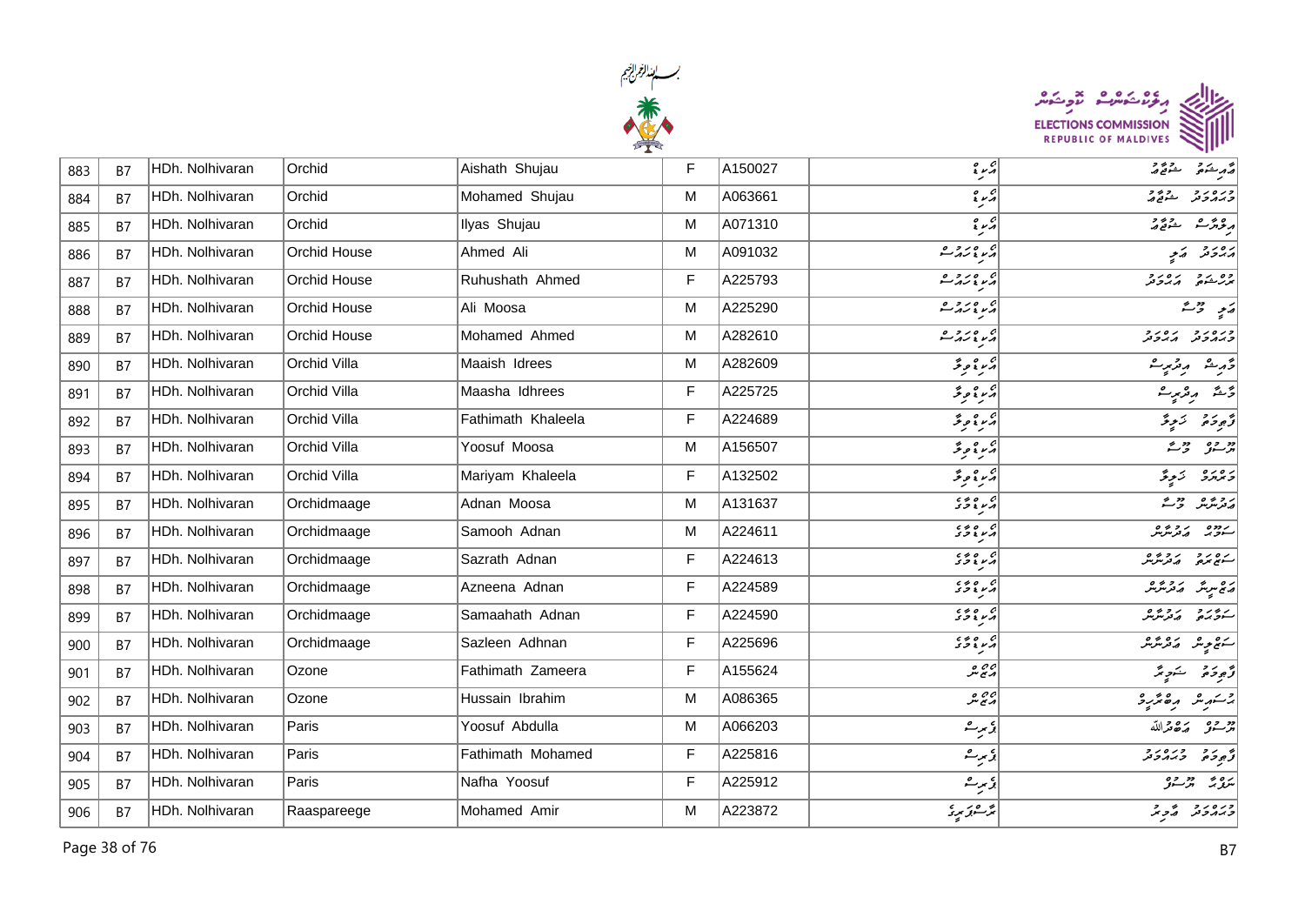



| <b>B7</b> | HDh. Nolhivaran | Raaspareege     | Khathma Moosa          | F  | A223875 | مەڭرىمىيەتى<br>م                                                | ر ده ده ده ش                      |
|-----------|-----------------|-----------------|------------------------|----|---------|-----------------------------------------------------------------|-----------------------------------|
| <b>B7</b> | HDh. Nolhivaran | Raaspareege     | Ahmed Amir             | M  | A223870 | ېژىش <sub>ن</sub> ۇ ئىر <sub>ى</sub>                            | پر بر بر ته<br>وترمر              |
| <b>B7</b> | HDh. Nolhivaran | Raaspareege     | Saara Ali              | F. | A223866 | مَّرْتْ بِرِ <sub>ك</sub> ِ                                     | ستهتمر الأمي                      |
| <b>B7</b> | HDh. Nolhivaran | Raaspareege     | Sareema Moosa          | F  | A223867 | ئېزىسى <i>نى ئېرى</i> تى                                        | سەمبەرىخ<br>ديسته                 |
| <b>B7</b> | HDh. Nolhivaran | Raaspareege     | Asima Moosa            | F. | A223868 | مَّرْتْ بِرِ <sub>ك</sub> ِ                                     | دومشر<br>لقسبوق                   |
| <b>B7</b> | HDh. Nolhivaran | Raaspareege     | Moosa Hassan           | M  | A074926 | ئېزىش <sub>ل</sub> ۇ ئىرى <sup>ي</sup>                          | دیم بر بر بر م                    |
| <b>B7</b> | HDh. Nolhivaran | Raaspareege     | Ali Amir               | M  | A159801 | ېژىش <sub>ن</sub> ۇ ئىر <sub>ى</sub>                            | پَندٍ کَرْحِرْ حَمْدِ             |
| <b>B7</b> | HDh. Nolhivaran | Raastha         | Fathimath Raziyya      | F  | A155433 | پڑے پڑ                                                          | بربي وهمر<br>و په دره<br>د گروه د |
| <b>B7</b> | HDh. Nolhivaran | Raastha         | Ali Khaleel            | М  | A147462 | پڑے پڑ                                                          | ړې دي و                           |
| B7        | HDh. Nolhivaran | Raastha         | Niyasha Ali            | F  | A226315 | پڑے پڑ                                                          | سرمر شد میکنیم.<br>م              |
| <b>B7</b> | HDh. Nolhivaran | Rabeeu          | Nafeesa Ali            | F  | A225866 | بمرجوز                                                          | ينړ په په په په                   |
| <b>B7</b> | HDh. Nolhivaran | Rabeeu          | Mohamed Hassan         | М  | A069073 | ر<br>برەپر                                                      | ورەرو پرىكە                       |
| <b>B7</b> | HDh. Nolhivaran | Raivillage      | Fathimath Ali          | F  | A225045 | برهمو څرنه                                                      | تزود فربي                         |
| <b>B7</b> | HDh. Nolhivaran | Raivillage      | Ahmed Shareef          | М  | A225046 | ىر ھ <sub>ى</sub> بەرى<br>ئىرقۇم بىرى                           | أرەر ئەرە                         |
| <b>B7</b> | HDh. Nolhivaran | Raiyasurumaage  | Ibrahim Rasheed        | М  | A119748 | ر ه ر په د وي پا<br>مر <i>و د س</i> مبر <del>و</del> د          | برڭ ئېرىيى<br>ىمەشەقر             |
| <b>B7</b> | HDh. Nolhivaran | Raiykandholhuge | Haleema Hussain        | F  | A126496 | ر ٥ ر سو ۶ د ٢<br>برج <i>ما</i> سر <del>ت</del> رو <sub>ک</sub> | پر پوځ    پر په پر په پر          |
| <b>B7</b> | HDh. Nolhivaran | Raiykandholhuge | Hussain Ziyad          | М  | A150033 | ر ٥ ر پر د ٥<br>برج ر سرتر د د                                  | جستهریش ہورشمر                    |
| <b>B7</b> | HDh. Nolhivaran | Raiykandholhuge | Ahmed Haneef           | М  | A081720 | ر ٥ ر پر ٥ ر<br>برج د سربر د د                                  | ئەردىق ئەسپۇ                      |
| B7        | HDh. Nolhivaran | Raiykandholhuge | Adam Ziyad             | Μ  | A226633 | ر ٥ ر سرچر <i>د</i> ٥<br>برج <i>ما</i> سرچر ي                   | أثر ترقر بم تركر                  |
| B7        | HDh. Nolhivaran | Raiykandholhuge | Abdul Rasheed Sulaiman | М  | A226634 | ر ٥ ر پر د ٥<br>برج ر سرتر د د                                  | رە دە ئرىيەتى سىزىرگىگ            |
| <b>B7</b> | HDh. Nolhivaran | Raiykandholhuge | Fathimath Sulaiman     | F  | A226629 | ر ہ ر سپر و ،<br>بربر ر سربر ر                                  | د بر د به به برگ مر               |
| B7        | HDh. Nolhivaran | Ranauraage      | Mohamed Usman          | Μ  | A226576 | ر ر د و .<br>برس پر بر .                                        | ورەرو وەھ ھ                       |
| <b>B7</b> | HDh. Nolhivaran | Ranguraage      | Fathmath Ifasha        | F  | A225948 | ر ه د و .<br>برمرد برد                                          | قرموختم برقشة                     |
| <b>B7</b> | HDh. Nolhivaran | Ranguraage      | Habeeba Mohamed        | F. | A226053 | ر ه د و و ،<br>برس پر بر                                        | دَهِ ځَه د د د                    |
|           |                 |                 |                        |    |         |                                                                 |                                   |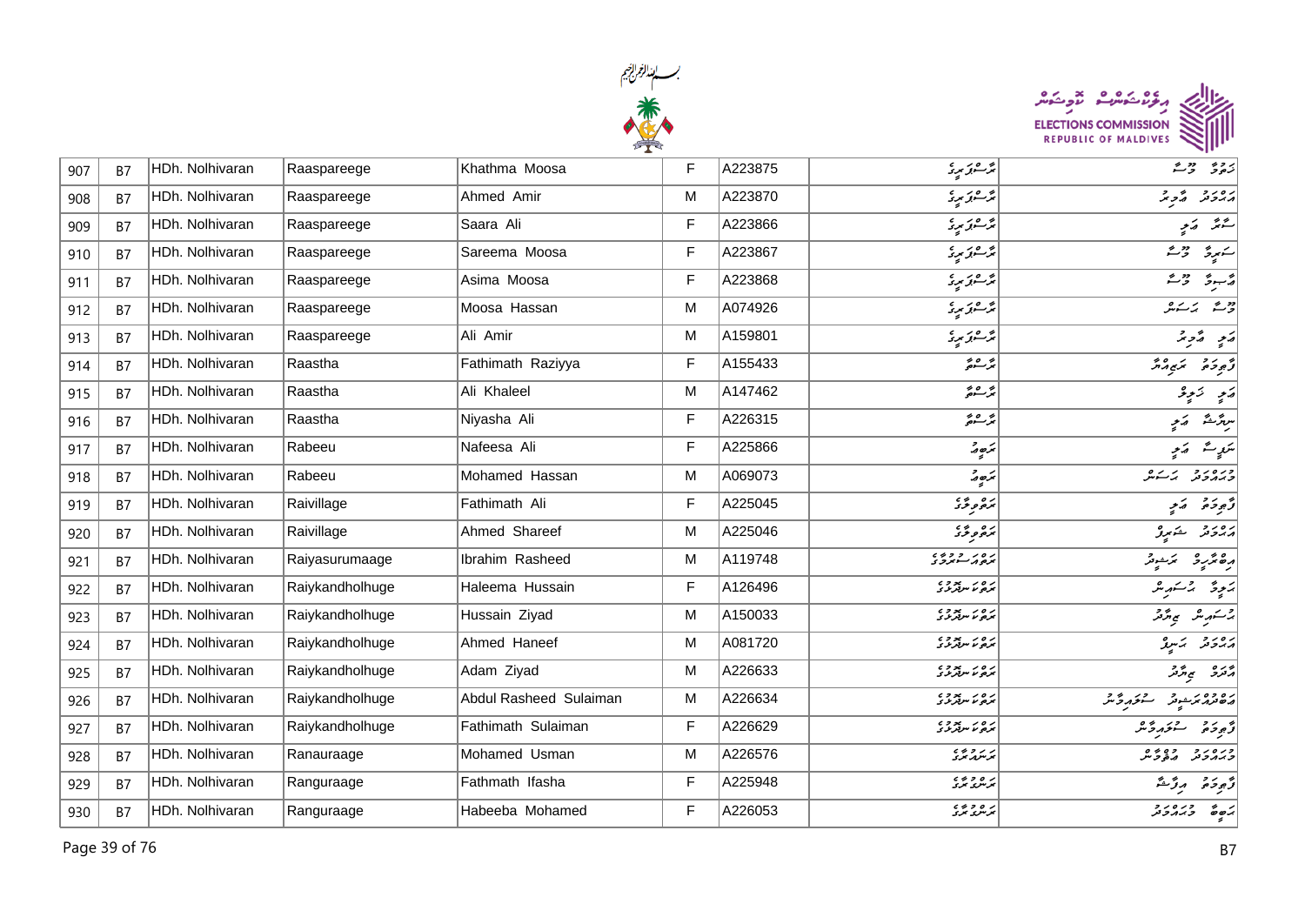



| <b>B7</b> | HDh. Nolhivaran | Ranguraage      | Zahir Naseer            | M           | A226060 | ر ۵ ۶ و <sup>پ</sup> ر<br>برسر <sub>ک</sub> برد | مچرىرى سىس <sub>ىرى</sub> رى<br>م                             |
|-----------|-----------------|-----------------|-------------------------|-------------|---------|-------------------------------------------------|---------------------------------------------------------------|
| <b>B7</b> | HDh. Nolhivaran | Ranguraage      | Ahmed Rasheed           | M           | A226072 | ر ه د و و ،<br>برس پر بر                        | برەرو بەجو                                                    |
| <b>B7</b> | HDh. Nolhivaran | Ranguraage      | Ibrahim Rasheed         | М           | A226058 | ر ه د و .<br>برس                                | رە ئرىر ئىن ئىشىر                                             |
| <b>B7</b> | HDh. Nolhivaran | Ranguraage      | Abdul Sattar Ibrahim    | М           | A226050 | ر ه د و .<br>برس                                | د ه ده ره د و د<br>برە ئۈر ۋ                                  |
| <b>B7</b> | HDh. Nolhivaran | Ranguraage      | Khalid Rasheed          | М           | A363698 | ر ه د و »<br>برس پر                             | گرونژ - مَرْشِينْر                                            |
| <b>B7</b> | HDh. Nolhivaran | Rankokaage      | Ahmed Zakee             | M           | A226003 | ر ٥ پر <i>٥ ٤</i><br>برس <i>ما د</i>            | پروژ پر پ                                                     |
| <b>B7</b> | HDh. Nolhivaran | Rankokaage      | Mohamed Waheed          | М           | A225920 | ر ۵ پر ۵ پر<br>برس را ر                         | ورەرو كەيل                                                    |
| <b>B7</b> | HDh. Nolhivaran | Red Rose        | Mohamed Sah             | М           | A226377 | ی ه <sup>0</sup> مر م                           | ستەپر<br>و ر ه ر د<br><i>و پر</i> و تر                        |
| <b>B7</b> | HDh. Nolhivaran | <b>Red Rose</b> | Aminath Zaeema          | F           | A226441 | ، ە مەھ<br>بىر : ئىرىسە                         | أأترجم تماريح                                                 |
| <b>B7</b> | HDh. Nolhivaran | <b>Red Rose</b> | Ali Sulaiman            | М           | A227761 | ، ە مەھ<br>ئىرونىمەت                            | ئەير سىنجىر ئەشر                                              |
| <b>B7</b> | HDh. Nolhivaran | <b>Red Rose</b> | Anwar Ali               | М           | A227765 | <sup>ی ہ م</sup> رم<br>مربع مرک                 | أرعدته أربح                                                   |
| <b>B7</b> | HDh. Nolhivaran | <b>Red Rose</b> | Mariyam Zaeema          | F           | A227769 | <sup>ى ە ج</sup> رىشە                           | ترءبره<br>ىمەپە                                               |
| <b>B7</b> | HDh. Nolhivaran | <b>Red Rose</b> | Ahmed Niyaz             | М           | A227770 | <sup>ی ہ م</sup> رم<br>مربع مرک                 | بر 2 پر 15<br>مربر <del>2</del> تر<br>سرپڑھ                   |
| <b>B7</b> | HDh. Nolhivaran | Red Rose        | Fathimath Huzaimath Ali | $\mathsf F$ | A227773 | <sup>ی ہ م</sup> رم<br>مربع مرک                 | توجدة ريم دوء مو                                              |
| <b>B7</b> | HDh. Nolhivaran | <b>Red Rose</b> | Zuyyinath Waheeda Ali   | F           | A227774 | ، ە مەھ<br>ئىرونىمەت                            | جمهر سَمَّۃ کَہٰ پِنَّہُ مَیْ                                 |
| <b>B7</b> | HDh. Nolhivaran | <b>Red Rose</b> | Gaseema Ali             | F           | A079957 | <sup>ى ە ج</sup> رىشە                           | تخاسيرة الكامي                                                |
| <b>B7</b> | HDh. Nolhivaran | <b>Red Rose</b> | Jaufar Ali              | М           | A077026 | <sup>ى ە ج</sup> رىشە                           | پروژ پر پر پر                                                 |
| <b>B7</b> | HDh. Nolhivaran | <b>Red Rose</b> | Shaamil Ali             | M           | A312452 | <sup>ى ە ج</sup> رىشە                           | ڪرو ڏي                                                        |
| <b>B7</b> | HDh. Nolhivaran | Red Rose        | Zihna Ali               | F           | A312450 | ، ە ج <sub>ى</sub> م ھ                          | ىر ئەشتە كەيپە                                                |
| <b>B7</b> | HDh. Nolhivaran | Red Sea         | Adam Usman              | M           | A052938 | برہی ہے                                         | وره ده وه.                                                    |
| <b>B7</b> | HDh. Nolhivaran | Red Sea         | Ahmed Adam              | М           | A159680 | برہم ہے                                         | پور ہ<br>مرکز ژ<br>بر ہ بر بر<br>م <i>ر</i> بر <del>ب</del> ر |
| <b>B7</b> | HDh. Nolhivaran | Red Sea         | Mohamed Adam            | М           | A159681 |                                                 | وره رو په ره<br>د بربرونر برنرو                               |
| <b>B7</b> | HDh. Nolhivaran | Red Sea         | Hassan Waheed           | M           | A159265 | برہم ہے                                         | پرسته زیر د                                                   |
| <b>B7</b> | HDh. Nolhivaran | Red Sea         | Aishath Ali             | F           | A113436 | برہم ہے                                         | ە ئەستىق ھەمچ                                                 |
|           |                 |                 |                         |             |         |                                                 | اعْمَعْ ہے                                                    |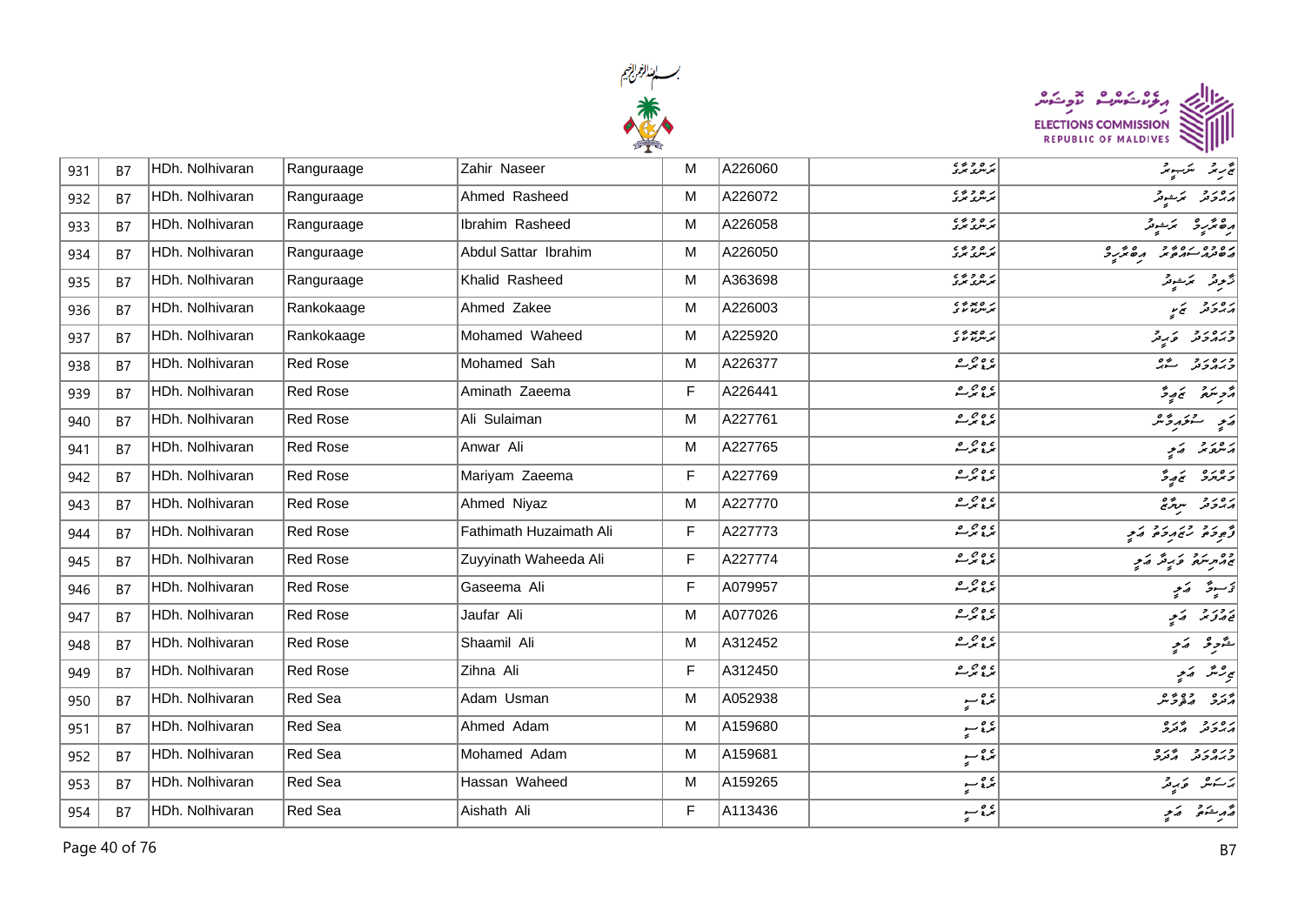



| 955 | <b>B7</b> | HDh. Nolhivaran | Red Sea            | Wadheefa Adam       | F | A227760 | برہمبر                                   | وَمَرِزٌ مُرَمَرُدُ                     |
|-----|-----------|-----------------|--------------------|---------------------|---|---------|------------------------------------------|-----------------------------------------|
| 956 | <b>B7</b> | HDh. Nolhivaran | Red Sea            | Anwar Adam          | М | A226370 | برہی ہے                                  | پور ہ<br>مرکز<br>بر ه پر د              |
| 957 | B7        | HDh. Nolhivaran | Rediumge           | Adam Siraj          | М | A224553 | ې به ده ،<br>مربو د د                    | پر تر عربی سو پر تر ته                  |
| 958 | B7        | HDh. Nolhivaran | Rediumge           | Abdulla Siraj       | М | A224559 | ې ده ده<br>ترو تر دی                     | رَحْمَدَاللّهُ –مِتَّرَمْحُ             |
| 959 | B7        | HDh. Nolhivaran | Rediumge           | Hassan Siraj        | М | A224555 | ې به ده و<br>مربو مر                     | پرستانئر السویژنج                       |
| 960 | <b>B7</b> | HDh. Nolhivaran | Rediumge           | Ibrahim Siraj       | M | A224556 | ې به ده و<br>مربو د                      | ەر ھەتئەر <i>ۋ</i><br>سويرة             |
| 961 | <b>B7</b> | HDh. Nolhivaran | Rediumge           | Loosiyaa Ali        | F | A224561 | ې به ده و                                | تۆسىد ئەرىپە                            |
| 962 | <b>B7</b> | HDh. Nolhivaran | Rediumge           | Risfa Ali           | F | A224562 | ې د ه ه ه<br>مرو تر د د                  | برڪڙ ڪچ                                 |
| 963 | B7        | HDh. Nolhivaran | Rediumge           | Hussain Siraj       | М | A158475 | ې به ده ،<br>مرد تر د د                  | برسكورشر السويرقع                       |
| 964 | B7        | HDh. Nolhivaran | <b>Reel Manzil</b> | Abdul Rahman Ismail | м | A043580 | ىر دىگە دى                               | גם כם גם כם הגם כל כ                    |
| 965 | B7        | HDh. Nolhivaran | <b>Reel Manzil</b> | Hawwa Yoosuf        | F | A228644 | ىر دىر شرىر د                            | بره پو دو وه<br>بروگو مرسول             |
| 966 | B7        | HDh. Nolhivaran | <b>Reel Manzil</b> | Ali Fazeel          | M | A228657 | پر بحر ته شعر بحر<br>  پر بحر ته شعر بحر | پښتو تر نندگی                           |
| 967 | B7        | HDh. Nolhivaran | <b>Reel Manzil</b> | Hussain Fazeel      | M | A228658 | بردد شهرد                                | چەسىر ترىنىدۇ                           |
| 968 | <b>B7</b> | HDh. Nolhivaran | <b>Reel Manzil</b> | Adam Fazeel         | M | A228661 | ىر 3 كەنگى 3                             | أوترو ترحيى                             |
| 969 | B7        | HDh. Nolhivaran | <b>Reel Manzil</b> | Fazla Abdul Rahman  | F | A228652 | ىرپۇچە شىر بۇ                            | كرەپ رەدەرەپەر                          |
| 970 | <b>B7</b> | HDh. Nolhivaran | <b>Reel Manzil</b> | Ahmed Fazeel        | М | A228653 | ىر \$كەشىر \$                            | پروتر کی نیو                            |
| 971 | B7        | HDh. Nolhivaran | Reel Manzil        | Mariyam Fazeela     | F | A228647 | ىر د د شرىر د                            | دەرە تىنىۋ                              |
| 972 | B7        | HDh. Nolhivaran | Rest               | Khadeeja Mohamed    | F | A228959 | برعو                                     | ژمرهٔ دره رو                            |
| 973 | B7        | HDh. Nolhivaran | Rest               | Aishath Shareefa    | F | A228961 | برعو                                     | روم شمروً                               |
| 974 | B7        | HDh. Nolhivaran | Rest               | Ahmed Shifau        | М | A228962 | بررميم                                   | دەر د شوژه                              |
| 975 | B7        | HDh. Nolhivaran | Rest               | Mohamed Shujau      | М | A228964 | برعو                                     | ورەر دەرد.<br><mark>جەم</mark> رى ئىستى |
| 976 | B7        | HDh. Nolhivaran | Rest               | Saddam Hussain      | М | A228965 | برعو                                     | بتمديرة المرتشر مر                      |
| 977 | B7        | HDh. Nolhivaran | Rest               | Hussain Adam        | М | A024842 | برعو                                     | جرستهر شر مرتبره                        |
| 978 | <b>B7</b> | HDh. Nolhivaran | Rest               | Abdulla Yaameen     | М | A373468 | برعو                                     | رَصْحْرَاللّهُ مُرَّحِرِ مَرْ           |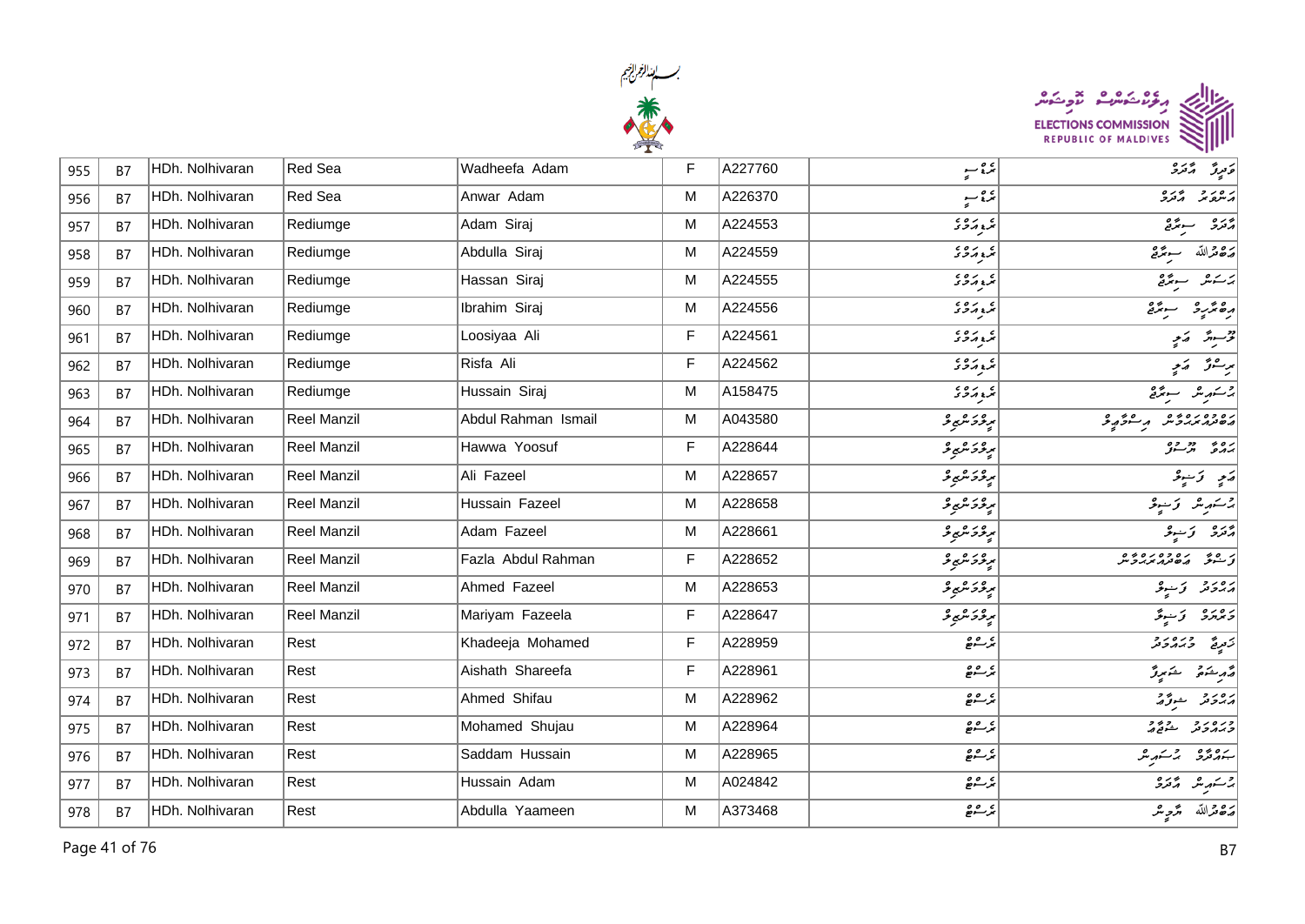



| 979  | <b>B7</b> | HDh. Nolhivaran | Reyalivaage | Ahmed Naseem             | M  | A080629 | رد دره و د<br>مرد مرد و                         | پر ۹ پر ۶                 |
|------|-----------|-----------------|-------------|--------------------------|----|---------|-------------------------------------------------|---------------------------|
| 980  | <b>B7</b> | HDh. Nolhivaran | Reyalivaage | Aishath Naeema           | F  | A224585 | ے پر برے<br>محمد مرحر <sub>ک</sub>              | مەر خىم ئىمە ئى           |
| 981  | <b>B7</b> | HDh. Nolhivaran | Reyalivaage | Adam Naeem               | M  | A224581 | پر پر په په<br>  پر پر پور په                   | د د د سمبر د              |
| 982  | <b>B7</b> | HDh. Nolhivaran | Reyalivaage | Mariyam Naeema           | F. | A224582 | يوپر برگ <sup>ي</sup><br>  <del>ب</del> رټر برگ | ئەنگەر 2<br>سَمدٍ رَّ     |
| 983  | <b>B7</b> | HDh. Nolhivaran | Reyalivaage | Ahmed Naeem              | м  | A224583 | <i>ين پر پ</i> ه په                             | رەر ئە سَمدٍ د            |
| 984  | <b>B7</b> | HDh. Nolhivaran | Reyalivaage | Jameela Mohamed          | F. | A224576 | پر پر یورتخ<br>  پر پر پر یورتخ                 | قارٍ حٌ = حَ بَرُ وَ حَرَ |
| 985  | <b>B7</b> | HDh. Nolhivaran | Rindha      | Fathimath Wishaama       | F. | A226238 | الموسرفكر                                       | قرموخا وبشق               |
| 986  | <b>B7</b> | HDh. Nolhivaran | Rindha      | Aminath Hushama          | F  | A226241 | برسريتر                                         | برشترى<br>أثرجه تنهجر     |
| 987  | <b>B7</b> | HDh. Nolhivaran | Rindha      | Mohamed Azneem           | М  | A226233 | برسرتر                                          | כמחכני הזיתב              |
| 988  | <b>B7</b> | HDh. Nolhivaran | Rindha      | Aishath Ushama           | F  | A226236 | برسرتر                                          | و د عنو د المرحمو         |
| 989  | <b>B7</b> | HDh. Nolhivaran | Rindha      | Maryam Nishama           | F. | A225992 | برسرتر                                          | سرىشىگە<br>  ئە ئەرە      |
| 990  | <b>B7</b> | HDh. Nolhivaran | Rindha      | Abdul Azeez Mohamed      | М  | A080037 | برسرتر                                          | גפרפג'ם בגם בי            |
| 991  | <b>B7</b> | HDh. Nolhivaran | Rindha      | Ahmed Fazeel             | M  | A312422 | ىرسرىتر                                         | أرورو كالمناولي           |
| 992  | <b>B7</b> | HDh. Nolhivaran | Riveli      | Aminath Yashfa           | F  | A157200 | ىرەً م                                          | أأرجع المتفورة            |
| 993  | <b>B7</b> | HDh. Nolhivaran | Riveli      | Seema Abdul Haadhee      | F. | A157201 | ىرەً م                                          | پرځ ده ده ده په           |
| 994  | <b>B7</b> | HDh. Nolhivaran | Riveli      | Mohamed Tholaal          | М  | A114055 | ىرەً م                                          | ورەرو روە                 |
| 995  | <b>B7</b> | HDh. Nolhivaran | Riveli      | Aishath Shahuma          | F  | A114058 | ىرغرمر                                          | أوه مشكرة والمشروع        |
| 996  | <b>B7</b> | HDh. Nolhivaran | Riveli      | Ahmed Abdul Hadhee       | М  | A227379 | ىرەً م                                          | ره دو ره ده در پر         |
| 997  | <b>B7</b> | HDh. Nolhivaran | Riveli      | Zahira Adam              | F. | A227370 | ىرەً م                                          | تجربته ومحدد              |
| 998  | <b>B7</b> | HDh. Nolhivaran | Riveli      | Abdul Haadhee Aboobakuru | М  | A227365 | برۂع                                            | גפנפני גמשיית             |
| 999  | <b>B7</b> | HDh. Nolhivaran | Riveli      | Saaidha Abdul Haadhi     | F. | A363501 | برؤمر                                           | شهر شهر ماه وه د محمد بر  |
| 1000 | <b>B7</b> | HDh. Nolhivaran | Roalhi      | Suma Abdul Majeed        | F. | A225743 | اهيمز                                           | حوص پره وه پر پر          |
| 1001 | <b>B7</b> | HDh. Nolhivaran | Roalhi      | Fazeela Abdul Rahman     | F. | A224732 | احمز                                            | كەن مەدەرەمە              |
| 1002 | <b>B7</b> | HDh. Nolhivaran | Roalhi      | Sama Abdul Majeed        | F. | A224866 | احين                                            | ر د د وه د و د و          |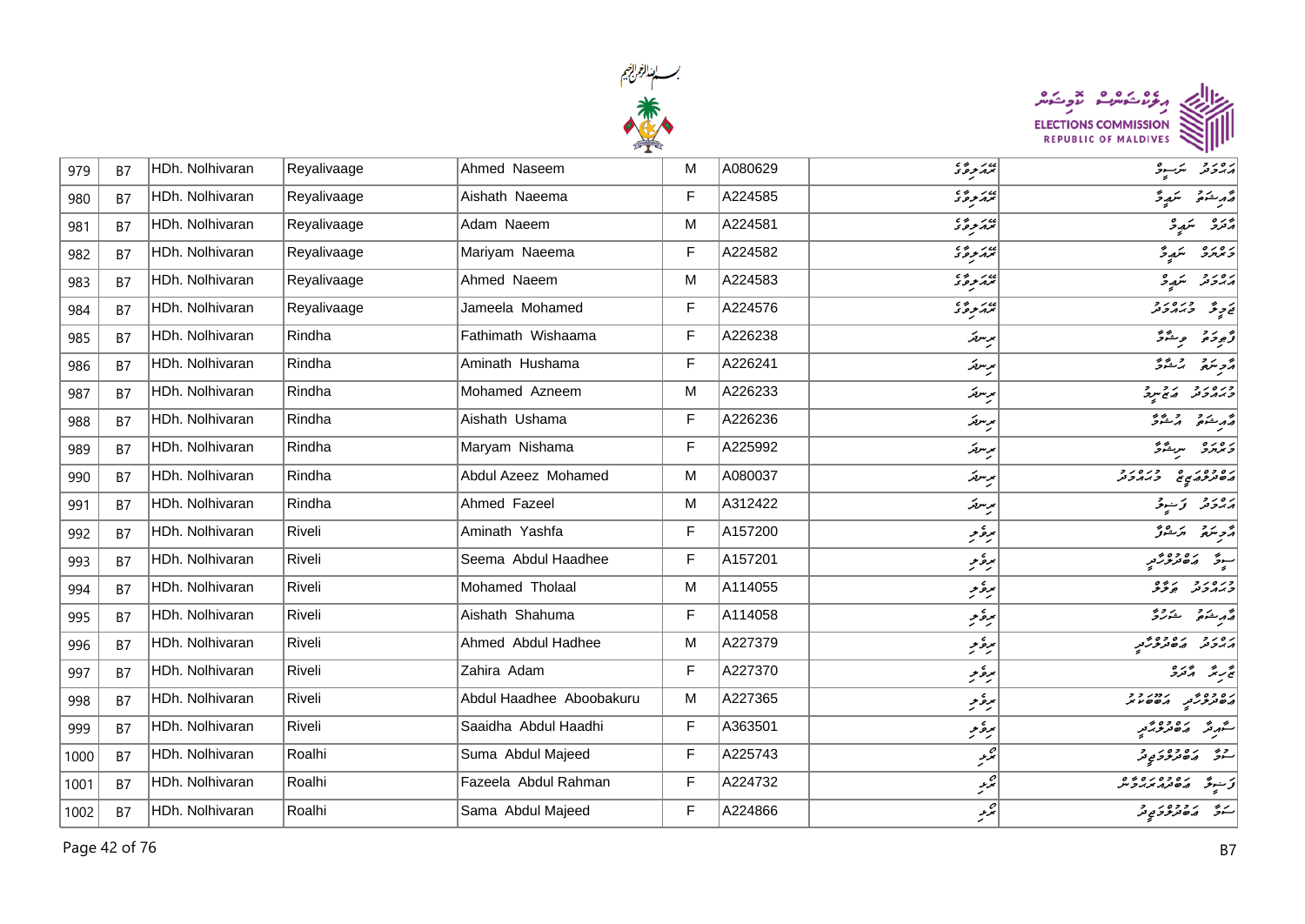



| 1003 | <b>B7</b> | HDh. Nolhivaran | Roalhi           | Abdul Majeed Abdul Azeez | м  | A078576 | ليحمع                                     | קס כסק בן הס כסק בין הס בין בין הס בק בין הס בק בין השיים בין היום בין היום בין היום בין היום בין היום בין היו<br>המוסיק ביקור בין האוריק בין היום בק בין היום בין היום בין היום בין היום בין היום בין היום בין היום בין היום בי |
|------|-----------|-----------------|------------------|--------------------------|----|---------|-------------------------------------------|----------------------------------------------------------------------------------------------------------------------------------------------------------------------------------------------------------------------------------|
| 1004 | <b>B7</b> | HDh. Nolhivaran | Roanuge          | Fathmath Hussain         | F. | A226164 | ە جە<br>ئىرسىمە                           | توجوخر بمسكر                                                                                                                                                                                                                     |
| 1005 | <b>B7</b> | HDh. Nolhivaran | Roanuge          | Abdul Sathaar Hussain    | м  | A226160 | ە د ،<br>ئىرسرى                           | ره ده ره د د د که ش                                                                                                                                                                                                              |
| 1006 | <b>B7</b> | HDh. Nolhivaran | Roashanee Manzil | Hussain Mohamed          | M  | A227892 | ىرىشە <sub>سېرىڭ ش<sub>ى</sub>بو ئى</sub> | بر شهر شده در در د                                                                                                                                                                                                               |
| 1007 | <b>B7</b> | HDh. Nolhivaran | Roashanee Manzil | Aminath Mohamed          | F  | A227893 | ئۇيسۇ ئۆز ئىرىگى ئى                       | ג ביום בגום ב                                                                                                                                                                                                                    |
| 1008 | <b>B7</b> | HDh. Nolhivaran | Roashanee Manzil | Rifqa Mohamed            | F  | A227894 | ئۇيسۇ ئىر ئەنگە ئە                        | بروتخ - 1995 و                                                                                                                                                                                                                   |
| 1009 | <b>B7</b> | HDh. Nolhivaran | Roashanee Manzil | Mariyam Waheeda          | F  | A227854 | ئۇيسۇ ئۆز ئىرىگى ئى                       | ويروو وبرقر                                                                                                                                                                                                                      |
| 1010 | <b>B7</b> | HDh. Nolhivaran | Roashanee Manzil | Sobeeha Mohamed          | F  | A227856 | ئۇيسۇ ئۆز ئىرىگى ئى                       | و رە ر د<br>تر پروتر<br>بنوءته                                                                                                                                                                                                   |
| 1011 | <b>B7</b> | HDh. Nolhivaran | Roashanee Manzil | Fathmath Mohamed         | F  | A227857 | ئۇيسۇ ئۆز ئۈز ئى                          | <i>و بر و ب</i> ر و<br>تر بر بر تر<br>و څې پر د                                                                                                                                                                                  |
| 1012 | <b>B7</b> | HDh. Nolhivaran | Roashanee Manzil | Aishath Mohamed          | F. | A227860 | ئۇيسۇ ئىر ئەنگە ئە                        | م شرح وره دو                                                                                                                                                                                                                     |
| 1013 | <b>B7</b> | HDh. Nolhivaran | Roashanee Manzil | Ali Mohamed              | м  | A148739 | ئۇيغۇر يوپرى ئۈچۈ                         | أتمنح وبره برو                                                                                                                                                                                                                   |
| 1014 | <b>B7</b> | HDh. Nolhivaran | Roashaneege      | Ismail Adam              | м  | A043887 | ئۇيسىمىسىي ئە                             |                                                                                                                                                                                                                                  |
| 1015 | <b>B7</b> | HDh. Nolhivaran | Roashaneege      | Aminath Khaleela         | F  | A227353 | ئۈيسە ئىسىمى<br>                          | ړٌ پر په کامو د کا                                                                                                                                                                                                               |
| 1016 | <b>B7</b> | HDh. Nolhivaran | Roashaneege      | Hussain Khaleel          | M  | A227355 | م<br>ترڪس <i>ي</i> ءَ                     | چەسىر سىر ئەرچ                                                                                                                                                                                                                   |
| 1017 | <b>B7</b> | HDh. Nolhivaran | Roashaneege      | Nasrulla Khaleel         | м  | A227357 | ە<br>ئىرىشە س <sub>ىرى</sub> گە           | ىترىبىمى الله     ئرىبى                                                                                                                                                                                                          |
| 1018 | <b>B7</b> | HDh. Nolhivaran | Roashaneege      | Mariyam Mohamed          | F. | A227290 | ترڪسري                                    | و رە ر د<br>تر پروتر<br>ر ه ر ه<br><del>د</del> بربرد                                                                                                                                                                            |
| 1019 | <b>B7</b> | HDh. Nolhivaran | Roashaneemaage   | Hussain Ibrahim          | M  | A224359 | ئۇيسىدىسى ئىچە ئە<br>                     | برسمر شه مده مرکبه                                                                                                                                                                                                               |
| 1020 | <b>B7</b> | HDh. Nolhivaran | Roashaneemaage   | Mohamed Abdul Rahman     | M  | A042829 | ئىرىشە س <sub>ى</sub> رىگە ئە             | ر ه وه ر ه د ه<br>پره تر بربر <del>ژ</del> س<br>و رە ر د<br><i>د ب</i> رگرىز                                                                                                                                                     |
| 1021 | <b>B7</b> | HDh. Nolhivaran | Roashaneemaage   | Aiham Hussain            | м  | A368744 | ئۇيسىدىسى ئىچە ئە<br>                     | <i>הُגְבֹצ בִּ</i> ב <sub>וֹת</sub> ָת                                                                                                                                                                                           |
| 1022 | <b>B7</b> | HDh. Nolhivaran | Rosy Villa       | Aishath Easa             | F. | A226507 | ئۇي جۇ قە                                 | ړې شمې په ش                                                                                                                                                                                                                      |
| 1023 | <b>B7</b> | HDh. Nolhivaran | Rosy Villa       | Vadheefa Easa            | F  | A226518 | لرمبوء قر                                 | <i>وَمِرِدٌ</i> م <sub>َ</sub> ٍ ً                                                                                                                                                                                               |
| 1024 | <b>B7</b> | HDh. Nolhivaran | Rosy Villa       | Ahmed Rasheed            | M  | A226519 | ئۇي جۇ قە                                 | أرور و سر سر المراجع                                                                                                                                                                                                             |
| 1025 | <b>B7</b> | HDh. Nolhivaran | Rosy Villa       | Hussain Easa             | M  | A226516 | ە<br>ئىسىم <i>م</i> ۇ                     | برڪيريش پيش                                                                                                                                                                                                                      |
| 1026 | <b>B7</b> | HDh. Nolhivaran | Rosy Villa       | Ibrahim Rasheed          | M  | A226513 | ترىپە بەقتە                               | رە ئرىر ئىن ئىشى                                                                                                                                                                                                                 |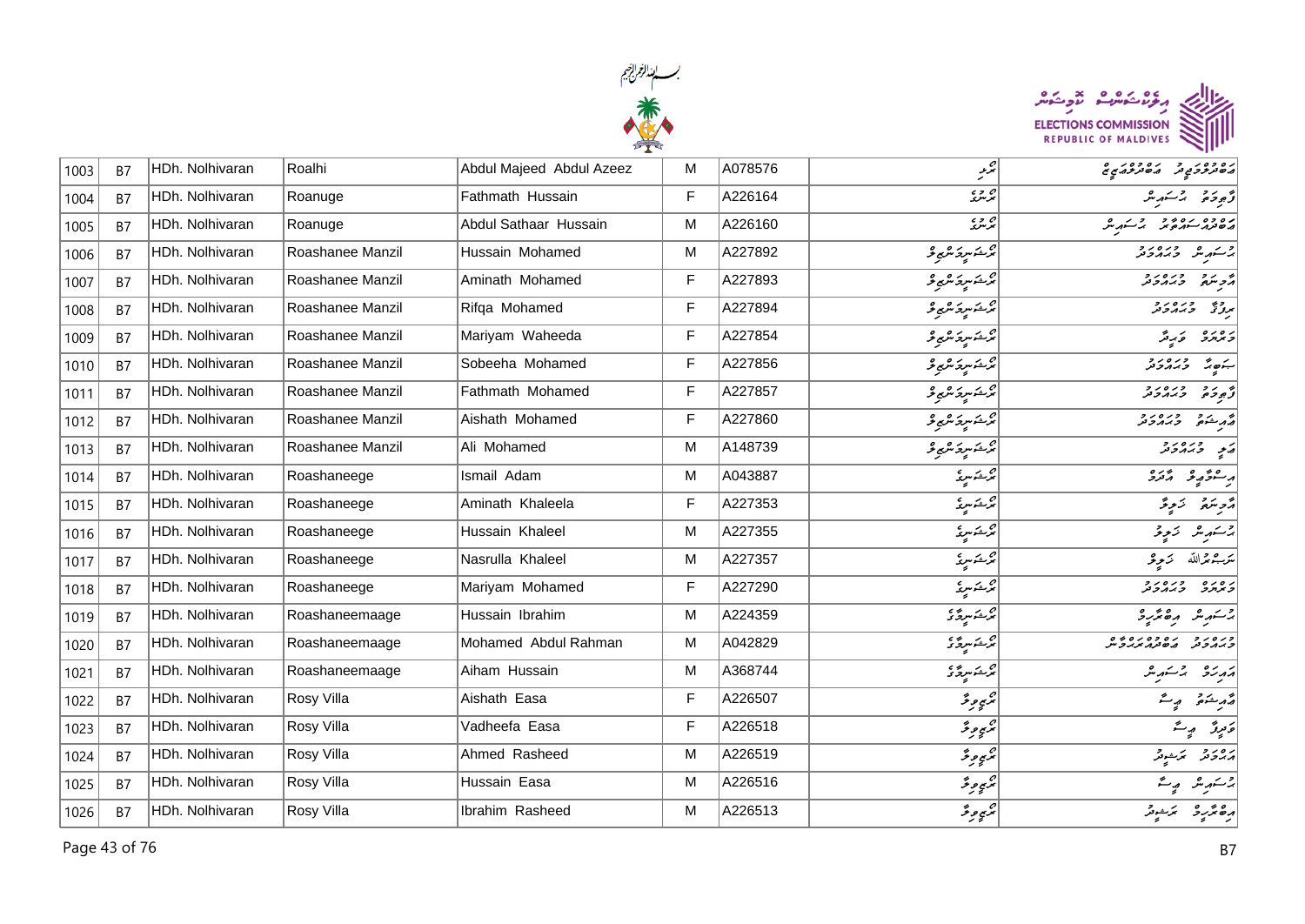



| <b>B7</b> | HDh. Nolhivaran | Rosy Villa | Aminath Waheeda       | F  | A226514 | ترىپەرتۇ                 | أأدح المتحفيظ وأرادهم                      |
|-----------|-----------------|------------|-----------------------|----|---------|--------------------------|--------------------------------------------|
| <b>B7</b> | HDh. Nolhivaran | Saaheeneez | Hussain Qasim         | м  | A077237 | سەرپەيرى                 | جاسكهر مكر الأسوفر                         |
| <b>B7</b> | HDh. Nolhivaran | Saalu      | Adam Saleem           | М  | A114451 | شۇقر                     | ړنو شود                                    |
| <b>B7</b> | HDh. Nolhivaran | Saam       | Ibrahim Ali           | M  | A090932 | سترو                     | ىر ھەترىر <i>ۋ</i><br>ەكىپىيە              |
| <b>B7</b> | HDh. Nolhivaran | Saam       | Mariyam Ibrahim       | F  | A226293 | سترو                     | برە ئۆرۈ<br>تر ه بر ه                      |
| B7        | HDh. Nolhivaran | Saam       | Mariya Ibrahim        | F  | A225678 | سترو                     | فحبرة رەقمىر                               |
| B7        | HDh. Nolhivaran | Saam       | Fathimath Ali         | F. | A225662 | سترو                     | وٌجوحَاجُ الْمَاحِبِ                       |
| <b>B7</b> | HDh. Nolhivaran | Saam       | Maldha Ibrahim        | F. | A226895 | سترو                     | دوژ رەژرۈ                                  |
| <b>B7</b> | HDh. Nolhivaran | Sabdhelige | Aishath Rasheedha     | F. | A224143 | سەھ قرىرى                | أقهر مشكاتها المتمر المحرورة               |
| <b>B7</b> | HDh. Nolhivaran | Sabdhelige | Fathimath Rasheedha   | F. | A224141 | ڪھوري                    | تزودخر المتشبين                            |
| <b>B7</b> | HDh. Nolhivaran | Sabdhelige | Hussain Ali           | М  | A224138 | سەھ قرىرى                | برسكير شركوني                              |
| <b>B7</b> | HDh. Nolhivaran | Sabdhelige | Aminath Umar          | F. | A224139 | سەھ قرىرى                | أأروبترة ورو                               |
| <b>B7</b> | HDh. Nolhivaran | Sabdhelige | Ibrahim Naseer        | м  | A098439 | ڪ ھوڪر دي<br>سنڌھ قرمز 2 | رە ئەر ئەسىر ئە                            |
| <b>B7</b> | HDh. Nolhivaran | Sailu      | Ahmed Adil            | М  | A113355 | ستهرقر                   | ړ د پر ژورو                                |
| <b>B7</b> | HDh. Nolhivaran | Sailu      | Saheedha Ali          | F. | A148484 | ستهرقر                   | لمشربة أكامي                               |
| <b>B7</b> | HDh. Nolhivaran | Salvaa     | Ahmed Latheef         | м  | A132803 | سەنە ۋ                   | رور دَ وَوِرْ                              |
| <b>B7</b> | HDh. Nolhivaran | Salvaa     | Nuha Ahmed            | F. | A226654 | سەۋۇ                     | ا ده ده د د                                |
| <b>B7</b> | HDh. Nolhivaran | Salvaa     | Thasleem Ahmed        | м  | A228181 | سەۋۇ                     | ۇشوچ<br>بروز تر                            |
| <b>B7</b> | HDh. Nolhivaran | Samaa      | Fathimath Ali         | F. | A228666 | ستریخ                    | وٌجوحَہ کے ج                               |
| <b>B7</b> | HDh. Nolhivaran | Samaa      | Fazuniya Abdul Sattar | F. | A228675 | سەبىج                    | ره وه ره ۶۶۰<br>مصوم شهره مر<br>ۇ ئى سرەڭر |
| <b>B7</b> | HDh. Nolhivaran | Samaa      | Shuaib Ibrahim        | М  | A228686 | سەبىج                    | ەرھ ئۆر ۋ<br>شمهده                         |
| <b>B7</b> | HDh. Nolhivaran | Samaa      | Mohamed Ibrahim       | М  | A228683 | سەبىج                    | و ره د و<br><i>د ټ</i> رگر تر<br>برە ئۆرۈ  |
| <b>B7</b> | HDh. Nolhivaran | Samaa      | Sofoora Ibrahim       | F. | A228689 | سەۋ                      | وە ئرىر ۋ<br>سەدىر                         |
| <b>B7</b> | HDh. Nolhivaran | Samaa      | Ali Ibrahim           | м  | A226538 | سەۋ                      | ړې ره ټرې                                  |
|           |                 |            |                       |    |         |                          |                                            |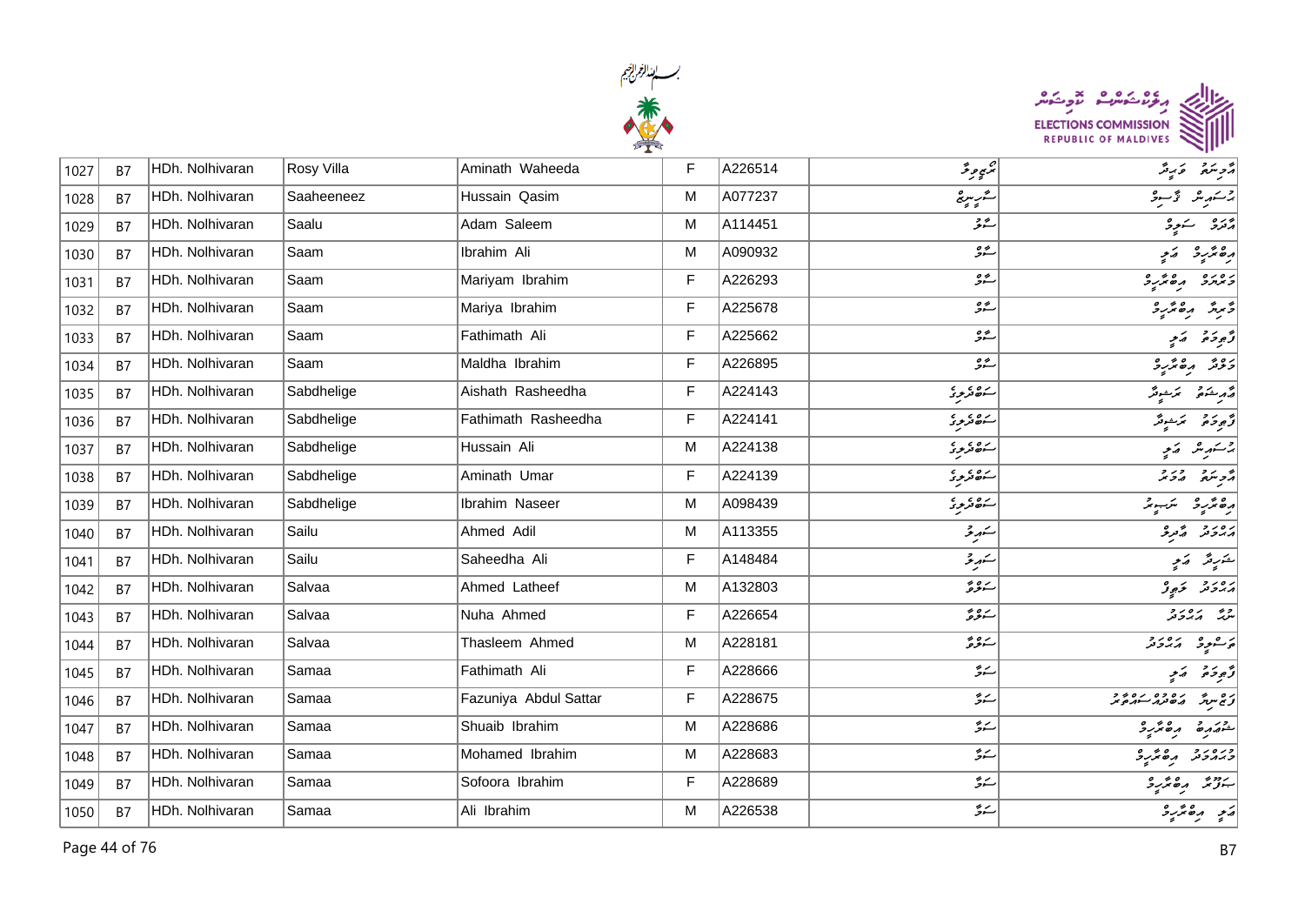



| يەچ<br>HDh. Nolhivaran<br>Ibrahim Hassan<br>M<br>A060562<br>Samaa<br>1052<br><b>B7</b><br>يەچ<br>Samaa<br>Ahmed Ibrahim<br>M<br>A363704<br>HDh. Nolhivaran<br>1053<br><b>B7</b><br>F.<br>ىرە بىر<br>HDh. Nolhivaran<br>Shareefa Ahmed<br>A226009<br>Samgaa<br>1054<br><b>B7</b><br>ىرە ئ<br>HDh. Nolhivaran<br>Abdul Rahman Ibrahim<br>M<br>A226029<br>Samgaa<br>1055<br><b>B7</b><br>F<br>سەدى<br>HDh. Nolhivaran<br>Hafsa Rasheed<br>A226020<br>Samgaa<br>B7<br>1056<br>ىرە بىر<br>A226022<br>HDh. Nolhivaran<br>Ali Niyaz<br>м<br>Samgaa<br>1057<br>B7<br>F<br>ىرە بىر<br>A225907<br>HDh. Nolhivaran<br>Fathimath Ibrahim Rasheed<br>Samgaa<br>1058<br><b>B7</b><br>ىرە بە<br>HDh. Nolhivaran<br>Ahmed Atheef<br>A225908<br>Samgaa<br>м<br>1059<br><b>B7</b><br>A225915<br>سەدى<br>HDh. Nolhivaran<br>Adam Ibrahim<br>м<br>Samgaa<br>1060<br><b>B7</b><br>Ibrahim Rasheed<br>A225556<br>سەدى<br>HDh. Nolhivaran<br>м<br>Samgaa<br>1061<br><b>B7</b><br>ئەن <i>تەر شەھ</i> رى<br>HDh. Nolhivaran<br>м<br>A225519<br>Sansange<br>Ali Fayaz<br>1062<br><b>B7</b><br>ئەن <i>تەر شەھ</i> رى<br>F.<br>HDh. Nolhivaran<br>Khadeeja Abdulla<br>A225511<br>Sansange<br>1063<br><b>B7</b><br>Nafeesa Abdul Rahman<br>F.<br>A228988<br>سە بىر بىر قە<br>HDh. Nolhivaran<br>Sarindha<br>1064<br><b>B7</b><br>Sarindha<br>Aishath Seema<br>F.<br>A228989<br>سكبر مثروثر<br>HDh. Nolhivaran<br><b>B7</b><br>1065<br>سە بەر ھەتر<br>Sarindha<br>Faisal Saleem<br>M<br>A228991<br>HDh. Nolhivaran<br>1066<br><b>B7</b><br>F.<br>HDh. Nolhivaran<br>Sarindha<br>Aminath Seema Ibrahim<br>A228994<br>سەبرىدىد<br>1067<br><b>B7</b><br>Sarindha<br>Mohamed Ameen Ibrahim<br>A226824<br>سەمرىگوتگە<br>HDh. Nolhivaran<br>м<br>1068<br><b>B7</b><br>Sarindha<br>Fathimath Seema<br>F.<br>A147327<br>سەمرىترەتر<br>HDh. Nolhivaran<br>1069<br><b>B7</b><br>سە بەر ھەتر<br>Sarindha<br>M<br>A147329<br>HDh. Nolhivaran<br>Ali Nazeer<br>1070<br><b>B7</b><br>Sarindha<br>Ibrahim Saleem<br>A149752<br>سەبرىدىد<br>HDh. Nolhivaran<br>м<br>1071<br><b>B7</b><br>HDh. Nolhivaran<br>Sarindha<br>Ahmed Anees<br>M<br>A382028<br>سە ئېرىشرىتر<br>1072<br><b>B7</b><br>F.<br>سەۋ<br>HDh. Nolhivaran<br>Savaa<br>Naazneena Hussain<br>A132975<br>1073<br><b>B7</b><br>Savaa<br>Abdul Hameed Ali<br>سەچ<br>HDh. Nolhivaran<br>M<br>A049867<br>1074<br><b>B7</b> | 1051 | <b>B7</b> | HDh. Nolhivaran | Samaa | Imsan Ibrahim | M | A143911 | يەچ | ودعشر وقتربر                   |
|--------------------------------------------------------------------------------------------------------------------------------------------------------------------------------------------------------------------------------------------------------------------------------------------------------------------------------------------------------------------------------------------------------------------------------------------------------------------------------------------------------------------------------------------------------------------------------------------------------------------------------------------------------------------------------------------------------------------------------------------------------------------------------------------------------------------------------------------------------------------------------------------------------------------------------------------------------------------------------------------------------------------------------------------------------------------------------------------------------------------------------------------------------------------------------------------------------------------------------------------------------------------------------------------------------------------------------------------------------------------------------------------------------------------------------------------------------------------------------------------------------------------------------------------------------------------------------------------------------------------------------------------------------------------------------------------------------------------------------------------------------------------------------------------------------------------------------------------------------------------------------------------------------------------------------------------------------------------------------------------------------------------------------------------------------------------------------------------------------------------------------------------------------------------------------------------------------------------------------------------------------------------------------------------------------------------------------------|------|-----------|-----------------|-------|---------------|---|---------|-----|--------------------------------|
|                                                                                                                                                                                                                                                                                                                                                                                                                                                                                                                                                                                                                                                                                                                                                                                                                                                                                                                                                                                                                                                                                                                                                                                                                                                                                                                                                                                                                                                                                                                                                                                                                                                                                                                                                                                                                                                                                                                                                                                                                                                                                                                                                                                                                                                                                                                                      |      |           |                 |       |               |   |         |     | أرەنۇر ئەسەر                   |
|                                                                                                                                                                                                                                                                                                                                                                                                                                                                                                                                                                                                                                                                                                                                                                                                                                                                                                                                                                                                                                                                                                                                                                                                                                                                                                                                                                                                                                                                                                                                                                                                                                                                                                                                                                                                                                                                                                                                                                                                                                                                                                                                                                                                                                                                                                                                      |      |           |                 |       |               |   |         |     | גפנה הפיתייב                   |
|                                                                                                                                                                                                                                                                                                                                                                                                                                                                                                                                                                                                                                                                                                                                                                                                                                                                                                                                                                                                                                                                                                                                                                                                                                                                                                                                                                                                                                                                                                                                                                                                                                                                                                                                                                                                                                                                                                                                                                                                                                                                                                                                                                                                                                                                                                                                      |      |           |                 |       |               |   |         |     | شكيرتش كالارو                  |
|                                                                                                                                                                                                                                                                                                                                                                                                                                                                                                                                                                                                                                                                                                                                                                                                                                                                                                                                                                                                                                                                                                                                                                                                                                                                                                                                                                                                                                                                                                                                                                                                                                                                                                                                                                                                                                                                                                                                                                                                                                                                                                                                                                                                                                                                                                                                      |      |           |                 |       |               |   |         |     | גם כם גם כם הפיציב             |
|                                                                                                                                                                                                                                                                                                                                                                                                                                                                                                                                                                                                                                                                                                                                                                                                                                                                                                                                                                                                                                                                                                                                                                                                                                                                                                                                                                                                                                                                                                                                                                                                                                                                                                                                                                                                                                                                                                                                                                                                                                                                                                                                                                                                                                                                                                                                      |      |           |                 |       |               |   |         |     | ىروب ئىرجى                     |
|                                                                                                                                                                                                                                                                                                                                                                                                                                                                                                                                                                                                                                                                                                                                                                                                                                                                                                                                                                                                                                                                                                                                                                                                                                                                                                                                                                                                                                                                                                                                                                                                                                                                                                                                                                                                                                                                                                                                                                                                                                                                                                                                                                                                                                                                                                                                      |      |           |                 |       |               |   |         |     | ړې سرگړي                       |
|                                                                                                                                                                                                                                                                                                                                                                                                                                                                                                                                                                                                                                                                                                                                                                                                                                                                                                                                                                                                                                                                                                                                                                                                                                                                                                                                                                                                                                                                                                                                                                                                                                                                                                                                                                                                                                                                                                                                                                                                                                                                                                                                                                                                                                                                                                                                      |      |           |                 |       |               |   |         |     | وتجوجهم معتربة ترجو            |
|                                                                                                                                                                                                                                                                                                                                                                                                                                                                                                                                                                                                                                                                                                                                                                                                                                                                                                                                                                                                                                                                                                                                                                                                                                                                                                                                                                                                                                                                                                                                                                                                                                                                                                                                                                                                                                                                                                                                                                                                                                                                                                                                                                                                                                                                                                                                      |      |           |                 |       |               |   |         |     | גפי ביתור                      |
|                                                                                                                                                                                                                                                                                                                                                                                                                                                                                                                                                                                                                                                                                                                                                                                                                                                                                                                                                                                                                                                                                                                                                                                                                                                                                                                                                                                                                                                                                                                                                                                                                                                                                                                                                                                                                                                                                                                                                                                                                                                                                                                                                                                                                                                                                                                                      |      |           |                 |       |               |   |         |     | وزده وهتر و                    |
|                                                                                                                                                                                                                                                                                                                                                                                                                                                                                                                                                                                                                                                                                                                                                                                                                                                                                                                                                                                                                                                                                                                                                                                                                                                                                                                                                                                                                                                                                                                                                                                                                                                                                                                                                                                                                                                                                                                                                                                                                                                                                                                                                                                                                                                                                                                                      |      |           |                 |       |               |   |         |     | أرەڭرىر ئىشىر                  |
|                                                                                                                                                                                                                                                                                                                                                                                                                                                                                                                                                                                                                                                                                                                                                                                                                                                                                                                                                                                                                                                                                                                                                                                                                                                                                                                                                                                                                                                                                                                                                                                                                                                                                                                                                                                                                                                                                                                                                                                                                                                                                                                                                                                                                                                                                                                                      |      |           |                 |       |               |   |         |     | أريمو أوترث                    |
|                                                                                                                                                                                                                                                                                                                                                                                                                                                                                                                                                                                                                                                                                                                                                                                                                                                                                                                                                                                                                                                                                                                                                                                                                                                                                                                                                                                                                                                                                                                                                                                                                                                                                                                                                                                                                                                                                                                                                                                                                                                                                                                                                                                                                                                                                                                                      |      |           |                 |       |               |   |         |     | تزمية كانكارالله               |
|                                                                                                                                                                                                                                                                                                                                                                                                                                                                                                                                                                                                                                                                                                                                                                                                                                                                                                                                                                                                                                                                                                                                                                                                                                                                                                                                                                                                                                                                                                                                                                                                                                                                                                                                                                                                                                                                                                                                                                                                                                                                                                                                                                                                                                                                                                                                      |      |           |                 |       |               |   |         |     | سَمِرٍ ٹُ مُصْرَمہُ مُہُ جُ سُ |
|                                                                                                                                                                                                                                                                                                                                                                                                                                                                                                                                                                                                                                                                                                                                                                                                                                                                                                                                                                                                                                                                                                                                                                                                                                                                                                                                                                                                                                                                                                                                                                                                                                                                                                                                                                                                                                                                                                                                                                                                                                                                                                                                                                                                                                                                                                                                      |      |           |                 |       |               |   |         |     | وٌمرِ شَهُ وَ سِوتُر           |
|                                                                                                                                                                                                                                                                                                                                                                                                                                                                                                                                                                                                                                                                                                                                                                                                                                                                                                                                                                                                                                                                                                                                                                                                                                                                                                                                                                                                                                                                                                                                                                                                                                                                                                                                                                                                                                                                                                                                                                                                                                                                                                                                                                                                                                                                                                                                      |      |           |                 |       |               |   |         |     | زېرېنډ خپړ                     |
|                                                                                                                                                                                                                                                                                                                                                                                                                                                                                                                                                                                                                                                                                                                                                                                                                                                                                                                                                                                                                                                                                                                                                                                                                                                                                                                                                                                                                                                                                                                                                                                                                                                                                                                                                                                                                                                                                                                                                                                                                                                                                                                                                                                                                                                                                                                                      |      |           |                 |       |               |   |         |     | أزوينهم سبرخ وكالربرد          |
|                                                                                                                                                                                                                                                                                                                                                                                                                                                                                                                                                                                                                                                                                                                                                                                                                                                                                                                                                                                                                                                                                                                                                                                                                                                                                                                                                                                                                                                                                                                                                                                                                                                                                                                                                                                                                                                                                                                                                                                                                                                                                                                                                                                                                                                                                                                                      |      |           |                 |       |               |   |         |     | ورەرو روپر مەھرىر              |
|                                                                                                                                                                                                                                                                                                                                                                                                                                                                                                                                                                                                                                                                                                                                                                                                                                                                                                                                                                                                                                                                                                                                                                                                                                                                                                                                                                                                                                                                                                                                                                                                                                                                                                                                                                                                                                                                                                                                                                                                                                                                                                                                                                                                                                                                                                                                      |      |           |                 |       |               |   |         |     | ۇ <sub>ج</sub> ودۇ ب           |
|                                                                                                                                                                                                                                                                                                                                                                                                                                                                                                                                                                                                                                                                                                                                                                                                                                                                                                                                                                                                                                                                                                                                                                                                                                                                                                                                                                                                                                                                                                                                                                                                                                                                                                                                                                                                                                                                                                                                                                                                                                                                                                                                                                                                                                                                                                                                      |      |           |                 |       |               |   |         |     | پر سر سر پر پر                 |
|                                                                                                                                                                                                                                                                                                                                                                                                                                                                                                                                                                                                                                                                                                                                                                                                                                                                                                                                                                                                                                                                                                                                                                                                                                                                                                                                                                                                                                                                                                                                                                                                                                                                                                                                                                                                                                                                                                                                                                                                                                                                                                                                                                                                                                                                                                                                      |      |           |                 |       |               |   |         |     | رەترىر ئىر                     |
|                                                                                                                                                                                                                                                                                                                                                                                                                                                                                                                                                                                                                                                                                                                                                                                                                                                                                                                                                                                                                                                                                                                                                                                                                                                                                                                                                                                                                                                                                                                                                                                                                                                                                                                                                                                                                                                                                                                                                                                                                                                                                                                                                                                                                                                                                                                                      |      |           |                 |       |               |   |         |     | أرور والمستحق                  |
|                                                                                                                                                                                                                                                                                                                                                                                                                                                                                                                                                                                                                                                                                                                                                                                                                                                                                                                                                                                                                                                                                                                                                                                                                                                                                                                                                                                                                                                                                                                                                                                                                                                                                                                                                                                                                                                                                                                                                                                                                                                                                                                                                                                                                                                                                                                                      |      |           |                 |       |               |   |         |     | لترچ سربنگ الرکستر بر          |
|                                                                                                                                                                                                                                                                                                                                                                                                                                                                                                                                                                                                                                                                                                                                                                                                                                                                                                                                                                                                                                                                                                                                                                                                                                                                                                                                                                                                                                                                                                                                                                                                                                                                                                                                                                                                                                                                                                                                                                                                                                                                                                                                                                                                                                                                                                                                      |      |           |                 |       |               |   |         |     | גם כסגבה הב                    |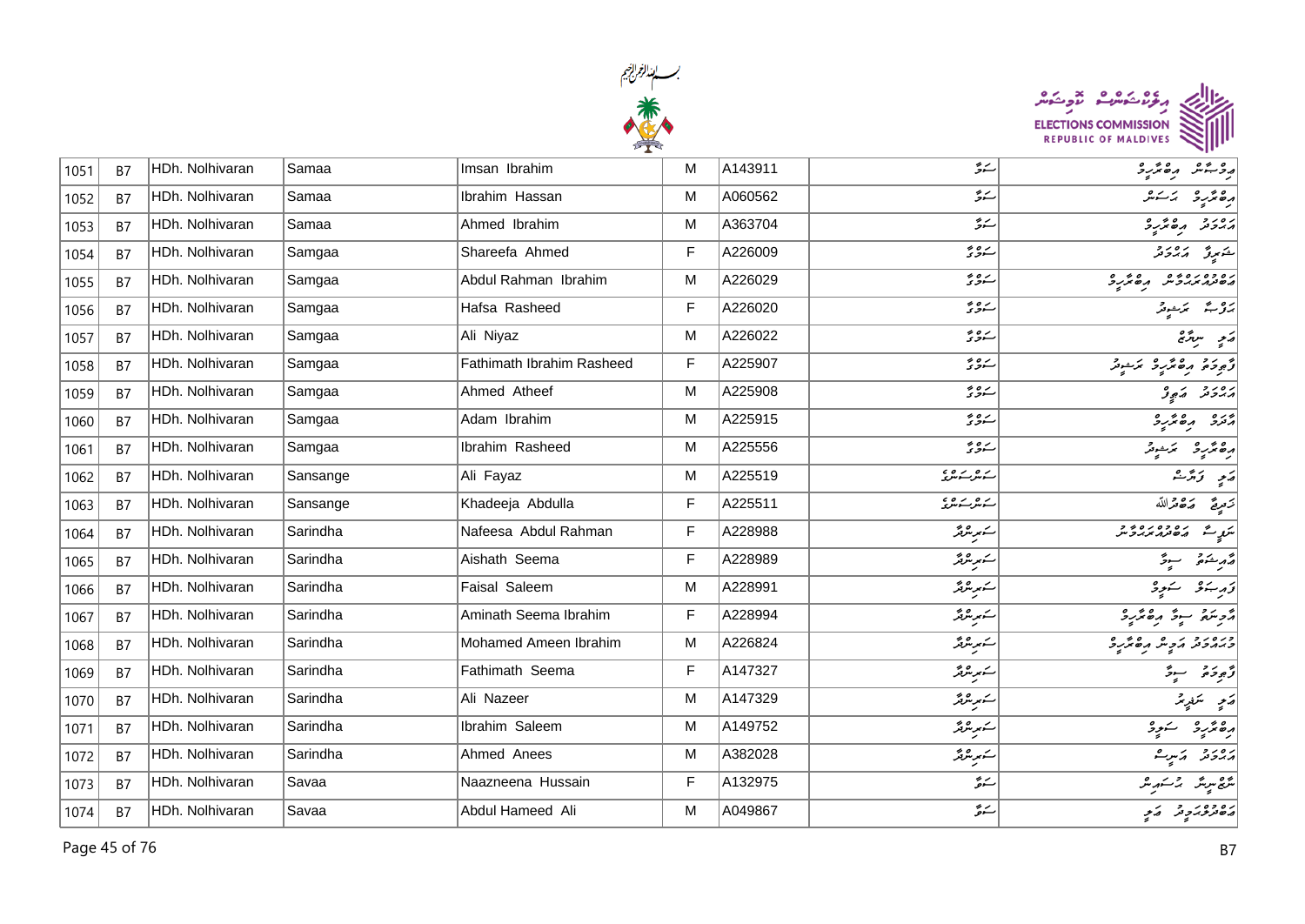



| 1075 | <b>B7</b> | HDh. Nolhivaran | Savaa      | Naimath Abdul Hameed    | F | A225619 | سترة                             | بتمدح ومعتزم ومرح                                            |
|------|-----------|-----------------|------------|-------------------------|---|---------|----------------------------------|--------------------------------------------------------------|
| 1076 | <b>B7</b> | HDh. Nolhivaran | Savaaree   | Shareefa Adam           | F | A225417 | استعقبيبه                        | ڪ مورگر<br>س                                                 |
| 1077 | <b>B7</b> | HDh. Nolhivaran | Savaaree   | Aishath Junaidha        | F | A225431 | استعقاسيه                        | وكركو وتركز                                                  |
| 1078 | <b>B7</b> | HDh. Nolhivaran | Savaaree   | Ahmed Junaid            | М | A225428 | استعرضي                          | أرەر دىر دىر                                                 |
| 1079 | <b>B7</b> | HDh. Nolhivaran | Savaaree   | Juwaidh Abdul Majid     | M | A226436 | ئەۋىپە                           | ور د ده ده وه د و                                            |
| 1080 | <b>B7</b> | HDh. Nolhivaran | Savaaree   | Junaid Abdul Majid      | M | A226433 | سەھەسچە                          | ق سَرمر قر مان و ده محرم قر                                  |
| 1081 | <b>B7</b> | HDh. Nolhivaran | Savaaree   | Junaida Abdul Majid     | F | A228005 | استعقاسيه                        | ق سَمبر شرح معرفرد تحریر محمد<br>مع سَمبر شرح محمد حرکت محمد |
| 1082 | <b>B7</b> | HDh. Nolhivaran | Savaaree   | Abdul Majid Hussain     | M | A106329 | استعقاميه                        | رەدە ب <sub>ە ب</sub> ەر بار<br>مەھىرى <sub>ر</sub> ى بار    |
| 1083 | <b>B7</b> | HDh. Nolhivaran | Saveyraa   | Mohamed Dawood          | M | A026081 | ر رو بو<br>ستونو تنز             | وره رو محمدو<br><i>وبرورونتر ترور</i> تر                     |
| 1084 | <b>B7</b> | HDh. Nolhivaran | Saveyraa   | Naushaad Mohamed        | м | A226095 | ر رو بو<br>ستونو تنز             | پروژو وره دو<br>سمه شوتر وبرمروتر                            |
| 1085 | <b>B7</b> | HDh. Nolhivaran | Saveyraa   | Rukhusanath Mohamed     | F | A226097 | ر پر پر<br>ستونو تنز             | ىرز شەير د<br>و ر ه ر و<br>تر پر ژ تر                        |
| 1086 | <b>B7</b> | HDh. Nolhivaran | Scenery    | Husham Ibrahim Rasheedh | м | A226028 | سەپىر<br>ئ                       | رحقى مەھرىرى كرجى                                            |
| 1087 | <b>B7</b> | HDh. Nolhivaran | Scenery    | Ibrahim Rasheed         | M | A115761 | سەمئرىيە<br>ئ                    | رە ئرىر ئىن ئىشىر                                            |
| 1088 | <b>B7</b> | HDh. Nolhivaran | Seeniyaage | Ali Mohamed             | M | A100789 | ا سەسرەرى<br>ئەسرەرى             | أرشح وبرودر                                                  |
| 1089 | <b>B7</b> | HDh. Nolhivaran | Seeniyaage | Asma Mohamed            | F | A148397 | ا سەسرەرى<br>ئەسرەرى             | برَے پیچ<br>و رە ر د<br>تر پروتر                             |
| 1090 | <b>B7</b> | HDh. Nolhivaran | Seeniyaage | Aishath Moosa           | F | A225766 | ا سوسرونه<br>ا                   | أشهر شده وحريحه                                              |
| 1091 | <b>B7</b> | HDh. Nolhivaran | Seeniyaage | Hawwa Mohamed           | F | A225821 | سەسرىژى<br>ئ                     | رەپ درەرد                                                    |
| 1092 | <b>B7</b> | HDh. Nolhivaran | Seeniyaage | Sahuma Mohamed          | F | A225830 | ا سەسرەت<br>ئەسرىتىرى            | و رە ر د<br><i>د بر</i> گرىز<br>سترقر                        |
| 1093 | <b>B7</b> | HDh. Nolhivaran | Seesange   | Sahzaa Ibrahim          | F | A225391 | اب سوسته مثر ته<br>موسسته مثر ته | سترجيح<br>برە ئۆرۈ                                           |
| 1094 | <b>B7</b> | HDh. Nolhivaran | Seesange   | Raziyya Ibrahim         | F | A225380 | سەسەھرى                          | ىمەسىدە ئىر<br>دە ئەرچ                                       |
| 1095 | <b>B7</b> | HDh. Nolhivaran | Seesange   | Ibrahim Abdul Rahman    | M | A225373 | سەسەھرى                          | ره وه ره و ه<br>پره تربر تر تر تر<br>ىر ھەترىر ۋ             |
| 1096 | <b>B7</b> | HDh. Nolhivaran | Semi Light | Ramza Abdul Raheem      | F | A226411 | شويخ مرقح                        | נים נסכסנים                                                  |
| 1097 | <b>B7</b> | HDh. Nolhivaran | Semi Light | Zimna Abdul Raheem      | F | A226408 | سكمحي بحرمرهج                    | ى ئەش مەھەمدىر ئ                                             |
| 1098 | <b>B7</b> | HDh. Nolhivaran | Semi Light | Simra Abdul Raheem      | F | A226396 | سكمحي تخرمرهج                    | - 1000 1000                                                  |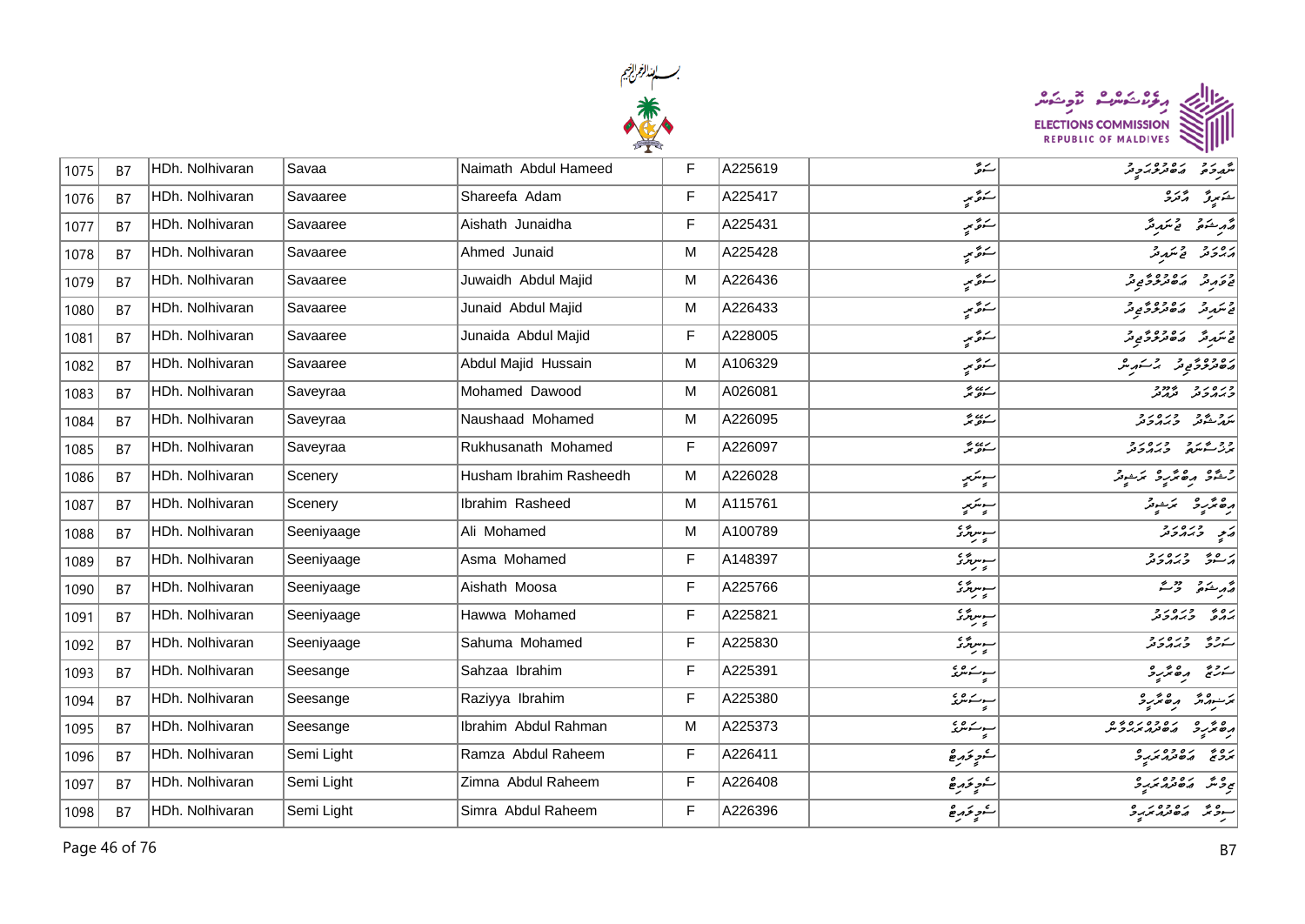



| 1099 | B7        | HDh. Nolhivaran | Semi Light     | Firasha Abdul Raheem   | F  | A227832 | ڪ <sub>محي</sub> خ مرھ    | و پژځ مصرم پرو                                       |
|------|-----------|-----------------|----------------|------------------------|----|---------|---------------------------|------------------------------------------------------|
| 1100 | <b>B7</b> | HDh. Nolhivaran | Semi Light     | Adam Azmeel            | М  | A227834 | سكمو بحرمر هج             | ړ ده د پر د د                                        |
| 1101 | <b>B7</b> | HDh. Nolhivaran | Semi Light     | Ahmed Ahmeem           | M  | A227835 | سكمحي تخرج                | ג פי בי הפיפ                                         |
| 1102 | <b>B7</b> | HDh. Nolhivaran | Semi Light     | Nazleena Abdul Raheem  | F  | A141885 | رام تحريرهم               | ټرچ په په مورو <i>ټرب</i> و                          |
| 1103 | <b>B7</b> | HDh. Nolhivaran | Seroaz         | Mohamed Ziyadh         | M  | A150354 | ے می ہ<br>سنوسی           | ورەر دېھ پر                                          |
| 1104 | <b>B7</b> | HDh. Nolhivaran | Seroaz         | Ahmed Guraish          | M  | A094526 | ے صحیح<br>مست <i>ون</i> ی | رەرو وىر                                             |
| 1105 | <b>B7</b> | HDh. Nolhivaran | Seroaz         | Hussain Sofa           | м  | A123050 | ے صحیح<br>سیمبری          | جر س <sub>ک</sub> ر شہر میڈر                         |
| 1106 | <b>B7</b> | HDh. Nolhivaran | Seroaz         | Ahmed Wisham           | М  | A123042 | ے ص ہ<br>سے پھریم         | رەرد وېشۇ                                            |
| 1107 | <b>B7</b> | HDh. Nolhivaran | Seroaz         | Ali Mohamed            | M  | A032801 | ے ص ہ<br>سے پھریم         | أرشح وبره برد                                        |
| 1108 | <b>B7</b> | HDh. Nolhivaran | Seroaz         | Ahmed Shazeen          | М  | A053951 | ے ص ہ<br>سے پھریم         | ړه رو شکم ش                                          |
| 1109 | <b>B7</b> | HDh. Nolhivaran | Seroaz         | Aishath Waheeda        | F  | A076175 | ے جو ہ<br>سے بھریم        | مەرىشى قىرىگە                                        |
| 1110 | <b>B7</b> | HDh. Nolhivaran | Seroaz         | Aminath Guraishiya     | F  | A226599 | سەمىي                     | م و سَمَعَ تَحْسَر شِير                              |
| 1111 | <b>B7</b> | HDh. Nolhivaran | Seroaz         | Aminath Ziyadha        | E  | A226512 | ے جو ہ<br>سے بھریم        | مَّ حِ سَمَعَ فَرِ مَّرْ مَّد                        |
| 1112 | <b>B7</b> | HDh. Nolhivaran | Seroaz         | Haleemath Zaidha       | F  | A226508 | ے جو ہ<br>سے بھریم        | رَجِرَةً يَهْرِشَ                                    |
| 1113 | <b>B7</b> | HDh. Nolhivaran | Seroaz         | Ismail Zaidh           | м  | A226509 | ے جو ہ<br>سے بھریم        | ويستقيط تمدقه                                        |
| 1114 | <b>B7</b> | HDh. Nolhivaran | Seroaz         | Muna Ali               | F  | A253317 | يده ه                     | د ټر په کړې                                          |
| 1115 | <b>B7</b> | HDh. Nolhivaran | Seroaz         | Mariyam Ali            | F  | A253329 | ے ص ہ<br>سے پھریم         | ر ه ر ه<br><del>د</del> بربرگ<br>ەئىر                |
| 1116 | <b>B7</b> | HDh. Nolhivaran | Seroaz         | Mohamed Munaz          | M  | A253322 | ے ص ہ<br>سے پھریم         | ورەر د دەد                                           |
| 1117 | <b>B7</b> | HDh. Nolhivaran | Seveena        | Hussain Simyan         | M  | A226738 | ئە <sub>ھم</sub> ىتر      | برسكر مكر سودرهر                                     |
| 1118 | <b>B7</b> | HDh. Nolhivaran | Seveena        | Ahmed Mohamed          | M  | A226729 | ئە <sub>ھم</sub> ىتر      | גפני כגונים<br>גגבת כגובת                            |
| 1119 | <b>B7</b> | HDh. Nolhivaran | Seveena        | Aishath Sameeha        | F. | A228949 | ئە <sub>ھم</sub> ىتر      | ړُ پر ځنو کو کو                                      |
| 1120 | <b>B7</b> | HDh. Nolhivaran | Seveena        | Aminath Risala Mohamed | F  | A228946 | ئەرپەتر                   | أدوسم برسكى ورودو                                    |
| 1121 | <b>B7</b> | HDh. Nolhivaran | Seveena        | Mohamed Adam           | M  | A026393 | سكوه يتر                  | ورەرو پەرە                                           |
| 1122 | <b>B7</b> | HDh. Nolhivaran | Shaadhee Villa | Mariyam Aboobakur      | F  | A225357 | ڪ <sup>ي</sup> ورو مُرَّ  | 1 מצי 2<br><b>1 ה</b> שיש אי<br>ر ہ ر ہ<br>تر بربر ژ |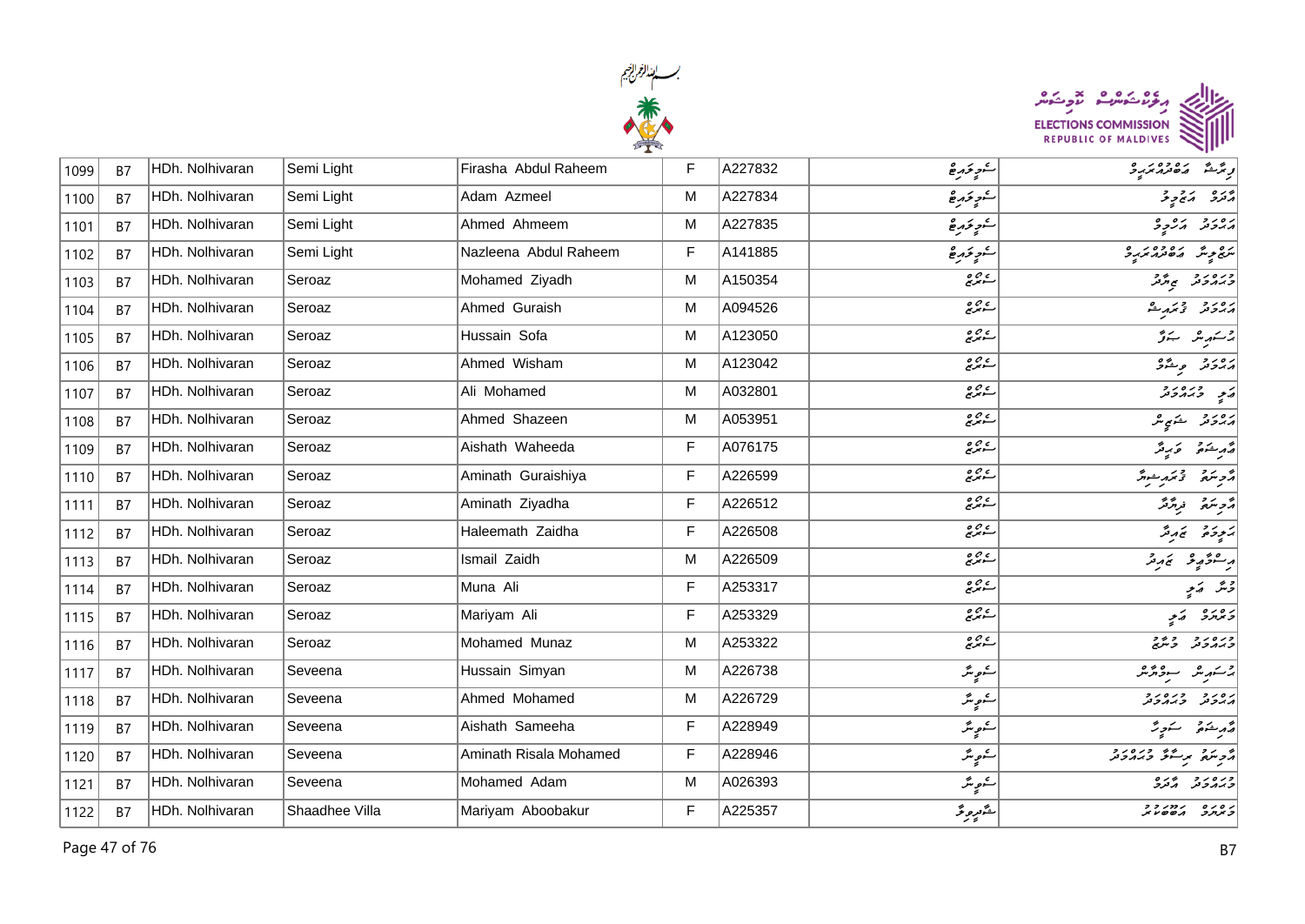



| <b>B7</b> | HDh. Nolhivaran | Shaahee     | Hussain Rasheed             | м  | A122944 | مشور                            | چەسىر ئىر ئىر ئىر ئىشل         |
|-----------|-----------------|-------------|-----------------------------|----|---------|---------------------------------|--------------------------------|
| <b>B7</b> | HDh. Nolhivaran | Shaahee     | Fathimath Azraa             | F  | A119003 | مشور                            | وٌوِدَهُ دَدْبَرٌ              |
| <b>B7</b> | HDh. Nolhivaran | Shaamil     | Yoosuf Mohamed              | М  | A157506 | ڪ <sub>و</sub> و                | מ כם כנסיב<br>תייע בג'הכת      |
| <b>B7</b> | HDh. Nolhivaran | Shaamil     | Naveen Yoosuf               | M  | A165339 | يتمرو                           | ىئ <sub>ىم</sub> يىر مەر يەر   |
| <b>B7</b> | HDh. Nolhivaran | Shaamil     | Aishath Rasheedha           | F. | A225530 | متَّدَّرِ ثَرُ                  | أقهر مشكاتها المتمر المتوفي    |
| <b>B7</b> | HDh. Nolhivaran | Shaamil     | Mohamed Nizam               | м  | A377257 | مشورقر                          | ورەرو سەۋە                     |
| B7        | HDh. Nolhivaran | Shabaabu    | Ali Mujuthaba               | М  | A153568 | $\frac{2}{20}$                  | پر دورہ                        |
| <b>B7</b> | HDh. Nolhivaran | Shabaabu    | Aishath Rasheedha           | F. | A154504 | شەھ ھ                           | لأمر يشكاني المرتشوقر          |
| <b>B7</b> | HDh. Nolhivaran | Shabnameege | Mohamed Shareef             | м  | A151986 | شەھ ئىزجە ئ                     | دره د در در کندگی              |
| <b>B7</b> | HDh. Nolhivaran | Shabnameege | <b>Ahmed Shimau Shareef</b> | М  | A225728 | ڪ <i>ڏھ سگرچ</i> ک              | رەر ئىر ئىش ئىر                |
| <b>B7</b> | HDh. Nolhivaran | Shabnamge   | Minaam Ali                  | М  | A226190 | ر ده بره ،<br>شو <i>ه مرو د</i> | د عدة و آخر                    |
| <b>B7</b> | HDh. Nolhivaran | Shabnamge   | Amdhan Ali                  | M  | A226862 | ر ده بره و<br>شوه مرو د         | ړه ژنگر کړې                    |
| <b>B7</b> | HDh. Nolhivaran | Shabnamge   | Faiza Ali                   | F  | A154563 | شەھ ئىرو ،                      | وٌَدِجٌ دَرِ                   |
| <b>B7</b> | HDh. Nolhivaran | Shabnamge   | Hussain Ziyad               | M  | A159263 | ر ده بره ،<br>شو <i>ه مرو د</i> | برسكريش بإرمزقر                |
| <b>B7</b> | HDh. Nolhivaran | Shabnamge   | Ahmed Imaan                 | м  | A159264 | شەھ سرو ،                       | גפנים הכלית                    |
| <b>B7</b> | HDh. Nolhivaran | Shabnamge   | Ali Rasheed Hussain         | м  | A131065 | ر ده بره ،<br>شو <i>ه مرو د</i> | أقنعي لترجيفه فركته بقر        |
| <b>B7</b> | HDh. Nolhivaran | Shelter     | Ali Rasheed                 | м  | A124327 | ستذمر كالمحر                    | ر<br>م <sup>ک</sup> و مگشونگر  |
| <b>B7</b> | HDh. Nolhivaran | Shelter     | Fathimath Zakariyya         | F. | A114473 | شەۋچ بر                         | توجوخا تمامها                  |
| <b>B7</b> | HDh. Nolhivaran | Shine       | Shahma Mohamed              | F. | A226804 | ڪوريگر                          | شەرە دىرەرد                    |
| <b>B7</b> | HDh. Nolhivaran | Shine       | Ali Adam                    | M  | A226617 | ڪوبريگر                         | ړَ په د د د                    |
| <b>B7</b> | HDh. Nolhivaran | Sidney      | Naeema Ali                  | F. | A226993 | ۔<br>بر ڈیم                     | لتررق الكامي                   |
| <b>B7</b> | HDh. Nolhivaran | Sidney      | Fazuniya Ali                | F. | A226996 | ۔<br>بر ڈیمبر                   | ۇ ئەسرىگە<br>ەتىر              |
| <b>B7</b> | HDh. Nolhivaran | Sidney      | Mohamed Ali                 | M  | A100788 | ۔<br>بر ڈیم                     | و ر و ر و<br><i>و پر</i> ګرنگر |
| <b>B7</b> | HDh. Nolhivaran | Sifaa       | Mohamed Gasim               | M  | A094473 | سوقر                            | ورەر ئۇسۇ                      |
|           |                 |             |                             |    |         |                                 |                                |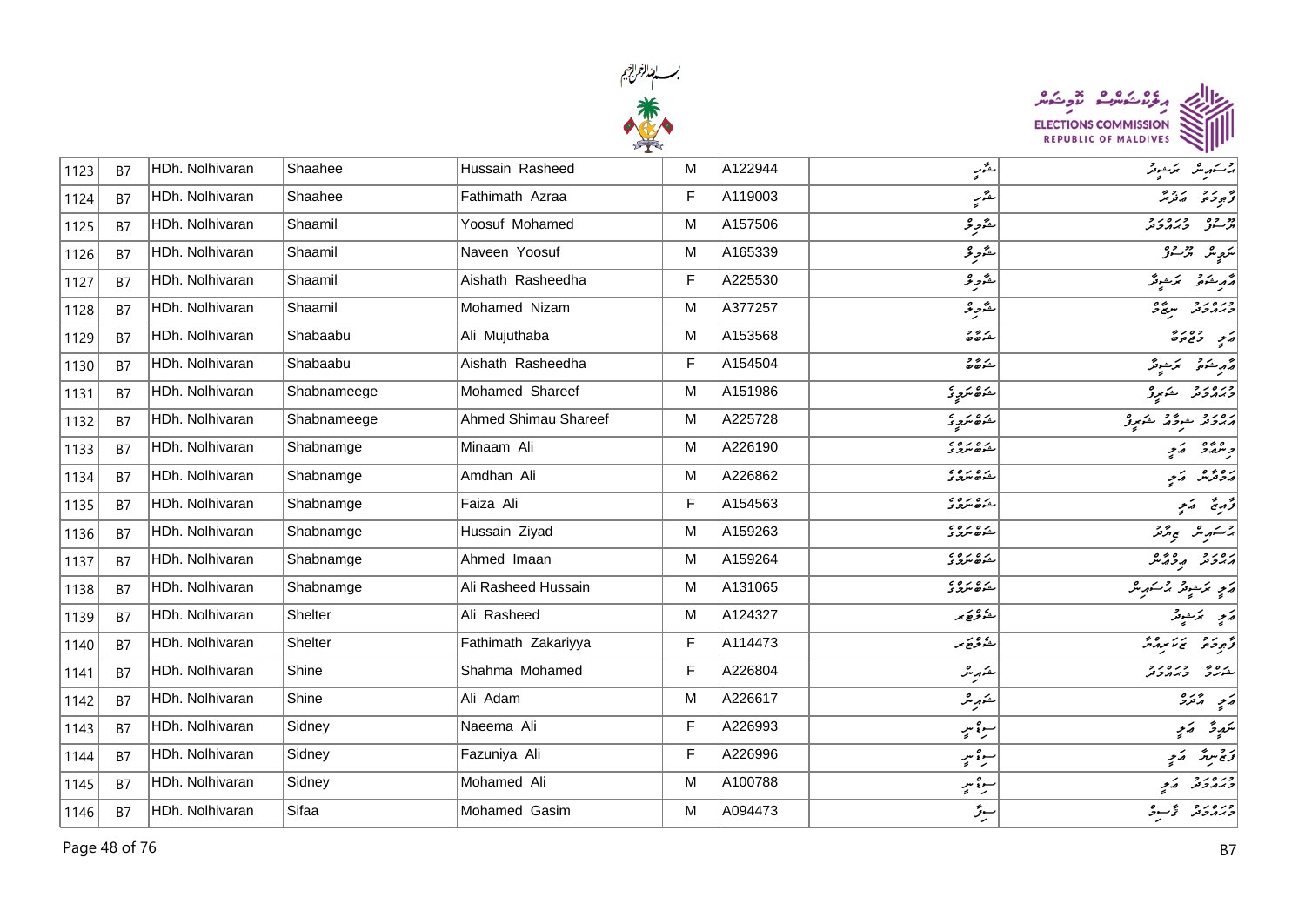



| 1147 | <b>B7</b> | HDh. Nolhivaran | Sifaa       | Fathimath Mohamed    | F  | A163472 | سوتر                      | و د د د د د د د                                              |
|------|-----------|-----------------|-------------|----------------------|----|---------|---------------------------|--------------------------------------------------------------|
| 1148 | <b>B7</b> | HDh. Nolhivaran | Sifaa       | Adam Mohamed         | M  | A226865 | سبوتر                     | دره دره دو<br>  دندر د بردوند                                |
| 1149 | <b>B7</b> | HDh. Nolhivaran | Sifaa       | Ali Rishwan          | M  | A226867 | سوتر                      | رَمِ مِيشُوَّسُ                                              |
| 1150 | <b>B7</b> | HDh. Nolhivaran | Sifaa       | Madhyha Mohamed      | F. | A226861 | سودٌ                      | دَرِيدٌ - دُبُرُودُو                                         |
| 1151 | <b>B7</b> | HDh. Nolhivaran | Sifaa       | Hussain Niyaaz       | M  | A226858 | سوژ                       | 2سكىرىنقر سىدىنج                                             |
| 1152 | <b>B7</b> | HDh. Nolhivaran | Sifaa       | Ahmed Asif           | M  | A229041 | سوژ                       | أرەر ئەسىر                                                   |
| 1153 | <b>B7</b> | HDh. Nolhivaran | Sifaa       | Aslam Rasheed        | M  | A229039 | سبوتر                     | أرا منحرق الترسير فر                                         |
| 1154 | <b>B7</b> | HDh. Nolhivaran | Sifaa       | Aishath Waheeda      | F  | A229036 | سبوتر                     | م أما يحمد المحمد أن تحريد من المحمد                         |
| 1155 | <b>B7</b> | HDh. Nolhivaran | Sifaa       | Nasreena Mohamed     | F. | A229037 | سىۋ                       | بتر شمېر شه د ۱۵۷۶ کليم                                      |
| 1156 | <b>B7</b> | HDh. Nolhivaran | Sithaaraage | Ahmeem Zakariyya     | M  | A226919 | ا سوځ بره<br>سره بره      | رَحْدٍ حَى مَعْ مِنْ مِنْ                                    |
| 1157 | <b>B7</b> | HDh. Nolhivaran | Sithaaraage | Salma Zakariyya      | F  | A226916 | ر پر پر پر<br>سوچ بنر پ   | سُوْرٌ بِيَ مَدِرْ مَرْ                                      |
| 1158 | <b>B7</b> | HDh. Nolhivaran | Sithaaraage | Zakariyya Hassan     | M  | A226913 | سەھ ئىرى                  | ئائىرىدى ئەسەھ                                               |
| 1159 | <b>B7</b> | HDh. Nolhivaran | Sithaaraage | Mariyam Mohamed      | F  | A226914 | په په په په<br>سرچوننو پې | במתכ כמתכנק                                                  |
| 1160 | <b>B7</b> | HDh. Nolhivaran | Sithaaraage | Mohamed Rasheed      | M  | A146894 | سوچ پو ۽<br>سوچ پوري      | ورەرو برىيوتر                                                |
| 1161 | <b>B7</b> | HDh. Nolhivaran | Sithaaraage | Aminath Zakariyya    | F  | A363706 | سوەتچە بىرى<br>س          | أزويتكم تماسم والمراثر                                       |
| 1162 | <b>B7</b> | HDh. Nolhivaran | Snoopy      | Ibrahim Adam         | M  | A127689 | سرجيمعي                   | پەر ە<br>مەنور<br>ارە ئ <sup>ۆ</sup> رۈ                      |
| 1163 | <b>B7</b> | HDh. Nolhivaran | Snoopy      | Aminath Samha        | F  | A165694 | سرجيمعي                   | سترديثه<br>أثمر سرقر                                         |
| 1164 | <b>B7</b> | HDh. Nolhivaran | Snoopy      | Mariyam Shausan      | F  | A228839 | سرجيمو                    | ينە پر ئەيتر<br>  ئەندىر ئ                                   |
| 1165 | <b>B7</b> | HDh. Nolhivaran | Snoopy      | Adam Ibrahim         | M  | A228857 | سرميمو                    | أرترو أرە ترىرو                                              |
| 1166 | <b>B7</b> | HDh. Nolhivaran | Snoopy      | Aminath Samha        | F. | A312399 | سرجيمو                    | ستروثر<br>أأرجر شرقه                                         |
| 1167 | <b>B7</b> | HDh. Nolhivaran | Snoopy      | Shamath Ibrahim      | F  | A312407 | سرجيمعي                   | أيشرده مركائر و                                              |
| 1168 | <b>B7</b> | HDh. Nolhivaran | Snow Bee    | Saudhiyya Umar       | F  | A227634 | سرمي                      | הבנהות בניב                                                  |
| 1169 | <b>B7</b> | HDh. Nolhivaran | Snow Bee    | Hussain Nabeeh       | M  | A226322 | سرمي                      | لجي ڪهرينگر                                                  |
| 1170 | <b>B7</b> | HDh. Nolhivaran | Snow Bee    | Mohamed Abdul Rahman | М  | A329131 | مشه                       | ر ه و ه ر ه د ه<br>پره تر پر بر تر س<br>  <i>د بر ه بر و</i> |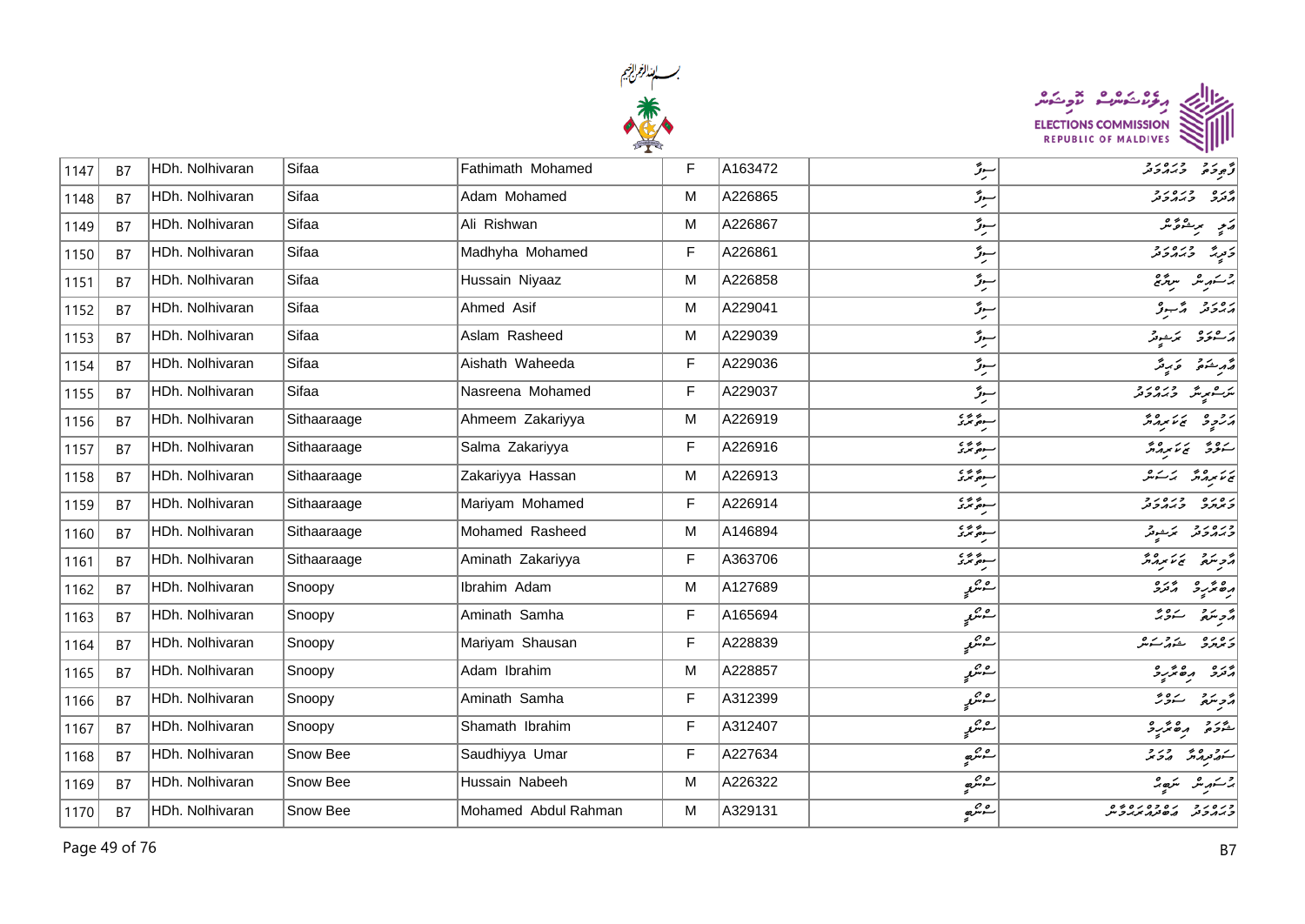



| <b>B7</b> | HDh. Nolhivaran | Snow White  | Fathimath Nazima   | F  | A225713 | بمشعره                 | و په پر د<br>ترجو څخه                             |
|-----------|-----------------|-------------|--------------------|----|---------|------------------------|---------------------------------------------------|
| <b>B7</b> | HDh. Nolhivaran | Snow White  | Shamna Moosa       | F  | A226796 | <u>ەم ئەرە</u>         | شوونثر اوجرام                                     |
| <b>B7</b> | HDh. Nolhivaran | Snow White  | Moosa Abdul Rahman | M  | A159262 | جمعكم                  | وو می ده وه ده دمو                                |
| <b>B7</b> | HDh. Nolhivaran | Snow White  | Mohamed Moosa      | м  | A368742 | فبمقورة                | ورەرو دوغ                                         |
| <b>B7</b> | HDh. Nolhivaran | Soma        | Soiga Ali          | F  | A225128 | يەچ                    | جميرة الأمي                                       |
| <b>B7</b> | HDh. Nolhivaran | Soma        | Zaheera Ali        | F  | A225119 | حدى                    | ىم پەنتىر كەيپىيە                                 |
| <b>B7</b> | HDh. Nolhivaran | Sosun Villa | Nazeeh Ali         | м  | A226186 | <u>ش ئەشرو ئە</u>      | لىمى ئەھمىي ئە                                    |
| <b>B7</b> | HDh. Nolhivaran | Sosun Villa | Hussain Mohamed    | м  | A226838 | ج سەھرىچە              | و ره ر د<br><i>د ب</i> رگرفر<br>جرستهریشه         |
| <b>B7</b> | HDh. Nolhivaran | Sosun Villa | Niushad Ali        | M  | A226850 | <u>ش ئەشرو ئە</u>      | سرە ئىشقى كەمچ                                    |
| <b>B7</b> | HDh. Nolhivaran | Sosun Villa | Shazna Hussain     | F  | A226846 | <u>مرىكە ئىرىمۇ ئى</u> | ے پی شرکت مرکز                                    |
| <b>B7</b> | HDh. Nolhivaran | Sosun Villa | Fathmath Usman     | F. | A226841 | <u>شر ئەشرو ئۇ</u>     | و محمد مقال المعند                                |
| <b>B7</b> | HDh. Nolhivaran | Sosun Villa | Aminath Waheedha   | F. | A226842 | <u>شر سەھرىم ئ</u>     | أأدوبتكم وأراثه                                   |
| <b>B7</b> | HDh. Nolhivaran | Sosun Villa | Ali Rasheed        | M  | A067658 | <u>شر سەھرىرى</u>      | كالمح المخرجون                                    |
| <b>B7</b> | HDh. Nolhivaran | Sosunge     | Ibrahim Rasheed    | м  | A079966 | <u>م ئەيدى</u>         | رەنزىر ترىنونز                                    |
| <b>B7</b> | HDh. Nolhivaran | Sosunge     | Adam Mohamed       | M  | A137823 | <u>م</u> ئەسىرى        | وره وره رو<br>مرتزق وبرمروتر                      |
| <b>B7</b> | HDh. Nolhivaran | Sosunge     | Aishath Mohamed    | F. | A226522 | <u>م ئەيدى</u>         | ورە ر د<br><i>د ب</i> رگەنر<br>و مر ديگر د<br>مرگ |
| <b>B7</b> | HDh. Nolhivaran | Sosunge     | Moonisa Mohamed    | F  | A226537 | <u>م</u> ئەسىرى        | وصربة وبروبرو                                     |
| <b>B7</b> | HDh. Nolhivaran | Sosunge     | Nafeesa Mohamed    | F  | A226556 | <u>م ئەيرو،</u>        | و رە ر د<br><i>د ب</i> رگەنز<br>سَموٍے            |
| <b>B7</b> | HDh. Nolhivaran | Sosunge     | Jameela Mohamed    | F. | A226541 | <u>مریمه و ،</u>       | قاحٍ قَدَّمَ وَيَدَمُ وَيَدَ                      |
| <b>B7</b> | HDh. Nolhivaran | Sosunmaage  | Abdullah Rasheed   | M  | A226955 | <u>م ئەيۋى</u>         | رەقراللە ئىرىشوتىر                                |
| <b>B7</b> | HDh. Nolhivaran | Sosunmaage  | Mohamed Ahmed      | M  | A226938 | <u>مر بە ھەم</u> ئ     | כנסנכ נסנכ<br>כ <i>ה</i> תכת הגכת                 |
| <b>B7</b> | HDh. Nolhivaran | Sosunmaage  | Nafeesa Mohamed    | F  | A226939 | <u>مر بە ھەم</u> ئ     | ىترېپ ئەتەرەتە                                    |
| <b>B7</b> | HDh. Nolhivaran | Sosunmaage  | Adam Mohamed       | M  | A226957 | <u>م ئەيۋى</u>         | برره وره رو<br>پرترن وبرپروتر                     |
| <b>B7</b> | HDh. Nolhivaran | Sosunmaage  | Aminath Mohamed    | F. | A226958 | <u>م ئەيۋې ئ</u>       | أأدوبتهم وبرودر                                   |
|           |                 |             |                    |    |         |                        |                                                   |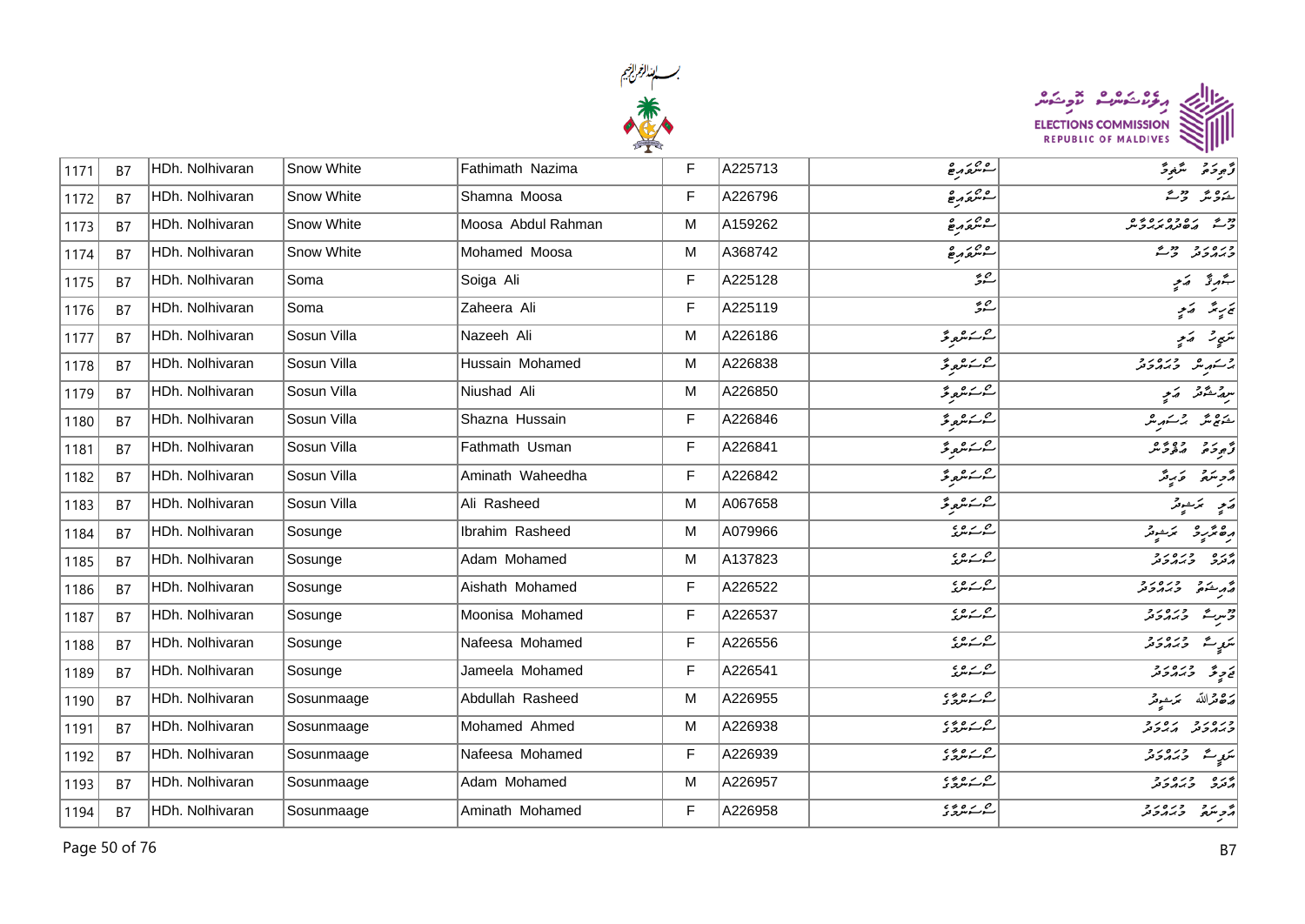



| <b>B7</b> | HDh. Nolhivaran | Sosunmaage  | Fathimath Mohamed      | F           | A226947 | <u>م ئەيۋې ئ</u>        | توځو ديرورو                               |
|-----------|-----------------|-------------|------------------------|-------------|---------|-------------------------|-------------------------------------------|
| <b>B7</b> | HDh. Nolhivaran | Sosunmaage  | Hawwa Zahira           | F           | A226943 | <u>م بەرەپ ئ</u>        | يَهُمْ تَجْرِبَّر                         |
| <b>B7</b> | HDh. Nolhivaran | Sosunmaage  | Ahmed Mohamed          | М           | A363705 | <u>م ئەيۋې ئ</u>        | גפניק כנסניק<br>הגבה כגהכת                |
| <b>B7</b> | HDh. Nolhivaran | Suhaagu     | Shafeeu Adam           | М           | A226057 | ر د د                   | شَوِرِ رُمَرُ                             |
| <b>B7</b> | HDh. Nolhivaran | Suhaagu     | Abdul Sameeu Adam      | М           | A226061 | سترسى                   | ړه وه شوه.<br>ەر ئەتەرى                   |
| <b>B7</b> | HDh. Nolhivaran | Suhaagu     | Noorannahaar Waheedha  | F           | A225898 | سترسح                   | میں مرور کے مری                           |
| <b>B7</b> | HDh. Nolhivaran | Suhaagu     | Adam Saeed             | М           | A225579 | سەرىيە                  | پر دو سکھیے تھ                            |
| <b>B7</b> | HDh. Nolhivaran | Suhaagu     | Hussain Shareef        | M           | A339931 | ر ده د                  | چە سەر شەھرىرى                            |
| <b>B7</b> | HDh. Nolhivaran | Suhaanee    | Aishath Ibrahim        | F           | A226534 | ر<br>مشرشیں             | مەر شىم بەھترىپ                           |
| <b>B7</b> | HDh. Nolhivaran | Suhaanee    | Aminath Zaeema         | F           | A228402 | رتىر<br>دىستىرگىلىر     | ىمەچ<br>و څخه سرچ                         |
| <b>B7</b> | HDh. Nolhivaran | Suhaanee    | Adam Ibrahim           | М           | A228411 | ەتىقەشىر<br>ئ           | ړ ترو روغرے                               |
| <b>B7</b> | HDh. Nolhivaran | Suhaanee    | Ali Ibrahim            | м           | A228412 | شۇر بىر                 | ړې ره ټره                                 |
| <b>B7</b> | HDh. Nolhivaran | Suhaanee    | Ibrahim Mohamed        | M           | A228383 |                         | أرە ئەرە دىرە دە                          |
| <b>B7</b> | HDh. Nolhivaran | Suhaanee    | Khadeeja Mohamed       | $\mathsf F$ | A228391 | ر<br>مەشرىپەر           | زَىرٍةً دَبَہْدَتَر                       |
| <b>B7</b> | HDh. Nolhivaran | Suhaanee    | Sazuna Ibrahim         | $\mathsf F$ | A358885 | رىتىچە<br>ئە            | سىتى مەھەرد                               |
| <b>B7</b> | HDh. Nolhivaran | Suhaanee    | Sazmeena Ibrahim       | F           | A358644 | ، سترگىبىر<br>ئى        | سىتىم پەر مەھەر پە                        |
| <b>B7</b> | HDh. Nolhivaran | Kanmatheege | Safaarath Abdul Muhsin | F           | A225624 | ئەنىرى ئە <sub>م</sub>  | ر در دره ده ده ده به در کار در استان کرد. |
| <b>B7</b> | HDh. Nolhivaran | Karankaage  | Ali Saleem             | M           | A001428 | ر ر ه و »<br>ما موسود د | ړې د کېږو                                 |
| <b>B7</b> | HDh. Nolhivaran | Kareshmaa   | Moosa Rasheed Ibrahim  | М           | A038082 | ىر ئەھە <del>ب</del> ىر | ويستم برجونه مره بر رد                    |
| <b>B7</b> | HDh. Nolhivaran | Kareshmaa   | Hussain Ashraf         | М           | A144601 | ىر ئەھە <del>ب</del> ىر | برستهرش كالحصير                           |
| <b>B7</b> | HDh. Nolhivaran | Kareshmaa   | Ali Ashraf Moosa       | М           | A228714 | ىر ئەھەمچە<br>مايىل مەھ | أقدمي فالمشمعل والمحمد                    |
| <b>B7</b> | HDh. Nolhivaran | Kareshmaa   | Ahmed Ashraf           | M           | A228707 | ىر ئەھە <del>ب</del> ىر | برور و بر شوبرو                           |
| <b>B7</b> | HDh. Nolhivaran | Kareshmaa   | Basheera Moosa Rasheed | F           | A228709 | ىر ئەھەتتە              | ەھىم ئۇڭ كەھىم                            |
| <b>B7</b> | HDh. Nolhivaran | Kareshmaa   | Shakeeba Hussain       | F           | A228692 | ىر ئەھەتتە              | أشوارة بركتهر                             |
|           |                 |             |                        |             |         |                         | اسقرمح میں<br>پی                          |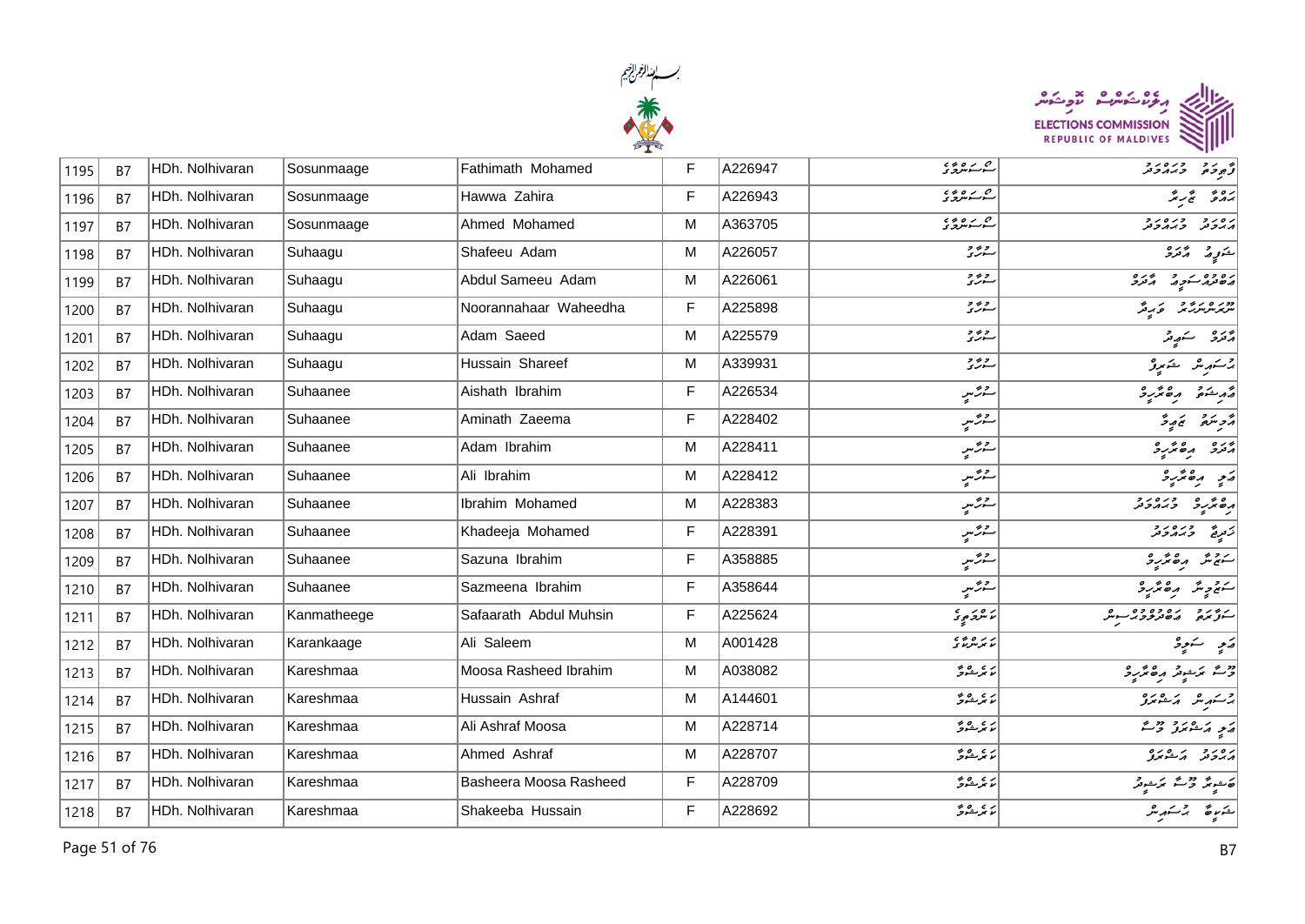



| 1219 | <b>B7</b> | HDh. Nolhivaran | Kareshmaa   | Rashida Moosa        | F  | A228702 | ىر ئەھەيچە<br>مائىرىشىرى     | پژخونژ در حم                                        |
|------|-----------|-----------------|-------------|----------------------|----|---------|------------------------------|-----------------------------------------------------|
| 1220 | <b>B7</b> | HDh. Nolhivaran | Kasab       | Abdulla Muaaz        | М  | A225970 | ر ئەچ                        | پر ۱۵ قرالله<br>و ه و.<br>حرم فر                    |
| 1221 | B7        | HDh. Nolhivaran | Kasab       | Aishath Rasheedha    | F  | A225971 | رزه                          | أقهر مشكاتها المتمر المستوفر                        |
| 1222 | <b>B7</b> | HDh. Nolhivaran | Kasab       | Zuhura Hassan        | F  | A226268 | برَسة                        | ج حر پی ایر پر شکسر                                 |
| 1223 | <b>B7</b> | HDh. Nolhivaran | Kashimaage  | Saliya Moosa Naseer  | F  | A225776 | ئە بىر ئ <sup>ى</sup> ئ      | گرورگر وحرک انڈر ہوند                               |
| 1224 | <b>B7</b> | HDh. Nolhivaran | Kashimaage  | Samoon Moosa Naseer  | М  | A225034 | ئەبىردى<br>                  | ر رودو دون بر به د                                  |
| 1225 | <b>B7</b> | HDh. Nolhivaran | Kashimaage  | Sadhiya Moosa Naseer | F  | A225037 | ئەبىرچە ئ                    | شورۇ ۋىش ئىربىيەتر                                  |
| 1226 | <b>B7</b> | HDh. Nolhivaran | Kashimaage  | Fathimath Ibrahim    | F  | A225031 | ر<br>ما مرچ ي                | قهوختم مقترع                                        |
| 1227 | <b>B7</b> | HDh. Nolhivaran | Kasthoorige | Adam Ibrahim         | М  | A225681 | ر صود د<br>ما سسوح مرد       | أرترد رەترىر                                        |
| 1228 | <b>B7</b> | HDh. Nolhivaran | Kasthoorige | Aishath Adam         | F  | A225684 | ر مردد و.<br>مرگ مرد         | پر ہ<br>مرکز<br>ا پر مرکز در محمد<br>ا              |
| 1229 | <b>B7</b> | HDh. Nolhivaran | Kasthoorige | Aminath Adam         | F. | A225697 | ئە مەھىم بىرى<br>مۇسىمۇ بىرى | ەر ئەر ئ<br>لأحر يتمدح                              |
| 1230 | <b>B7</b> | HDh. Nolhivaran | Kasthoorige | Gatheelath Adam      | F. | A225701 | ر دود پرې<br>پر سوچ پرې      | تحيي تحريج المجمورة                                 |
| 1231 | <b>B7</b> | HDh. Nolhivaran | Kasthoorige | Ummu Kulsoom Adam    | F. | A225688 | ر ره دو<br>مذهبی مرد         | د ه د د و د وه<br>م پر د بر څو د<br>پور ہ<br>مرکز ژ |
| 1232 | <b>B7</b> | HDh. Nolhivaran | Kasthoorige | Vishaah Adnan        | М  | A225903 | ر ۶۵ وجو دي<br>ماڪھونيو پي   | ویشه پرویژیر                                        |
| 1233 | <b>B7</b> | HDh. Nolhivaran | Kasthoorige | Saaif Ali            | M  | A225894 | ئە سەھ ئىرى<br>ئى            | الشهرى الأمي                                        |
| 1234 | <b>B7</b> | HDh. Nolhivaran | Kasthoorige | Abdul Raheem Adam    | М  | A155193 | ر حدود بر<br>ما مسلوم میری   | پەر ە<br>مەنزۈ<br>  ره وه بر ره<br>  پره تر پر بر د |
| 1235 | <b>B7</b> | HDh. Nolhivaran | Kasthoorige | Zahida Adam          | F  | A093502 | ر حدود بر<br>ما سنفو مرد     | تجريثه المجترفه                                     |
| 1236 | <b>B7</b> | HDh. Nolhivaran | Kasthoorige | Yamaan Ali           | M  | A312418 | ر حدود بره<br>ما مسهوم مورد  | ترڈیر    چاپے                                       |
| 1237 | <b>B7</b> | HDh. Nolhivaran | Kaunu       | Mohamed Jameel       | М  | A146573 | ر ديگر                       | ورورد يارو                                          |
| 1238 | <b>B7</b> | HDh. Nolhivaran | Kaunu       | Mariyam Shareefa     | F  | A226743 | ر ديگر                       | ئەنگەرى<br>شتە بىرىگ                                |
| 1239 | <b>B7</b> | HDh. Nolhivaran | Kenereege   | Ahmed Unais          | М  | A225571 | ، مگر سری<br>موسمع           | أرور وتمدع                                          |
| 1240 | <b>B7</b> | HDh. Nolhivaran | Kenereege   | Hareesa Ahmed        | F. | A224025 | ع مگر پر <sup>ج</sup>        | زىرىش مەددىر                                        |
| 1241 | <b>B7</b> | HDh. Nolhivaran | Kenereege   | Ibrahim Rasheed      | М  | A224039 | ع متر پر <sup>م</sup> ح      | أرەش ئەسىمىشى                                       |
| 1242 | <b>B7</b> | HDh. Nolhivaran | Kenereege   | Ahmed Rasheed        | M  | A224040 | ې مه په په<br>موسيح          | كرەر ئەسبەتر                                        |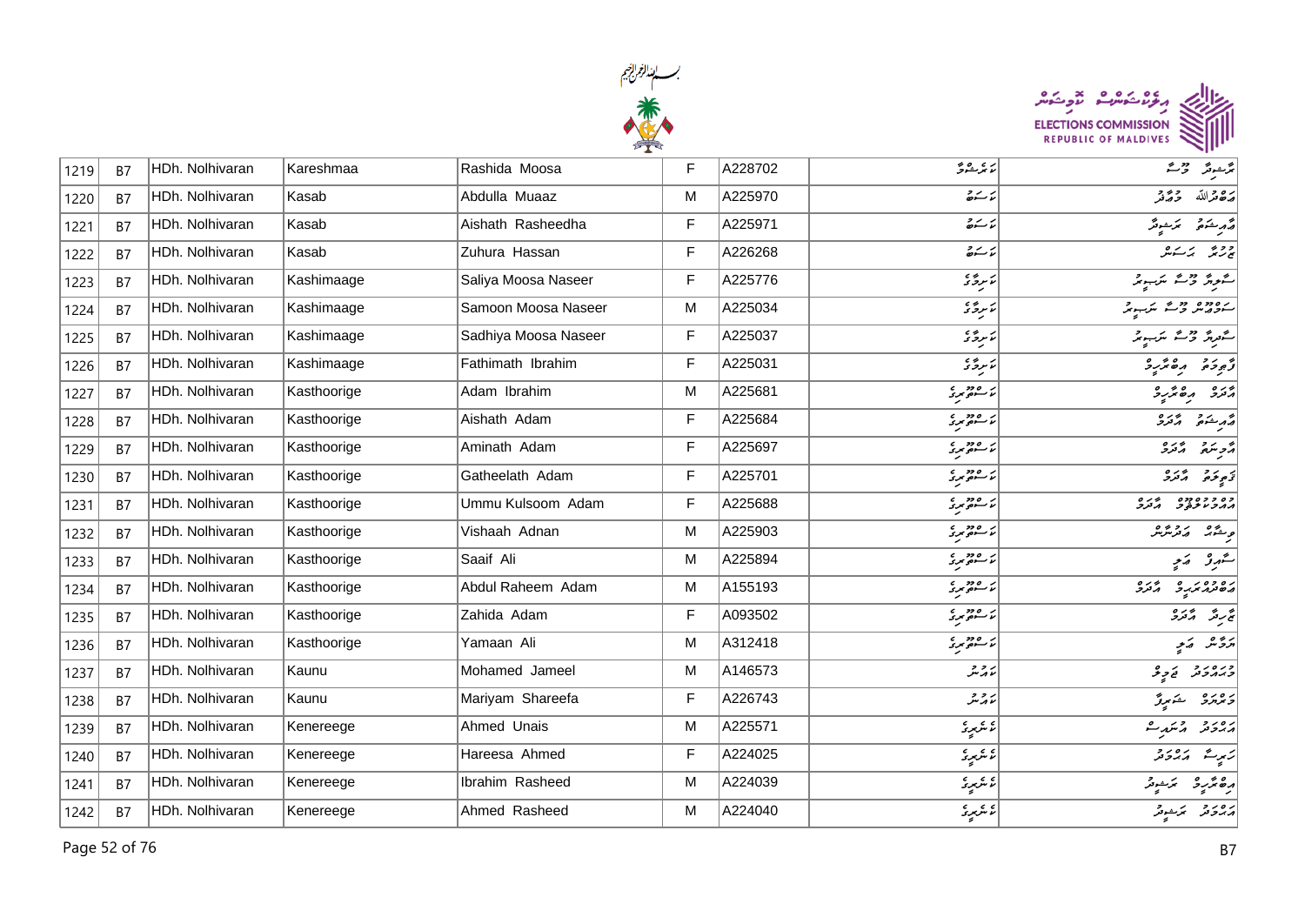



| 1243 | <b>B7</b> | HDh. Nolhivaran | Kenereege    | Hassan Rasheed       | M           | A224043 | ى ئە <sub>رىپى</sub> ئ                            | پرسكىش ئېزىشىدىم                                           |
|------|-----------|-----------------|--------------|----------------------|-------------|---------|---------------------------------------------------|------------------------------------------------------------|
| 1244 | <b>B7</b> | HDh. Nolhivaran | Kenereege    | Jumaana Usmaan       | $\mathsf F$ | A224046 | ، پرېږي<br>مرسم <i>ږي</i>                         | ق قرار قرار قرار م                                         |
| 1245 | <b>B7</b> | HDh. Nolhivaran | Kenereege    | Fazeela Usman        | $\mathsf F$ | A224036 | ى ئەرىپە ئە                                       | تزخوف المتموقان                                            |
| 1246 | <b>B7</b> | HDh. Nolhivaran | Kenereege    | Hussain Rasheed      | М           | A224032 | ى ئە <sub>رىپى</sub> رى<br>ماسرىپ <sub>رى</sub> ر | 2سكىرىنىڭ مۇھيەتى                                          |
| 1247 | <b>B7</b> | HDh. Nolhivaran | Keveli       | Ibrahim Adam         | М           | A224270 | عمومي                                             | أرە ئەرە مەرە                                              |
| 1248 | <b>B7</b> | HDh. Nolhivaran | Keveli       | Sameeha Adam         | F           | A224272 | عمقرمير                                           | سەرەپە<br>پژره<br>مرکزو                                    |
| 1249 | <b>B7</b> | HDh. Nolhivaran | Keveli       | Haneefa Adam         | F           | A224302 | عمومي                                             | برَ سرِ تَزَ الْمُ تَرْدَدُ                                |
| 1250 | <b>B7</b> | HDh. Nolhivaran | Keveli       | Adam Ibrahim         | M           | A224356 | ءَءُمبر                                           | وەھ ئۆر ۋ<br>  پر دو                                       |
| 1251 | <b>B7</b> | HDh. Nolhivaran | Keveli       | Ahmed Adam           | М           | A225613 | عمومه                                             | پەر ە<br>مەنزۈ<br>  پر ۱۹ پر د                             |
| 1252 | <b>B7</b> | HDh. Nolhivaran | Keveli       | Mohamed Adam         | M           | A377256 | اءتمو                                             | ورەرو پەرە                                                 |
| 1253 | <b>B7</b> | HDh. Nolhivaran | Kinaara      | Aboobakuru Ibrahim   | M           | A040766 | ىرىترىتر                                          | 777001<br>ىر <i>ە ئۈر</i> ۋ                                |
| 1254 | <b>B7</b> | HDh. Nolhivaran | Kinaari      | Hawwa Easa           | F           | A226511 | بريتزبير                                          | پروی پرگ                                                   |
| 1255 | <b>B7</b> | HDh. Nolhivaran | Koani        | Nihaya Rameez        | F           | A226237 | اچمبر                                             | سربنگر مرکز مرکز                                           |
| 1256 | <b>B7</b> | HDh. Nolhivaran | Koani        | Safeena Zakariyya    | F           | A226917 | اچمىيە                                            | سَرَرٍ سَنَ يَا مَدِيرٌ مَرَّ                              |
| 1257 | <b>B7</b> | HDh. Nolhivaran | Koani        | Ahmed Rameez         | М           | A058622 | م<br>مناسبہ                                       | پروژو پر دی                                                |
| 1258 | <b>B7</b> | HDh. Nolhivaran | Kudhehimaage | Raamizaa Ali         | F           | A226618 | ر و محر په مح<br>موسر پخت                         | بمريح المامي                                               |
| 1259 | <b>B7</b> | HDh. Nolhivaran | Kudhehimaage | Adam Ibrahim         | М           | A226616 | ء قربر دحج د                                      | أروه برەترىرو                                              |
| 1260 | <b>B7</b> | HDh. Nolhivaran | Kudhehimaage | Hussain Adam         | M           | A226077 | ء قرىر دى                                         | پور ہ<br>پر تر تر<br>لجسكه يثر                             |
| 1261 | <b>B7</b> | HDh. Nolhivaran | Kudhehimaage | Maaish Adam          | M           | A312425 | ء مذرحٌ ءُ                                        | د معرض المجموعة<br>التحريب المجموعة                        |
| 1262 | <b>B7</b> | HDh. Nolhivaran | Kudhehimaage | Fathmath Adam        | F           | A349329 | ء مذرحٌ ءُ                                        | ەر بەر ە<br>ا تو <sub>پ</sub> ر تر د                       |
| 1263 | <b>B7</b> | HDh. Nolhivaran | Kuredhimaage | Mariyam Gasim        | F           | A226621 | د ،<br>روبرگرد                                    | د ۱۵ ده په کال کال                                         |
| 1264 | <b>B7</b> | HDh. Nolhivaran | Kuredhimaage | Hussain Waheed       | М           | A226624 | ر ئەرگە ئ                                         | جرستهر شر الحرير تحريد                                     |
| 1265 | <b>B7</b> | HDh. Nolhivaran | Kuredhimaage | Mohamed Abdul Hakeem | M           | A066210 | ئۇ ئورۇ ئى                                        | ورەرو رەوەرىي                                              |
| 1266 | <b>B7</b> | HDh. Nolhivaran | Kuredhimaage | Adnan Umar           | М           | A086362 | ر ئەرگە ئ                                         | ر و می می و در و<br><mark>م</mark> ی تعری <i>س می</i> و مر |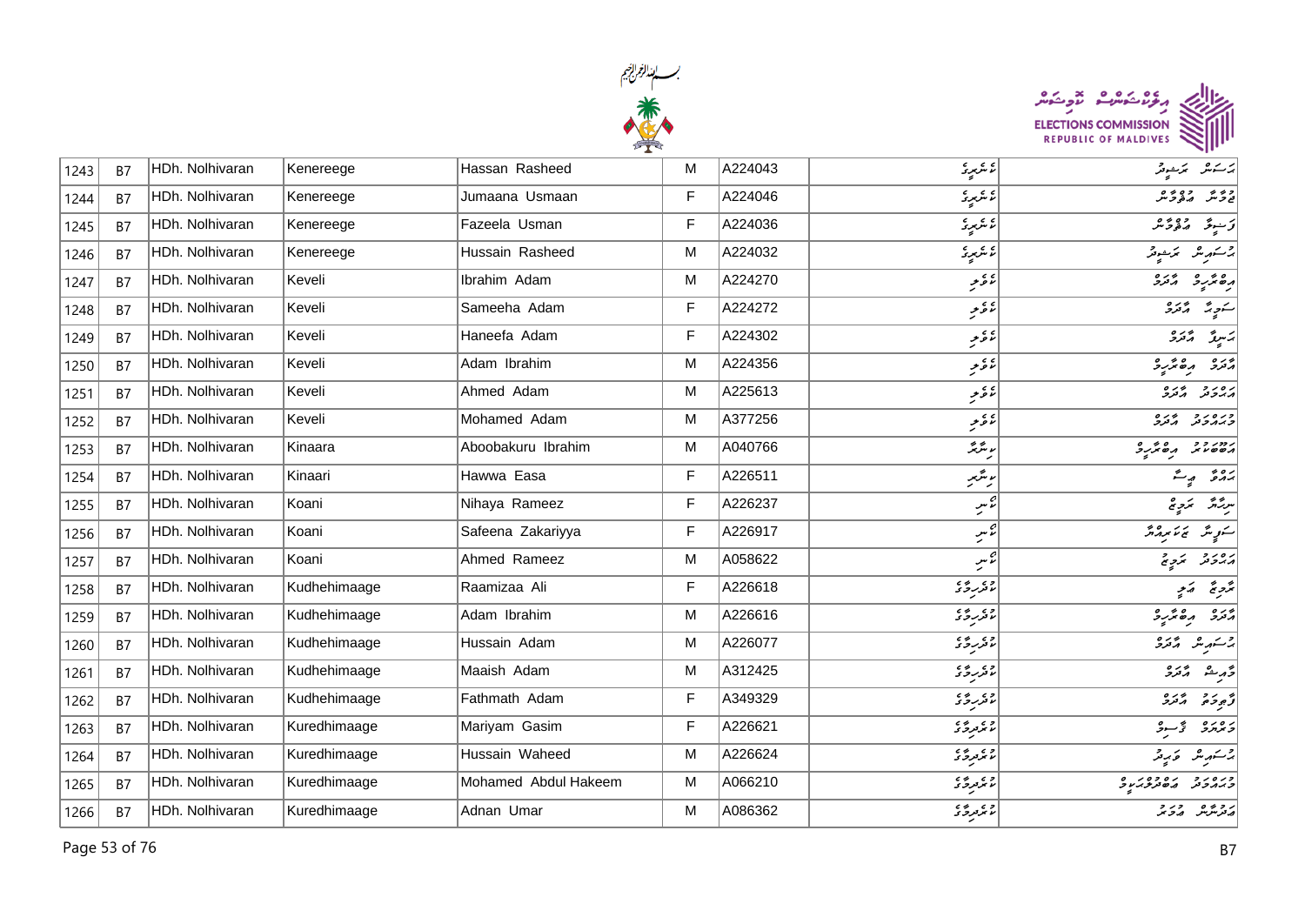



| 1267 | <b>B7</b> | HDh. Nolhivaran | Kurikeelage | Shiyama Saleem           | F  | A155978 | ر<br>ما مربوعه د                       | جار <i>وڈ سکو</i> و<br>مسلمان     |
|------|-----------|-----------------|-------------|--------------------------|----|---------|----------------------------------------|-----------------------------------|
| 1268 | <b>B7</b> | HDh. Nolhivaran | Kurikeelage | Hussain Rasheedh         | м  | A227690 | ر<br>ئامرىيو ئەي                       | چە سەر سىر سىر سىر بىر            |
| 1269 | <b>B7</b> | HDh. Nolhivaran | Kurikeelage | Siuma Abdul Nasir        | F  | A227680 | ج بر پ <sub>ر پو</sub> ي<br>په سر پوځو | سروه ره وه شهر                    |
| 1270 | B7        | HDh. Nolhivaran | Kurikeelage | Ahmed Rasheed            | М  | A227682 | ر<br>ماسر پوسو ئە                      | رەر ئەشبەر                        |
| 1271 | <b>B7</b> | HDh. Nolhivaran | Kurikeelage | Sifana Abdul Nasir       | F. | A227685 | ر<br>ئامرىيو ئەي                       | ب و محمد من ده وه محمد بر محمد    |
| 1272 | <b>B7</b> | HDh. Nolhivaran | Kurikeelage | Sarumeela Abdul Nasir    | F. | A227675 | ج <sub>محرمو</sub> بر ي<br>  مړيو محر  | مسترج على ماه وه عرب عمر          |
| 1273 | B7        | HDh. Nolhivaran | Kurikeelage | Sirumeena Abdul Nasir    | F. | A227671 | لتسمير يخر                             | سر د ده ده ده شور                 |
| 1274 | <b>B7</b> | HDh. Nolhivaran | Kurikeelage | Abdul Nasir Ahmed        | м  | A227666 | چې پېړۍ ته<br>  سر په تر د             | גפרפית היו גם גר                  |
| 1275 | <b>B7</b> | HDh. Nolhivaran | Kurikeelage | Jameela Ahmed            | F. | A227668 | ئەبىر بويى<br>                         | تەج ئەسەر                         |
| 1276 | <b>B7</b> | HDh. Nolhivaran | Kurikeelage | Ali Rasheed              | M  | A226355 | لتمعر بونجو                            | پر سو پر سو پر                    |
| 1277 | <b>B7</b> | HDh. Nolhivaran | Kurikeelage | Abdulla Rasheed          | M  | A226366 | ر<br>ما مربوعه د                       | رە قراللە كرى <u>ش</u> وتر        |
| 1278 | <b>B7</b> | HDh. Nolhivaran | Kurikeelage | Mohamed Rasheed          | M  | A226361 | ر<br>ئىمرىرىدى<br>س                    | ورەرو كەنبەتر                     |
| 1279 | <b>B7</b> | HDh. Nolhivaran | Lagan       | Samha Ali Shameem        | F. | A226066 | ىز ئەھ                                 | خوم يو ځوچ                        |
| 1280 | <b>B7</b> | HDh. Nolhivaran | Lagan       | Rilwaan Shareef          | М  | A225545 | ىز ئەھ                                 | ىرىشۇش خىرو                       |
| 1281 | <b>B7</b> | HDh. Nolhivaran | Lagan       | Ali Shameem              | M  | A065741 | ىز ئەھر                                | ړَ په شکو ده                      |
| 1282 | <b>B7</b> | HDh. Nolhivaran | Lagan       | Jooliya Moosa            | F  | A073573 | ئۇي ش                                  | فيمريز وحرث                       |
| 1283 | <b>B7</b> | HDh. Nolhivaran | Laugh       | Abdul Aleem Hussain      | м  | A061512 | تزوُ                                   | גפנגו בב געות                     |
| 1284 | <b>B7</b> | HDh. Nolhivaran | Laugh       | Ahmed Waseem             | м  | A146489 | تزوُ                                   | برەر ئەسوۋ                        |
| 1285 | <b>B7</b> | HDh. Nolhivaran | Laugh       | Aishath Adam             | F. | A228751 | تزوُ                                   | أقهر شده المجموع                  |
| 1286 | <b>B7</b> | HDh. Nolhivaran | Laugh       | Waseema Abdul Aleem      | F. | A228752 | تزوُ                                   | ءَ ٻيو په په دور دو               |
| 1287 | <b>B7</b> | HDh. Nolhivaran | Laugh       | <b>Abdul Haseeb</b>      | M  | A228753 | تزرُ                                   |                                   |
| 1288 | <b>B7</b> | HDh. Nolhivaran | Laugh       | Hussain Waseem           | M  | A358611 | تزرُ                                   | يزخير يما المحاسبوني              |
| 1289 | <b>B7</b> | HDh. Nolhivaran | Lileege     | Fathimath Nazima Hussain | F. | A225626 | مومور<br>مرچ                           | وتجوخة لتتموق برسترين             |
| 1290 | <b>B7</b> | HDh. Nolhivaran | Lileege     | Maaziyath Mohamed        | Ė. | A225840 | مومود<br>ري                            | دره دره دره<br>  دې مره د د د د د |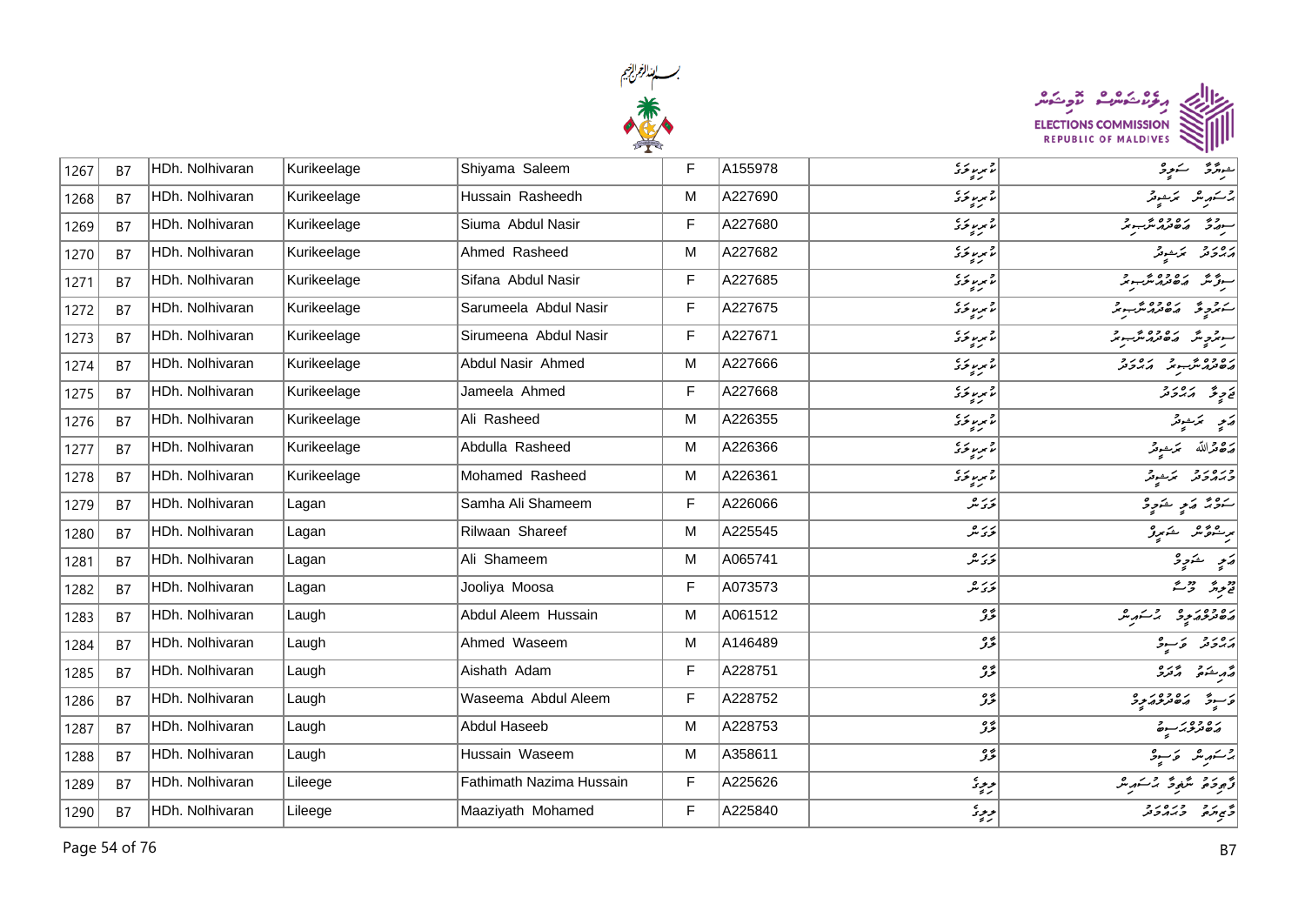



| 1291 | <b>B7</b> | HDh. Nolhivaran | Lileege        | Mohamed Ali           | М  | A050527 | مومور<br>ري                                | دبره برد په په                                          |
|------|-----------|-----------------|----------------|-----------------------|----|---------|--------------------------------------------|---------------------------------------------------------|
| 1292 | <b>B7</b> | HDh. Nolhivaran | Lileege        | Mazeena Mohamed       | F. | A312412 | مومور<br>مرچ                               | دَبِي شَرِ دِيرِ دِيرِ دِ                               |
| 1293 | <b>B7</b> | HDh. Nolhivaran | Lilymaage      | Eanath Ahmed          | F. | A226073 | ىرىپە ئە<br>ئەن                            | په سره د مرد د                                          |
| 1294 | <b>B7</b> | HDh. Nolhivaran | Lilymaage      | Ahmed Rameez          | М  | A226611 | ىرىپە ئە<br>ر                              | پروی پر پر پر                                           |
| 1295 | <b>B7</b> | HDh. Nolhivaran | Lilymaage      | Abdulla Hameed        | м  | A226614 | ىرىپە ئە<br>س                              | پره قرالله برج قر                                       |
| 1296 | <b>B7</b> | HDh. Nolhivaran | Lilymaage      | Dheena Ahmed          | F. | A312426 | ىرىپە ئە<br>س                              | مړینځ په ټرې تر                                         |
| 1297 | <b>B7</b> | HDh. Nolhivaran | Luboamaage     | Hana Ahmed            | F. | A225602 | و <i>0 ه</i> ء<br>موھ <del>و</del> ي       | ژنگر بر ژوئر                                            |
| 1298 | <b>B7</b> | HDh. Nolhivaran | Luboamaage     | Saaim Ahmed           | М  | A224235 | و <i>۵ و</i> ء<br>موھ و د                  | پرور و<br>يتمهرقه                                       |
| 1299 | <b>B7</b> | HDh. Nolhivaran | Luboamaage     | Hidaya Ali            | F. | A224231 | و <i>0 ه</i> ء<br>مون د ک                  | رِ تَرَ بَرَ يَا الْمَ                                  |
| 1300 | <b>B7</b> | HDh. Nolhivaran | Maabageechaage | Aishath Rasheeda      | F. | A226666 | دڅه نو پخونه                               | أمر مشكر المتحر المستحر                                 |
| 1301 | <b>B7</b> | HDh. Nolhivaran | Maabageechaage | Mariyam Rasheeda      | F  | A226669 | قَرْھَ بِرِ تَجْرَى                        | خيرمرو<br>ىمەسىيەتىگە<br>ئە                             |
| 1302 | <b>B7</b> | HDh. Nolhivaran | Maabageechaage | Adam Rasheed          | М  | A226671 | ۇ ئەرەپى<br>ئەھەر <i>ئ</i> ەر              | پژنرو - برَڪونر                                         |
| 1303 | <b>B7</b> | HDh. Nolhivaran | Maabageechaage | Ahmed Rasheed         | M  | A226984 | ۇ ئەرەپى<br>ئەھەر <i>ئ</i> ەر              | پرورو کرشید                                             |
| 1304 | <b>B7</b> | HDh. Nolhivaran | Maabageechaage | Aminath Rasheeda      | F. | A226989 | ۇ ئەرەپە<br>ئەھەر گەن                      | دَّحِ سَمَعُ سَمَسْبِعَدَّ                              |
| 1305 | <b>B7</b> | HDh. Nolhivaran | Maabageechaage | Abdul Hannan Ahmed    | M  | A155851 | د گھڻ ته گري<br>ح                          | ره وه ره مورد در ره رو<br>مان فرنزیک شریش در ماندار تار |
| 1306 | <b>B7</b> | HDh. Nolhivaran | Maabageechaage | Fathimath Moosa       | F  | A303489 | د څه نو په د                               | توجوجو سمج مشكر                                         |
| 1307 | <b>B7</b> | HDh. Nolhivaran | Maafolheyge    | Hussain Shareef       | М  | A159849 | ه پون<br><del>و</del> تو بو ت              | چەسىر شەھرىتى ئىشلىر                                    |
| 1308 | <b>B7</b> | HDh. Nolhivaran | Maafolheyge    | Aishath Liyoosa       | F  | A228332 | ەيدى ،<br>5 قرىرى                          | ويريثني ويرت                                            |
| 1309 | <b>B7</b> | HDh. Nolhivaran | Maafolheyge    | Azlifa Adam           | F. | A228336 | ه پون<br><del>و</del> تو بو ت              | پەر ە<br>مەنىرى<br> رچ مورڅ                             |
| 1310 | <b>B7</b> | HDh. Nolhivaran | Maafolheyge    | Shaain Adam           | М  | A226527 | ەيدى ،<br>5 قرىر ى                         | شەرپىر<br>پژو                                           |
| 1311 | <b>B7</b> | HDh. Nolhivaran | Maafolheyge    | Nabeela Adam          | F  | A226528 | ەيدى ،<br>5 گرىز ى                         | سَهِعٌ دَيْرَهِ                                         |
| 1312 | <b>B7</b> | HDh. Nolhivaran | Maafolheyge    | Ali Adam              | M  | A226529 | ەيدى ،<br>5 گرىز ى                         | ړَ په ډُنرو                                             |
| 1313 | <b>B7</b> | HDh. Nolhivaran | Maafolheyge    | Mohamed Adam          | М  | A335395 | ه بون ،<br><del>د</del> تر تر <sub>ک</sub> | ورەر د درە<br><i>دېدرونر م</i> ىرو                      |
| 1314 | <b>B7</b> | HDh. Nolhivaran | Maana          | Mausooma Abdul Raheem | F. | A085224 | ۇ ئىر                                      | د دو د ده ده در ه                                       |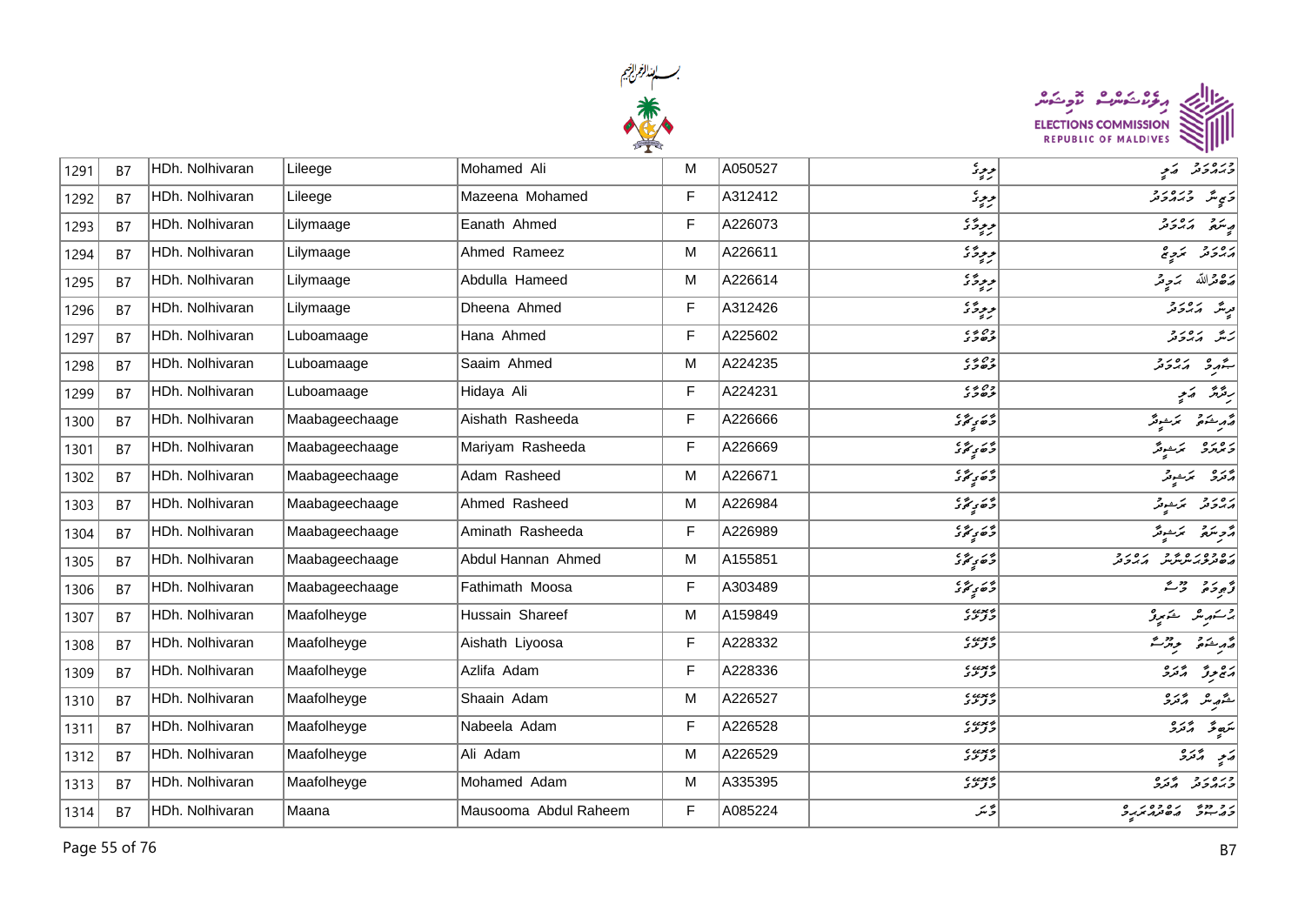



| <b>B7</b> | HDh. Nolhivaran |          |                   |    |         |                 |                                             |
|-----------|-----------------|----------|-------------------|----|---------|-----------------|---------------------------------------------|
|           |                 | Maashaa  | Adam Mohamed      | м  | A049490 | رَّيْتُهُ       | وره وره رو<br>مرتزق وبرمروتر                |
| <b>B7</b> | HDh. Nolhivaran | Maashaa  | Fathimath Fazeela | F  | A101986 | رَّحْتُہ        | رَّمِ دَمَ تَوَ يَحَ                        |
| <b>B7</b> | HDh. Nolhivaran | Maashaa  | Hussain Hameed    | м  | A148547 | رمحمد           | يزحكم متحي أتراديهم                         |
| <b>B7</b> | HDh. Nolhivaran | Maashaa  | Jameela Usman     | F. | A148545 | رمحمد           | توجو مەۋەبر                                 |
| <b>B7</b> | HDh. Nolhivaran | Maashaa  | Mariyam Adam      | F  | A148543 | رمحمد           | ر ه ره د وره                                |
| <b>B7</b> | HDh. Nolhivaran | Maashaa  | Mohamed Adam      | м  | A225492 | رمحمد           | وره رو په ره<br>د بربرونر برنرو             |
| <b>B7</b> | HDh. Nolhivaran | Maashaa  | Ali Shameem Adam  | м  | A322796 | رمح مشر         | ړې خوږ ژنرو                                 |
| <b>B7</b> | HDh. Nolhivaran | Maavehi  | Dheema Hussain    | F. | A225608 | رمحم سر         | قریح پر جمسکر میں<br>                       |
| <b>B7</b> | HDh. Nolhivaran | Maavehi  | Madheeha Mohamed  | F. | A124578 | رمحمة سر        | دره ورورد                                   |
| <b>B7</b> | HDh. Nolhivaran | Maavehi  | Hussain Ali       | М  | A063854 | رمحمة سر        | برسكريش كدمج                                |
| <b>B7</b> | HDh. Nolhivaran | Maavina  | Ibrahim Adam      | М  | A114778 | د گھر سکر<br>م  | ەھترىرى مەدرە<br>رەتترى <sub>ر</sub> ى مەدر |
| <b>B7</b> | HDh. Nolhivaran | Maavina  | Fathimath Saeedha | F  | A224805 | د گھر سکر       | ترجوحهم<br>سَنهرِ قُر                       |
| <b>B7</b> | HDh. Nolhivaran | Maavina  | Faruhan Ibrahim   | М  | A228956 | د گھرىتر        | و پرښتر پره ټرپرو                           |
| <b>B7</b> | HDh. Nolhivaran | Maavina  | Fawaz Ibrahim     | М  | A228952 | د گھر سکر       | زۇق مەھترىر                                 |
| <b>B7</b> | HDh. Nolhivaran | Maavina  | Mohamed Ibrahim   | м  | A228953 | قرُحرِ سَرَ     | برە ئۆر ۋ<br>و ر ه ر د<br>تر پر ژ تر        |
| <b>B7</b> | HDh. Nolhivaran | Maavina  | Faaris Ibrahim    | м  | A226740 | څو پئر          | ۇبرىشە رەھمەر                               |
| <b>B7</b> | HDh. Nolhivaran | Maazee   | Hawwa Zahira      | F. | A226612 | رحمي            | بَرْدَعٌ تَجْ سِعَّرَ                       |
| <b>B7</b> | HDh. Nolhivaran | Maazee   | Ahmed Ali         | М  | A114155 | رگنج            | پروتر   پرمو                                |
| <b>B7</b> | HDh. Nolhivaran | Madhadhu | Mohamed Fiyaz     | M  | A131073 | ر ر و<br>و تدبر | دبرورد وترش                                 |
| <b>B7</b> | HDh. Nolhivaran | Madhadhu | Zahidha Umar      | F  | A224796 | ر ر و<br>و تدبر | انج پەنگە ئەركىيە<br>ئە                     |
| <b>B7</b> | HDh. Nolhivaran | Madhadhu | Irasha Fiyaz      | F. | A225582 | ر ر و<br>و ترتر | برنژئے ویژنے                                |
| <b>B7</b> | HDh. Nolhivaran | Madhadhu | Arusham Mohamed   | M  | A225573 | ر ر و<br>و تدبر | ىر جرشەۋ<br>ورەر د<br><i>دى</i> رگەر تىر    |
| <b>B7</b> | HDh. Nolhivaran | Mafaaz   | Waheeda Ali       | F. | A224777 | ر پە ە          | ءَبہ پڻ پر                                  |
|           |                 |          |                   |    |         |                 |                                             |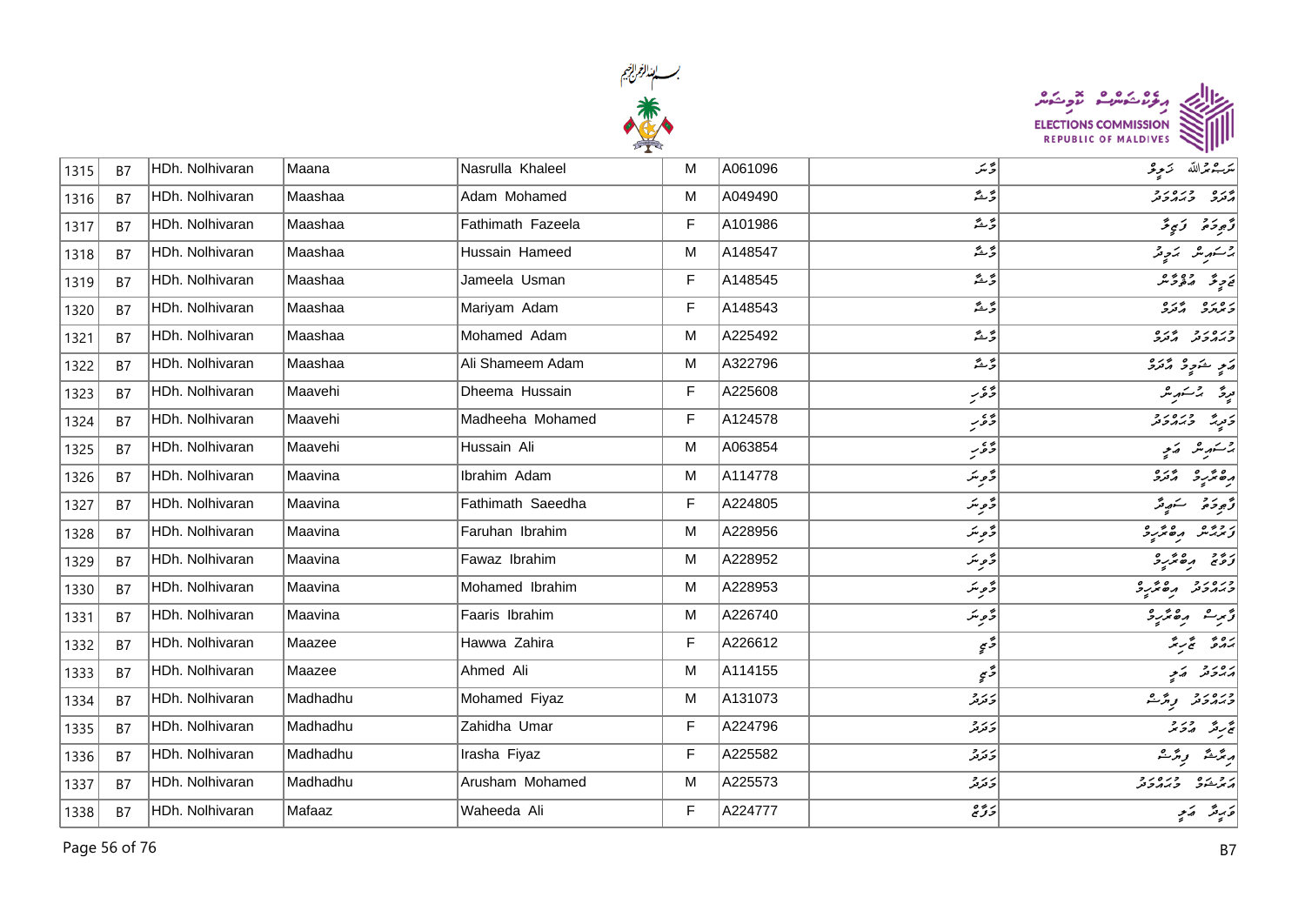



| 1339 | <b>B7</b> | HDh. Nolhivaran | Mafaaz          | Hussain Imaad       | м  | A224506 | ریخ م                                        | برسكريش ويحتر                                                 |
|------|-----------|-----------------|-----------------|---------------------|----|---------|----------------------------------------------|---------------------------------------------------------------|
| 1340 | <b>B7</b> | HDh. Nolhivaran | Mafaaz          | Azuraanaa Imaad     | F  | A224523 | خرمتمي                                       | ړ د پر پر ور                                                  |
| 1341 | <b>B7</b> | HDh. Nolhivaran | Mafaaz          | Azulimaa Imaad      | F. | A224515 | خرمتمي                                       | ړ څوڅ وڅو                                                     |
| 1342 | <b>B7</b> | HDh. Nolhivaran | Mafaaz          | Azumaa Imaad        | F. | A224490 | خۇمى                                         | ړ دی پرځتر                                                    |
| 1343 | <b>B7</b> | HDh. Nolhivaran | Mafaaz          | Ali Adam            | M  | A224484 | خۇمى                                         | پَه په پژنو                                                   |
| 1344 | <b>B7</b> | HDh. Nolhivaran | Mafaaz          | Azuha Imaad         | F. | A226962 | ر ژه<br>د زن                                 | ړی پرځنر                                                      |
| 1345 | <b>B7</b> | HDh. Nolhivaran | Mafaaz          | Azmeela Imaad       | F  | A368743 | ریمی                                         | ەردىمە<br>ړ ج <sub>حر</sub> څه                                |
| 1346 | <b>B7</b> | HDh. Nolhivaran | Magusadhu       | Adam Moosa          | м  | A093423 | پر چ رپ<br>  بر پخ مسکونس                    | پره دون<br>مرمرد وست                                          |
| 1347 | <b>B7</b> | HDh. Nolhivaran | Maguseedhaage   | Ahmed Muneez        | M  | A128452 | 5 جي سوقري                                   | رەر دىر                                                       |
| 1348 | <b>B7</b> | HDh. Nolhivaran | Maguseedhaage   | Zoona Mohamed       | F  | A063581 | ئەترىسىدىگە                                  | دد در در د<br>مح شر حدد حالا                                  |
| 1349 | <b>B7</b> | HDh. Nolhivaran | Maguseedhaage   | Ali Muneez          | M  | A026606 | ئەترىسىدىگە                                  | پَه یِ د سرچ                                                  |
| 1350 | <b>B7</b> | HDh. Nolhivaran | Maguseedhaage   | Dhumya Muneez       | F. | A225764 | ئەترىسىدىگە<br>                              | دە ئەرىر                                                      |
| 1351 | <b>B7</b> | HDh. Nolhivaran | Mahi            | Mariyam Habeeb      | F  | A226449 | ځېږ                                          | ر ه ر ه<br>د بربرگ<br>$\overset{o}{\circ} \overset{o}{\circ}$ |
| 1352 | <b>B7</b> | HDh. Nolhivaran | Mahi            | Khalid Adnan        | М  | A074209 | ځېږ                                          | رائىۋە ئەرەر ئەر                                              |
| 1353 | <b>B7</b> | HDh. Nolhivaran | Mainaa          | Mohamed Ibrahim     | м  | A224365 | ځه پتر                                       | برە ئۆر ۋ<br>و ره د د<br>د بر پر د تر                         |
| 1354 | <b>B7</b> | HDh. Nolhivaran | Maizaandhoshuge | Hussain Shukoor     | М  | A223916 | ر په ۱۶۶۵ و <sup>م</sup>                     | مشور و حر<br>جرستهريثر                                        |
| 1355 | <b>B7</b> | HDh. Nolhivaran | Maizaandhoshuge | Ahmed Shakoor       | М  | A223912 | ىز مەھم ھەدىرى<br>جۇ مەھمەرىرى               | رەر دىدە                                                      |
| 1356 | <b>B7</b> | HDh. Nolhivaran | Maizaandhoshuge | Najuma Abdul Rahman | F  | A223920 | ر په ۱۶۶۵ و <sup>م</sup>                     | ره وه ره ده و<br>پره تربر تر س<br>سرة وَّ                     |
| 1357 | <b>B7</b> | HDh. Nolhivaran | Maizaandhoshuge | Fazuna Abdul Rahman | F. | A223921 | ر په ۱۶۳۵ و <sup>م</sup>                     | ر د په ده ده ده په و.                                         |
| 1358 | <b>B7</b> | HDh. Nolhivaran | Maizaandhoshuge | Ali Shukoor         | М  | A223922 | ر په ۱۶۶۵ و <sup>م</sup>                     | ړی شرمور                                                      |
| 1359 | <b>B7</b> | HDh. Nolhivaran | Maizaandhoshuge | Ibrahim Shukoor     | М  | A075105 | <br> خەرىج مىز بىرىرى                        | ر و دو و<br>شونو نبر<br>ىر ھەترىر ۋ                           |
| 1360 | <b>B7</b> | HDh. Nolhivaran | Maizaandhoshuge | Niuma Moosa         | F  | A123721 | ئەر ئ <sup>ە</sup> ھېجرىرى<br>خەرىج سرقىرىرى | سرچينې د حق                                                   |
| 1361 | <b>B7</b> | HDh. Nolhivaran | Makaan          | Sahuma Mohamed      | F  | A081999 | ىر ئە ھ                                      | سترقر<br>و ر ه ر و<br><i>و ټ</i> رو تر                        |
| 1362 | <b>B7</b> | HDh. Nolhivaran | Makaan          | Mohamed Shafeeu     | м  | A070166 | ىر ئە ھ                                      | ورەر دېم شرور                                                 |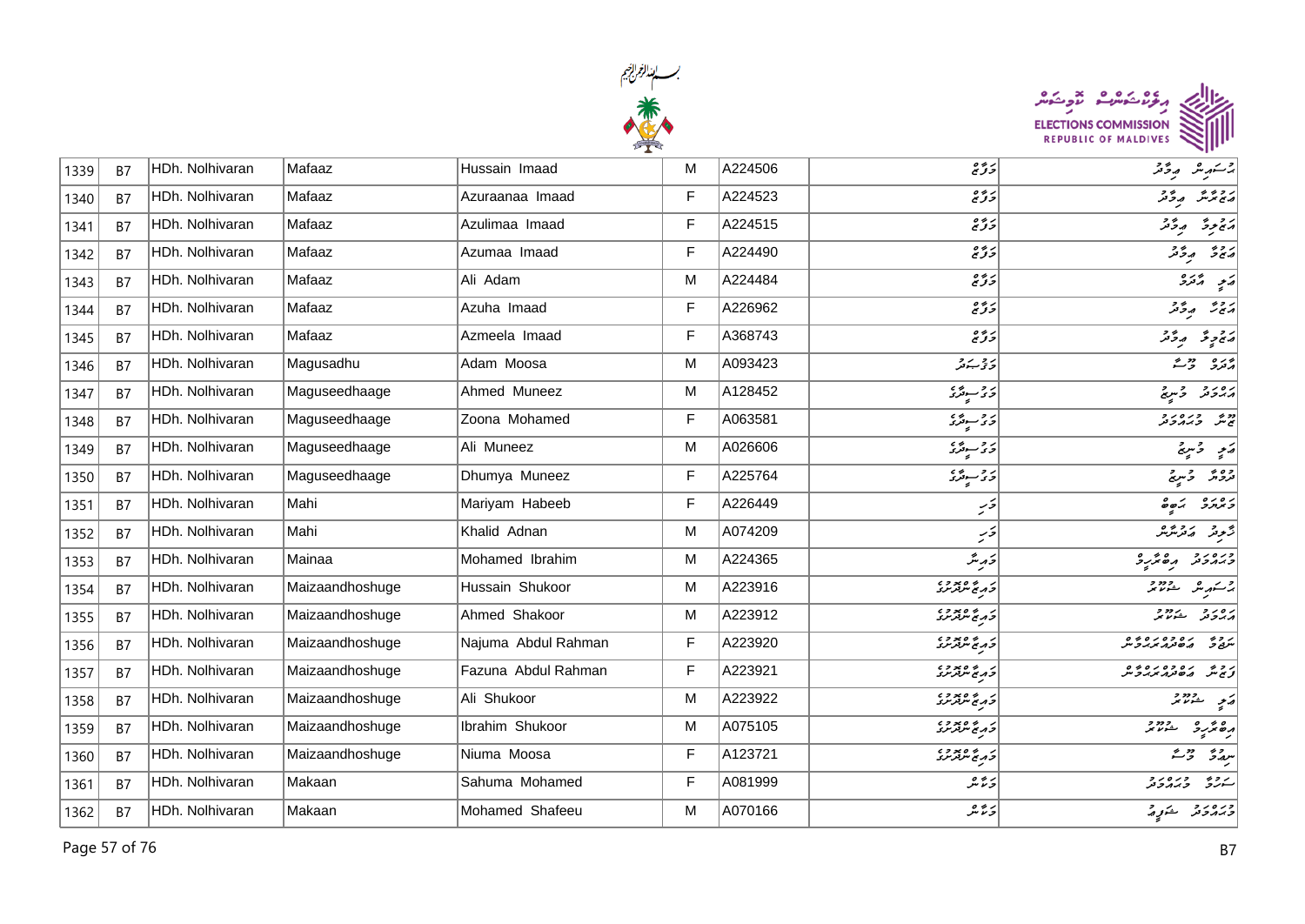



| 1363 | <b>B7</b> | HDh. Nolhivaran | Makaan  | Fathuhiyya Ibrahim   | F  | A225029 | ىر تە ھ<br>جەنئىش | ניקרית תפתיק                                     |
|------|-----------|-----------------|---------|----------------------|----|---------|-------------------|--------------------------------------------------|
| 1364 | <b>B7</b> | HDh. Nolhivaran | Mala    | Ameeza Abdul Azeez   | F  | A226690 | رىز               | ג'בְהַ ג'סְיַפְה'                                |
| 1365 | <b>B7</b> | HDh. Nolhivaran | Mala    | Aishath Rasheeda     | F. | A228903 | ۇتۇ               | ۇرىشكى ئىشپۇ                                     |
| 1366 | <b>B7</b> | HDh. Nolhivaran | Mala    | Ahmed Abdul Azeez    | M  | A228905 | ۇت                | קפק קפרק ביריקי                                  |
| 1367 | <b>B7</b> | HDh. Nolhivaran | Mala    | Aminath Abdul Azeez  | F. | A228906 | رىز               | הקייטה הסיניקה ב                                 |
| 1368 | <b>B7</b> | HDh. Nolhivaran | Mala    | Abdul Azeez Adam     | м  | A064685 | رىز               | גם כסג כ<br>גם <i>נקב</i> ג <sub>ב</sub> 2 ה נקב |
| 1369 | <b>B7</b> | HDh. Nolhivaran | Malaazu | Ahmed Khalid         | м  | A148400 | ىر ئۇچ            | ړ دې د ژوند                                      |
| 1370 | <b>B7</b> | HDh. Nolhivaran | Malaazu | Khalid Ali           | М  | A228766 | ىر ئۇچ            | ڏوِتر ڏوِ                                        |
| 1371 | <b>B7</b> | HDh. Nolhivaran | Malaazu | Juwaidha Khalid      | F  | A228778 | ىر ئۇچ            | في وكريم المجموعة                                |
| 1372 | <b>B7</b> | HDh. Nolhivaran | Malaazu | Maleehath Khalid     | F. | A228780 | ر بو د<br>د ترې   | ۇربەتە ئېرى                                      |
| 1373 | <b>B7</b> | HDh. Nolhivaran | Malaazu | Maasithaa Khalid     | F  | A228774 | ر بو د<br>د ترې   | وَّسِيعُ الْأَمْرِيْرُ                           |
| 1374 | <b>B7</b> | HDh. Nolhivaran | Malaazu | Sameema Hussain      | F. | A228768 | ر بو د<br>د ترې   | سكورة المراسر                                    |
| 1375 | <b>B7</b> | HDh. Nolhivaran | Malaazu | Juwairiya Khalid     | F  | A228772 | ر بو د<br>د ترې   | فأقرم بروائه المحرفر                             |
| 1376 | <b>B7</b> | HDh. Nolhivaran | Malaazu | Enash Khalid         | F  | A282614 | ر بو د<br>د ترې   | رٍ مُرْڪْ گُرُوگُر                               |
| 1377 | <b>B7</b> | HDh. Nolhivaran | Malas   | Sifaana Ali          | F  | A228789 | ىزىر              | سوژنٹر انہج                                      |
| 1378 | <b>B7</b> | HDh. Nolhivaran | Malas   | Sabrath Nasih        | M  | A228790 | ترىخەشە           | شەھىرە شەرە                                      |
| 1379 | <b>B7</b> | HDh. Nolhivaran | Malas   | Samiyya Hussain      | F  | A228787 | ىزىقە             | ستورش برستهرش                                    |
| 1380 | <b>B7</b> | HDh. Nolhivaran | Malas   | Shaufa Ali           | F  | A226558 | ىز ئە             | ڪرڻڙ وکي                                         |
| 1381 | <b>B7</b> | HDh. Nolhivaran | Malas   | Ali Hussain          | M  | A052783 | ى ئەر ھ           | ړې پر شهر شر                                     |
| 1382 | <b>B7</b> | HDh. Nolhivaran | Manas   | Abdul Raheem Mohamed | м  | A122943 | ىر ئىر م          | קסיקת מקביר במתכת                                |
| 1383 | <b>B7</b> | HDh. Nolhivaran | Manfaa  | Shaheema Hassan      | F. | A132565 | ىر ھۇ             | لمكركي الكاسكانس                                 |
| 1384 | <b>B7</b> | HDh. Nolhivaran | Manfaa  | Umar Mohamed         | M  | A082966 | ىز مەر            | כנ כנסנב<br>גביל בגגבע                           |
| 1385 | <b>B7</b> | HDh. Nolhivaran | Manfaa  | Fathimath Umar       | F  | A226280 | ىز ھۇ             | وٌمودَه ردد                                      |
| 1386 | <b>B7</b> | HDh. Nolhivaran | Manfaa  | Mohamed Rasheed      | м  | A226281 | ىز مەر            | ورەرو كەنبەتى                                    |
|      |           |                 |         |                      |    |         |                   |                                                  |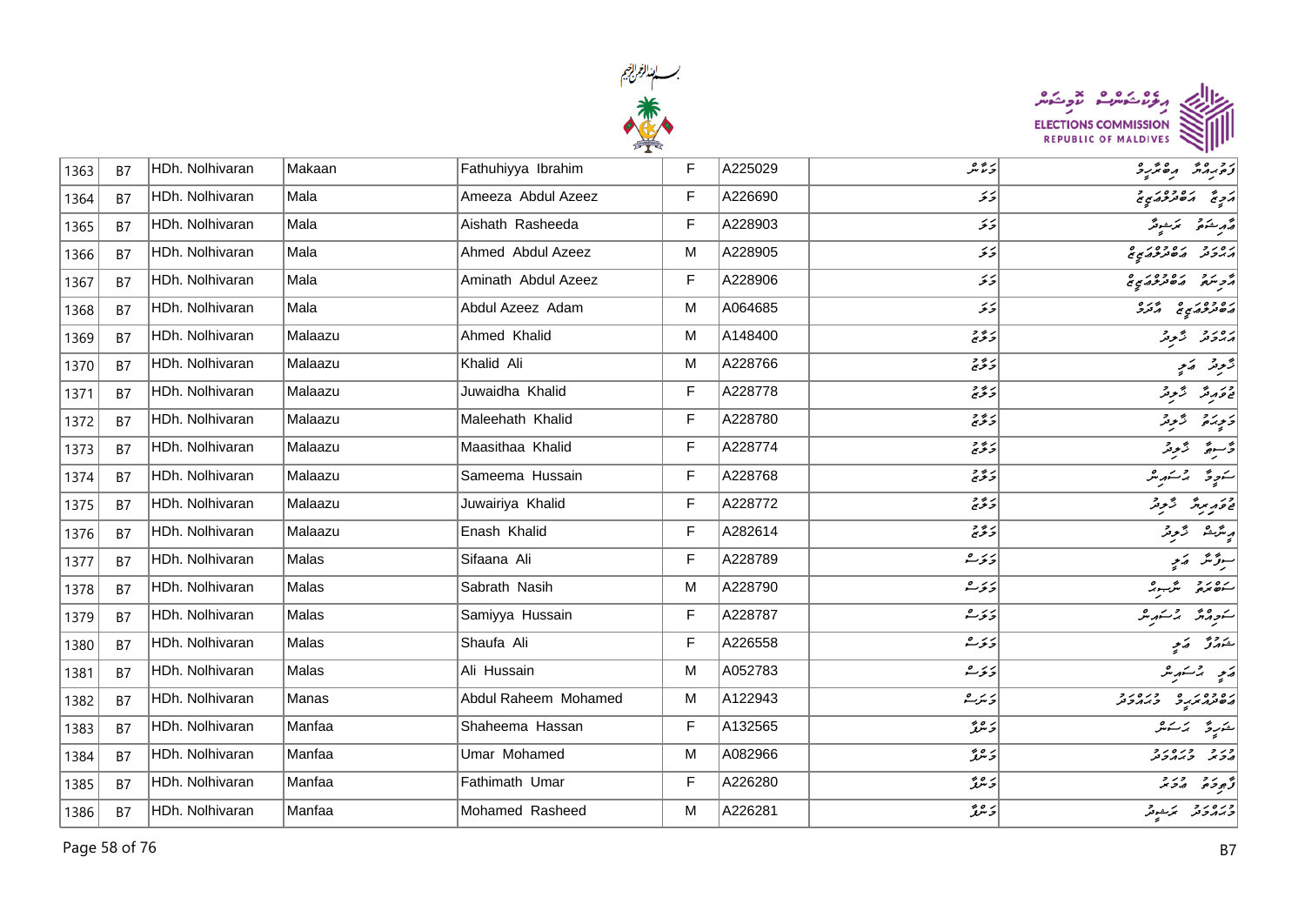



| 1387 | <b>B7</b> | HDh. Nolhivaran | Manfaa         | Shaamih Umar         | м  | A226803 | ئە شرىق                                        | شگورژ اړوند                                                  |
|------|-----------|-----------------|----------------|----------------------|----|---------|------------------------------------------------|--------------------------------------------------------------|
| 1388 | <b>B7</b> | HDh. Nolhivaran | Manzaruge      | Abdul Haafiz Ali     | м  | A225351 | ر ۵ ر ۶ د<br><del>د</del> سرپر                 | رە دوم.<br>مەمرى بۇ مۇ                                       |
| 1389 | <b>B7</b> | HDh. Nolhivaran | Manzaruge      | Saajida Ali          | F. | A225334 | ر ۵ ر ۶ د<br><del>ر</del> سرۍ مر               | ستموماً الكمي                                                |
| 1390 | <b>B7</b> | HDh. Nolhivaran | Manzaruge      | Saamiya Ali          | F  | A225344 | ر ۵ ر د ۷<br><del>د</del> سر <sub>کا</sub> برد | ستوبڑ ایکمی                                                  |
| 1391 | <b>B7</b> | HDh. Nolhivaran | Manzaruge      | Mariyam Adam         | F. | A225323 | ر ۵ پر ۶ پر<br>تر مترنج متری                   | ر ه بر ه<br>د بربر د<br>پور ہ<br>مرتزو                       |
| 1392 | <b>B7</b> | HDh. Nolhivaran | Manzaruge      | Tholhath Ali         | м  | A153713 | ر ۵ ر ۶ د<br><del>د</del> سر <sub>ي</sub> سرد  | پروبر و کرم په                                               |
| 1393 | <b>B7</b> | HDh. Nolhivaran | Mathivaru      | Zunaira Abdul Rahman | F. | A160367 | ر مر د<br>خ <sub>نج</sub> ونمر                 | ره وه ره د ه<br>په <i>ه د بر بر</i> تر س<br>ى ئىرىمە ئىر     |
| 1394 | <b>B7</b> | HDh. Nolhivaran | Mathivaru      | Umar Adam            | м  | A027604 | ئەمرەكىمە                                      | ور و شوره<br>م <i>د</i> وس م <i>د</i> نور                    |
| 1395 | <b>B7</b> | HDh. Nolhivaran | Mathivaru      | Sabaa Umar           | F  | A226578 | دَموِءَ تَدْ                                   | $7.77$ 6.                                                    |
| 1396 | <b>B7</b> | HDh. Nolhivaran | Mathivaru      | Izaamaa Umar         | F. | A228878 | ځوړځه                                          | ديج درو                                                      |
| 1397 | <b>B7</b> | HDh. Nolhivaran | Mathivaru      | Husaan Umar          | M  | A228880 | خەمەممە                                        | برُستَهْر<br>و ر و<br>در د بر                                |
| 1398 | <b>B7</b> | HDh. Nolhivaran | Mathivaru      | Izuvaan Umar         | M  | A228876 | ځوړځه                                          | و ر و<br>مە <del>ر</del> بىر<br>ە جۇ ئىر<br>برى <i>ق</i> ىتر |
| 1399 | <b>B7</b> | HDh. Nolhivaran | Mazaa          | Saarath Ali          | F  | A228252 | ريح                                            | ستهزه وكمعي                                                  |
| 1400 | <b>B7</b> | HDh. Nolhivaran | Mazaa          | Ali Nadheem          | M  | A228258 | ريح                                            | كەي سەردى                                                    |
| 1401 | <b>B7</b> | HDh. Nolhivaran | Mazaa          | Nauma Mohamed        | F. | A226515 | رَح                                            | يروه ورەرو                                                   |
| 1402 | <b>B7</b> | HDh. Nolhivaran | Mazaa          | Mohamed Ibrahim      | м  | A055416 | رَجَ                                           | برە ئۆرۈ<br>و ره ر د<br>تر پروتر                             |
| 1403 | <b>B7</b> | HDh. Nolhivaran | Meadows        | Hussain Zakariyya    | м  | A078751 | $rac{1}{6}$                                    | برسكريش كالمورثة                                             |
| 1404 | <b>B7</b> | HDh. Nolhivaran | Meadows        | Aishath Shahmeena    | F  | A154909 | $rac{c}{c}$                                    | مەرىشىمە سىرمى ئىر                                           |
| 1405 | <b>B7</b> | HDh. Nolhivaran | <b>Meadows</b> | Simana Hussain       | F. | A226203 | $rac{c}{c}$                                    | سوۋىتر جىسكىرىتر                                             |
| 1406 | <b>B7</b> | HDh. Nolhivaran | <b>Meadows</b> | Ibrahim Hussain      | M  | A226873 | $rac{c}{c}$                                    | جر <u>س</u> ے م <i>ہ</i> سر<br>ىر ھەترىر <i>ۋ</i>            |
| 1407 | <b>B7</b> | HDh. Nolhivaran | Meenaazu       | Ali Adam             | M  | A226674 | حريثرة                                         | پَه په پژنو                                                  |
| 1408 | <b>B7</b> | HDh. Nolhivaran | Meenaazu       | Adam Mohamed         | M  | A228891 | حرٍ مُرَّج                                     | برره وره رو<br>پرترن وبرپروتر                                |
| 1409 | <b>B7</b> | HDh. Nolhivaran | Meenaazu       | Niuma Mohamed        | F  | A228894 | حریثر تح                                       | و ره ر د<br><i>د ب</i> رگرفر<br>سرچينې                       |
| 1410 | <b>B7</b> | HDh. Nolhivaran | Meenaazu       | Mohamed Ziyad        | м  | A228895 | حرٍ مُرَّجِ                                    | ورەر دېگروگ                                                  |
|      |           |                 |                |                      |    |         |                                                |                                                              |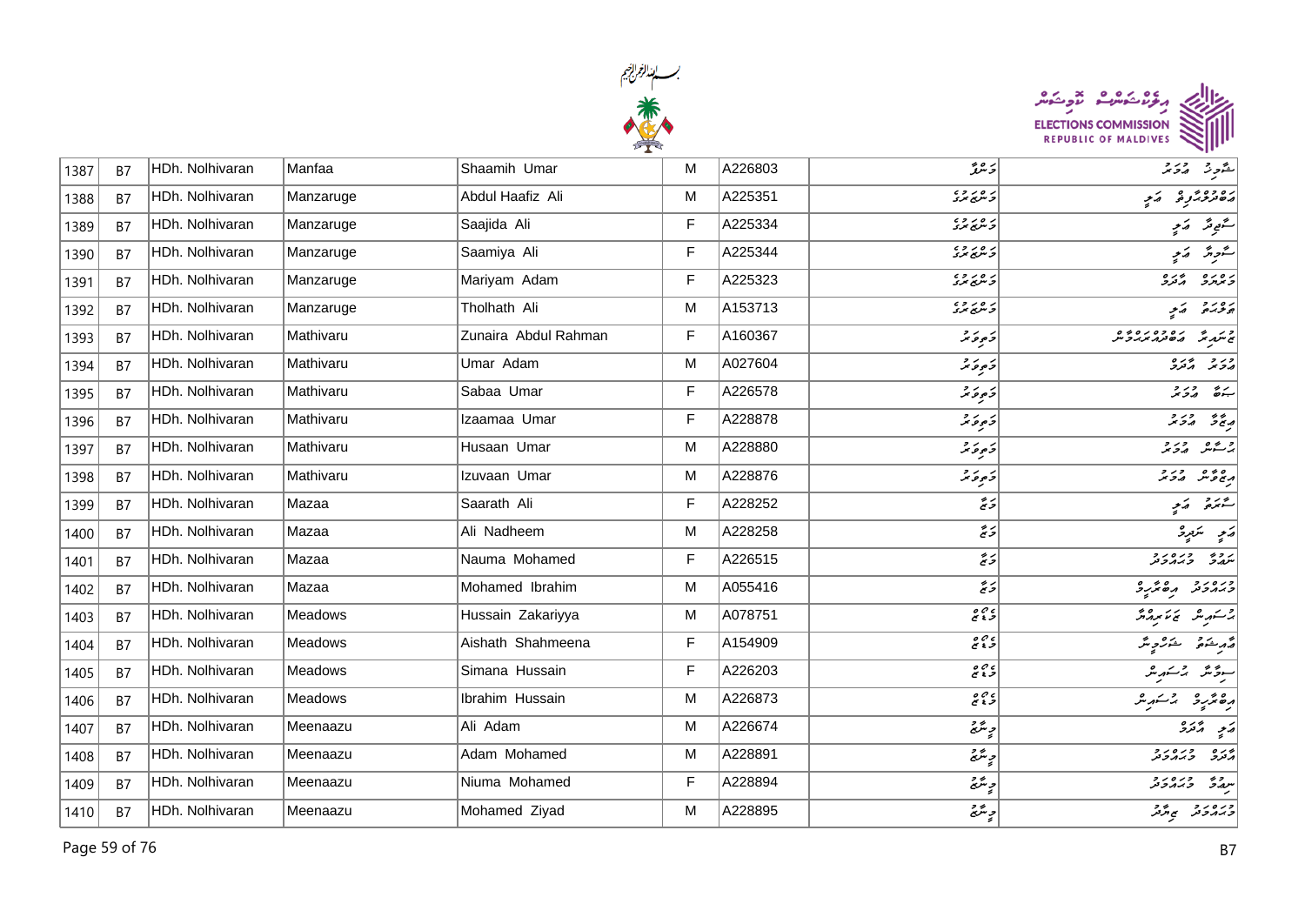



| 1411 | <b>B7</b> | HDh. Nolhivaran | Meenaazu    | Ibrahim Rasheed    | м  | A228896 | حريثرة                       | رەنۇر ئىنىد                           |
|------|-----------|-----------------|-------------|--------------------|----|---------|------------------------------|---------------------------------------|
| 1412 | <b>B7</b> | HDh. Nolhivaran | Meenaazu    | Sahumaa Adam       | F  | A228900 | جریٹرنج                      | سترجى كمجاره                          |
| 1413 | <b>B7</b> | HDh. Nolhivaran | Meenaazu    | Aishath Adam       | F. | A228898 | حريثرة                       | وكرمشكم والمترح                       |
| 1414 | <b>B7</b> | HDh. Nolhivaran | Meenaazu    | Ahsan Adam         | м  | A312417 | حرٍ مُرَّجِ                  | بروستانتر المزمرة                     |
| 1415 | <b>B7</b> | HDh. Nolhivaran | Milaan      | Ahmed Rasheed Adam | М  | A227967 | جرځىگر                       | روری تر <sub>شی</sub> تر م <i>حرو</i> |
| 1416 | <b>B7</b> | HDh. Nolhivaran | Mirihimaage | Mohamed Saeed      | м  | A227620 | ى <i>ر بىرىدى</i><br>رىرىر   | ورورو كهد                             |
| 1417 | <b>B7</b> | HDh. Nolhivaran | Mirihimaage | Saeed Gasim        | M  | A227405 | اح مورد و ته<br>په رسو د     | سكريتر الأسبرد                        |
| 1418 | B7        | HDh. Nolhivaran | Mirihimaage | Naazneena Saeed    | F. | A227617 | او بورۇ ئى<br>سەر            | سَّ <sub>گ</sub> سِرسَّر سَنَ سِرَ    |
| 1419 | <b>B7</b> | HDh. Nolhivaran | Mirihimaage | Sharmeela Saeed    | F. | A227618 | اوبرروی<br>په در             | شەھرىچە كەرىھ                         |
| 1420 | <b>B7</b> | HDh. Nolhivaran | Mirihimaage | Fathimath Maasha   | F. | A225305 | ى <i>ر بىرى</i> دى<br>ئەبرىر | وً و دَمَ وَ حَدَّ                    |
| 1421 | <b>B7</b> | HDh. Nolhivaran | Mirihimaage | Faaiza Moosa       | F  | A224979 | ى <i>ر بىرى</i> دى<br>ئەبرىر | وً مريح حق                            |
| 1422 | <b>B7</b> | HDh. Nolhivaran | Mirihimaage | Aishath Maisha     | F. | A268990 | د برر د د<br>ر ر ر           | أشرختم ورحد                           |
| 1423 | <b>B7</b> | HDh. Nolhivaran | Mirihimaage | Zubaida Saeed      | F. | A112608 | ى <i>ر بىرىدى</i><br>رىرىر   | ج قرقر سکھ پر                         |
| 1424 | <b>B7</b> | HDh. Nolhivaran | Misraab     | Ahmed Aflaah       | М  | A160520 | ديسموه                       | رەرد رەپەە                            |
| 1425 | <b>B7</b> | HDh. Nolhivaran | Misraab     | Ali Mohamed        | м  | A160608 | حر ڪنگھ                      | أتهجي وبره برو                        |
| 1426 | <b>B7</b> | HDh. Nolhivaran | Misraab     | Khadeeja Hassan    | F  | A160609 | وسكمره                       | زَمِرِةٌ - رَسَمْسٌ                   |
| 1427 | <b>B7</b> | HDh. Nolhivaran | Misraab     | Mohamed Ali        | м  | A160605 | دبسره                        | دره د د کمی                           |
| 1428 | <b>B7</b> | HDh. Nolhivaran | Mithuru     | Ali Hassan         | м  | A078502 | حرحونمر                      | پر بر بر بر بر بر بر                  |
| 1429 | <b>B7</b> | HDh. Nolhivaran | Mithuru     | Ashiyath Ali       | F  | A225927 | حرحوننر                      | ړ شورکړې لرکمنې                       |
| 1430 | <b>B7</b> | HDh. Nolhivaran | Mithuru     | Aminath Ali        | F. | A226037 | حرحونمر                      | ومحر سرة<br>رځمنې                     |
| 1431 | <b>B7</b> | HDh. Nolhivaran | Mithuru     | Ahmed Ali          | М  | A226031 | حرقموننر                     | پروژ پر پر                            |
| 1432 | <b>B7</b> | HDh. Nolhivaran | Mithuru     | Fathimath Ali      | F. | A362603 | حرحونمر                      | وٌجوحهُ الأمج                         |
| 1433 | <b>B7</b> | HDh. Nolhivaran | Mizaaju     | Maazina Hussain    | F. | A226663 | حرجي                         | دحمير محر محمد مرسكر                  |
| 1434 | <b>B7</b> | HDh. Nolhivaran | Mizaaju     | Ali Hussain        | м  | A228887 | حرجي                         | أەي برسىرىد                           |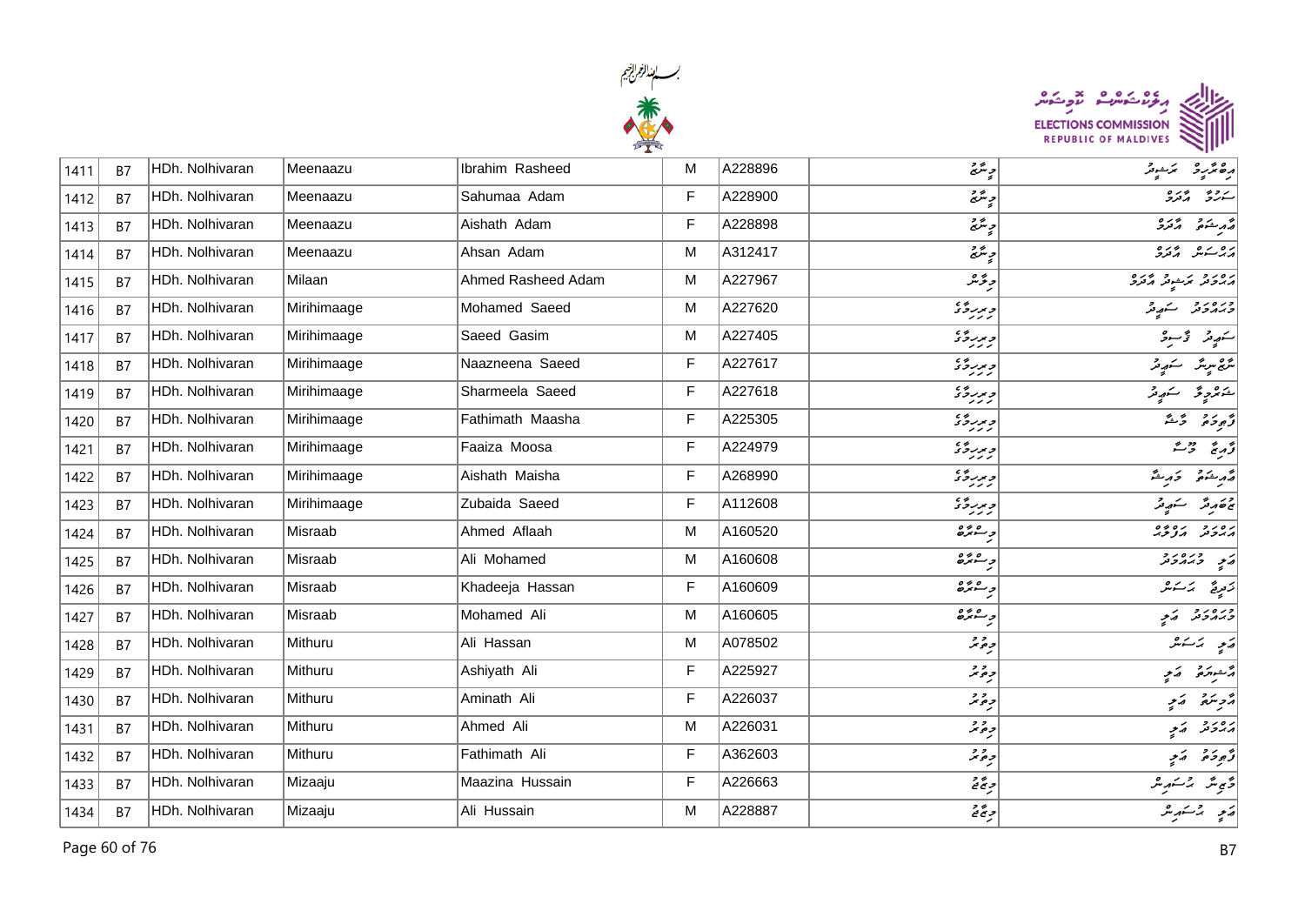



| 1435 | <b>B7</b> | HDh. Nolhivaran | Mizaaju    | Mariyam Hussain            | F | A228888 | حريج تح                        | ويمتروا المستهرش                                      |
|------|-----------|-----------------|------------|----------------------------|---|---------|--------------------------------|-------------------------------------------------------|
| 1436 | <b>B7</b> | HDh. Nolhivaran | Mizaaju    | Moonisa Ali                | F | A228883 | حريج فح                        |                                                       |
| 1437 | <b>B7</b> | HDh. Nolhivaran | Mizaaju    | Muneeza Hussain            | F | A228884 | حرِجٌ فع                       | ۇيېڭ ئەسكىرىگ                                         |
| 1438 | <b>B7</b> | HDh. Nolhivaran | Mizaaju    | Hussain Mohamed            | M | A065388 | ح ج ج<br>م                     | و ره ر و<br>تر پر تر تر<br>جرستهریشر                  |
| 1439 | <b>B7</b> | HDh. Nolhivaran | Mizaaju    | Nazima Hussain             | F | A358888 | ترجيح                          | شموڅ پر شهر شر                                        |
| 1440 | <b>B7</b> | HDh. Nolhivaran | Moahiru    | Zainab Ali                 | F | A225721 | ە<br>خەرىپە                    | ىم ئىر ئىش كەنچ                                       |
| 1441 | <b>B7</b> | HDh. Nolhivaran | Moahiru    | Ali Rasheed                | M | A224030 | ژبرېمه                         | كالمحي المكاسفيوقر                                    |
| 1442 | <b>B7</b> | HDh. Nolhivaran | Moon Light | Rashfa Abdul Razzaq        | F | A226304 | لتشعر وهجره                    | ر و و ده ده ده و د<br>برخونی مان در برد و د           |
| 1443 | <b>B7</b> | HDh. Nolhivaran | Moon Light | Shiuna Ibrahim             | F | A226311 | ومشرقه وهج                     | شور شه ره محرر د                                      |
| 1444 | <b>B7</b> | HDh. Nolhivaran | Moon Light | Aminath Moosa              | F | A227266 | لتشعر وهجره                    | أزوينه وحمش                                           |
| 1445 | <b>B7</b> | HDh. Nolhivaran | Moon Light | Ramla Abdul Razzaq         | F | A227283 | لتشعر وهجره                    | ره و ده وه ره وو<br>برونژ مقدم برمن                   |
| 1446 | <b>B7</b> | HDh. Nolhivaran | Moon Light | Mohamed Zahir              | м | A227269 | لتشريخ مرهج                    | ورەرو ئېرىر                                           |
| 1447 | <b>B7</b> | HDh. Nolhivaran | Moon Light | Fathimath Ibrahim          | F | A227280 | لتشريخه وهج                    | ومجددة المقتبرة                                       |
| 1448 | <b>B7</b> | HDh. Nolhivaran | Moon Light | Raufa Abdul Razzaq         | F | A227274 | ومشرقه وهج                     | נ כשני פסינס שיב<br>יינג צ' השינגיגה ש                |
| 1449 | <b>B7</b> | HDh. Nolhivaran | Moon Light | Razeena Abdul Razzaq       | F | A227272 | لتشعر ويحرم                    | ترىپ شەھ تەھ بەرە بەر<br>ترىپ شەھ تىر <i>مەيدى</i> تى |
| 1450 | <b>B7</b> | HDh. Nolhivaran | Moon Light | Abdul Razzaq Ibrahim       | M | A156118 | لتشريخ وهج                     | גם כם גם כבירה ביתיים                                 |
| 1451 | <b>B7</b> | HDh. Nolhivaran | Moon Light | Ahmed Zahir                | м | A151716 | ومشرقه وهج                     | پروژو پچ په                                           |
| 1452 | <b>B7</b> | HDh. Nolhivaran | Moon Light | Ali Zaahir                 | M | A363707 | ومشرقه وهج                     | أەيم يح سرچما                                         |
| 1453 | <b>B7</b> | HDh. Nolhivaran | Moon Light | Hussain Zahir Abdul Razzag | M | A312421 | لتشعر وهجره                    | د کے مر شرح ده ده ده ده د                             |
| 1454 | <b>B7</b> | HDh. Nolhivaran | Moonimaage | Hawwa Adam                 | F | A152498 | ادو سرچ <sub>ی</sub>           | برە بە ئەرە                                           |
| 1455 | <b>B7</b> | HDh. Nolhivaran | Moonimaage | Hussain Nazim              | M | A152384 | دوسرچ ی<br> د سرچ <sub>ک</sub> | جاسكهر شكر متكوفة                                     |
| 1456 | <b>B7</b> | HDh. Nolhivaran | Moonimaage | Ali Nazim                  | M | A069336 | دوسرچ ی<br> د سرچ <sub>ک</sub> | رَمِ سَمْعِهِ حَ                                      |
| 1457 | <b>B7</b> | HDh. Nolhivaran | Moonimaage | Sobaah Ali                 | M | A225775 | دوسرچ ی<br> د سرچ <sub>ک</sub> | 20.7<br>رزمو                                          |
| 1458 | <b>B7</b> | HDh. Nolhivaran | Moonimaage | Rumaiza Adam               | F | A225010 | ادو سرچ <sub>ی</sub>           | برذريح كمترد                                          |
|      |           |                 |            |                            |   |         |                                |                                                       |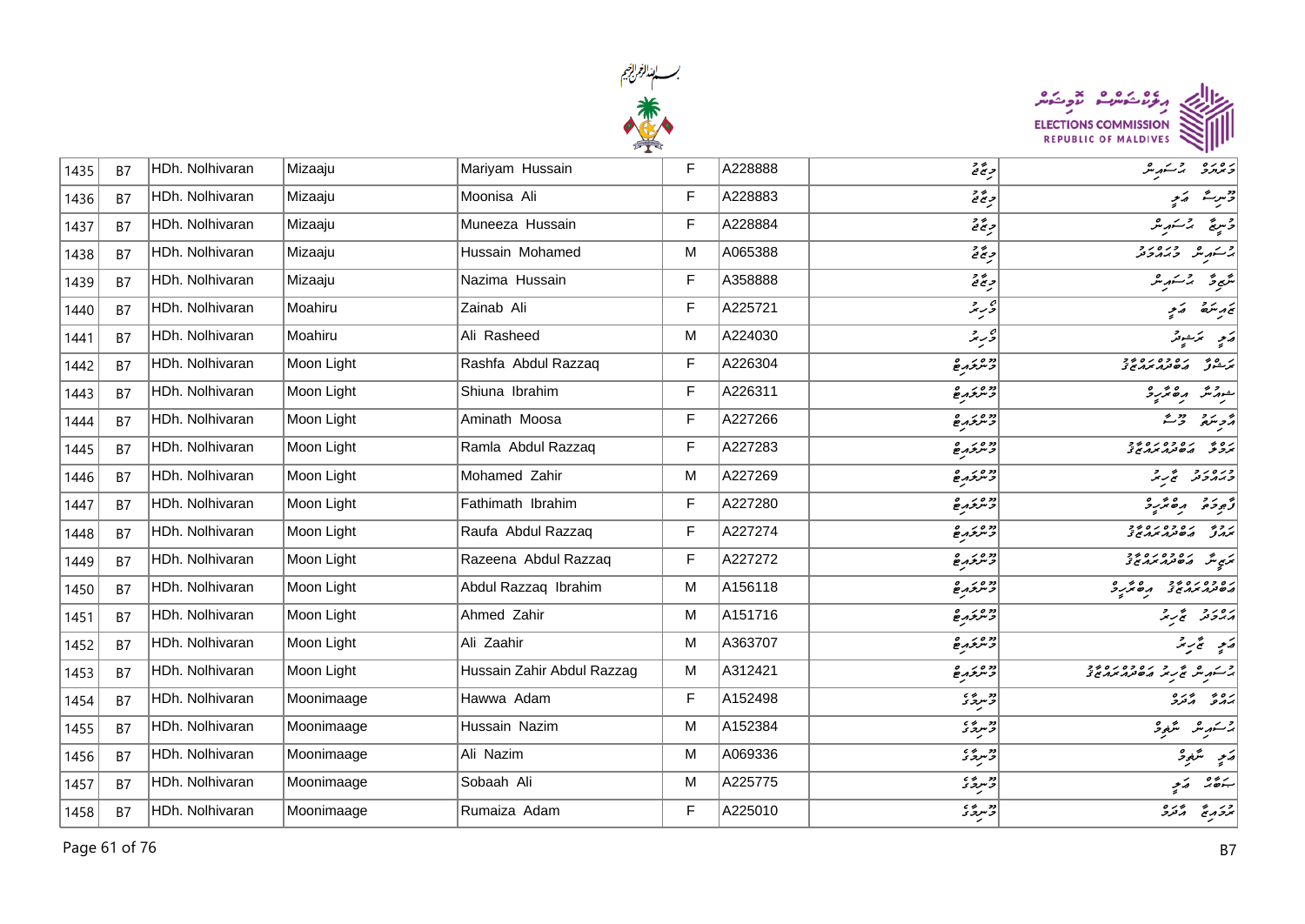



| 1459 | <b>B7</b> | HDh. Nolhivaran | Moonimaage          | Misbaah Ali              | M | A225016 | دو پرځ ی<br>تر سرچ <sub>ک</sub>            | ادبيقة<br>ەنىپە                       |
|------|-----------|-----------------|---------------------|--------------------------|---|---------|--------------------------------------------|---------------------------------------|
| 1460 | <b>B7</b> | HDh. Nolhivaran | Moonimaage          | Ameesha Ali              | F | A312451 | دو په په<br>د سرچ <sub>ک</sub>             | ړَ <sub>وٍ</sub> ؎ٌ کړ <sub>م</sub> ِ |
| 1461 | <b>B7</b> | HDh. Nolhivaran | Moonimaage          | Nashith Ali              | M | A347937 | دو په په<br>د سرچ د                        | لترجيح الأمج                          |
| 1462 | <b>B7</b> | HDh. Nolhivaran | Moorithige          | Ali Rasheed              | М | A227261 | دد<br>څممرحو <sup>ی</sup>                  | أة موسط متر مشوقر                     |
| 1463 | <b>B7</b> | HDh. Nolhivaran | Moorithige          | Abdul Wahid Abdul Rahman | М | A227257 | دد<br>څنور موکه                            | ره وه پر د در ره ده ده وه در داده د   |
| 1464 | <b>B7</b> | HDh. Nolhivaran | Moorithige          | Ibrahim Rasheed          | M | A103396 | دد<br>څنور موکه                            | رە ئرىر ئىن ئىشىر                     |
| 1465 | <b>B7</b> | HDh. Nolhivaran | Morning Star        | Abdul Nasir Hussain      | M | A127875 | ۇ بىرىئرى سىقچ بىر                         | رەدە ئرىكى ئىسكىر                     |
| 1466 | <b>B7</b> | HDh. Nolhivaran | Morning Star        | Sabeena Abdul Naasir     | F | A228366 | ئۇسرىئى <sub>دى</sub> مەھ <mark>قىم</mark> | أسوه مده وه و د د                     |
| 1467 | <b>B7</b> | HDh. Nolhivaran | Morning Star        | Hussain Afrah            | M | A228373 | ۇ بىر بىرى سىقى بىر                        | پرستهر شر مرو محربر                   |
| 1468 | <b>B7</b> | HDh. Nolhivaran | Morning Star        | Hassan Afraah            | М | A228378 | ۇ بىرىئرى سىقچىمە                          | پرسته په مروغه                        |
| 1469 | <b>B7</b> | HDh. Nolhivaran | Morning Star        | Safaana Abdul Naasir     | F | A226531 | ۇ بىرىش ئەھمىر                             | شۇنئر مەمەرمىترىيەتر                  |
| 1470 | <b>B7</b> | HDh. Nolhivaran | <b>Morning Star</b> | Mazham Ali Rasheed       | M | A226532 | ۇ بىرىش ئەھمىر                             | د چرای کامی مرکبار                    |
| 1471 | <b>B7</b> | HDh. Nolhivaran | <b>Morning Star</b> | Maazina Ali Rasheed      | F | A226533 | ۇ بىرىش ئەھمىر                             | دَّى پَرَ مَرْجٍ بَرَجودَ             |
| 1472 | <b>B7</b> | HDh. Nolhivaran | <b>Morning Star</b> | Fazeena Abdul Nasir      | F | A333701 | ۇ سرىئرى سىقچ بىر                          | أزَيْ شَرُه وَدْه شَرْجَعْر           |
| 1473 | <b>B7</b> | HDh. Nolhivaran | Muiy                | Jameela Ali              | F | A226110 | و ه<br>حرگ                                 | تحاويخر  مكاني                        |
| 1474 | <b>B7</b> | HDh. Nolhivaran | Muiy                | Shifna Mohamed           | F | A226951 | تره                                        | جوړ وره دو                            |
| 1475 | <b>B7</b> | HDh. Nolhivaran | Muiy                | Hussain Mohamed          | М | A226952 | و ه<br>حرگ                                 | أير سكر مشروع والمحمد                 |
| 1476 | <b>B7</b> | HDh. Nolhivaran | Muiy                | Ahmed Mohamed            | M | A226847 | و ه<br>حرمو                                | رور ورورو                             |
| 1477 | <b>B7</b> | HDh. Nolhivaran | Muiy                | Mohamed Rasheed          | М | A113032 | و ه<br>حرمو                                | وبره بر و بر بر بر د                  |
| 1478 | <b>B7</b> | HDh. Nolhivaran | Muiy                | Risfa Mohamed            | F | A377247 | و ه<br>حرمو                                | برسوش ورەرو                           |
| 1479 | <b>B7</b> | HDh. Nolhivaran | Mumuhu              | Fathimath Saeeda         | F | A128519 | ووو                                        | وَجوحَۃ سَنَ يَمَدِّثَرَ              |
| 1480 | <b>B7</b> | HDh. Nolhivaran | Mumuhu              | Mohamed Musthafa         | M | A226446 | ووو                                        | ورەرو وەرە                            |
| 1481 | <b>B7</b> | HDh. Nolhivaran | Mumuhu              | Mutheeu Mohamed          | M | A312397 | ووو                                        | و ره ر د<br>تر پر ژنر<br>ترجي         |
| 1482 | <b>B7</b> | HDh. Nolhivaran | Muniyaage           | Athifa Adnan             | F | A226325 | د سرگری<br>حرمبرگری                        | ړ پور پر پر پر پر                     |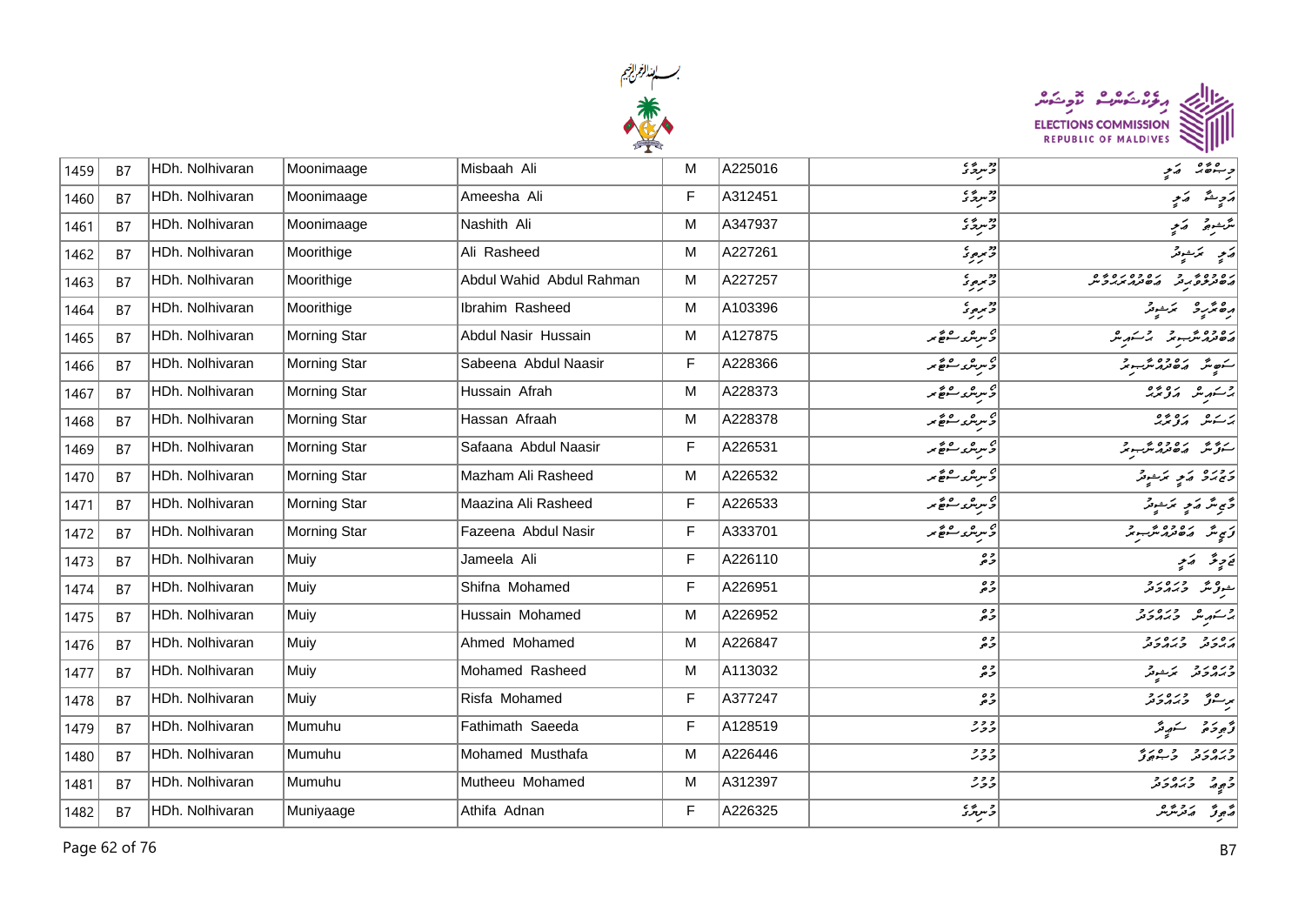



| 1483 | <b>B7</b> | HDh. Nolhivaran | Muniyaage        | Ahmed Niyaz            | M  | A226326 | و سرگری<br>مربرگری                                                                                                                                                                                                              | سرپڙم<br>بر 2 ژ و<br>م                                           |
|------|-----------|-----------------|------------------|------------------------|----|---------|---------------------------------------------------------------------------------------------------------------------------------------------------------------------------------------------------------------------------------|------------------------------------------------------------------|
| 1484 | <b>B7</b> | HDh. Nolhivaran | Muniyaage        | Muayyid Adnan          | M  | A226332 | و سرشری<br>مرس                                                                                                                                                                                                                  | כגם כד גבשת                                                      |
| 1485 | <b>B7</b> | HDh. Nolhivaran | Muniyaage        | Maadhdhu Adnan         | M  | A226328 | د سرگری<br>حر سرگری                                                                                                                                                                                                             | ررە د روشر                                                       |
| 1486 | <b>B7</b> | HDh. Nolhivaran | Muniyaage        | Mathiath Adhnan        | F. | A226032 | و سرگری<br>حر سرگری                                                                                                                                                                                                             | دە ئەركىتى ئەترىگرىگر                                            |
| 1487 | <b>B7</b> | HDh. Nolhivaran | Muniyaage        | Adnan Hussain          | M  | A138486 | و سرگری<br>حر سرگری                                                                                                                                                                                                             | روشرش برستههش                                                    |
| 1488 | <b>B7</b> | HDh. Nolhivaran | Muniyaage        | Jameela Gasim          | F  | A159853 | و په په په<br>د سرگرۍ                                                                                                                                                                                                           | تجاويخر المجاسوفر                                                |
| 1489 | <b>B7</b> | HDh. Nolhivaran | Muniyaage        | Siraaj Adnan           | M  | A124329 | و سرگری<br>تر سرگری                                                                                                                                                                                                             | سوئدة مسترسر المسترسر                                            |
| 1490 | <b>B7</b> | HDh. Nolhivaran | Muraka           | Abdul Gaffaar Hussain  | м  | A131066 | وبرر                                                                                                                                                                                                                            | קפרקקפיק - קייקות<br>הסתיקה תציג - גייקות                        |
| 1491 | <b>B7</b> | HDh. Nolhivaran | Muraka           | Hamida Ali             | F  | A225106 | وبرر                                                                                                                                                                                                                            | يُرْدِيَّزُ - مَارِدٍ                                            |
| 1492 | <b>B7</b> | HDh. Nolhivaran | Muraka           | Zuhaa Abdul Gaffaar    | F  | A226911 | و بر ر<br>حر بر با                                                                                                                                                                                                              | כל גם כסגם ביב<br>ג' גם בתיבו <i>ב ה</i> ציב                     |
| 1493 | <b>B7</b> | HDh. Nolhivaran | Muraka           | Rizaana Abdul Gaffaar  | F  | A226904 | ويرر                                                                                                                                                                                                                            | بره شهر ده ده ده و <del>د</del>                                  |
| 1494 | <b>B7</b> | HDh. Nolhivaran | Muraka           | Hazeena Abdul Gaffar   | F. | A228000 | وبرر                                                                                                                                                                                                                            | ر<br>برې ش مان ده ده ده وس                                       |
| 1495 | <b>B7</b> | HDh. Nolhivaran | Muraka           | Yaameen Abdul Ghaffaar | M  | A228008 | ويرر                                                                                                                                                                                                                            | أثرو به دوه ده د و د                                             |
| 1496 | <b>B7</b> | HDh. Nolhivaran | Muraka           | Zeena Abdul Ghaffar    | F  | A377248 | ويرر                                                                                                                                                                                                                            | ى ئىگە ئەھەردە بەر دەپرىر<br>ئ                                   |
| 1497 | <b>B7</b> | HDh. Nolhivaran | Muringu          | Umniyya Gasim          | F  | A228447 | وحمير سرح                                                                                                                                                                                                                       | 32 <i>سر3</i> پڑھ سر                                             |
| 1498 | <b>B7</b> | HDh. Nolhivaran | Muringu          | Haisham Abdul Razzaq   | M  | A228457 | ومرسر                                                                                                                                                                                                                           | كرم شوى مرە دە مرە بول                                           |
| 1499 | <b>B7</b> | HDh. Nolhivaran | Muringu          | Inasha Abdul Razzaq    | F  | A228454 | وتمرسر                                                                                                                                                                                                                          | د ش <sup>م</sup> د مصرم مره موه<br>م                             |
| 1500 | <b>B7</b> | HDh. Nolhivaran | Muringu          | Fathimath Abdul Razzag | F  | A228464 | ومرسر                                                                                                                                                                                                                           | ر 2 2 2 2 2 2 3 2<br>גים <i>تو</i> ג <i>بو</i> ג بح<br>و په پر د |
| 1501 | <b>B7</b> | HDh. Nolhivaran | Muringu          | Guraish Abdul Razzaq   | м  | A228462 | 3 مرسر <sup>2</sup>                                                                                                                                                                                                             | و برمث می ده ده بره ده<br>تح <i>مد مث</i> می <i>قرار براد</i> ی  |
| 1502 | <b>B7</b> | HDh. Nolhivaran | Muringu          | Ahmed Abdul Razzag     | м  | A228460 | ومرسر                                                                                                                                                                                                                           | ג סג כ גם כם גם ביב<br>הגב ב הם בנה בנה ביב                      |
| 1503 | <b>B7</b> | HDh. Nolhivaran | Muringu          | Jamsheed Abdul Razzaq  | м  | A120646 | و <sub>مرسو</sub> ر<br>ح                                                                                                                                                                                                        | ره شوتر ده وه ره و و<br>  فی شوتر در <i>ها ترو برو</i> یخ        |
| 1504 | <b>B7</b> | HDh. Nolhivaran | Muringu          | Abdul Razzag Ali       | M  | A085942 | ومرسر                                                                                                                                                                                                                           | גם כם גם גיב<br>השינו ינו הב הב                                  |
| 1505 | <b>B7</b> | HDh. Nolhivaran | Mustharee Manzil | Ali Faiz               | M  | A094482 | ۇ ش <sub>ەھ</sub> م پرىز ش <sub>ە</sub> بۇ                                                                                                                                                                                      | ړې ژبرچ                                                          |
| 1506 | <b>B7</b> | HDh. Nolhivaran | Mustharee Manzil | Abdulla Faiz           | M  | A121886 | ۇ سىم ئېرى ئىرىمى ئىلىمىتىلىكى ئىلىمىتىلىكى ئىلىمىتىلىكى ئىلىمىتىلىكى ئىلمان ئىللىكى ئىس ئىلمان ئىلمان ئىلمان<br>مەنبەل ئىلمان ئىلمان ئىلمان ئىلمان ئىلمان ئىلمان ئىلمان ئىلمان ئىلمان ئىلمان ئىلمان ئىلمان ئىلمان ئىلمان ئىلما | مَدْهُ مَرْ اللّهِ وَمِنْ                                        |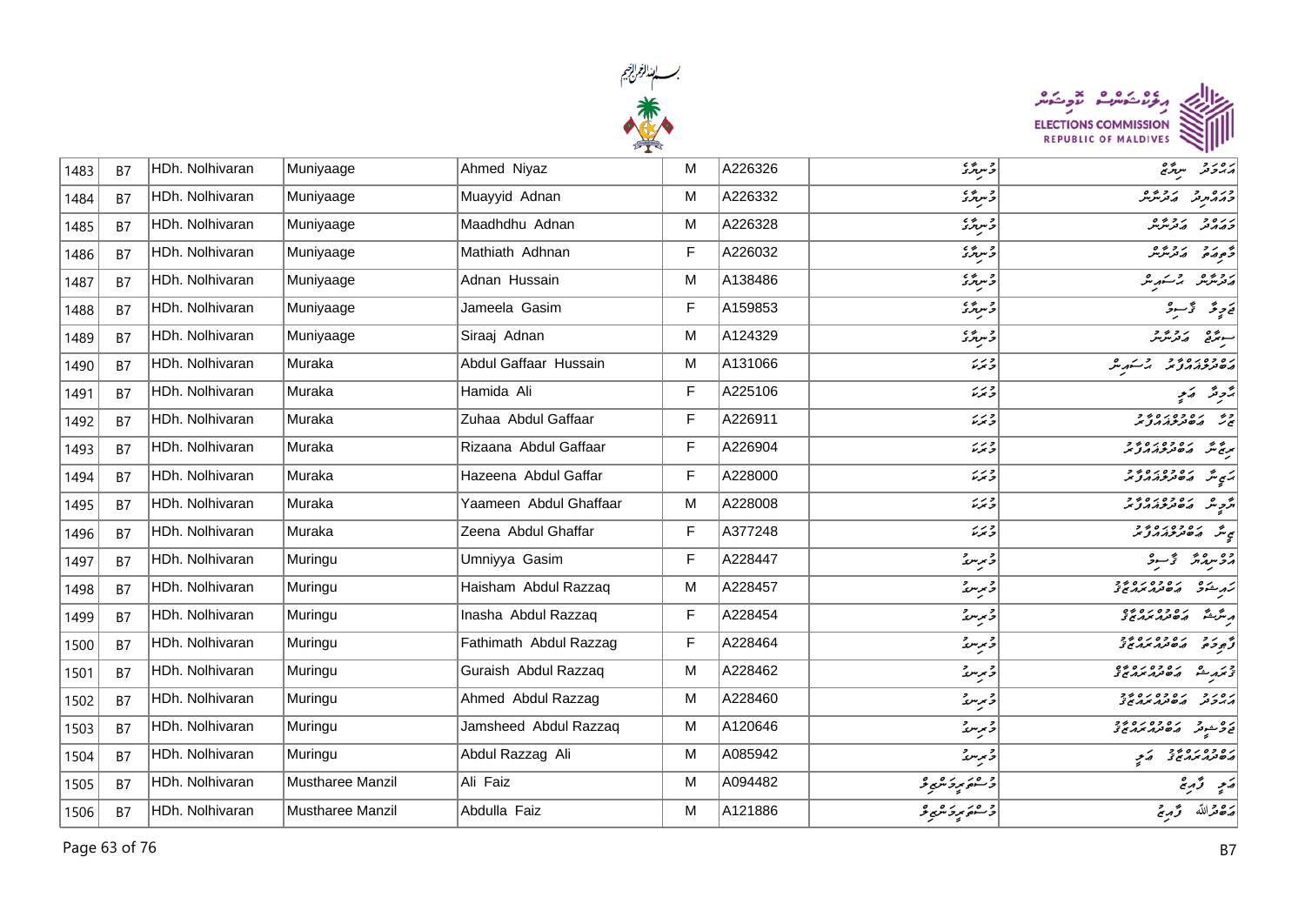



| 1507 | <b>B7</b> | HDh. Nolhivaran | Mustharee Manzil        | Hussain Ali           | м  | A060225 | <mark>ۇ ش<sub>ۇم</sub>رىز</mark> ش <sub>ىر</sub> ۇ | برسكريش الكامي                                                                                                                                                                                                                  |
|------|-----------|-----------------|-------------------------|-----------------------|----|---------|----------------------------------------------------|---------------------------------------------------------------------------------------------------------------------------------------------------------------------------------------------------------------------------------|
| 1508 | <b>B7</b> | HDh. Nolhivaran | <b>Mustharee Manzil</b> | Mohamed Faiz          | M  | A034158 | ۇسىم ئېرى ئىر ئى                                   | ورەرو ۋېرچ                                                                                                                                                                                                                      |
| 1509 | <b>B7</b> | HDh. Nolhivaran | Mustharee Manzil        | Rusdhaan Mohamed Faiz | м  | A224107 | ۇسىم ئېرى ئىر ئى                                   | و ه په وره رو و و                                                                                                                                                                                                               |
| 1510 | <b>B7</b> | HDh. Nolhivaran | <b>Mustharee Manzil</b> | Adam Faiz             | M  | A224102 | ۇ شۇم بېرى ش <sub>كى</sub> ر ۋ                     | أرتمر والمراجح                                                                                                                                                                                                                  |
| 1511 | <b>B7</b> | HDh. Nolhivaran | Mustharee Manzil        | Aminath Zahma Hussain | F. | A224097 | ۇسىم ئېرى ئىر ئى                                   | أأوسم بالمرد والمسكر                                                                                                                                                                                                            |
| 1512 | <b>B7</b> | HDh. Nolhivaran | Mustharee Manzil        | Hamid Rasheed Hussain | м  | A224100 | ۇ سى <i>مۇ بېرى تىرى</i> ر ق                       | تزوقر ترجوقر برسكريش                                                                                                                                                                                                            |
| 1513 | <b>B7</b> | HDh. Nolhivaran | Mustharee Manzil        | Mariyam Hussain       | F. | A224092 | ۇسىم ئېرى ئىر ئى                                   | دەرە جەمر                                                                                                                                                                                                                       |
| 1514 | <b>B7</b> | HDh. Nolhivaran | Mustharee Manzil        | Aishath Zahma         | F  | A224104 | ۋەسىم پېرىڭ مىنجو                                  | وكرمشكم بمردو                                                                                                                                                                                                                   |
| 1515 | <b>B7</b> | HDh. Nolhivaran | Mustharee Manzil        | Ahmed Naveen          | м  | A394811 | ۇ سىم <i>ۇ بېرى تىرى</i> رى                        | ى <i>زەر بىر سىرمى</i> ر                                                                                                                                                                                                        |
| 1516 | <b>B7</b> | HDh. Nolhivaran | Musthareege             | Abdulla Naeem Ibrahim | M  | A045114 | ۇ سەھ <sub>ۇ بىرى</sub><br>مەھمۇ                   | أرە دالله تتمدٍ وحق مراد                                                                                                                                                                                                        |
| 1517 | <b>B7</b> | HDh. Nolhivaran | <b>Naares</b>           | Ali Abdul Kareem      | М  | A061251 | ىگە <i>پى</i> ر م                                  | ر ده ده در ده کرد د                                                                                                                                                                                                             |
| 1518 | <b>B7</b> | HDh. Nolhivaran | <b>Naares</b>           | Aishath Muhsina       | F. | A064825 | پرې ه<br>مربر شر                                   | أقهر شئتموه وجرسوش                                                                                                                                                                                                              |
| 1519 | <b>B7</b> | HDh. Nolhivaran | Naares                  | Aiwam Ali             | м  | A226504 | ىترىزىشە                                           | ړ پروژ کړم                                                                                                                                                                                                                      |
| 1520 | <b>B7</b> | HDh. Nolhivaran | Naares                  | Ahsham Ali            | м  | A226979 | پرې ه<br>مربر شر                                   | پرچستو که پر                                                                                                                                                                                                                    |
| 1521 | <b>B7</b> | HDh. Nolhivaran | Naaz                    | Ibrahim Habeeb        | м  | A125355 | مترج                                               | ەر ھەترىر <i>ۋ</i><br>$\overset{\text{\normalsize{}}}{\circ}\overset{\text{\normalsize{}}}{\circ}\overset{\text{\normalsize{}}}{\sim}$                                                                                          |
| 1522 | <b>B7</b> | HDh. Nolhivaran | Nafaa                   | Moosa Hussain         | м  | A113503 | ىترۇ                                               | در میں برگ میں میں میں میں میں کر ایک ایک ایک کا کہنا ہوا تھا جو ایک ایک ایک ایک کام کا کام کا ایک کام کا کام<br>میرے میں ایک کام کام کام کر کر کر کر کر کر ایک کام کر ایک کام کر ایک کام کر کر کر کر کر کر کر کر کر ایک کام کر |
| 1523 | <b>B7</b> | HDh. Nolhivaran | Nafaa                   | Mohamed Shifag        | м  | A131415 | ىترتى                                              | وبره رو سوژنی                                                                                                                                                                                                                   |
| 1524 | <b>B7</b> | HDh. Nolhivaran | Nafaa                   | Hassan Simaau         | м  | A226714 | ىترتى                                              | يُرْسَدُ سِرْدَةٌ                                                                                                                                                                                                               |
| 1525 | <b>B7</b> | HDh. Nolhivaran | Nafaa                   | Suha Moosa            | F. | A226717 | ىترتر                                              | المنثر المجر مشر                                                                                                                                                                                                                |
| 1526 | <b>B7</b> | HDh. Nolhivaran | Nafaa                   | Ahmed Shifaahu        | м  | A228939 | ىترتى                                              | أرجاح والمحمد والمحمد                                                                                                                                                                                                           |
| 1527 | <b>B7</b> | HDh. Nolhivaran | Nafaa                   | Hussain Shiyaad       | М  | A228942 | ىترتى                                              | 2 سەر شەھەر ئىسىمبىر<br>مەسىم                                                                                                                                                                                                   |
| 1528 | <b>B7</b> | HDh. Nolhivaran | Nafaa                   | Fathimath Noora       | F. | A228943 | ىترتى                                              | تتربتر<br>ۇ بوخ <sub>ى</sub>                                                                                                                                                                                                    |
| 1529 | <b>B7</b> | HDh. Nolhivaran | Nafaa                   | Aishath Zumra         | F. | A228944 | ىترتى                                              | ح ج محر<br>سي حر<br>ا پژ <sub>هر مشوحو</sub>                                                                                                                                                                                    |
| 1530 | <b>B7</b> | HDh. Nolhivaran | Nafaa                   | Aminath Mohamed       | F  | A272446 | ىترتى                                              | أثرجر ورورد                                                                                                                                                                                                                     |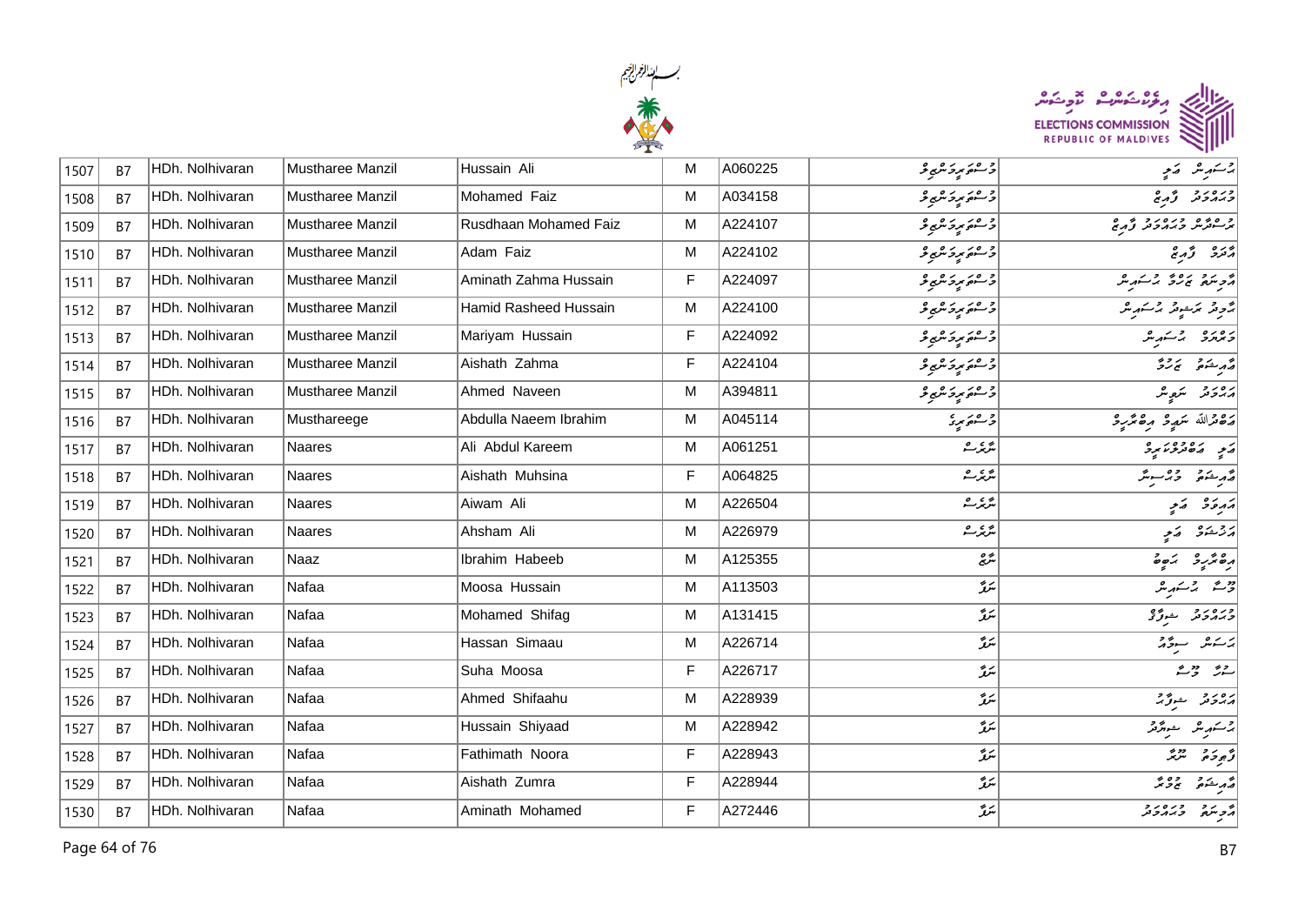



| 1531 | <b>B7</b> | HDh. Nolhivaran | Nafaa          | Huna Moosa                   | F  | A282633 | سَرَدٌ                          | ریمر دیخر ہے                  |
|------|-----------|-----------------|----------------|------------------------------|----|---------|---------------------------------|-------------------------------|
| 1532 | <b>B7</b> | HDh. Nolhivaran | Namoonaa       | Ishaaq Mohamed               | М  | A226638 | ىر دەپىر<br>سرچە ئىش            | أرعدو وره دو                  |
| 1533 | <b>B7</b> | HDh. Nolhivaran | Namoonaa       | Lamya Mohamed                | F  | A226918 | بر دو پر<br>سرچ سر              | وه وره دو                     |
| 1534 | <b>B7</b> | HDh. Nolhivaran | Namoonaa       | Nashid Mohamed               | М  | A226927 | ىر دەپىر<br>سرچە ئىش            | <i>و بر و بر و</i><br> شرشوتر |
| 1535 | <b>B7</b> | HDh. Nolhivaran | Namoonaa       | Hawwa Hassan                 | F. | A225967 | بر دو پر<br>سرچ سر              | برەپ برستىر                   |
| 1536 | <b>B7</b> | HDh. Nolhivaran | Namoonaa       | Mohamed Haneef               | М  | A077193 | ىر دە بۇ<br>سرچە بىر            | دره رو برسرو                  |
| 1537 | <b>B7</b> | HDh. Nolhivaran | Nankuraage     | Abdullah Jameel              | М  | A050694 | ر ه د و و ،<br>سرس بور          | 25مرالله ق حرٍ عر             |
| 1538 | <b>B7</b> | HDh. Nolhivaran | Nankuraage     | Mariyam Jameel               | F. | A226350 | ر ه د و و ،<br>سرس بور          | د پرو په پړې د                |
| 1539 | <b>B7</b> | HDh. Nolhivaran | Nankuraage     | Raafiu Jameel                | М  | A226346 | بر ۵ ۶ و پر د<br>سرسربو مور     | ترورة الأولج                  |
| 1540 | <b>B7</b> | HDh. Nolhivaran | Nankuraage     | Gulfishan Jameel             | F. | A226344 | ر ه د و و ،<br>سرس بور          | ويحريشه فيحيى                 |
| 1541 | <b>B7</b> | HDh. Nolhivaran | Nankuraage     | Raathiu Jameel               | М  | A226354 | ر ه د و و ،<br>سرس مرد          | بمجرور وتحاري                 |
| 1542 | <b>B7</b> | HDh. Nolhivaran | Naseemee House | Mariyam Hussain              | F  | A226907 | ىئەسى <sub>رى</sub> رىدىشە      | دەرە جىمبار                   |
| 1543 | <b>B7</b> | HDh. Nolhivaran | Naseemee House | Fathimath Hussain            | F. | A226908 | ىئەسى <sub>رى</sub> رىدىشە<br>م | قهوخو بمسكريم                 |
| 1544 | <b>B7</b> | HDh. Nolhivaran | Naseemee House | Aminath Hussain              | F. | A226910 | يئ <i>ز پې</i> وپە ئەركىسە      | أأترجع بمسكرهم                |
| 1545 | <b>B7</b> | HDh. Nolhivaran | Naseemee House | Hussain Mohamed              | M  | A226902 | ىئەسپەچە ئەر <sup>ق</sup> ىت    | جسكر عدد ورورو                |
| 1546 | <b>B7</b> | HDh. Nolhivaran | Naseemee House | Khadeeja Ali                 | F. | A226903 | ىئەسى <sub>رى</sub> رىدىشە<br>م | تزمرقے   امکانچ               |
| 1547 | <b>B7</b> | HDh. Nolhivaran | Naseemee Villa | Aishath Waheeda              | F. | A225276 | ىئرسوچە بۇ                      | أمر منقر أو أمريكر            |
| 1548 | <b>B7</b> | HDh. Nolhivaran | Naseemee Villa | <b>Hussain Nuhad Mohamed</b> | М  | A225286 | ىئرسوچە بۇ                      | و کرده دوره در در د           |
| 1549 | <b>B7</b> | HDh. Nolhivaran | Naseemee Villa | Ahusan Mohamed               | М  | A225287 | ىئرسوچە بۇ                      | أروك وره دو                   |
| 1550 | <b>B7</b> | HDh. Nolhivaran | Naseemee Villa | Mazeeha Mohamed              | F  | A225282 | ىئرسوچە بۇ                      | دَي پَر دي ديرو               |
| 1551 | <b>B7</b> | HDh. Nolhivaran | Naseemee Villa | Mohamed Ibrahim              | М  | A225265 | ىئرسوچە يۇ                      | ورەرو رەپرى                   |
| 1552 | <b>B7</b> | HDh. Nolhivaran | Naseemee Villa | Shamila Mohamed              | F. | A225269 | ىئرسوچە بۇ                      | شورقر المجمدان                |
| 1553 | <b>B7</b> | HDh. Nolhivaran | Naseemee Villa | Rifath Sameer                | M  | A225271 | ىئرسوچە بۇ                      | بروژۇ ئەر ئىكە                |
| 1554 | <b>B7</b> | HDh. Nolhivaran | Naseemee Villa | Nazeeha Mohamed              | F. | A225273 | ىئرسوچە بۇ                      | يتنفي تشخيص ورو               |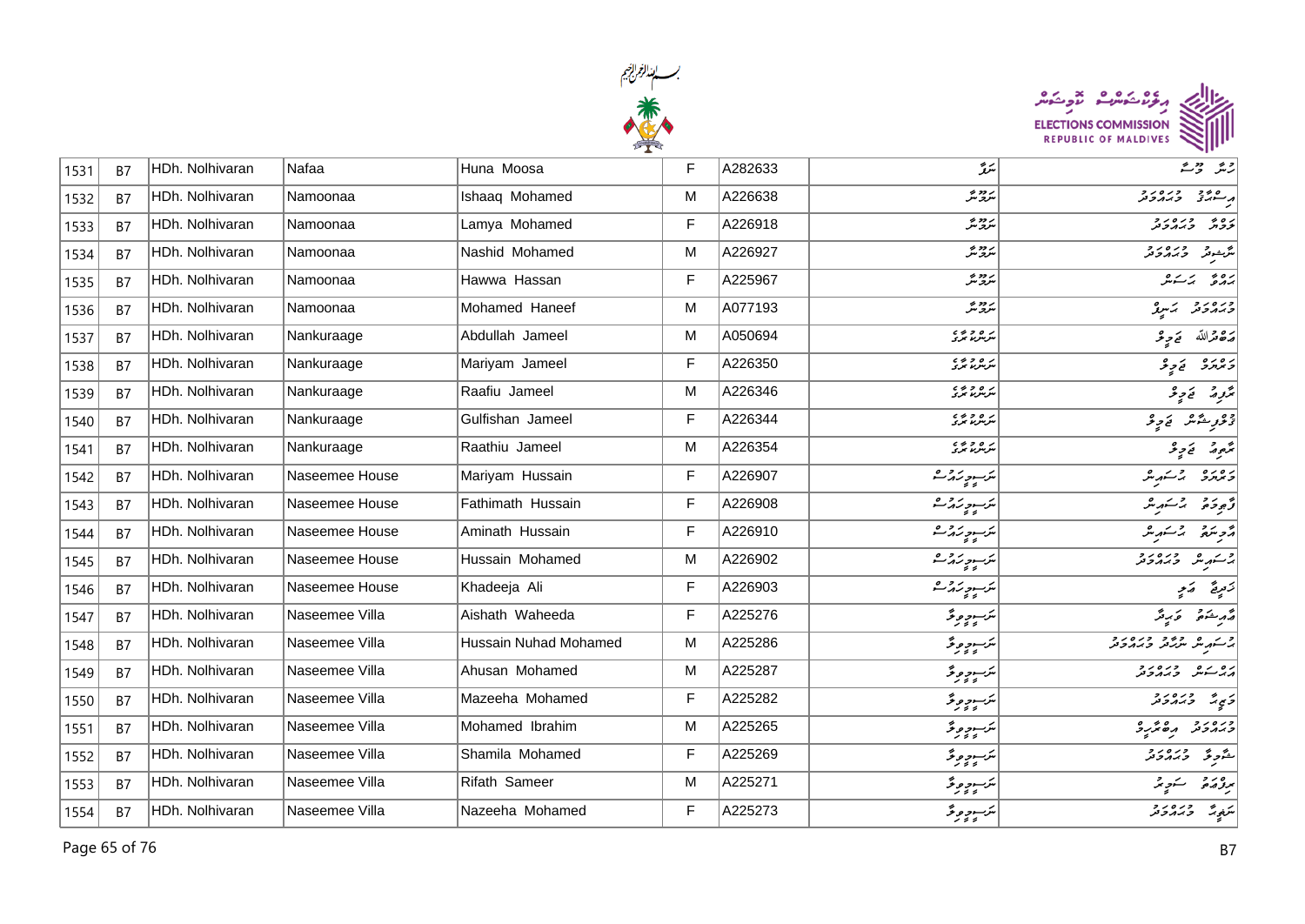



| <b>B7</b> | HDh. Nolhivaran | Nasreenaa Manzil  | Hussain Shifaz          | М  | A227952 | ىئرىشمېرىئىۋىلىر ق                    | ىر سەر شەرقىتى<br>م                                         |
|-----------|-----------------|-------------------|-------------------------|----|---------|---------------------------------------|-------------------------------------------------------------|
| <b>B7</b> | HDh. Nolhivaran | Nasreenaa Manzil  | Ali Shareef             | M  | A227955 | ﯩ <i>ﺰﯨ</i> ≙ﯩﺮﯨ <i>ﯩﺰ, - ﮪﻪﺭ</i> ﮪ   | ړې خېږو                                                     |
| <b>B7</b> | HDh. Nolhivaran | Nasreenaa Manzil  | Nasreena Mohamed        | F. | A227948 | ىئرىشمېرىئىر ئىرىمو ئى                | ىكرىشمېرىگە جەم جەم ج                                       |
| <b>B7</b> | HDh. Nolhivaran | Nasreenaa Manzil  | Mohamed Hussain         | M  | A227931 | ﯩﺮﯨـﻪﺑﭙﯩﮕﯩﻜﯩﮕﯩﻤﻮ 2                    | ورەرو ئەسىر ش                                               |
| <b>B7</b> | HDh. Nolhivaran | Nasreenaa Manzil  | Mohamed Ghaishan        | М  | A282621 | ىئرىشمېرى <i>ترى</i> تىسى ئى          | ورەرو شەشگىر                                                |
| <b>B7</b> | HDh. Nolhivaran | <b>Nasru</b>      | Aminath Zaheena Hassan  | F. | A226677 | ىئرىبىۋىر                             | مەھ سىم ئىر سىر ئەسەر                                       |
| <b>B7</b> | HDh. Nolhivaran | National          | Umar Mohamed            | M  | A228339 | ىرىدىكە ئىرى <i>ۋ</i>                 | כנ כנסנב<br>גביג בגגבע                                      |
| <b>B7</b> | HDh. Nolhivaran | National          | Nafeesa Umar            | F  | A228342 | ى ئەسكەنگىرى<br>مىل                   | سَمِيٍّتُ الْمُرْكَزِّ                                      |
| <b>B7</b> | HDh. Nolhivaran | National          | Mohamed Rasheed         | м  | A226530 | ىگەيىئە مىرى <i>تى</i>                | ورەرو كەشپەر                                                |
| <b>B7</b> | HDh. Nolhivaran | National          | Moosa Naseer            | М  | A166950 | ىگەيىئە مىرى <i>تى</i>                |                                                             |
| <b>B7</b> | HDh. Nolhivaran | National          | Hussain Rasheed         | M  | A086426 | ىگەيىئە مىرى <i>تى</i>                | ر<br>بر کشمیر مگر به بردارد می                              |
| <b>B7</b> | HDh. Nolhivaran | National          | Khadheeja Umar          | F. | A358890 | ىرى <u>، ئە</u> ئىرىجە                | ترىرى ھەكەر                                                 |
| <b>B7</b> | HDh. Nolhivaran | National          | Ahmed Rasheed           | М  | A358891 | ىرى <u>، ئ</u> ەركە                   | كالمرواز المتحصر المراجي                                    |
| <b>B7</b> | HDh. Nolhivaran | National          | Ali Rasheed             | М  | A339479 | ىرىدىكى ئىرى<br>سىرىكى ئىرى <i>گى</i> | كامج المخاطبون                                              |
| <b>B7</b> | HDh. Nolhivaran | Naya              | Abdulla Mansoor Ahmed   | M  | A011068 | سَرْدَّر                              | ره و الله ته هر و د د د د<br>جرح فرالله ته شرب مد جر مدر فر |
| <b>B7</b> | HDh. Nolhivaran | Naya              | Aishath Abdulla         | F. | A225660 | ىئەتر                                 | محمر شوقو محصقرالله                                         |
| <b>B7</b> | HDh. Nolhivaran | Naya              | Aminath Abdul Kareem    | F. | A225653 | ىئەتر                                 | ה כיתם הסיניב עיתם                                          |
| <b>B7</b> | HDh. Nolhivaran | Naya              | Lamhath Abdulla Mansoor | F. | A282635 | ىئەتر                                 | رەرد رەدالله ئەربود                                         |
| <b>B7</b> | HDh. Nolhivaran | Naya              | Leeza Abdulla Mansoor   | F. | A377251 | ىئەتر                                 | ويج صرص قرالله كالربيع                                      |
| <b>B7</b> | HDh. Nolhivaran | Nazaru            | Aminath Riasha          | F  | A225703 | ىرىر جە<br>مىرى ئىر                   | وحريتكم المروشق                                             |
| <b>B7</b> | HDh. Nolhivaran | Nazaru            | Zuhaira Abdulla         | F. | A224618 | ىرىر جە<br>مىرى ئىر                   | تح ترمريحه وكالحدة الله                                     |
| <b>B7</b> | HDh. Nolhivaran | Nazaru            | Mohamed Naeem           | М  | A045693 | ىرىر جە<br>سىنى ئىر                   | ورەرو سَهوڭ                                                 |
| <b>B7</b> | HDh. Nolhivaran | <b>Neel Villa</b> | Aminath Abdul Rahmaan   | F. | A166552 | سرچرېڅر                               | م در ده ده ده ده م                                          |
| <b>B7</b> | HDh. Nolhivaran | <b>Neel Villa</b> | Mariyam Abdul Rahman    | F. | A226520 | سرچونځه                               | ر ہ ر ہ بر د د د ر د د ه<br>تر بر بر ج م اللہ بربرگ         |
|           |                 |                   |                         |    |         |                                       |                                                             |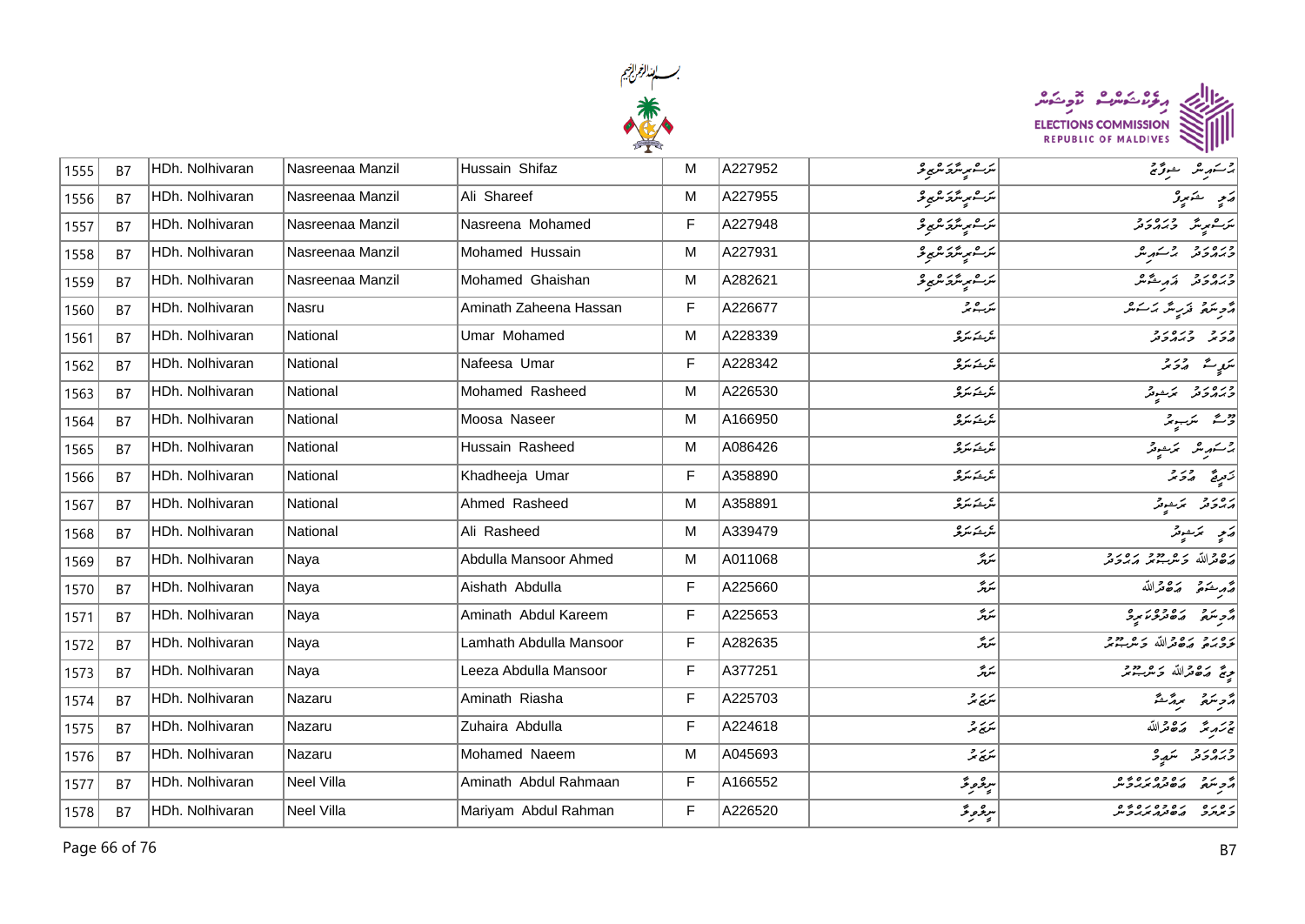



| 1579 | <b>B7</b> | HDh. Nolhivaran | <b>Neel Villa</b>  | Ali Abdul Rahmaan                      | M  | A226521 | سرچرېڅر                             | أم مى مەدەبرە مى                          |
|------|-----------|-----------------|--------------------|----------------------------------------|----|---------|-------------------------------------|-------------------------------------------|
| 1580 | <b>B7</b> | HDh. Nolhivaran | Neel Villa         | <b>Ibrahim Rasheed Abdul</b><br>Rahman | м  | A228297 | سرچویڅر                             | ره مرد برشود ره ده دره ده                 |
| 1581 | <b>B7</b> | HDh. Nolhivaran | <b>Neel Villa</b>  | Fathimath Khaleela                     | F  | A228288 | سرچرېڅر                             | ۇي <sub>م</sub> ۇن <sub>ۇ ش</sub> ېۋ      |
| 1582 | <b>B7</b> | HDh. Nolhivaran | <b>Neel Villa</b>  | Mohamed Rasheed                        | M  | A228293 | سرچویڅر                             | ورەرو كەنبەتر                             |
| 1583 | <b>B7</b> | HDh. Nolhivaran | <b>Neel Villa</b>  | Ramziyya Ibrahim                       | F  | A228285 | سرچرېڅر                             | پروپورېز د موغربه                         |
| 1584 | <b>B7</b> | HDh. Nolhivaran | Neel Villa         | Abdul Rahman Mohamed                   | M  | A228282 | سرچرېڅر                             | גם כסגם מים כגם בב<br>הם נקה בגבית כגה כב |
| 1585 | <b>B7</b> | HDh. Nolhivaran | New Reef           | Ali Rasheed                            | м  | A085259 | سرړنىرو                             | رَمِي - مَرْشِيشْ                         |
| 1586 | <b>B7</b> | HDh. Nolhivaran | <b>Night Dream</b> | Ali Moosa                              | M  | A007491 | ىئەرقۇ ؟ بېر3                       | ړې ده.                                    |
| 1587 | <b>B7</b> | HDh. Nolhivaran | Night Dream        | Inaaz Ali                              | M  | A228238 | ىئىرقۇ ؟ بېر3                       | ەيتىقى مەر                                |
| 1588 | <b>B7</b> | HDh. Nolhivaran | <b>Night Dream</b> | Safeena Ali                            | F  | A228235 | ىئدۇ ؟ بېر3                         | سنوپٹر امیر                               |
| 1589 | <b>B7</b> | HDh. Nolhivaran | Night Dream        | Mohamed Shareef                        | M  | A228230 | ىئىرقۇ ؟ بېر3                       | ورەرو شەرو                                |
| 1590 | <b>B7</b> | HDh. Nolhivaran | Night Dream        | Iyaaz Ali                              | м  | A226501 | ىئدۇ ؟ بېر3                         | ويژنج وكمي                                |
| 1591 | <b>B7</b> | HDh. Nolhivaran | <b>Night Dream</b> | Fathmath Shiuna                        | F  | A226505 | ىئىرقۇ ؟ بېر3                       | ىشوە <i>ر تى</i> گە<br>و په پر د          |
| 1592 | <b>B7</b> | HDh. Nolhivaran | Nihaa              | Hussain Ali                            | M  | A155897 | سرچ                                 | برسكريش الكامي                            |
| 1593 | <b>B7</b> | HDh. Nolhivaran | Nihaa              | Nadeema Mohamed                        | F  | A128926 | سرچ                                 | سَمِرٍ حَدود و                            |
| 1594 | <b>B7</b> | HDh. Nolhivaran | Niraalaage         | Mohamed Hussain                        | M  | A036578 | پر پور ہ<br>سرپور <del>گ</del> ری   | ورەرو ورىم                                |
| 1595 | <b>B7</b> | HDh. Nolhivaran | Niraalaage         | Saneeh Mohamed                         | M  | A226415 | سرپوری                              | سكسرة ورودو                               |
| 1596 | <b>B7</b> | HDh. Nolhivaran | Niraalaage         | Shaziyya Mohamed                       | F  | A227927 | سرپر پوء                            | شكي مهر محمد ورو                          |
| 1597 | <b>B7</b> | HDh. Nolhivaran | Niraalaage         | Salma Mohamed                          | F  | A227921 | سرپڑی کے                            | و رە ر د<br>تر <i>پە</i> گرىز<br>ستوقر    |
| 1598 | <b>B7</b> | HDh. Nolhivaran | Niraalaage         | Saneeza Mohamed                        | F  | A227918 | سرپرڅونه                            | سكسرچ ويرودو                              |
| 1599 | <b>B7</b> | HDh. Nolhivaran | Niraalaage         | Shamla Mohamed                         | F. | A358896 | بر پر پر پر<br>سرپورنو <sub>ک</sub> | شەۋقە ئەيرە بەر                           |
| 1600 | <b>B7</b> | HDh. Nolhivaran | Nishaan            | Sulaiman Ali                           | M  | A228300 | اسريقيقر                            | لتخرج فالمحجم وكالمحيج                    |
| 1601 | <b>B7</b> | HDh. Nolhivaran | Nishaan            | Ali Sulaiman                           | M  | A228305 | اسریشمگر                            | رَمِ سَمْحَدِ تَمَّدُ                     |
|      |           |                 |                    |                                        |    |         |                                     |                                           |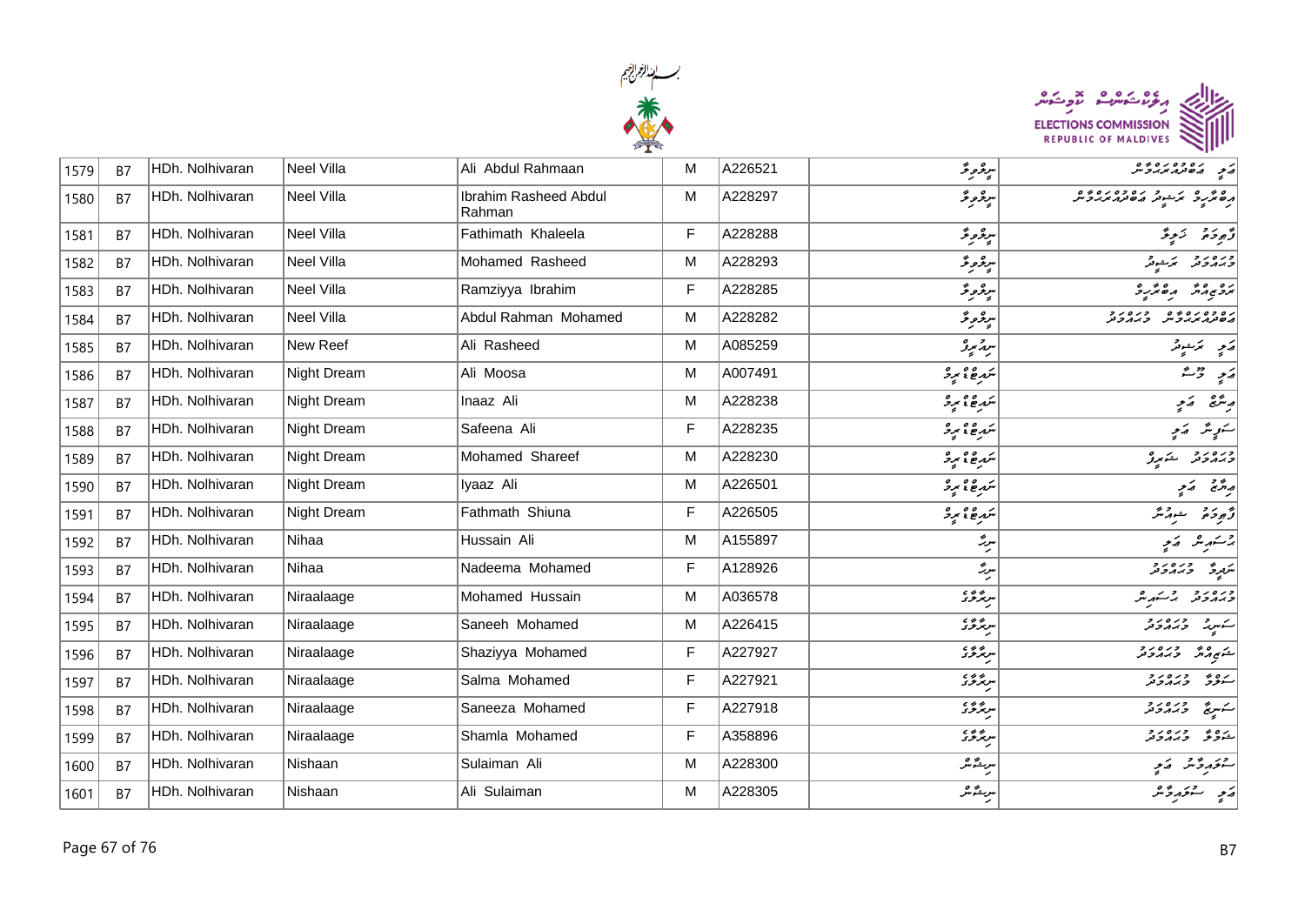



| <b>B7</b> | HDh. Nolhivaran | Nishaan       | Aminath Sulaiman        | F  | A228307 | سرىشەشر    | أأرمر ستتجر ومحمد                               |
|-----------|-----------------|---------------|-------------------------|----|---------|------------|-------------------------------------------------|
| <b>B7</b> | HDh. Nolhivaran | Nishaan       | Aishath Ali             | F  | A228303 | سرىشەشر    | و المراسم في الأمر                              |
| <b>B7</b> | HDh. Nolhivaran | Nishaan       | Mohamed Sulaiman        | M  | A228309 | سرىشەشر    | ورەرو ھۆرگە                                     |
| <b>B7</b> | HDh. Nolhivaran | Nishaan       | Fathimath Sulaiman      | F. | A228311 | سرىشەشر    | قروخو سنخدر شر                                  |
| <b>B7</b> | HDh. Nolhivaran | Nishaan       | Shahudha Sulaimaan      | F. | A226523 | سرىشەشر    | شەرقە سەئەرقىر                                  |
| <b>B7</b> | HDh. Nolhivaran | Nishaan       | Khadheeja Sulaimaan     | F. | A226524 |            | زَمِرِيَّ گَمْ دَرَ دُرُد                       |
| B7        | HDh. Nolhivaran | Nishaan       | Hussain Sulaimaan       | М  | A226525 | سرڪرشر     | برسىر شىم ئىرگە                                 |
| <b>B7</b> | HDh. Nolhivaran | Nishaan       | Mariyam Sulaimaan       | F. | A226526 | سرىشەنگر   | سى <i>نجىر دە</i> گە<br>ر ہ ر ہ<br>تر بربر ژ    |
| <b>B7</b> | HDh. Nolhivaran | Nivaa         | Abdul Sameeu Khaleel    | м  | A228820 | سرچٌ       | دەۋە سوپە ئىچى                                  |
| <b>B7</b> | HDh. Nolhivaran | Nivaa         | Saneem Khaleel          | М  | A228824 | سرچ        | سەسرو تەرو                                      |
| B7        | HDh. Nolhivaran | Nivaa         | Sameena Khaleel         | F. | A228822 | سرچٌ       | التنويثر الزموقر                                |
| <b>B7</b> | HDh. Nolhivaran | Nivaa         | Abdulla Khaleel Ibrahim | м  | A156120 | سرچ        | أرە داللە ئەموقە مەھەتگە يە                     |
| <b>B7</b> | HDh. Nolhivaran | Niyaa         | Hussain Mohamed         | м  | A116104 | سرچر       | ير شهر شهر در در د                              |
| <b>B7</b> | HDh. Nolhivaran | Niyaa         | Aminath Mohamed         | F. | A229014 | سرگر       | أثر شرة المحدود و                               |
| <b>B7</b> | HDh. Nolhivaran | Sunlily       | Zakiyya Mohamed         | F. | A227950 | سەمىرىيە   | בערית בגרפת                                     |
| <b>B7</b> | HDh. Nolhivaran | Sunlily       | Idrees Mohamed          | м  | A066165 | سەمىرىيە   | و رە ر د<br><i>د بە</i> د تر<br>ىر قرىر مە<br>س |
| <b>B7</b> | HDh. Nolhivaran | Suvaasaage    | Ibrahim Qasim           | м  | A226759 | شەھ ئەسىمى | تۇسىۋ<br>ەرھ ئ <sup>ۆ</sup> ر ۋ                 |
| <b>B7</b> | HDh. Nolhivaran | Thalhamdheege | Mohamed Ibrahim         | м  | A226272 | پر ژور ۽   | برە ئۆرۈ<br>و ر ه ر د<br>تر پر پر تر            |
| <b>B7</b> | HDh. Nolhivaran | Thalhamdheege | Hashim Ibrahim          | М  | A225997 | پر ژور ۽   | راشود رەمگرىد                                   |
| <b>B7</b> | HDh. Nolhivaran | Thalhamdheege | Maumoon Ibrahim         | M  | A144773 | پر ژور ء   | برە ئۆر ۋ<br>ىر د دورې                          |
| <b>B7</b> | HDh. Nolhivaran | Thalhamdheege | Adam Ibrahim            | M  | A107039 | پر ژور ۽   | وزره وهتربر                                     |
| <b>B7</b> | HDh. Nolhivaran | Tharaana      | Aishath Khaleela        | F. | A147493 | ە ئەيىر    | مەرخىمى كەچە                                    |
| <b>B7</b> | HDh. Nolhivaran | Tharaana      | Adam Mohamed            | м  | A227020 | ە ئەيۇ     | برره وره رو<br>پرترن وبرپروتر                   |
| <b>B7</b> | HDh. Nolhivaran | Tharaha       | Ali Rafiu               | M  | A130544 | ە ئەرىر    | پر په پروژ                                      |
|           |                 |               |                         |    |         |            | اسريقيقر                                        |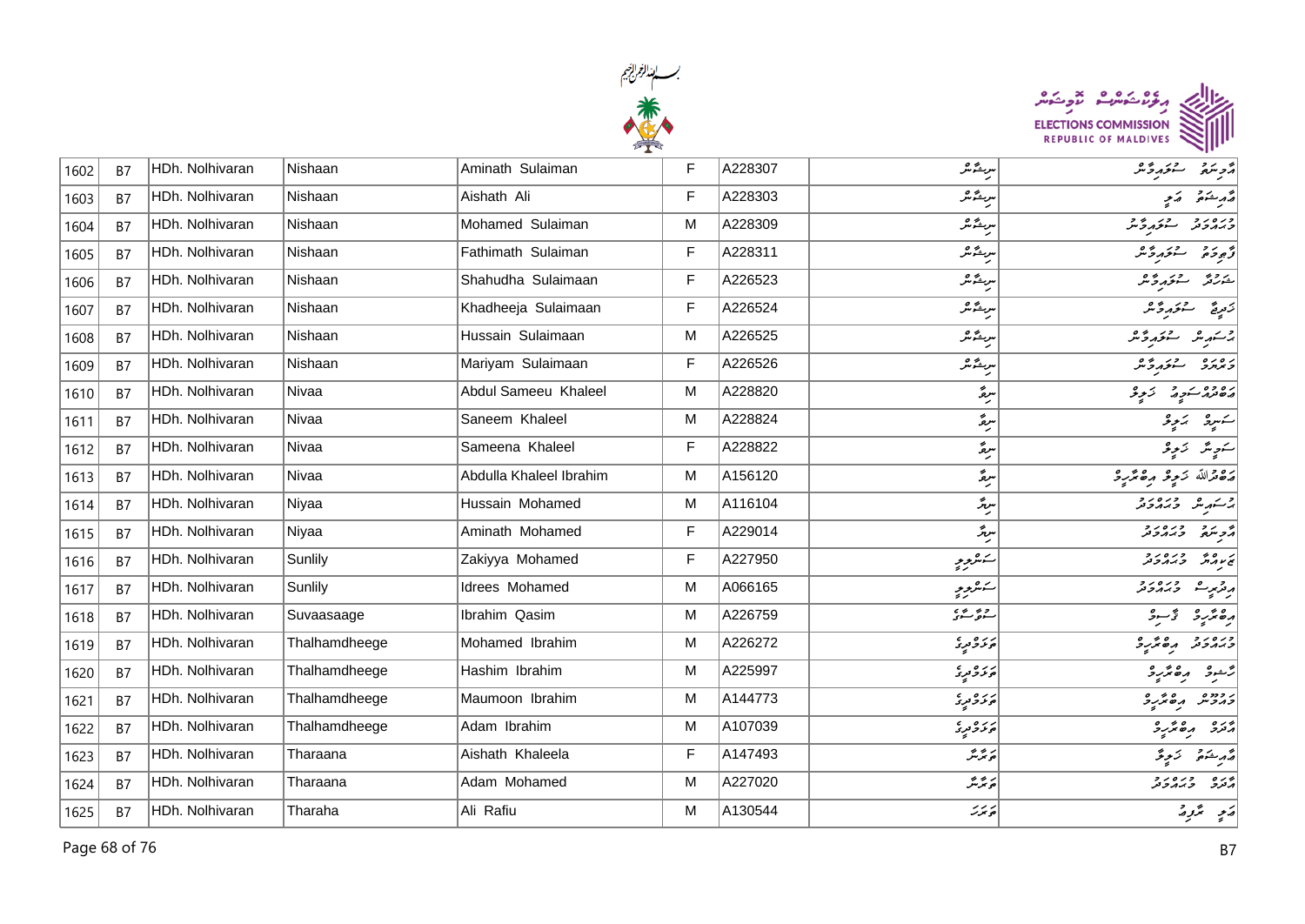



| 1626 | <b>B7</b> | HDh. Nolhivaran | Tharaha                | Fathimath Khaleela      | F  | A120587 | ەئەر                  | ۇي <sub>م</sub> ۇن <sub>ۇ ش</sub> ېۋ    |
|------|-----------|-----------------|------------------------|-------------------------|----|---------|-----------------------|-----------------------------------------|
| 1627 | <b>B7</b> | HDh. Nolhivaran | Tharika                | Nasheeda Abdul Azeez    | F  | A121271 | ە ئىرىد               | ىر شوتى ھەقرى <i>زمىي ج</i>             |
| 1628 | <b>B7</b> | HDh. Nolhivaran | Tharika                | Mohamed Khaleel         | M  | A115956 | ەئمىرىئە              | ورەرو ئېچى                              |
| 1629 | <b>B7</b> | HDh. Nolhivaran | Tharika                | Lamha Mohamed Khaleel   | F. | A226930 | ە ئىرىئە              | رەپ دىرەرد زېږو                         |
| 1630 | <b>B7</b> | HDh. Nolhivaran | Tharika                | Liusha Mohamed Khaleel  | F. | A227361 | ە<br>موسرىئە          | وهفة ويهوفر تويو                        |
| 1631 | <b>B7</b> | HDh. Nolhivaran | <b>Theesree Manzil</b> | Ahmed Sinaan            | м  | A227630 | موسنسر كز شرىر فر     | پرویز سوشریر                            |
| 1632 | <b>B7</b> | HDh. Nolhivaran | <b>Theesree Manzil</b> | Naeema Ali              | F. | A224780 | موسنسر كز شرىر فر     | لتمدِدُ الأمِ                           |
| 1633 | <b>B7</b> | HDh. Nolhivaran | Themaa                 | Humama Shafeeu          | F  | A114760 | ې بو<br>حوف           | رژۇ خۇرۇ                                |
| 1634 | <b>B7</b> | HDh. Nolhivaran | Thoathaage             | Mohamed Ali             | м  | A077230 | ه ده د<br>حوص         | ورەرو كەي                               |
| 1635 | <b>B7</b> | HDh. Nolhivaran | Thoathaage             | Jameela Ali             | F  | A226292 | ه ده د<br>حوص         |                                         |
| 1636 | <b>B7</b> | HDh. Nolhivaran | Three Flower           | Khadeeja Mohamed        | F  | A225411 | ە ئېرىۋىمىتىر         | زَمْرِيحَ وَبَرُورُور                   |
| 1637 | <b>B7</b> | HDh. Nolhivaran | <b>Three Flower</b>    | Idrees Adam             | М  | A086620 | ە بېرۇ ئۇغ بىر        | ړ شرېر شه پر شور د                      |
| 1638 | <b>B7</b> | HDh. Nolhivaran | Thundi                 | Suwaida Abdul Hadi      | F. | A128856 | قحمسعر                | شورپژ روپورتو په                        |
| 1639 | <b>B7</b> | HDh. Nolhivaran | Thundi                 | Abdulla Shaheed         | М  | A080911 | احمسعر                | رە داللە خىرىز                          |
| 1640 | <b>B7</b> | HDh. Nolhivaran | Thundi                 | Sham'aa Abdulla Shaheed | F. | A282608 | قحرسعر                | بنوح كامحدالله خورمر                    |
| 1641 | <b>B7</b> | HDh. Nolhivaran | <b>Toarest Villa</b>   | Aishath Ibrahim         | F  | A033070 | ە ئەرمىق <i>بە</i> ئە | أقهر شدة وهندرة                         |
| 1642 | <b>B7</b> | HDh. Nolhivaran | Uduvilaage             | Adnan Ali               | м  | A055228 | لرجيح عرمحرى          | پر تر سَرَ پر پر پر                     |
| 1643 | <b>B7</b> | HDh. Nolhivaran | Uduvilaage             | Mohamed Amir            | м  | A225724 | 23 عرمح تر            | ورەرد بەر                               |
| 1644 | <b>B7</b> | HDh. Nolhivaran | Ufa                    | Mohamed Ahmed Shifau    | М  | A282617 | دوس                   | ورەر د رەر د شوگە                       |
| 1645 | <b>B7</b> | HDh. Nolhivaran | Ufa                    | Ahmed Shifau Mohamed    | м  | A091026 | دبج                   | رور و مشور ورور و<br>مردوند مشور وبرمان |
| 1646 | <b>B7</b> | HDh. Nolhivaran | Ummeedh                | Aminath Zeena           | F  | A085031 | د ه چه چر<br>  د هرچ  | ړ د سره پې شر                           |
| 1647 | <b>B7</b> | HDh. Nolhivaran | Ummeedh                | Ibrahim Latheef         | м  | A042730 | پر پر چر              | رەنزىر ئەر                              |
| 1648 | <b>B7</b> | HDh. Nolhivaran | Unimaage               | Mohamed Ali             | м  | A056478 | رسم پرچ               | ورەرو كەير                              |
| 1649 | <b>B7</b> | HDh. Nolhivaran | Unimaage               | Zubaira Mohamed         | F. | A114088 | رسمبردی               | 37073 2762                              |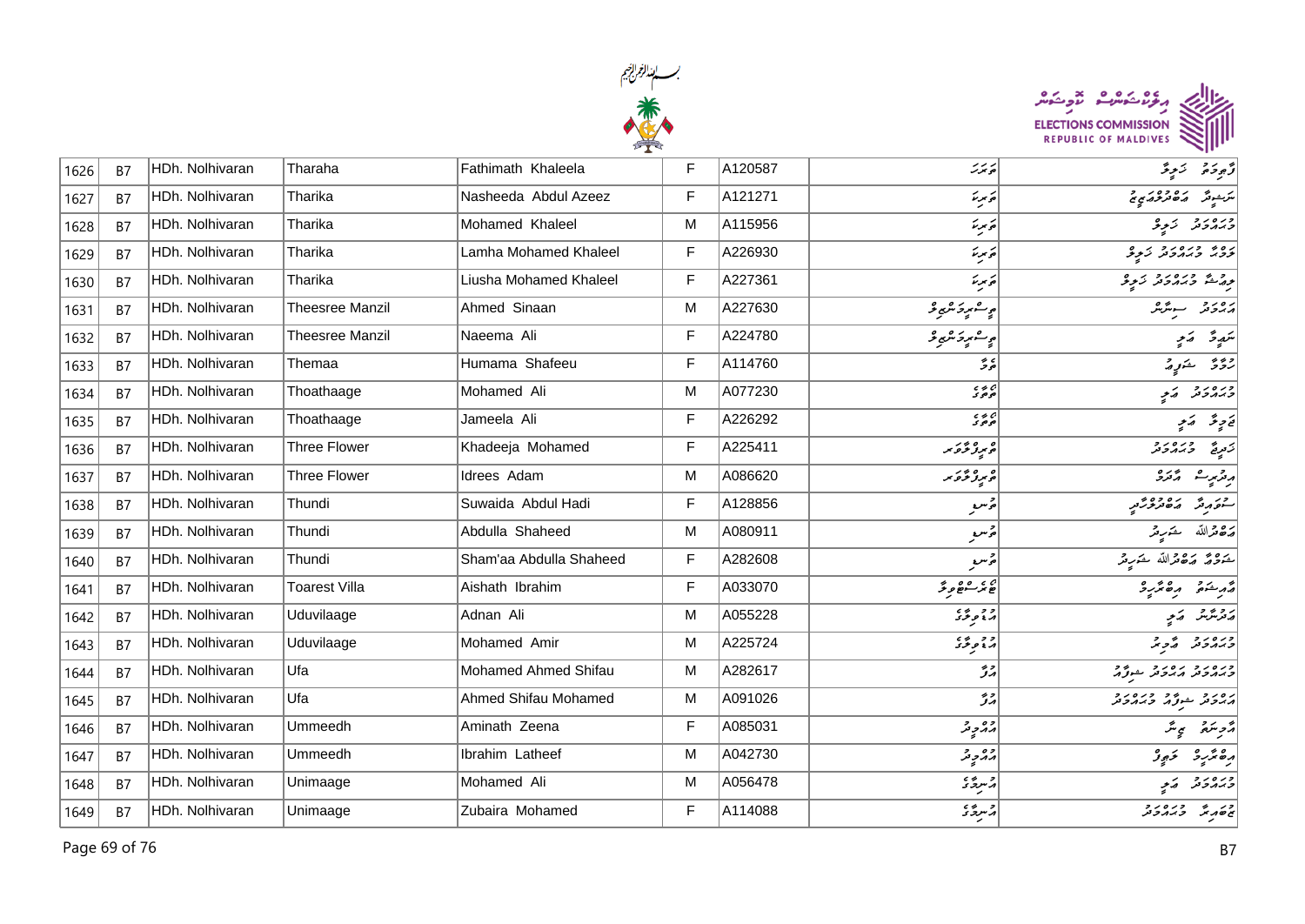



| 1650 | <b>B7</b> | HDh. Nolhivaran | Unimaage   | Zuhaira Mohamed      | F | A127715 | جە سەمبە<br>مەسرچە ئ                  | ة جرير عبر المردور                   |
|------|-----------|-----------------|------------|----------------------|---|---------|---------------------------------------|--------------------------------------|
| 1651 | <b>B7</b> | HDh. Nolhivaran | Vaadheege  | Haseena Ali          | F | A128486 | ۇ تور <sup>ى</sup><br>ھ               | ىزىسىدىكى ئە <i>م</i> چ              |
| 1652 | <b>B7</b> | HDh. Nolhivaran | Vaadheege  | Adnan Ali            | М | A092664 | ۇ<br>قرىمىرى                          | پر تر شرح پر کمی کے پر               |
| 1653 | <b>B7</b> | HDh. Nolhivaran | Vaadheege  | Ali Adam             | М | A035619 | ۇ<br>ق <sub>ە</sub> لى <sub>م</sub> ى | پَه په په پره                        |
| 1654 | <b>B7</b> | HDh. Nolhivaran | Vaadheege  | Mariyam Gasim        | E | A225056 | ۇ<br>قرىم <sub>ە</sub> ر              | ويرور ويجسو                          |
| 1655 | <b>B7</b> | HDh. Nolhivaran | Vabberuge  | Waheeda Mohamed      | F | A225739 | ر ه ر و ر<br>و نره مرد                | د پر د دره د د<br>  د پر د بر د در   |
| 1656 | <b>B7</b> | HDh. Nolhivaran | Vabberuge  | Aminath Mohamed      | F | A225740 | ر ه ، و ،<br>و نره برد                | و رە ر د<br>تر پروتر<br> قمر سَرَة ِ |
| 1657 | <b>B7</b> | HDh. Nolhivaran | Vabberuge  | Adam Mohamed         | М | A358900 | ر ه د د د<br>و نره برد                | أثروه ورورو                          |
| 1658 | <b>B7</b> | HDh. Nolhivaran | Valuge     | Nahida Ali           | F | A224875 | ر و ،<br>ء <del>ف</del> ری            | لتربرقه اركمي                        |
| 1659 | <b>B7</b> | HDh. Nolhivaran | Valuge     | Ibrahim Rasheed      | М | A224878 | ر و ،<br>ء <del>ف</del> ری            | ە ئەرە ئەسىر<br>مەھمەرە ئەسىر        |
| 1660 | <b>B7</b> | HDh. Nolhivaran | Vazan      | Jameela Saeed        | F | A104854 | ر رچ<br>عرب مګر                       | ئے پے شہر شہر                        |
| 1661 | <b>B7</b> | HDh. Nolhivaran | Vazan      | Saud Usman           | м | A119742 | ە ئەشر                                | مرد ده وه ده م                       |
| 1662 | <b>B7</b> | HDh. Nolhivaran | Veevaru    | Abdul Raheem Mohamed | М | A156385 | وٍ وَ تَرُ                            | מסתח מגם פגם קב                      |
| 1663 | <b>B7</b> | HDh. Nolhivaran | Veevaru    | Ibrahim Shareef      | М | A226259 | <sub>عو</sub> ءَ تمر                  | ەھەردە شەرى<br>رەمەرد شەرى           |
| 1664 | <b>B7</b> | HDh. Nolhivaran | Veevaru    | Hassan Shareef       | M | A226251 | عٍ عَرَ مَرْ                          | ىز سىقىر ئىز ئىز بور                 |
| 1665 | <b>B7</b> | HDh. Nolhivaran | Veevaru    | Khadheeja Ibrahim    | F | A227082 | عٍ عَرَمْهُ                           | دَمِيعٌ رِهْتُرْبِهُ                 |
| 1666 | <b>B7</b> | HDh. Nolhivaran | Veevaru    | Aishath Shareefa     | F | A227093 | عٍ عَرَ مَرْ                          | أأمر يشكم المستكبرة                  |
| 1667 | <b>B7</b> | HDh. Nolhivaran | Veevaru    | Maimoona Shareefa    | F | A227091 | عٍ عَرَ مَرْ                          | ر «چمگر ڪمبرگر<br>حر                 |
| 1668 | <b>B7</b> | HDh. Nolhivaran | Veevaru    | Shazna Shareef       | F | A227099 | <sub>حو</sub> حر تر                   | شەچ ئىر سىمىرىر                      |
| 1669 | <b>B7</b> | HDh. Nolhivaran | Veevaru    | Hussain Shareef      | м | A227101 | عٍ عَرَ مَرْ                          | رج سەر شەھ <u>ىد</u> ۇ.<br>مەسىر سىر |
| 1670 | <b>B7</b> | HDh. Nolhivaran | Veevaru    | Ali Shareef          | М | A358560 | عٍ عَرَ سَمَّر                        | أريمو التكاملي وهي                   |
| 1671 | <b>B7</b> | HDh. Nolhivaran | Vehi       | Aminath Mohamed      | F | A226583 | غرسه                                  | أأوبته وبرورو                        |
| 1672 | <b>B7</b> | HDh. Nolhivaran | Vehi       | Abdul Shaheed Gasim  | M | A074242 | غرسر                                  | دەۋە مەر ئەس ئۇسوم                   |
| 1673 | <b>B7</b> | HDh. Nolhivaran | Velaanaage | Hassan Fayaz         | М | A228183 | ې بېژندي<br>حر <del>گ</del> رمنځه     | يز ستاند تو تر شد شد                 |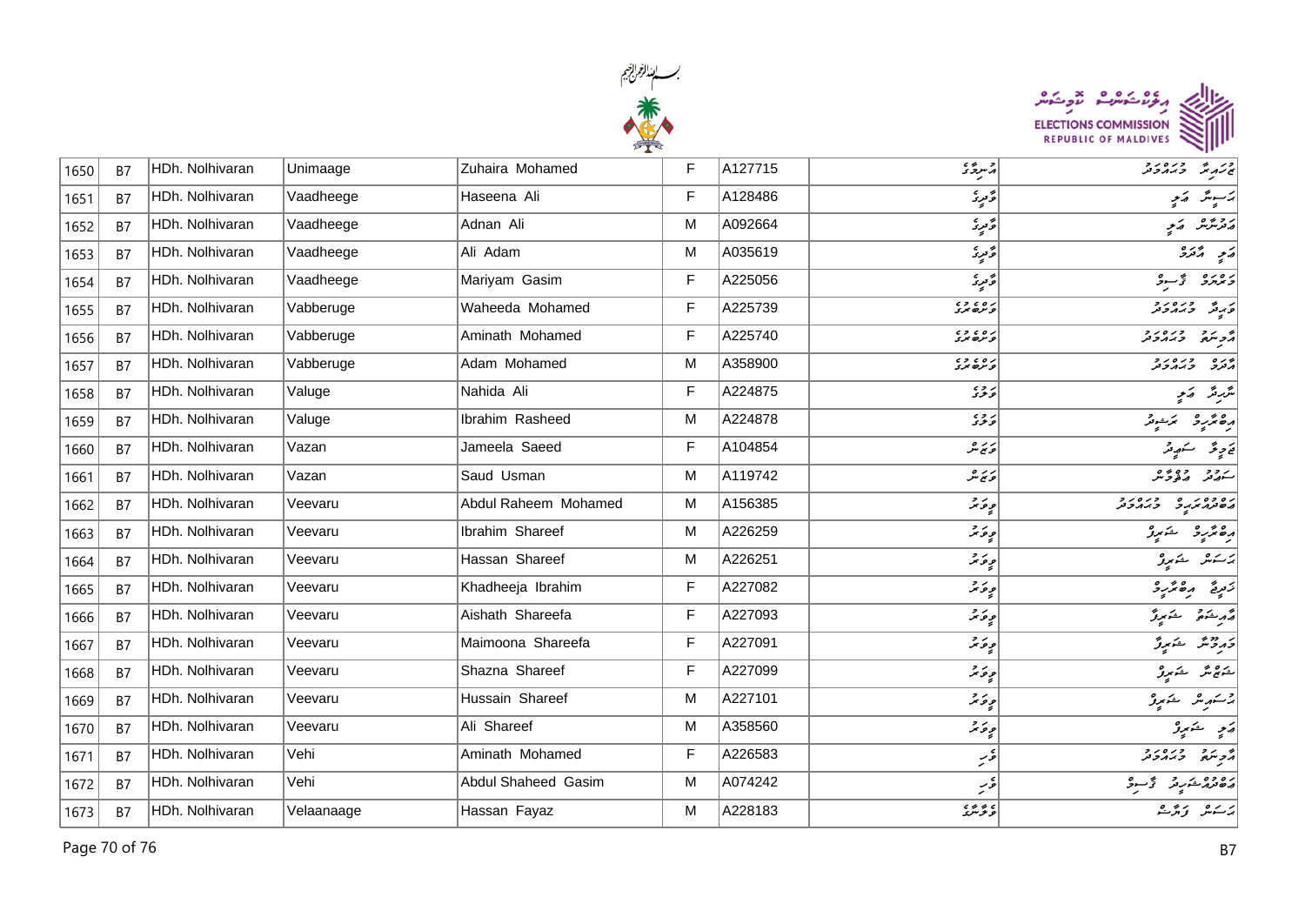



| 1674 | <b>B7</b> | HDh. Nolhivaran | Veloaniyaage   | Abdul Razzaq Hussain  | М  | A227776 | ە ئۇسرى <i>گە</i> ئ                           | נים כים נים בין היי בין לא                                                                                     |
|------|-----------|-----------------|----------------|-----------------------|----|---------|-----------------------------------------------|----------------------------------------------------------------------------------------------------------------|
| 1675 | <b>B7</b> | HDh. Nolhivaran | Veloaniyaage   | Khalid Rasheed        | М  | A227784 | ، <sub>م</sub> حر پر پر پر<br>حر تحر پر پر پر | رام تحریف میں پیشن تھا<br> سامنے میں سینے تھا                                                                  |
| 1676 | <b>B7</b> | HDh. Nolhivaran | Veloaniyaage   | Ahmed Sujaau          | М  | A227780 | ، <sub>م</sub> وسر پر ۽<br>حرڪ سرمري          | د ه د ۶ د ۶ و ۶<br>  د بر <del>د</del> تر د                                                                    |
| 1677 | <b>B7</b> | HDh. Nolhivaran | Veloaniyaage   | Fathimath Reena       | F. | A227787 | ، <sub>م</sub> ه په په<br>ونځس پر             | دَّەبەر قىسىپەتتىر                                                                                             |
| 1678 | <b>B7</b> | HDh. Nolhivaran | Veloaniyaage   | Raufa Abdul Razzaq    | F. | A226381 | ، <sub>م</sub> ې سرچ <sup>ي</sup>             | ر وه ده وه ره وه.<br>  بردگر در محمد برد برخ                                                                   |
| 1679 | <b>B7</b> | HDh. Nolhivaran | Venthi         | Unoosha Ali Shareef   | F. | A226211 | ءُمعبو                                        | رچينځ کړې ځونړنی                                                                                               |
| 1680 | <b>B7</b> | HDh. Nolhivaran | Venthi         | Aminath Adam          | F  | A227001 | ءُ سُعبِ                                      | أأزويتهم أأتره                                                                                                 |
| 1681 | <b>B7</b> | HDh. Nolhivaran | Venthi         | Ali Shareef           | М  | A085410 | ءُ سُرمج                                      | ړَ په شمیرو                                                                                                    |
| 1682 | <b>B7</b> | HDh. Nolhivaran | Venus          | Fathimath Adam        | F  | A227797 | ءٍ سَرَتْہ                                    | وٌمِوحَمٌ ٱدَّىرَهُ                                                                                            |
| 1683 | <b>B7</b> | HDh. Nolhivaran | Venus          | Mohamed Abdul Latheef | М  | A307432 | ء ٍ سَرَتْ                                    | כנסנכ נסכסנב<br>כגובט גם <i>נובפי</i>                                                                          |
| 1684 | <b>B7</b> | HDh. Nolhivaran | Veshi          | Nadhuha Ahmed         | F. | A225781 | ء<br>حرمر                                     | بترور برور و                                                                                                   |
| 1685 | <b>B7</b> | HDh. Nolhivaran | Veshi          | Nazeera Ziyad         | F  | A123960 | ء<br>حرمر                                     | سَمِهِ مَدْ سَمِ تَرْمَدُ                                                                                      |
| 1686 | <b>B7</b> | HDh. Nolhivaran | Veshi          | Ahmed Ali             | M  | A032487 | ء<br>حرمر                                     | پروژ پر پر                                                                                                     |
| 1687 | <b>B7</b> | HDh. Nolhivaran | Vidhuvaruge    | Mohamed Adam          | М  | A141813 | و ر و ،<br>ج <sup>و</sup> ره برد              | כנסנכ שנס                                                                                                      |
| 1688 | <b>B7</b> | HDh. Nolhivaran | Vidhuvaruge    | Samaa Mohamed         | F. | A225814 | و د د د ،<br>و ترو نر د                       | ر دره دره د                                                                                                    |
| 1689 | <b>B7</b> | HDh. Nolhivaran | Vidhuvaruge    | Sumaa Mohamed         | F  | A225819 | و د و ء<br>ح <sub>ي</sub> تر <i>ه ب</i> رد    | روه وره رو<br>سنو وبرورونر                                                                                     |
| 1690 | <b>B7</b> | HDh. Nolhivaran | <b>Vilares</b> | Khadeeja Hassan       | F. | A225974 | وبخترشه                                       | زَمِرِةٌ   بَرَسَاسٌ                                                                                           |
| 1691 | <b>B7</b> | HDh. Nolhivaran | Vilares        | Adam Ali              | М  | A024323 | ە ئەئىر شە                                    | پر تر پر پر                                                                                                    |
| 1692 | <b>B7</b> | HDh. Nolhivaran | Vilares        | Amanee Adam           | F  | A312420 | وبخرشه                                        | پرځس پر پره                                                                                                    |
| 1693 | <b>B7</b> | HDh. Nolhivaran | Vinamaa        | Abdul Latheef Ali     | М  | A225263 | عريتر                                         | ره ده د کو د کار د کار د کار د کار د کار د کار د کار د کار د کار د کار د کار د کار د کار د کار د کار د کار د ک |
| 1694 | <b>B7</b> | HDh. Nolhivaran | Vinamaa        | Latheefa Easa         | F  | A224615 | حريترقحه                                      | خبورٌ په پُ                                                                                                    |
| 1695 | <b>B7</b> | HDh. Nolhivaran | Vinamaa        | Sharumeela Abdulla    | F  | A224622 | عريترقته                                      | شەمرەپەتتى برەقىراللە                                                                                          |
| 1696 | <b>B7</b> | HDh. Nolhivaran | Vindhu         | Nazima Sulaiman       | F. | A226631 | عريثر                                         | شَعِرِ حَمَدَ سَمَرَ مِنْ                                                                                      |
| 1697 | <b>B7</b> | HDh. Nolhivaran | Vindhu         | Abdulla Mufeed        | M  | A051271 | حريثرقر                                       | رَصْحَرَاللّهُ خَرَبِهِ مَرْ                                                                                   |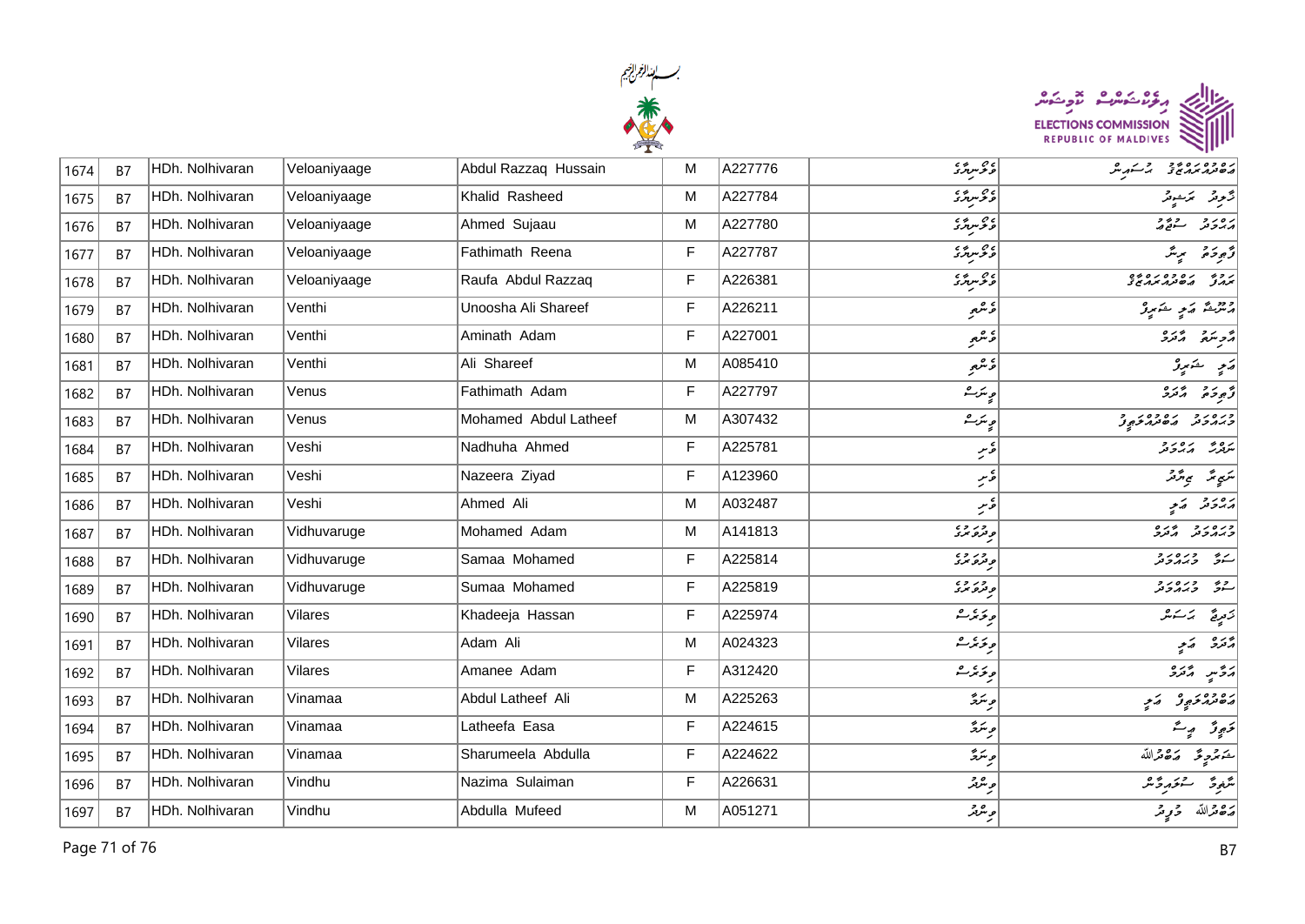



| 1698 | B7        | HDh. Nolhivaran | Vindhu       | Shamveel Mufeedhu        | м  | A363395 | ويثرفر                            | أحكوهم والمحمج وتمراته                 |
|------|-----------|-----------------|--------------|--------------------------|----|---------|-----------------------------------|----------------------------------------|
| 1699 | <b>B7</b> | HDh. Nolhivaran | Violet ge    | Abdul Kareem Adam        | М  | A155543 | ىر بەرە ئ                         | ره وه دره مدده<br>مان ورد برد مدد      |
| 1700 | <b>B7</b> | HDh. Nolhivaran | Violet ge    | Abida Mohamed            | F. | A226792 | تەرىخى ئ                          | و وره د و<br>موتر وبرم د               |
| 1701 | <b>B7</b> | HDh. Nolhivaran | Violet ge    | Adam Abdul Kareem        | м  | A226797 | تەرىخى ئ                          | وره ده ده ده کرد                       |
| 1702 | <b>B7</b> | HDh. Nolhivaran | Violet ge    | Ibrahim Rasheed          | М  | A226802 | ءَ مرءُ هوء                       | رە ئرىر ئىن ئىشىر                      |
| 1703 | <b>B7</b> | HDh. Nolhivaran | Violet Villa | Zulfa Mohamed            | F. | A147482 | ءَرِ دَعْ ءِ دَّ                  | وه وره رو<br>بحرق وبردونر              |
| 1704 | <b>B7</b> | HDh. Nolhivaran | Violet Villa | Aishath Riyaza           | F. | A128338 | ئەرىۋە بۇ ئە                      | قەرشىقى موشت                           |
| 1705 | <b>B7</b> | HDh. Nolhivaran | Violet Villa | Hussain Riyaz            | м  | A124984 | ءَرِ دَءٌ ءِ دَّ                  | يز سكر مثل مريكر ميكر                  |
| 1706 | <b>B7</b> | HDh. Nolhivaran | Wafaa        | Abdul Hameed Gasim       | м  | A128982 | ءً وَ                             | גַ בּבּבְ, בְּבַל בְּבִי פ             |
| 1707 | <b>B7</b> | HDh. Nolhivaran | Wafaa        | Ali Rasheed Abdul Hameed | м  | A226769 | ىرتى                              | ړې پرېشونز ډېروبرو د                   |
| 1708 | <b>B7</b> | HDh. Nolhivaran | Wafaa        | Mohamed Rasheed          | М  | A226774 | ىرگ                               | دره در محمد موقر<br>  دبر در محمد موقر |
| 1709 | <b>B7</b> | HDh. Nolhivaran | Wafaa        | Hafiz Rasheed            | М  | A226772 | ىرتى                              | چ <sub>و</sub> نچ پرڪوٽر               |
| 1710 | <b>B7</b> | HDh. Nolhivaran | Wafaa        | Azeem Abdul Hameed       | м  | A226950 | ىرتى                              | ر<br>موج مەھىر دىر دىر                 |
| 1711 | <b>B7</b> | HDh. Nolhivaran | Wafaa        | Mariyam Hassan           | F. | A225964 | ىرتى                              | د مرده پر پر پر                        |
| 1712 | <b>B7</b> | HDh. Nolhivaran | Wafaa        | Adam Abdul Hameed        | м  | A226141 | ىرتى                              | وره ده ده دور د                        |
| 1713 | <b>B7</b> | HDh. Nolhivaran | Wafaa        | Aminath Niusha           | F. | A358887 | ءً وَ                             | أأدجر ستركم المتحرك والمتنبية          |
| 1714 | <b>B7</b> | HDh. Nolhivaran | Wave         | Unaiza Abdulla           | F  | A225737 | پے ہ<br>  حر ح                    | أصنعت صكائله                           |
| 1715 | <b>B7</b> | HDh. Nolhivaran | Wave         | Nazima Abdulla           | F  | A156279 | ړه ه<br>حرح                       | سَّعْرِيَّة صَ <b>صَد</b> َاللَّه      |
| 1716 | <b>B7</b> | HDh. Nolhivaran | Wave         | Abdulla Rasheed          | М  | A075101 | ء ہ<br>  حرح                      | رەقراللە ئىرىدىر                       |
| 1717 | <b>B7</b> | HDh. Nolhivaran | Wavelets     | Hamid Hussain            | M  | A025313 | ، <i>، ، ، ، و</i><br>حرم عوضه    | رحوقه الرحمانية                        |
| 1718 | <b>B7</b> | HDh. Nolhivaran | Wavelets     | Ahmed Shafeeu            | М  | A120654 | ړه ده ه<br>وونو ه                 | رەر ئىرو                               |
| 1719 | <b>B7</b> | HDh. Nolhivaran | Wavelets     | Umaimath Shafeeu         | F. | A226937 | ړ <u>، ه د ه</u><br>وونو <u>ه</u> | 25, جاء الشكور المحمد المحمد المحمد    |
| 1720 | <b>B7</b> | HDh. Nolhivaran | Wavelets     | Aminath Hussain          | F. | A226923 | <i>ا</i> ی ه ی ه ه<br>ه د د ه ه   | أوالله والمسترامل                      |
| 1721 | <b>B7</b> | HDh. Nolhivaran | Wavelets     | Huzamath Shafeeu         | F. | A226935 | ، <i>، ه ، ه ه</i>                | ر پر د سکور ک                          |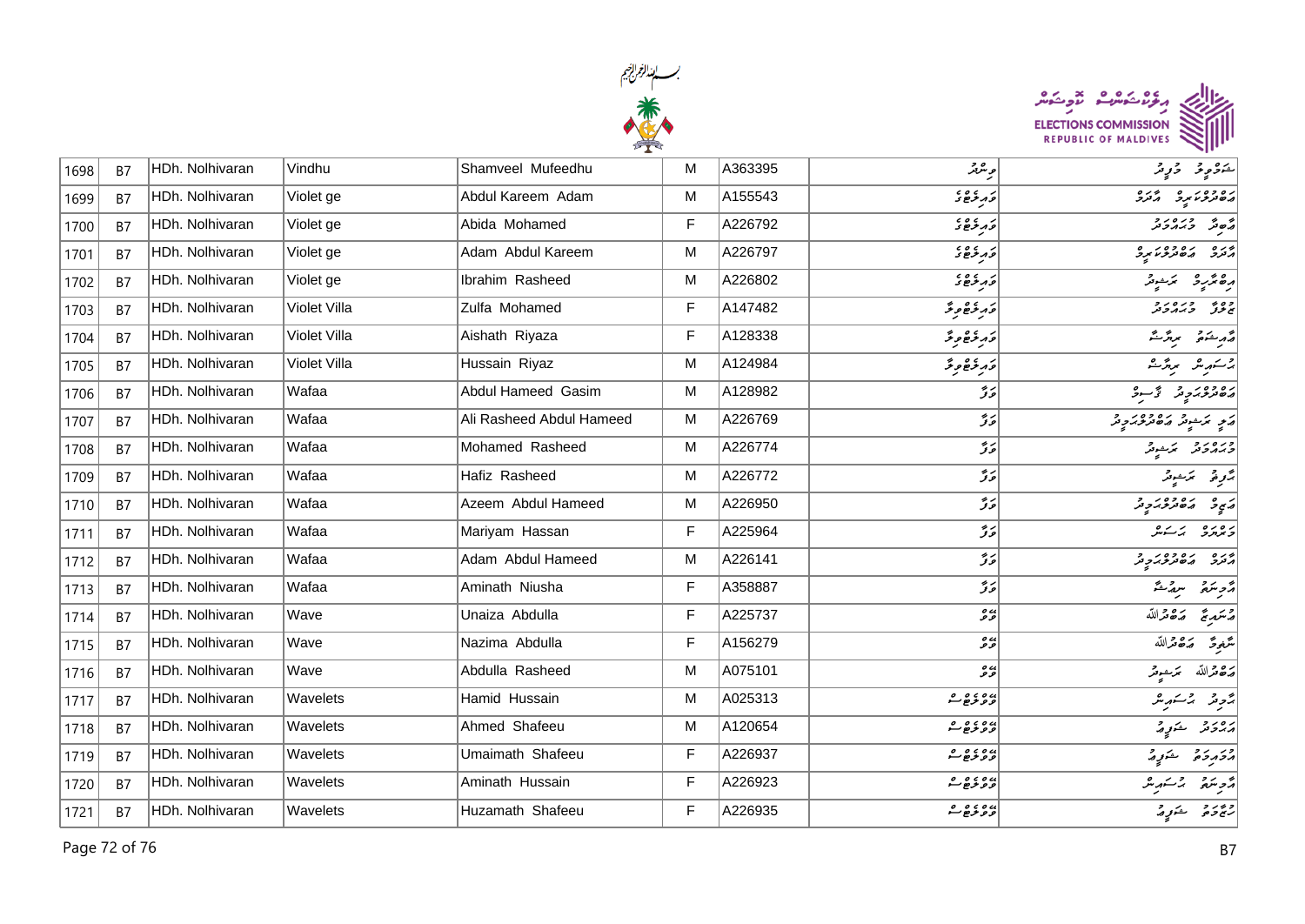



| 1722 | <b>B7</b> | HDh. Nolhivaran | <b>West Side</b>  | Adam Haleem       | м  | A226998 | ء مصطبر ہے<br> حریف مسر                 | ړ ترو پر دو                               |
|------|-----------|-----------------|-------------------|-------------------|----|---------|-----------------------------------------|-------------------------------------------|
| 1723 | <b>B7</b> | HDh. Nolhivaran | West Side         | Waheeda Ibrahim   | F  | A226999 | وسقط سنهرء                              | ۇب <sub>و</sub> تر مۇترىرى<br>م           |
| 1724 | <b>B7</b> | HDh. Nolhivaran | West Side         | Zeenath Adam      | F  | A227002 | ۇ شۇ ھەسىر ؟                            | ىم ئىر ئەزگە                              |
| 1725 | <b>B7</b> | HDh. Nolhivaran | West Side         | Mariyam Shareefa  | F. | A227003 | $\frac{1}{2}$                           | و وره شهروٌ                               |
| 1726 | <b>B7</b> | HDh. Nolhivaran | West Side         | Aishath Adam      | F. | A227005 | ۇ شۇ ھەسىر ؟                            | و شهر دره<br>مهر شوم محمد                 |
| 1727 | <b>B7</b> | HDh. Nolhivaran | West Side         | Khadheeja Adam    | F. | A227010 | وسقط سكرة                               | زَمرِيَّ گُرَمَرُّ                        |
| 1728 | <b>B7</b> | HDh. Nolhivaran | West Side         | Fathimath Adam    | F. | A227008 | وسقوستهره                               | وٌموحَمٌ مُرَّمَرٌ                        |
| 1729 | <b>B7</b> | HDh. Nolhivaran | West Side         | Hussain Adam      | м  | A282630 | $\frac{1}{2}$                           | برستير شهره                               |
| 1730 | <b>B7</b> | HDh. Nolhivaran | West Side         | Mohamed Rasheed   | M  | A363699 | ءِ ص <sub>ق</sub> ھ سَ <sub>مب</sub> ءِ | وره ر و محرشوش                            |
| 1731 | <b>B7</b> | HDh. Nolhivaran | White House       | Imran Adam Naseer | М  | A227232 | ەر ۋىر ئە                               | ە ئەمەم ئەرە بەر بەر                      |
| 1732 | <b>B7</b> | HDh. Nolhivaran | White House       | Inasha Adam       | F. | A227229 | ەر ۋىر ئە                               |                                           |
| 1733 | <b>B7</b> | HDh. Nolhivaran | White House       | Riluvaanu Adam    | М  | A227230 | ەر ۋىر ئە                               | أبر شوڭرىر ئەرە                           |
| 1734 | <b>B7</b> | HDh. Nolhivaran | White House       | Hafsa Adam        | F. | A227225 | ءَ مرچ رَ مُرَ ٿُ                       | پروٹ پر دور                               |
| 1735 | <b>B7</b> | HDh. Nolhivaran | White House       | Shifaaza Umar     | F  | A227227 | ەرەر ئەر                                | ەرىر<br>ىشى <i>رۇ</i> ئىچ                 |
| 1736 | <b>B7</b> | HDh. Nolhivaran | White House       | Arifa Easa        | F. | A227222 | ئەرقۇرىر م                              | ړېږ په                                    |
| 1737 | <b>B7</b> | HDh. Nolhivaran | White House       | Adam Naseer       | М  | A050661 | ەر ۋىر ئە                               | ەرە سەبىر                                 |
| 1738 | <b>B7</b> | HDh. Nolhivaran | <b>White Rose</b> | Ali Waheed        | M  | A224128 | ورءيء                                   | كدمج المحاريثر                            |
| 1739 | <b>B7</b> | HDh. Nolhivaran | White Rose        | Ibrahim Waheed    | М  | A224124 | ورقوعه                                  | رەڭرە ئەبىر                               |
| 1740 | <b>B7</b> | HDh. Nolhivaran | <b>White Rose</b> | Aminath Waheeda   | F. | A224125 | ورقوعه                                  | ړٌ د سَرة کله د پر په ک                   |
| 1741 | <b>B7</b> | HDh. Nolhivaran | <b>White Rose</b> | Ahmed Waheed Adam | M  | A224120 | ورءيء                                   | ג 2 ב 5 ב 1 ב 2 ב                         |
| 1742 | <b>B7</b> | HDh. Nolhivaran | <b>White Star</b> | Ahmed Waheed      | М  | A225141 | عَ مرقع ڪئھَ سر                         | پرەر ئىر ئەر                              |
| 1743 | <b>B7</b> | HDh. Nolhivaran | Zamaan            | Hussain Ali       | М  | A153128 | ىر ئە ھ                                 | پرست <sub>م</sub> یک میتنی میتنی          |
| 1744 | <b>B7</b> | HDh. Nolhivaran | Zamaan            | Mariyam Nishama   | F  | A146898 | ىر ئەھر                                 | سرڪرگر<br>ر ہ ر ہ<br>تر <del>ب</del> ر بر |
| 1745 | <b>B7</b> | HDh. Nolhivaran | Zamaanee Villa    | Aishath Ibrahim   | F. | A224130 | ئەۋسىرە ئە                              | مەرشىق مەھترىرى                           |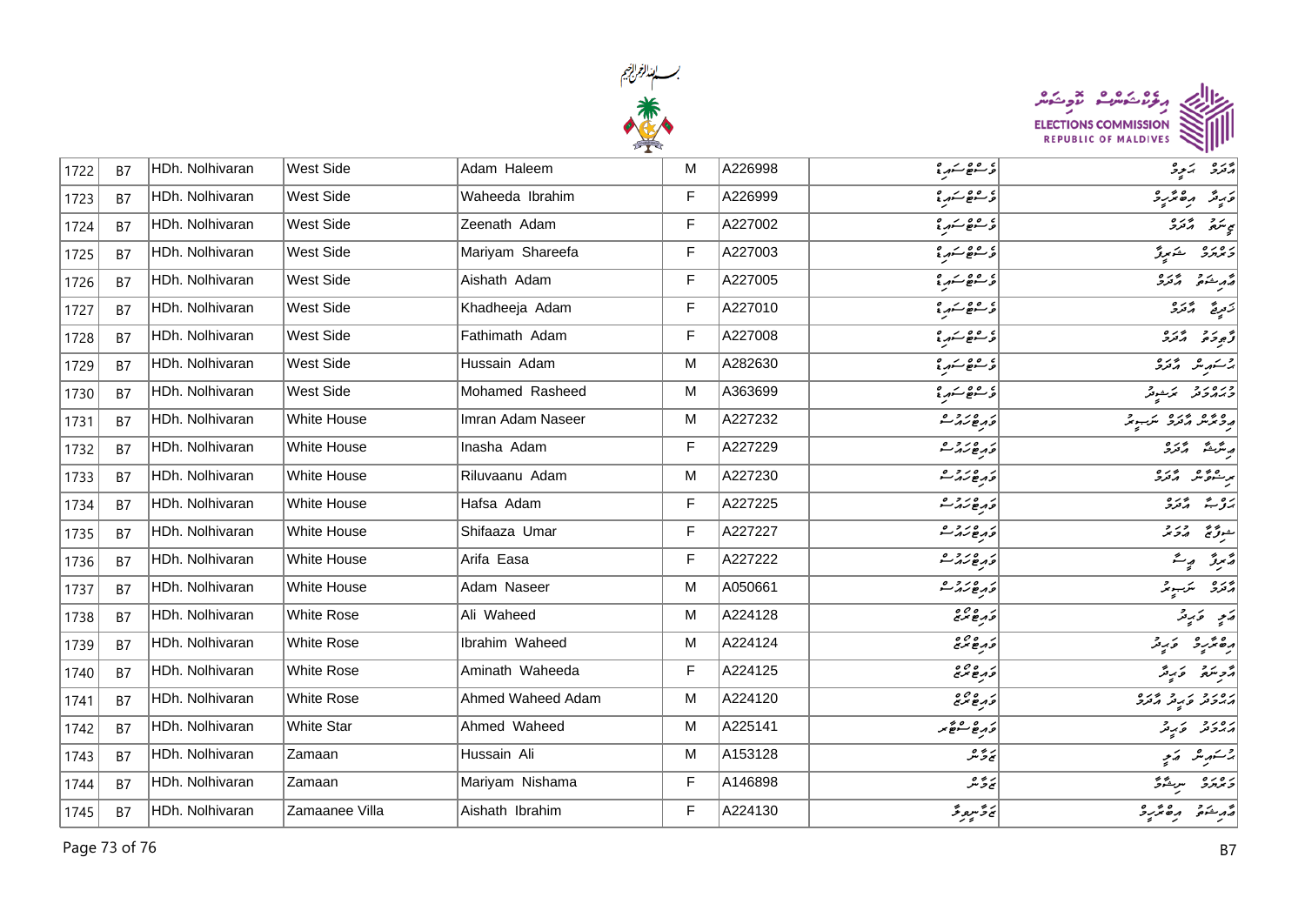



| 1746 | <b>B7</b> | HDh. Nolhivaran | Zamaanee Villa | Aidhaa Abdul Latheef  | F. | A224134 | ئەۋسپەيەقە  | أشرش مەھىرم خېرى                                   |
|------|-----------|-----------------|----------------|-----------------------|----|---------|-------------|----------------------------------------------------|
| 1747 | <b>B7</b> | HDh. Nolhivaran | Zamaanee Villa | Azra Abdul Latheef    | F  | A224135 | ئچ ئەسرە بۇ | رەپ رەدەر ۋ                                        |
| 1748 | <b>B7</b> | HDh. Nolhivaran | Zamaanee Villa | Ahmed Fiyaz           | М  | A224137 | ئەۋسپەرتى   | ړور ولگ                                            |
| 1749 | <b>B7</b> | HDh. Nolhivaran | Zamaanee Villa | Maryam Rifa           | F. | A225578 | ئەۋسپەيۇ    | ر ہ ر ہ<br>تر بربر ژ<br>ىجواتى                     |
| 1750 | <b>B7</b> | HDh. Nolhivaran | Zamaanee Villa | Mohamed Awsam         | М  | A225574 | ئەۋسپەيە    | ورەرو رەررە                                        |
| 1751 | <b>B7</b> | HDh. Nolhivaran | Zamaanee Villa | Arusa Rasheed         | F  | A312406 | ئەۋسپەيە    | پر جر شمس سمکھ سر                                  |
| 1752 | B7        | HDh. Nolhivaran | Zamaaneekula   | Ahmed Shareef         | М  | A226492 | ئەۋسپەتمۇ   | برەر دېمبرو په                                     |
| 1753 | <b>B7</b> | HDh. Nolhivaran | Zamaaneekula   | Miznath Abdul Raheem  | F  | A226493 | ئەۋسرىدىخە  | د درو ده دوه دره<br>د مسره ماه در در در            |
| 1754 | <b>B7</b> | HDh. Nolhivaran | Zamaaneekula   | Maeesha Abdul Rahym   | F  | A228046 | ئەۋسپەتمۇ   | د ميش مەمدىر ق                                     |
| 1755 | <b>B7</b> | HDh. Nolhivaran | Zamaaneekula   | Inaashaa Abdul Raheem | F. | A228048 | ئۇ ئەسپەتمۇ | مرسَّنْ مُقْدِمْ مَرْدِدْ                          |
| 1756 | <b>B7</b> | HDh. Nolhivaran | Zamaaneekula   | Mohamed Shareef       | М  | A228049 | ئۇ ئەسپەتمۇ | دېرورو ځېږو                                        |
| 1757 | B7        | HDh. Nolhivaran | Zamaaneekula   | Ashiyath Reena        | F  | A228089 | ئەۋسپەتمۇ   | أأرشواركم والممينار                                |
| 1758 | <b>B7</b> | HDh. Nolhivaran | Zamaaneekula   | Umaila Abdul Raheem   | F  | A128533 | ئەۋسپەتمۇ   | وروق مەمەمدىر                                      |
| 1759 | <b>B7</b> | HDh. Nolhivaran | Zamaaneekula   | Abdul Raheem Yoosuf   | M  | A104096 | ئەۋسپەتمۇ   | גם כם גם נכפס<br>הסנקה הגב"ת יית                   |
| 1760 | <b>B7</b> | HDh. Nolhivaran | Zamaaneekula   | Aiman Shareef         | м  | A312398 | ئەۋسپەتمۇ   | <i>ړېږ ش</i> رو                                    |
| 1761 | B7        | HDh. Nolhivaran | Zamaaneekula   | Adam Abdul Raheem     | м  | A328254 | ئەۋسپەتمۇ   | وره ده ده در و                                     |
| 1762 | <b>B7</b> | HDh. Nolhivaran | Zameen         | Aishath Zameera       | F  | A123611 | ئچ ج مگر    | مەر ئىكى تەر ئىگە                                  |
| 1763 | <b>B7</b> | HDh. Nolhivaran | Zameen         | Adam Ali              | М  | A048895 | ئچ چەنگر    | ړو ړې                                              |
| 1764 | <b>B7</b> | HDh. Nolhivaran | Zameen         | Khadeeja Adam         | F. | A228476 | ئىچە تىر    | زَمرِيَّ گُرَمَرُّ                                 |
| 1765 | <b>B7</b> | HDh. Nolhivaran | Zameen         | Fathmath Seeniya      | F  | A228481 | ئىچە تىر    | و <sub>جو</sub> ځ پر<br>سىيەسرىگر<br>ئ             |
| 1766 | <b>B7</b> | HDh. Nolhivaran | Zameen         | Ali Adam              | М  | A228483 | ئىچە تىر    | ړ په دو                                            |
| 1767 | <b>B7</b> | HDh. Nolhivaran | Zameen         | Juvairiyath Adam      | F  | A228479 | ئىچە تىر    | <br>  نے قرم مرمرمو<br>پژ <sub>گر</sub> ه<br>مرکزو |
| 1768 | <b>B7</b> | HDh. Nolhivaran | Zamzameege     | Aishath Mohamed       | F  | A227017 | ئەۋ ئەچ ئە  | و ر ه ر و<br><i>و پر</i> و تر<br>لقرمر يمنعو       |
| 1769 | <b>B7</b> | HDh. Nolhivaran | Zamzameege     | Samaah Mohamed        | м  | A227023 | ئ ڈ ئ ج ڈ   | ر ده وره دو                                        |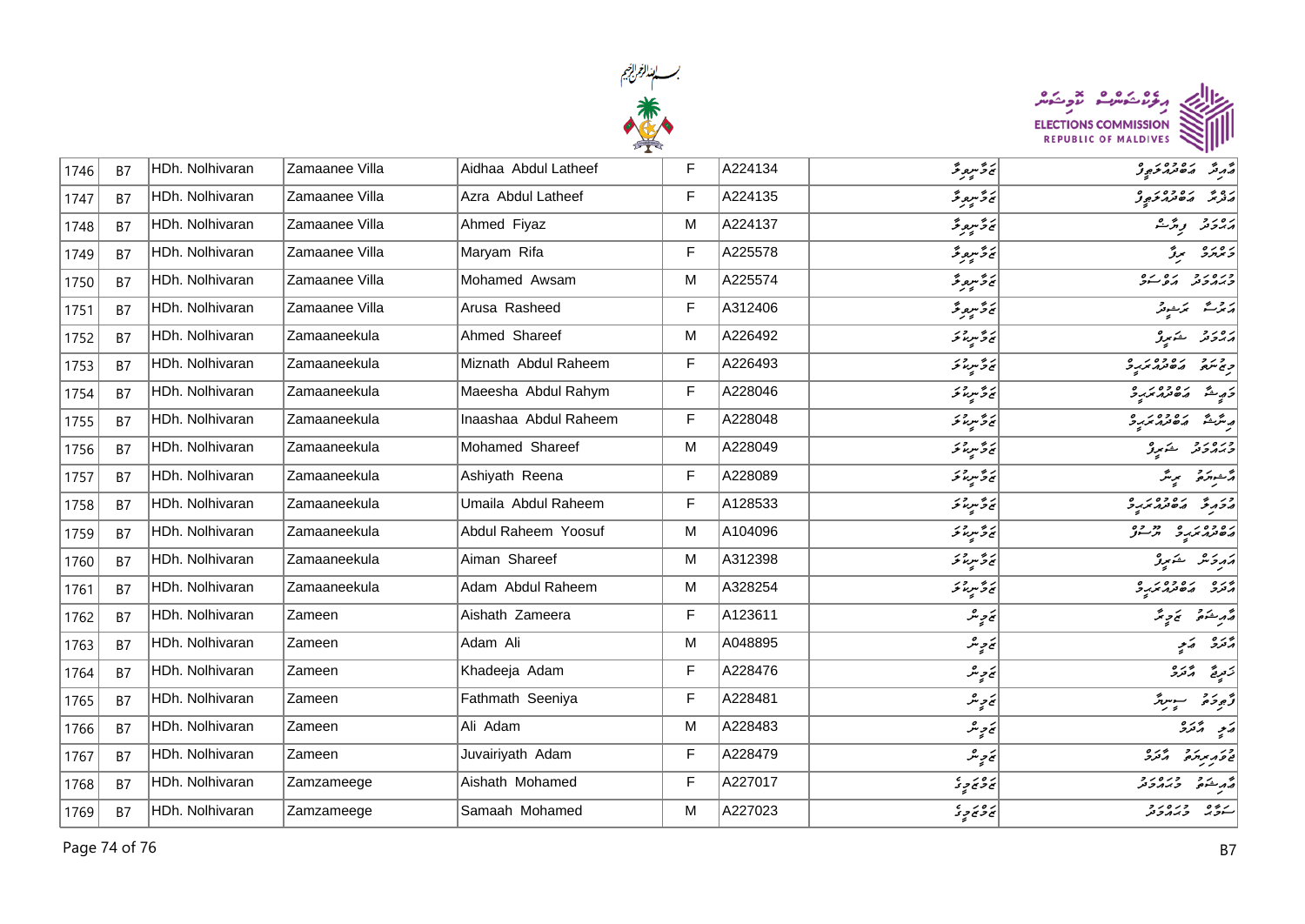



| 1770 | <b>B7</b> | HDh. Nolhivaran | Zamzameege     | Mohamed Ismail       | м  | A123836 | ئەۋىئە جەتمە                           | ورەرو روشۇر                                           |
|------|-----------|-----------------|----------------|----------------------|----|---------|----------------------------------------|-------------------------------------------------------|
| 1771 | <b>B7</b> | HDh. Nolhivaran | Zaruthabumaage | Moosa Naseer         | M  | A086425 | ر ور و ده و<br>بح بوړه <del>و</del> و  | وقت الكرسوم <u>ة</u>                                  |
| 1772 | <b>B7</b> | HDh. Nolhivaran | Zaruthabumaage | Mohamed Jameel       | М  | A226149 | ر ور و ده پر<br>بح بوړه <del>و</del> د | دبره بر دبان مع پر تر                                 |
| 1773 | <b>B7</b> | HDh. Nolhivaran | Zaruthabumaage | Sabeeha Abbas        | F. | A226145 | ر ور و ده و<br>بح بوړه <del>و</del> و  | $2822 - 287$                                          |
| 1774 | <b>B7</b> | HDh. Nolhivaran | Zaruthabumaage | Shazuna Abaas        | F. | A226155 | ر ور و ده و<br>پخ مرج ن و د            | شەرە رەۋ ب                                            |
| 1775 | <b>B7</b> | HDh. Nolhivaran | Zaruthabumaage | Nasheedhaa Abbas     | F. | A226152 | ر ور و د »<br>پخ مره ه و د             | سَ شَرْقَہ مَ مَ مَرْدَةٌ كُ                          |
| 1776 | B7        | HDh. Nolhivaran | Zaruthabumaage | Mariyam Waheeda      | F. | A226116 | ر ور و ده پر<br>بح بوړه <del>و</del> د | رەرە رېڭ                                              |
| 1777 | <b>B7</b> | HDh. Nolhivaran | Zaruthabumaage | Aishath Abaas        | F. | A226119 | ر در د ده د<br>بخ بره ه ژ د            | 2501<br>لقرمر يمتعو                                   |
| 1778 | <b>B7</b> | HDh. Nolhivaran | Zaruthabumaage | Fathimath Raziyya    | F. | A226131 | ر ور و ده و<br>بح بوړه <del>و</del> د  | وتجوختم بموارش                                        |
| 1779 | <b>B7</b> | HDh. Nolhivaran | Zaruthabumaage | Nafeesa Abbas        | F. | A226128 | ر ور و ده پر<br>بح بوړه <del>و</del> د | سَرٍے  دکھے۔                                          |
| 1780 | <b>B7</b> | HDh. Nolhivaran | Zaruthabumaage | Abbas Ibrahim        | м  | A226122 | ر ور و ده و<br>پخ مردمی فر د           |                                                       |
| 1781 | <b>B7</b> | HDh. Nolhivaran | Zaruthabumaage | Jameela Abass        | F. | A226124 | ر ور و ده پر<br>بح بوړه <del>و</del> د | أَيَا حِي فَارْدُهُ حَسَنَ اللَّهُ عَلَى اللَّهُ      |
| 1782 | <b>B7</b> | HDh. Nolhivaran | Zaruthabumaage | Zuha Abbas           | F. | A225983 | ر ور و ده و<br>پخ مردمی فر د           | 25222                                                 |
| 1783 | <b>B7</b> | HDh. Nolhivaran | Zephir         | Mohamed Hussain      | М  | A226575 | ئى پەتتە                               | ورەرو وسەرش                                           |
| 1784 | <b>B7</b> | HDh. Nolhivaran | Zephir         | Hussain Mohamed      | М  | A228859 | ئى پەتتە                               | جر مكر مركز ويروجع                                    |
| 1785 | <b>B7</b> | HDh. Nolhivaran | Zephir         | Muneera Qasim        | F  | A228860 | ئى پەتتە                               | دېرېگە گۆسۈم                                          |
| 1786 | <b>B7</b> | HDh. Nolhivaran | Zephir         | Abdul Rahman Hussain | м  | A228863 | ئچ پو پټر                              | رەدەرەپەر برىكرىش                                     |
| 1787 | <b>B7</b> | HDh. Nolhivaran | Zephir         | Aminath Hussain      | F  | A228864 | لج وبتر                                | ۇ جەمئە ئەسكەر بىر                                    |
| 1788 | <b>B7</b> | HDh. Nolhivaran | Zephir         | Khadheeja Hussain    | F. | A228867 | ئى پەتتە                               | تزميرق المرشر مثر مثر                                 |
| 1789 | <b>B7</b> | HDh. Nolhivaran | Zephir         | Moosa Hussain        | м  | A228868 | ځ نو مڅه                               | وحث برستهريش                                          |
| 1790 | <b>B7</b> | HDh. Nolhivaran | Zephir         | Aishath Hussain      | F. | A228869 | ئج و پر                                | أقهر منتفرة المرشر المراشر                            |
| 1791 | <b>B7</b> | HDh. Nolhivaran | Zephir         | Ali Hussain          | м  | A363703 | ځ پر تر                                | أقنعي الجاسكيريثل                                     |
| 1792 | <b>B7</b> | HDh. Nolhivaran | Zuriyaanumaage | Fathmath Mohamed     | F. | A225987 | م <sub>مرم</sub> ر شرح ی<br>م          | و رە ر د<br><i>د بر</i> گرىر<br>و څو څخه              |
| 1793 | <b>B7</b> | HDh. Nolhivaran | Zuriyaanumaage | Mariyam Mohamed      | F  | A225988 | و مرتز سرچ ي<br>پم مرتز سرچ ي          | و رە ر د<br>تر پروتر<br>ر ه ر ه<br><del>د</del> بربرد |